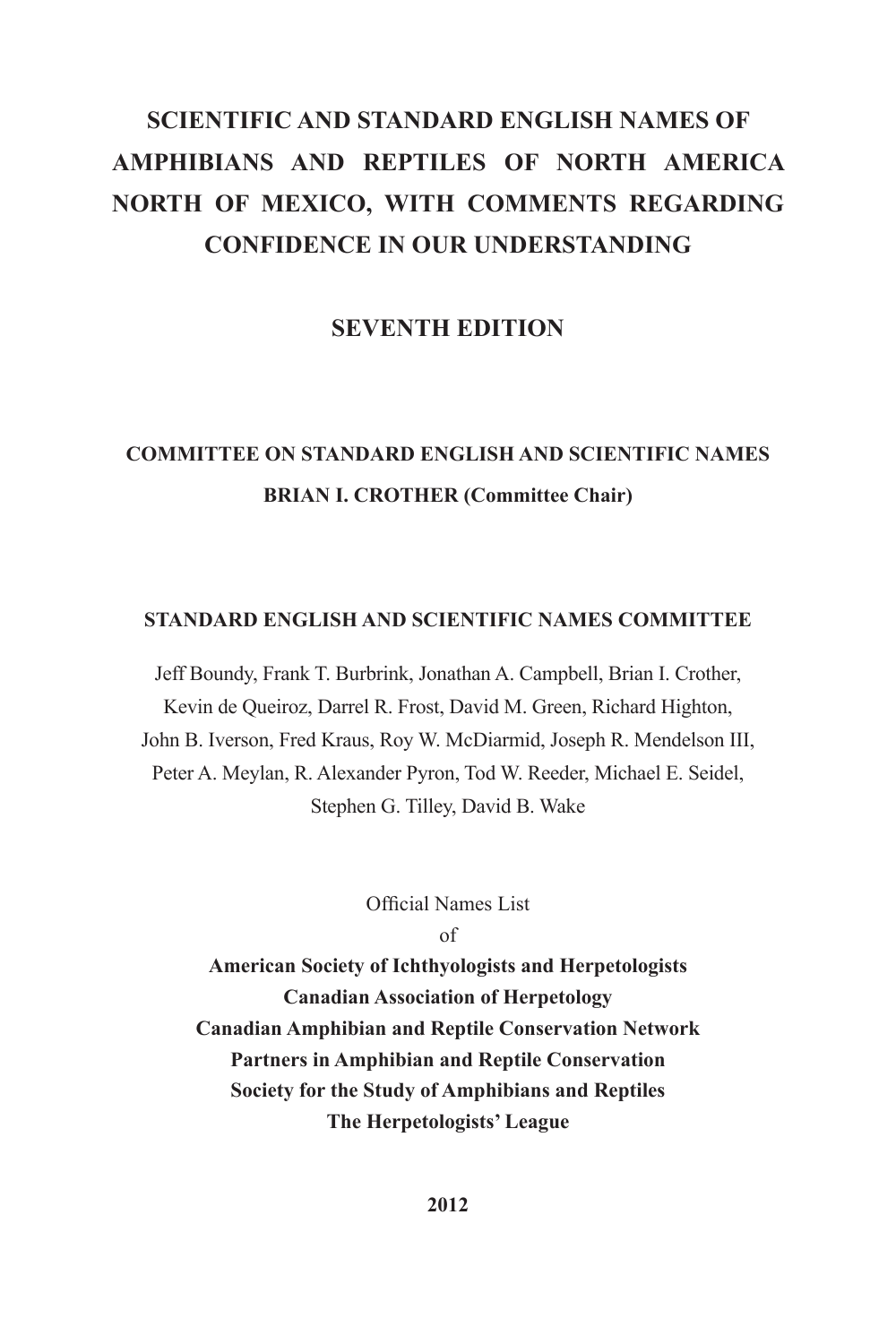# SOCIETY FOR THE STUDY OF AMPHIBIANS AND REPTILES

# HERPETOLOGICAL CIRCULAR NO. 39

*Published August 2012 © 2012 Society for the Study of Amphibians and Reptiles*

> John J. Moriarty, *Editor* 3261 Victoria Street Shoreview, MN 55126 USA *frogs@umn.edu*

Single copies of this circular are available from the Publications Secretary, Breck Bartholomew, P.O. Box 58517, Salt Lake City, Utah 84158–0517, USA. Telephone and fax: (801) 562-2660. E-mail: ssar@herplit.com. A list of other Society publications, including Facsimile Reprints in Herpetology, Herpetological Conservation, Contributions to Herpetology, and the Catalogue of American Amphibians and Reptiles, will be sent on request or can be found at the end of this circular.

Membership in the Society for the Study of Amphibians and Reptiles includes voting privledges and subscription to the Society's technical Journal of Herpetology and news-journal Herpetological Review, both are published four times per year. For further information on SSAR membership or subscriptions should be addressed to the SSAR Membership Office, P.O. Box 58517, Salt Lake City, Utah 8415–0517, USA. Telephone and fax: (801) 562-2660. E-mail: ssar@ herplit.com.

# SSAR website: http://www.ssarherps.org

Cover Illustration: FROG WITH TADPOLES AND EAGLE HEADS. Created by David M. Dennis, 2010. Based on Pacific Northwest aboriginal designs from the Haida cultural group. Frogs and eagles are standard Haida and Tlingit elements in totems and other objects. This frog image is a variation on the SSAR's standard frog logo and is for exclusive use for the 2012 World Congress of Herpetology.

#### ISBN 978-0-916984-85-4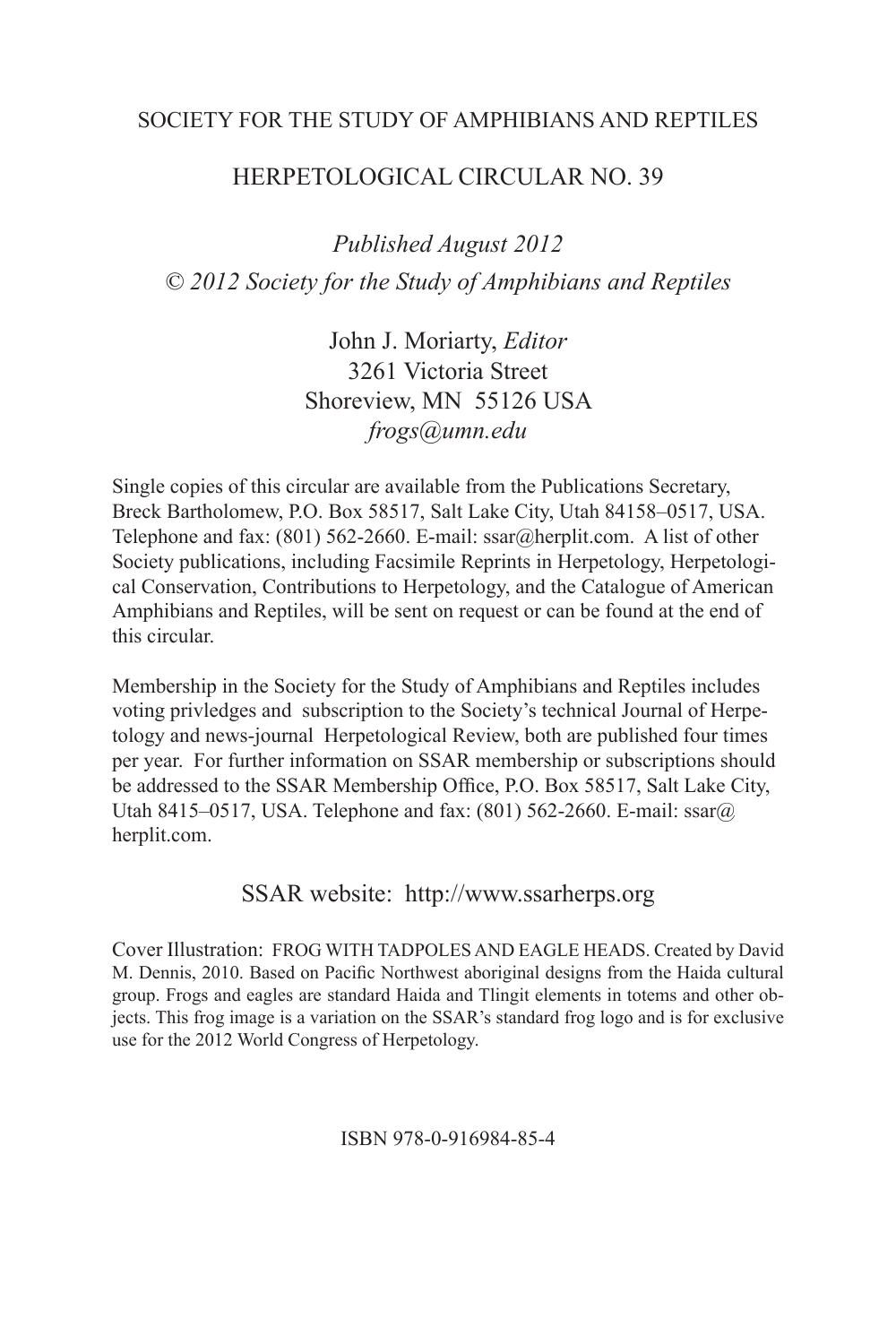# Table of Contents

| Introduction                | 1  |
|-----------------------------|----|
| Literature Cited            | 8  |
| Acknowledgments             | 10 |
| Anura - Frogs               | 11 |
| Caudata - Salamanders       | 23 |
| Squamata - Lizards          | 32 |
| Squamata - Snakes           | 52 |
| Crocodilia - Crocodilians   | 72 |
| <b>Testudines - Turtles</b> | 73 |
| Alien Species               | 82 |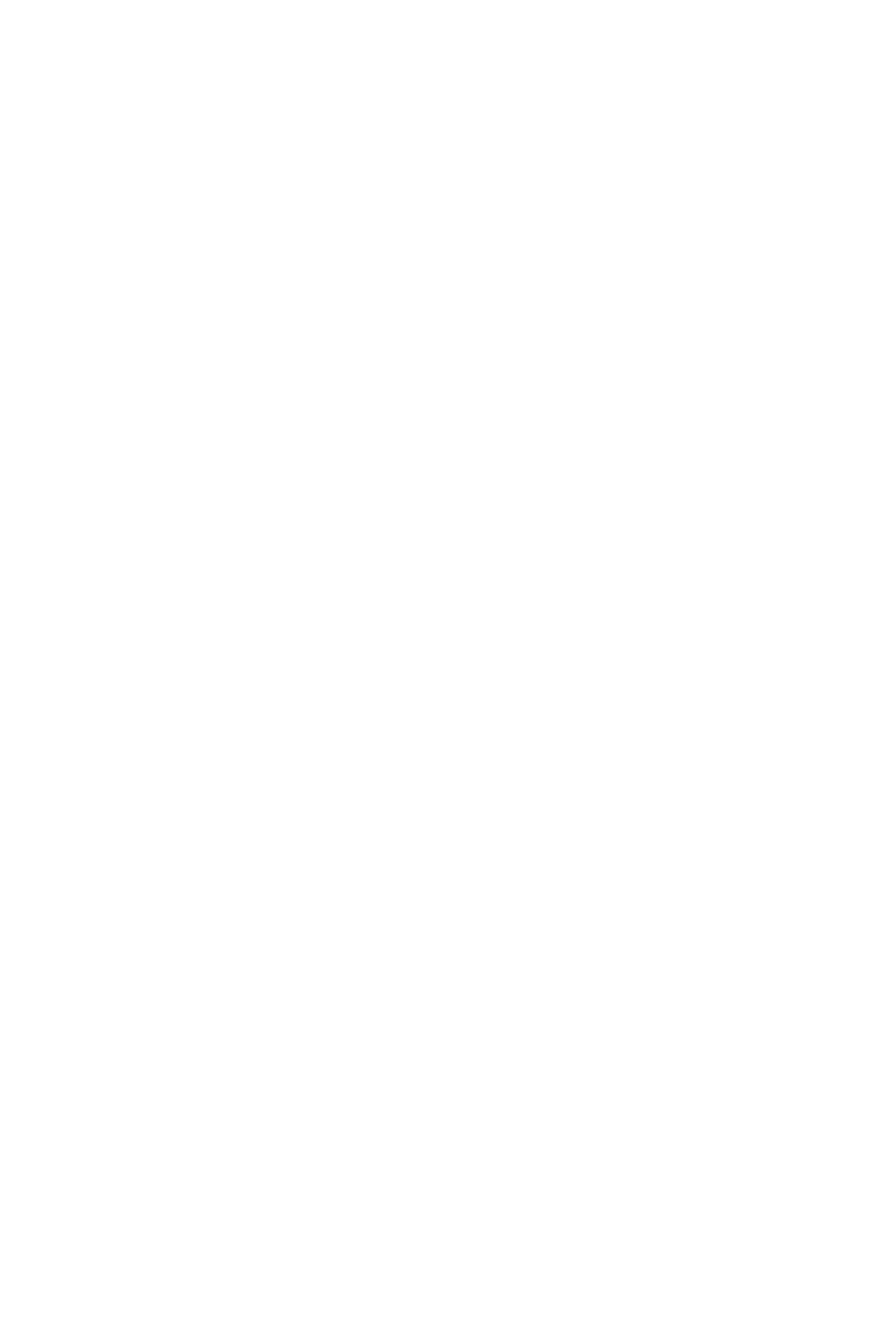#### INTRODUCTION

The seventh edition of the scientific and standard English names list for North American amphibians and reptiles north of Mexico is also a special publication for the seventh World Congress of Herpetology and we are delighted to share it with the global herpetological community. The seventh edition is an update of the sixth edition published in 2008, with new scientific and English names as well as annotations explaining those changes. An online version can be found at http://www.ssarherps.org/pages/comm\_names/Index.php.

Because of the expanded readership of this edition, we present a brief history of names lists for the North American (north of Mexico) herpetofauna. The history begins with Cope's *Checklist of North American Batrachia and Reptilia* (1875). Cope's effort focused on adopting certain rules of nomenclature because they "offer the only means by which writings of authors in the sciences concerned can be intelligible." While Cope's checklist only presented scientific names, Yarrow (1882) produced a new checklist that included both scientific and common or vernacular names. As far as we know, Yarrow (1882) made the first formal attempt to provide both vernacular names and scientific names for the North American herpetofauna. Yarrow (1882: 4) noted that developing vernacular names was a challenging proposition:

"Considerable difficulty has been experienced in furnishing English names for many species of reptiles, particularly as the same reptiles may be known by local names in different parts of the country; and to this task was added the very laborious one of translating as literally as possible some of the polysyllabic Greek and Latin names."

Stejneger and Barbour followed Yarrow, publishing five editions of *A Check List of North American Amphibians and Reptiles* (1917, 1923, 1933, 1939, 1943), and like Yarrow they found vernacular names difficult to handle. In the first edition (1917: iii), Barbour wrote:

"Common names for reptiles and amphibians are in great confusion, and are often of generic rather than of specific application. No attempt is made to recognize any except those which are in well established usage. The host which have been recently coined by various writers are frequently inapt and almost surely unlikely to survive."

So Stejneger and Barbour took a step back from Yarrow's vernacular names and used very few in the five editions of their checklist. In fact, Stejneger and Barbour never commented again on vernacular names in the introductions of the later editions. By the fifth edition (1943: v), a new issue became the object of their attention and ire.

"Reviewing genera has lately become a fashion and when carefully and competently done is a good fashion. Many of the modern revisionists have become infected with the nazi formenkreis or rassenkreis idea, and that may not be such a bad fashion either if the search for true relationship and affinity is carried out in its legitimate field which is phylogeny and not taxonomy.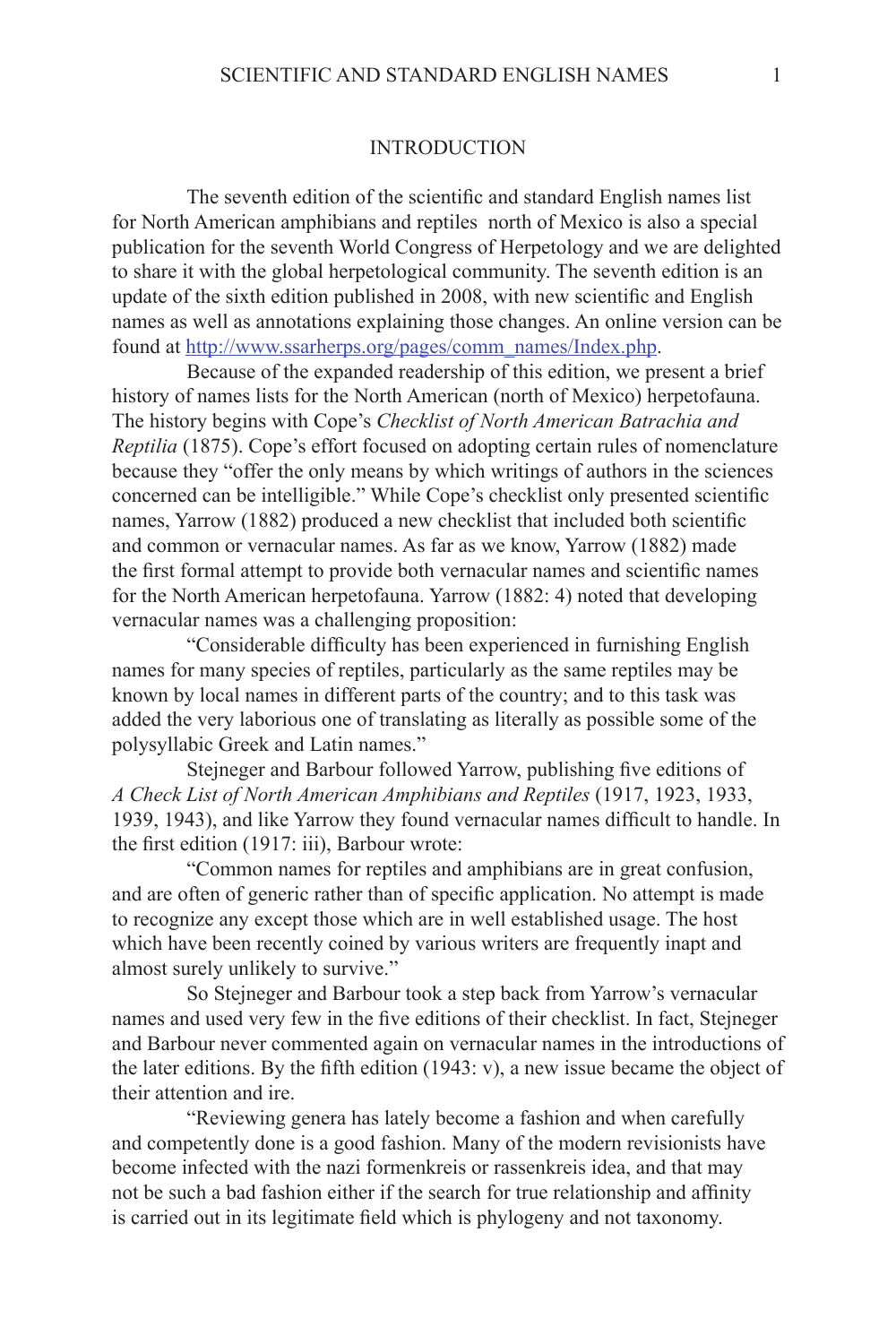Speculating about phylogeny of an aggregation of so-called species and subspecies is an interesting occupation and has often been of great profit to the taxonomist. But when the phylogenists [sic] begin to play with the nomenclature and want to express their (often very tenuous, sometimes fantastic) ideas in names, then goodbye to stability of nomenclature which we have been sweating for all these years…."

"A check-list should not be made the means of *propaganda* [emphasis theirs] for anybody's phylogenetic imaginations. Its object is to give users a key to the normal taxonomic status of the named forms and their geographic distribution. And for this purpose a name is a name and its main function is to give a handle to the form (species, subspecies, race) we are talking about."

The latter passage was from an anonymous letter to Barbour (i.e. Barbour did not give the name of the author), which he quoted to express his own opinion on the matter of phylogeny affecting nomenclatural changes. The issue continues to resonate with regard to names and the function of such lists (e.g. see Crother, 2009; Frost et al., 2009; Pauly et al. 2009).

The next version of *A Check List of North American Amphibians and Reptiles* was completed by Schmidt (1953) and was the first to be sponsored by a scientific society, the American Society of Ichthyologists and Herpetologists (ASIH). Schmidt composed a grand volume and revived the inclusion of common names for all species and subspecies. According to Schmidt in his preface, his volume was born out of frustration over failed "committee machinery." At the time of the publication of Schmidt's list (1953), a new committee was appointed by the ASIH president and it produced a list three years later (Conant et al., 1956). The list by Conant et al. was quite different from that of Schmidt (1953). Schmidt's checklist was 280 pages while that of Conant et al. was only 13. Whereas Schmidt's check list included (for species) the scientific name, its author, a citation of the original description (and synonyms and nomenclatural changes when relevant), a summary of the geographic distribution, and the common name, the list by Conant et al. was presented explicitly as a list of common names and was therefore stripped down to only the scientific names and the corresponding common names. It should be noted that Conant et al. (1956: 172) presented their list as standard common names

"…suitable for use by zoo and museum personnel, other writers of labels, guide books, and popular handbooks, camp counselors, biology teachers, professional zoologists whose chief interest is not herpetology, and anyone else who could make profitable use of such a standard list of names."

The Society for the Study of Amphibians and Reptiles (SSAR) took over the task of producing the list (Collins et al., 1978) and like its predecessor (Conant et al. 1956), the first SSAR list contained only scientific and common names. Collins et al. (1978) is the first list in which common names are called "standard common names." A subtle change in the name formation occurred in the 1978 list, where names that were adjectives, such as "black-headed snake", became nouns as in "blackhead snake." This change in language was retained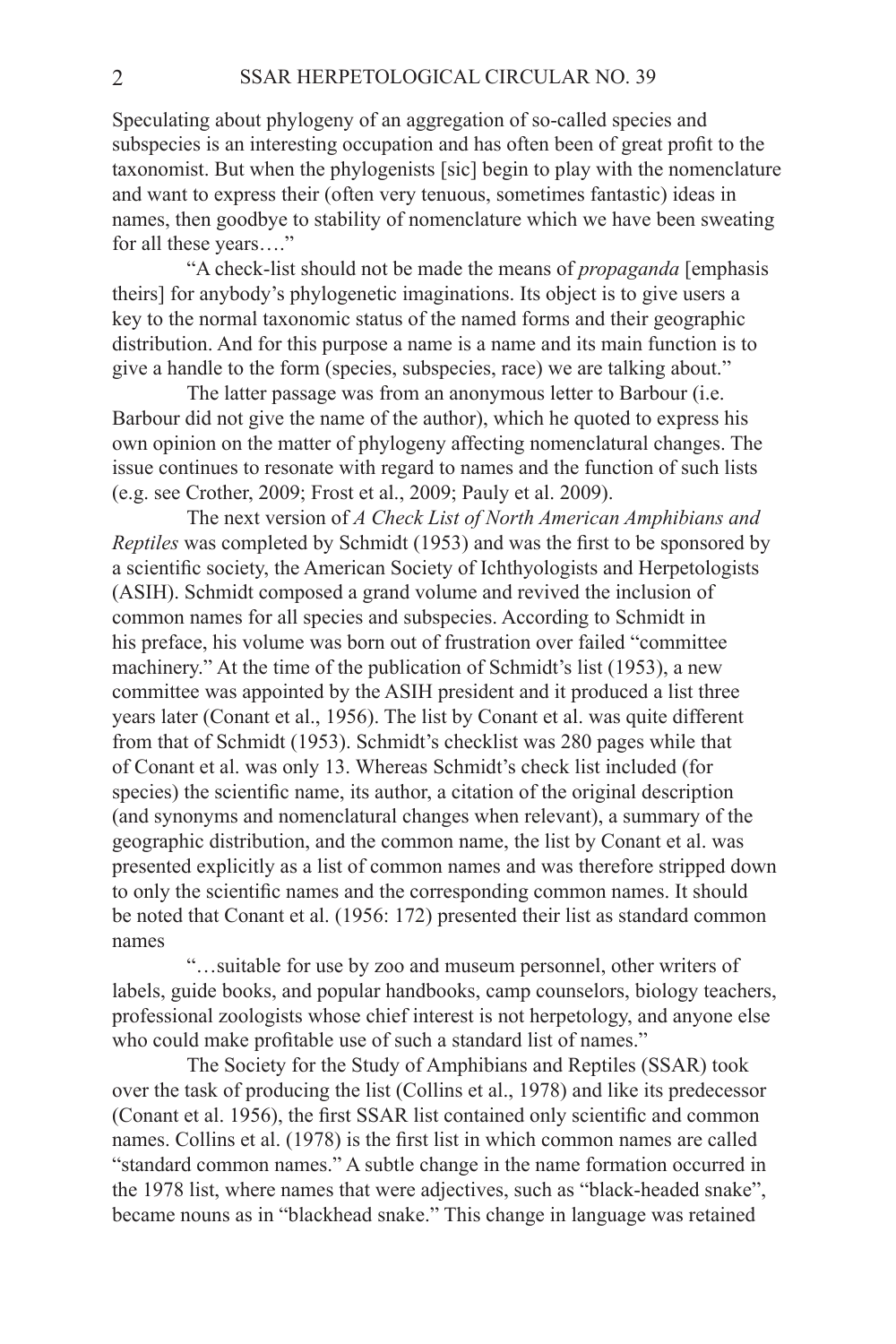over the first four editions published by SSAR. The second SSAR edition (Collins et al., 1982) added the authors of the genus names and the third edition (Collins, 1990) included the name's author and the year of the description for all taxa. The fourth edition (Collins, 1997) followed the format of the third. A significant philosophical change occurred between the list by Conant et al. (1956) and those by Collins with regard to the usage of common names. Whereas Conant et al. downplayed the usage of common names, the Collins' lists all strongly urged people to use the standardized common names.

The fifth edition of the SSAR list (Crother et al., 2000) revived the committee format, with specialist subcommittees for each major group. The fifth edition included an expanded set of rules for common names and most significantly added referenced annotations to explain taxonomic changes and English names. In addition to these changes, we began to use a novel protocol to differentiate dates of appearance of a species name from dates of publication. For example, for *Gastrophryne olivacea* the dates given were 1857 "1856." The quotation marks indicated that the date printed on the publication was 1856, but the publication actually appeared in 1857. An update of the fifth edition was published in 2003 (Crother et al., 2003) and the sixth edition (Crother, 2008; a note on this citation, the committee decided to treat the volume as edited and thus the absence of "et al.") continued with the same format. The first web edition came online in 2011 and is considered a modification of the sixth edition. As updates occur to the online edition, the edition number will change from 6.0 to 6.1, 6.2, etc., until the  $7<sup>th</sup>$  edition, then the online updated editions will change from 7.0 to 7.1, etc. One other change incorporated since the SSAR fifth edition was a move away from calling the relevant names "common names." Instead, for North America north of Mexico the names are called English names to acknowledge that common names exist in various languages. Thus, in a recent list on names of Mexican amphibians and reptiles (Liner and Casas-Andreu, 2008), both standard English and Spanish names were given. A companion Herp Circular with standard French names (Green, 2012) was published simultaneously using the scientific names in this edition. Like the SSAR editions one through four, we also encourage workers to use these standard names for members of the North American herpetofauna.

It has been the hope that providing standardized names would create consistency in usage across professions, from zoos and museums and field guides, to government agencies and scholarly publications. Towards this end, a number of societies have sanctioned the recent lists. The fifth and sixth editions were published by SSAR, but these lists were also sanctioned by the Herpetologists' League (HL) and the American Society of Ichthyologists and Herpetologists (ASIH). The seventh edition list is sanctioned by the aforementioned three societies as well as the Canadian Association of Herpetologists, Canadian Amphibian and Reptile Conservation Network, and Partners in Amphibian and Reptile Conservation. With such broad support from the scientific and conservation community in North America it is hoped that greater consistency of name usage will be achieved.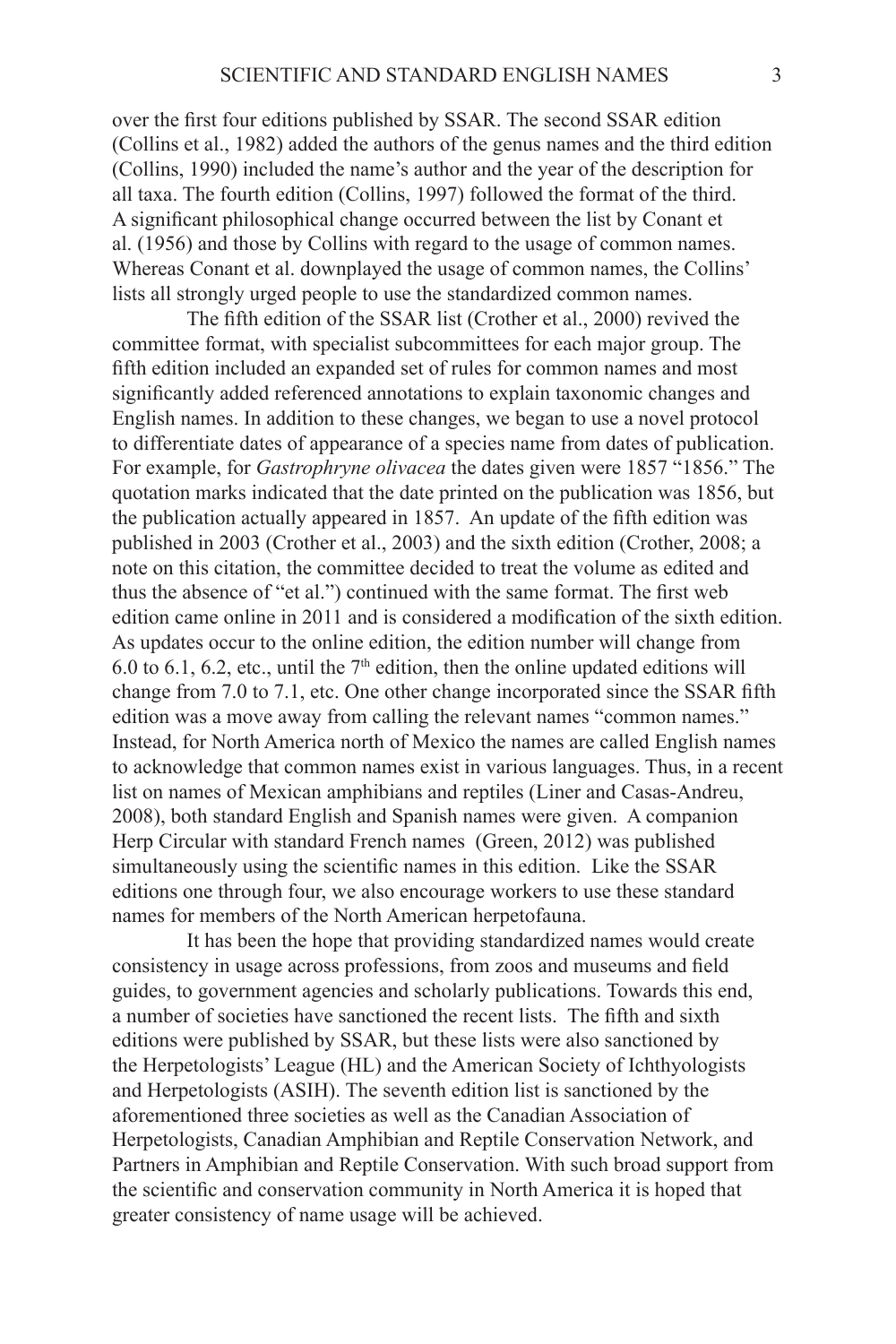Because the data are available from the various names lists, it seemed like an interesting exercise to compare species numbers across time. The table below compares numbers of species recognized by Yarrow (1882), Collins et al. (1978) and Crother (this list). The patterns are intriguing and no doubt reflect the opposing forces of simple lumping and splitting practices as well as the recognition of geographic variation causing synonymy of names and the introduction of molecular data that revealed hidden lineages. In some cases there has been a decrease in numbers of species since Yarrow's (1882) list, as in snakes, while in others there have been large increases in numbers, as in salamanders and frogs.

|               | 1882 | 978 | 2012 |
|---------------|------|-----|------|
| Crocodilians  |      |     |      |
| Turtles       | 49   | 48  | 59   |
| Lizards       | 105  | 93  | 120  |
| <b>Snakes</b> | 181  | 120 | 155  |
| Salamanders   | 63   | 111 | 194  |
| <u>Frogs</u>  | 65   | 80  | 102  |
| <b>TOTALS</b> | 465  | 154 | 632  |

Beginning with Schmidt (1953), numbers of introduced, or alien species have been tallied for North America. Remarkably, but perhaps not surprisingly to some, the number of known alien species in North America has increased by seven times since the 1953 list and more than doubled in just over 20 years (from the 1990 list). The breakdown of the numbers by traditional orders (which are not all monophyletic) is given below. The problem is significant and probably global and has become an entire area of herpetological research.

|               | 1953 | 1990 | 2012 |
|---------------|------|------|------|
| Crocodilians  |      |      |      |
| Turtles       |      |      |      |
| Lizards       |      | 23   | 58   |
| <b>Snakes</b> |      |      |      |
| Salamanders   |      |      |      |
| Frogs         |      |      |      |
| <b>TOTALS</b> |      |      |      |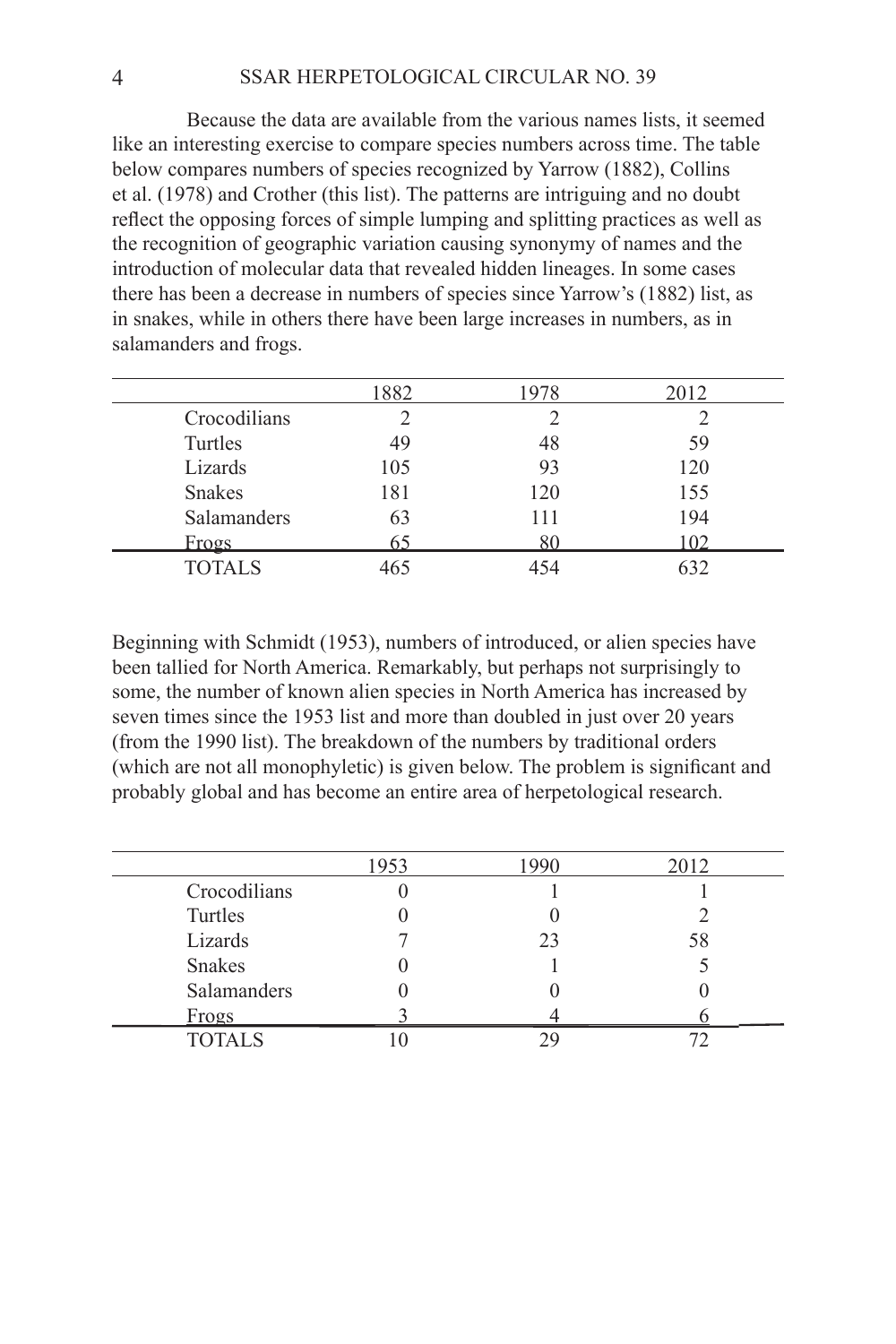Citations of this list have varied greatly in format. To achieve uniformity the committee agreed on the following format in which the authors of a subsection are cited as the authors of a publication within the list as a whole. For example,

de Quieroz, K. and T. W. Reeder. 2012. Squamata – Lizards. *IN* B. I. Crother (ed.), Scientific and Standard English Names of Amphibians and Reptiles of North America North of Mexico, With Comments Regarding Confidence In Our Understanding pp. 32–51. SSAR Herpetological Circular 39:1-92.

If the entire list is cited, it is treated as an edited volume using the following format:

Crother, B. I. (ed.). 2012. Scientific and Standard English Names of Amphibians and Reptiles of North America North of Mexico, With Comments Regarding Confidence In Our Understanding. SSAR Herpetological Circular 39:1-92.

The task of compiling the information that goes into these publications is not trivial. We encourage readers to please send us your reprints concerning any taxonomic changes or decisions that your work may dictate or which may be relevant to this list. Receiving your reprints will help ensure that future versions of the list are as complete and up-to-date as possible.

Forming Standard English Names: Some Guidelines for Reptiles and Amphibians

# RULES

# Capitalization.

 Standard English names of species should be capitalized to distinguish them from descriptions and generalized usage. For example, "I collected a Green Frog (*Lithobates clamitans*)" versus "I saw a green frog." When group names (i.e. standard English names for genera and higher categories or as a word or words that applies to one or more species) are used alone (i.e., not as part of the English name of a species) they should not be capitalized. For example, "The Western Diamond-backed Rattlesnake is a well known species of rattlesnake." Or, "I hear that racerunners are difficult to catch."

# Formation of descriptive or modifying word.

1. When a descriptor refers to a feature of an animal, the suffix -ed will be added. The modifying word will be treated as an adjective as opposed to a noun in apposition.

 Examples: Black-headed Snake, Red-eared Slider, Long-tailed Salamander.

2. Hyphenation. The standard grammatical rule for joining two or more words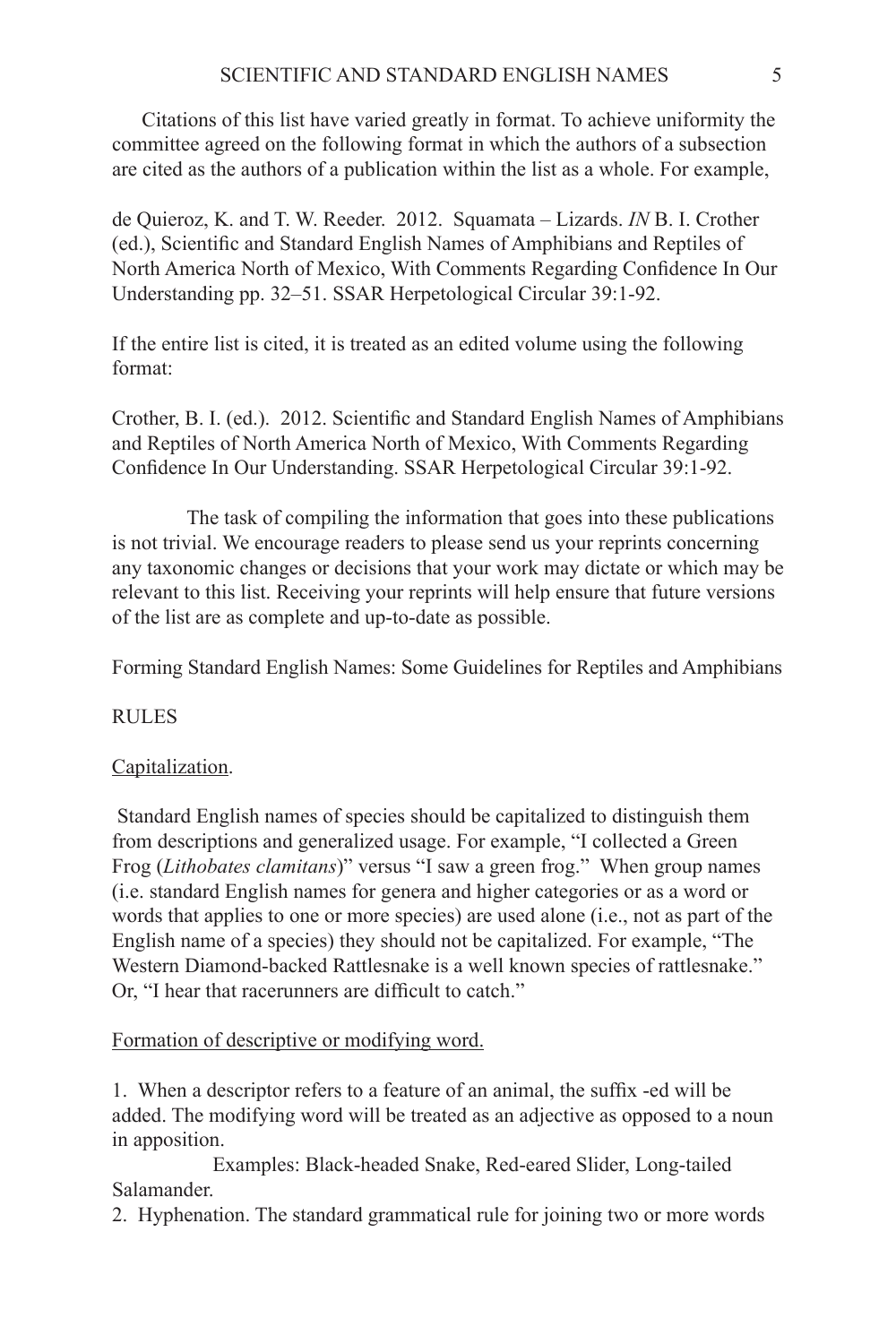serving as a single adjective before a noun will be followed. The rule states that a hyphen is more appropriately used to join the words in lieu of combining the words.

 Examples: Black-masked Racer, not Blackmasked Racer; Blackheaded Snake, not Blackheaded Snake; Long-tailed Salamander, not Longtailed Salamander.

Exception: When one of the words describes a location, geographic region, or direction, a hyphen is not used.

 Examples: Blue Ridge Two-lined Salamander, Southern Red-backed Salamander, Florida Red-bellied Turtle.

Formation and Use of Group Names.

1. Compound names should be spelled as a single word, unhyphenated, if:

- A. The second component is from among the words frog, toad, snake, turtle, tortoise, lizard, salamander, newt, siren.
	- Examples: Ratsnake, Coralsnake, Treefrog
	-
- B. The second component refers to a part of the body.

Examples: Cottonmouth, Copperhead, Whiptail, Softshell, Spadefoot

C. The name describes an activity of the animal.

Examples: Racerunner, Pondslider, Bloodsucker

D. The second component is a misnomer.

Examples: Waterdog, Hellbender, Mudpuppy, Coachwhip

Exceptions: Names that would ordinarily be spelled as single unhyphenated words under the above rules should be spelled as separate words with both capitalized when:

 A. Spelling as a single word would result in an awkward double or triple letter series.

Example: Wall Lizard, not Walllizard

 B. A single word would be excessively long (over three syllables), or awkward, or imply an incorrect pronunciation.

 Examples: Tiger Salamander, not Tigersalamander (any combination with salamander can be ruled as too long); Earless Lizard, not Earlesslizard

2. Compound names that are not spelled as a single word should have each word capitalized.

Examples: Box Turtle, Rosy Boa, Cricket Frog

3. A group name may be applied to two or more distantly related groups.

4. Group names of more than one word should neither be encouraged nor discouraged.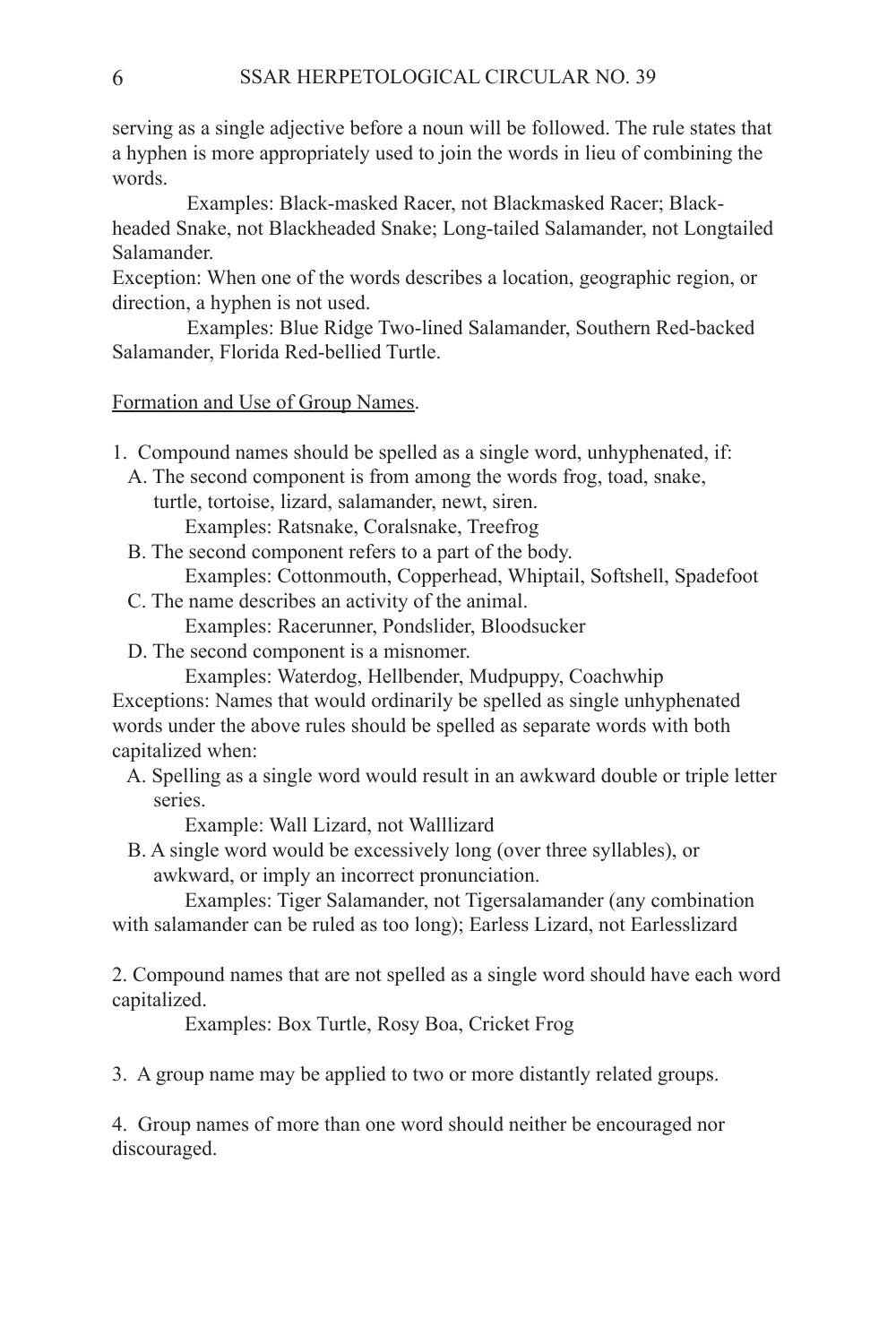# Formation of English Species and Subspecies Names

1. Long-established names in widespread use should be retained, regardless of any inaccuracy of description, behavior, habitat, location or phylogenetic relationship suggested by the name, unless there is a compelling and special reason.

2. The English name of every species shall be different from the name of every other species in North America.

3. The English name of a species need not repeat or reflect its scientific name.

4. English names will be given to genera, species, and subspecies.

5. The English name of a subspecies shall not be identical to the English name of the species.

 Example, Terrapene carolina and T. c. carolina were both called the Eastern Box Turtle. Now the English name for T. c. carolina is Woodland Box Turtle to avoid conflating the two taxa.

6. The English name given to a subspecies is not required to have any part of it be the same as the English name of the species to which it belongs.

7. Each word of a name shall be a word in the English language unless in unusual circumstances the committee finds it appropriate to use a word from a foreign language or directly adopted from scientific nomenclature.

8. Accepted English names proposed in this list should not be replaced by a local vernacular (but see 7).

9. Patronyms should neither be encouraged nor discouraged.

10. A patronym should be used in the possessive case.

11. Names should be changed if they are offensive to a substantial group of people, but need not be altered merely to reflect a change in the name of a country, region, or island.

12. Reference to geographical places and names may vary in form (e.g., Chihuahua vs. Chihuahuan) as deemed appropriate with respect to previous usage and clarity.

13. A name that refers to a small island or group of small islands should include the word "island" or "islands" if to do so brings clarity or avoids being misleading. In all other cases inclusion of "island" or "islands" in a name should depend primarily on prior usage.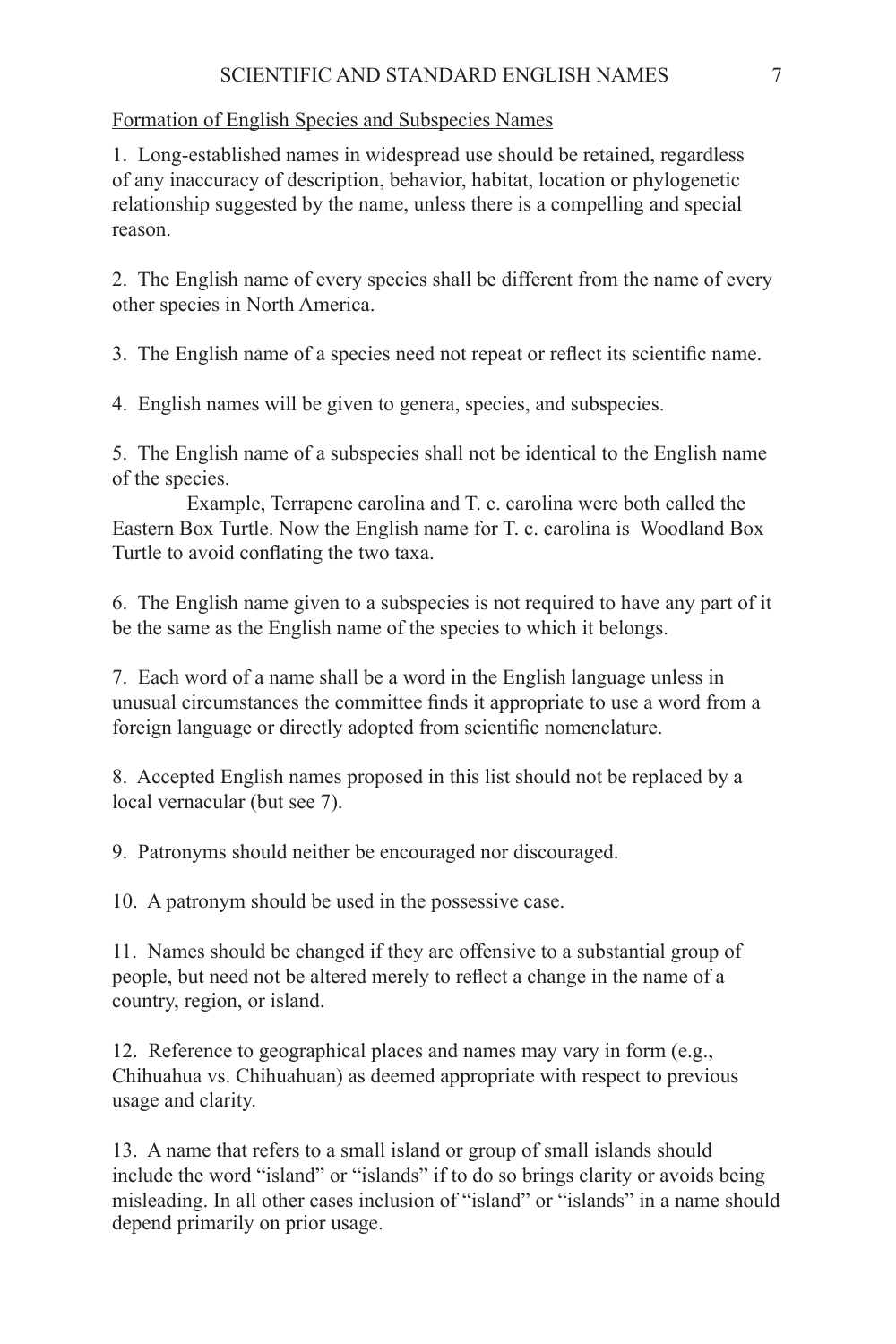#### 8 SSAR HERPETOLOGICAL CIRCULAR NO. 39

 14. Two or more English names may be used within a single genus. For example, under Pituophis there are pinesnakes, bullsnakes, and gophersnakes.

15. Words should be spelled consistently throughout the list, for example Mohave versus Mojave.

16. Words with accent marks in the language of their origin should be spelled with those marks only if reasonably necessary to indicate correct pronunciation in English.

17. Excessively long names should be avoided. Names should be as short as possible.

18. The full name of one species or subspecies should not be included in the longer name of a different species or subspecies. For example, if Anaxyrus debilis were called the Green Toad and A. retiformis were called the Sonoran Green Toad.

# **LITERATURE CITED**

Collins, J. T. 1990. Standard common and current scientific names for North American amphibians and reptiles. Third Edition. SSAR Herpetological Circular 19: 1-41.

Collins, J. T. 1997. Standard common and current scientific names for North American amphibians and reptiles. Fourth Edition. SSAR Herpetological Circular 25: 1-40.

Collins, J. T., R. Conant, J. E. Huheey, J. L. Knight, E. M. Rundquist, and H. M. Smith. 1982. Standard common and current scientific names for North American amphibians and reptiles. Second Edition. SSAR Herpetological Circular 12: 1-28.

Collins, J. T., J. E. Huheey, J. L. Knight, and H. M. Smith. 1978. Standard common and current scientific names for North American amphibians and reptiles. First Edition. SSAR Herpetological Circular 7: 1-36.

Conant, R., F. R. Cagle, C. J. Goin, C. H. Lowe, W. T. Neill, M. G. Netting, K. P. Schmidt, C. E. Shaw, and R. C. Stebbins. 1956. Common names for North American amphibians and reptiles. Copeia 1956: 172-185.

Cope, E. D. 1875. Checklist of North American Batrachia and Reptilia. Bulletin of the United States National Museum 1: 1-54.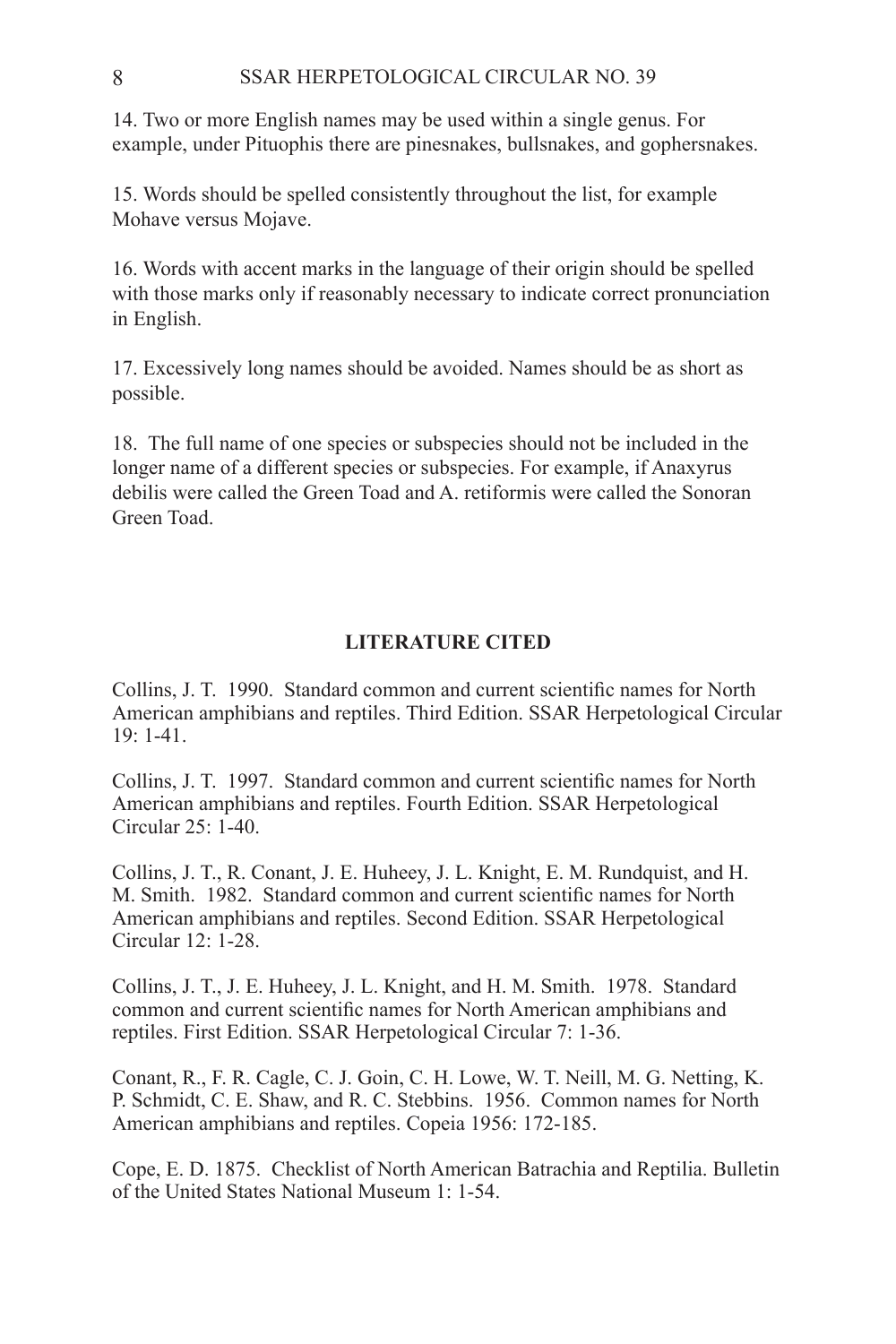Crother, B. I. (ed.). 2000. Scientific and standard English names of amphibians and reptiles of North America north of Mexico, with comments regarding confidence in our understanding. Fifth Edition. SSAR Herpetological Circular 29: 1–82.

Crother, B. I. (ed.). 2008. Scientific and standard English names of amphibians and reptiles of North America north of Mexico, with comments regarding confidence in our understanding. Sixth Edition. SSAR Herpetological Circular 37: 1–84.

Crother, B. I. 2009. Are standard names lists taxonomic straightjackets? Herpetologica 65: 129-135.

Crother, B. I., J. Boundy, J. A. Campbell, K. de Quieroz, D. Frost, D. M. Green, R. Highton, J. B. Iverson, R. W. McDiarmid, P. A. Meylan, T. W. Reeder, M. E. Seidel, J. W. Sites, Jr., S. G. Tilley, D. B. Wake. 2003. Scientific and standard English names of amphibians and reptiles of North America north of Mexico: Update. Herpetological Review 34: 196–203.

Frost, D. R., R. W. McDiarmid and J. R. Mendelson, III. 2009. Response to The Points of View of Gregory B. Pauly, David M. Hillis, and David C. Cannatella, by the Anuran subcommittee of the SSAR/HL/ASIH scientific and standard English names list. Herpetologica 65: 136-153.

Green, D.M. 2012. Noms Français Standardisés des Amphibiens et des Reptiles d'Amérique du Nord au Nord du Méxique : Standard French Names of Amphibians and Reptiles of North America North of Mexico. SSAR Herpetological Circular 40:1-63.

Greene, H. W. 1997. Snakes: The evolution of mystery in nature. Univ. California Press, Berkeley.

Liner, E. A. and G. Casas-Andreu. 2008. Nombres Estándar en Español en Inglés y Nombres Científicos de los Anfibios y Reptiles de Mexico. Standard Spanish, English and scientific names of the amphibians and reptiles of Mexico. Second Edition. SSAR Herpetological Circular 38:1-162.

Parkes, K. C. 1978. A guide to forming and capitalizing compound names of birds in English. The Auk 95:324-326.

Pauly, G., D. M. Hillis, and D. G. Cannatella. 2009. Taxonomic freedom and the role of official lists of species names. Herpetologica 65:115-128.

Schmidt, K. P. 1953. A check list of North American amphibians and reptiles. Sixth Edition. ASIH, Chicago.

Stejneger, L.H. and T. Barbour. 1917. A check list of North American amphibians and reptiles. Harvard University Press, Cambridge, Massachusetts.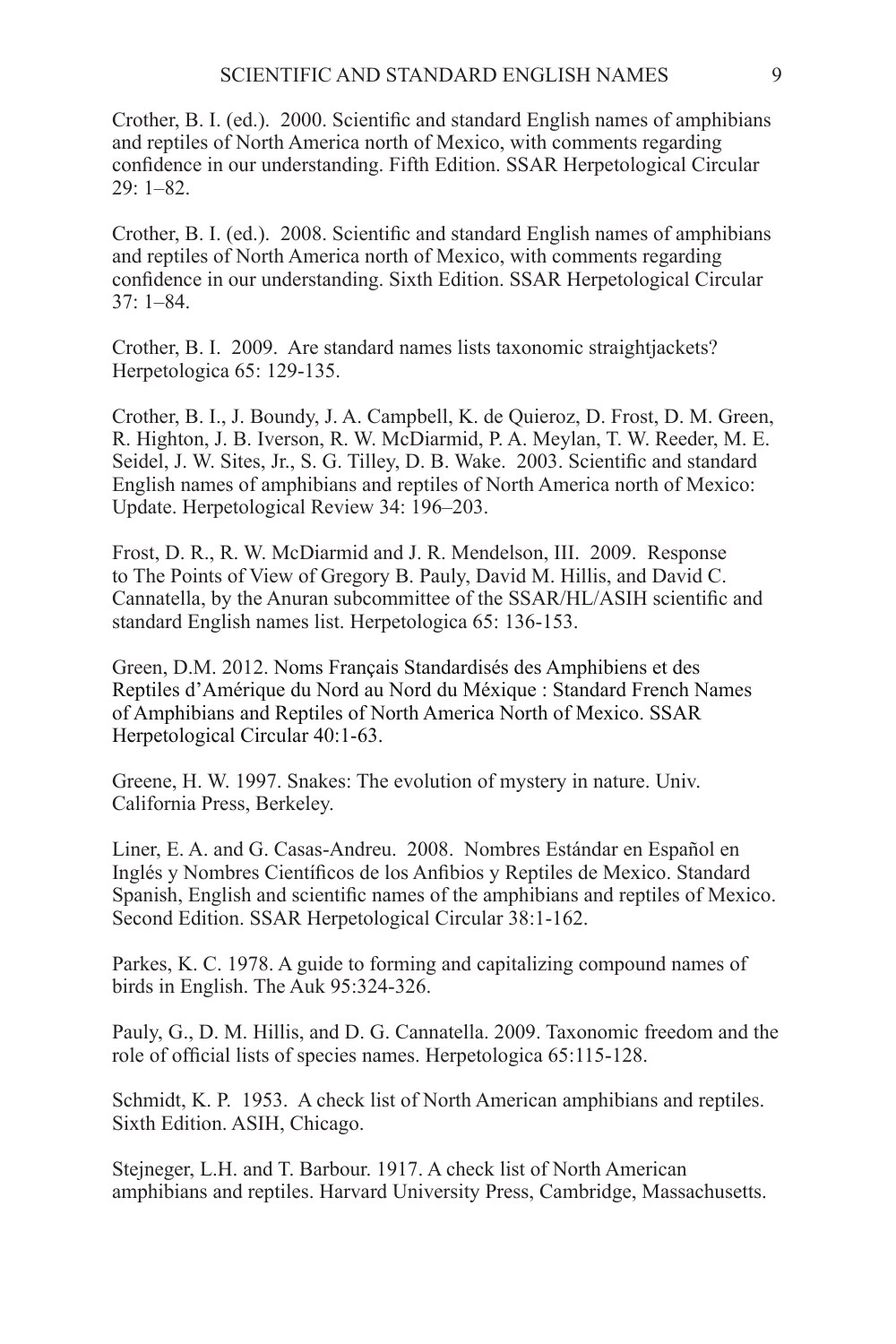#### 10 SSAR HERPETOLOGICAL CIRCULAR NO. 39

 Stejneger, L.H. and T. Barbour. 1923. A check list of North American amphibians and reptiles. Second edition. Harvard University Press, Cambridge, Massachusetts.

Stejneger, L.H. and T. Barbour. 1933. A check list of North American amphibians and reptiles. Third edition. Harvard University Press, Cambridge, Massachusetts.

Stejneger, L.H. and T. Barbour. 1939. A check list of North American amphibians and reptiles. Fourth edition. Harvard University Press, Cambridge, Massachusetts.

Stejneger, L.H. and T. Barbour. 1943. A check list of North American amphibians and reptiles Fifth edition. Bulletin of the Museum of Comparative Zoology, Number 93, Harvard University Press, Cambridge, Massachusetts.

Yarrow, H. C. 1882. Checklist of North American Batrachia and Reptilia. Bulletin of the United States National Museum 24: 1-249.

#### **ACKNOWLEDGMENTS**

Kraig Adler, Alvin Breisch, Robert Hansen, Larry Jones, Jeff Rowell, and Richard Tracy are thanked for bringing discussion, corrections and information to our attention.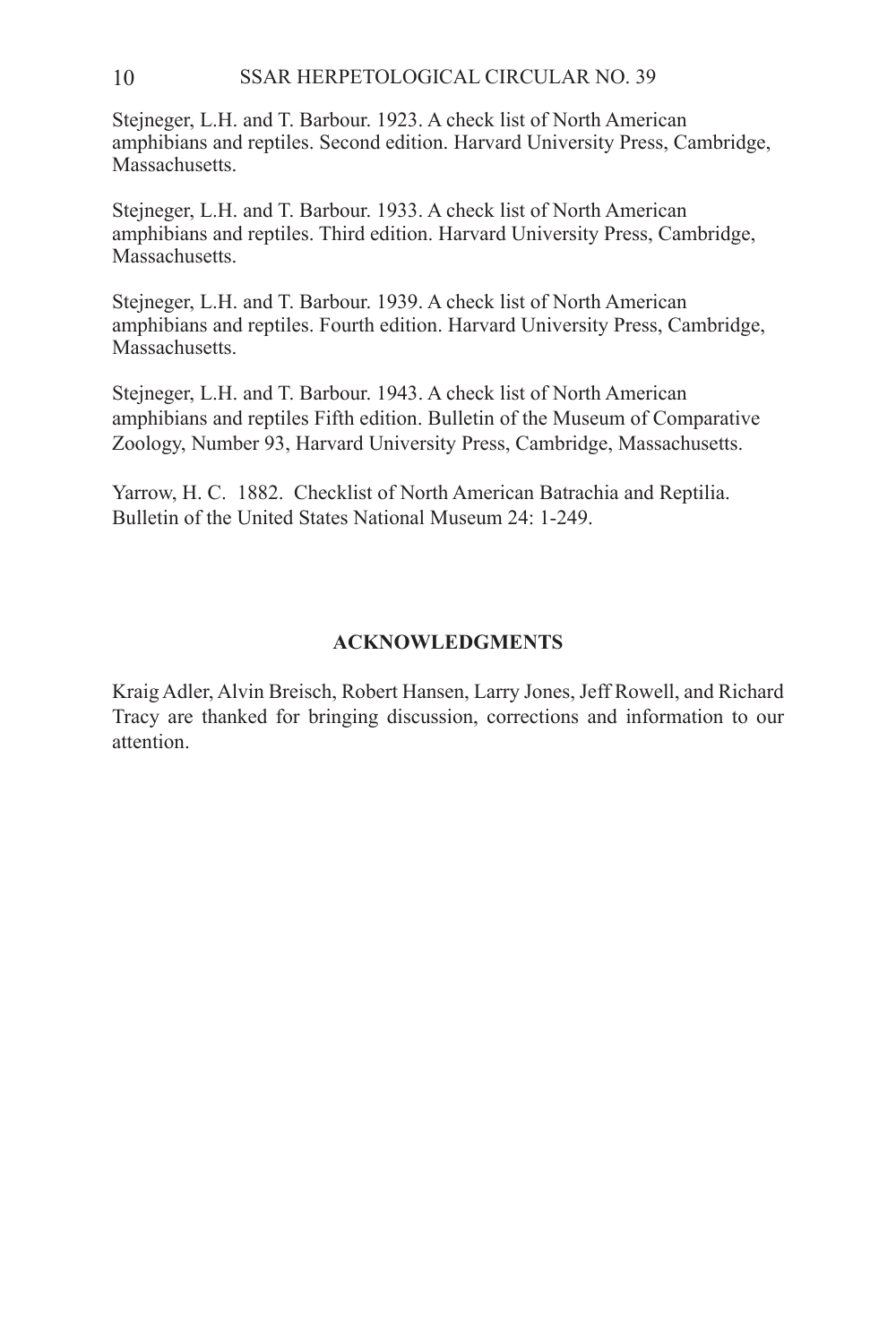#### **Anura—Frogs**

## Darrel R. Frost<sup>1</sup>, Roy W. McDiarmid<sup>2</sup>, Joseph R. Mendelson III<sup>3</sup> and David **M. Green4**

<sup>1</sup>Division of Vertebrate Zoology (Herpetology), American Museum of Natural *History, Central Park West at 79th Street, New York, NY 10024-5192* 2 *USGS Patuxent Wildlife Research Center, Smithsonian Institution PO Box 37012, National Museum of Natural History, Room 378, MRC 111 Washington, DC 20013-7012*

3 *Herpetology, Zoo Atlanta, 800 Cherokee Avenue, S.E., Atlanta, GA 30315-1440 4 Redpath Museum, McGill University, 859 Sherbrooke St. W., Montreal, QC H3A 2K6, Canada*

Acris Duméril and Bibron, 1841—CRICKET FROGS

*A. blanchardi* Harper, 1947—Blanchard's Cricket Frog Gamble et al. (2008, Mol. Phylogenet. Evol. 48: 112–125) recognized *Acris blanchardi* as distinct from *A. crepitans* on the basis of molecular evidence (and included *Acris crepitans paludicola* as a synonym of *A. blanchardi*), although McCallum and Trauth (2006, Zootaxa 1104: 1–21) previously rejected the distinctiveness of *A. c. blanchardi*  from *A. c. crepitans* on the basis of morphology.

*A. crepitans* Baird, 1854—Eastern Cricket Frog See comment under *Acris blanchardi.*

*A. gryllus* (LeConte, 1825)—Southern Cricket Frog Two nominal subspecies occasionally are recognized, although whether they are arbitrary or historical units has not been adequately investigated. However, the molecular data presented by Gamble et al. (2008, Mol. Phylogenet. Evol. 48: 112-125) provide a good starting point.

 *A. g. dorsalis* (Harlan, 1827)—Florida Cricket Frog

 *A. g. gryllus* (LeConte, 1825)—Coastal Plain Cricket Frog

# Anaxyrus Tschudi, 1845-NORTH AMERICAN TOADS

This taxon of strictly North American toads was removed from "*Bufo*" (as well as were a number of other taxa) by Frost et al. (2006, Bull. Am. Mus. Nat. Hist., 297) as a revision to render a monophyletic taxonomy and with genera delimited to be more compact than the unwieldy "*Bufo*". The recent phylogenetic study of bufonids by Van Bocxlaer et al. (2010, Science 327: 679–682) also suggests that New World "*Bufo*" do not form a monophyletic group. Smith and Chiszar (2006, Herpetol. Conserv. Biol. 1: 6-8) recommend retaining the North American taxa *Anaxyrus*, *Incilius*, and *Rhinella* (as well as such long-recognized extralimital taxa such as *Ansonia, Capensibufo, Crepidophryne, Didynamipus, Mertensophryne, Nectophryne, Nectophrynoides, Pedostibes, Pelophryne, Schismaderma, Werneria,* and *Wolterstorffina*) as subgenera of *Bufo* to obviate the need for generic changes in North American species. This approach, though, would visit considerable nomenclatural instability on many countries outside of the USA and Canada. See Pauly et al. (2009, Herpetologica 65: 115–128) and Frost et al. (Herpetologica 65: 136–153) for discussion.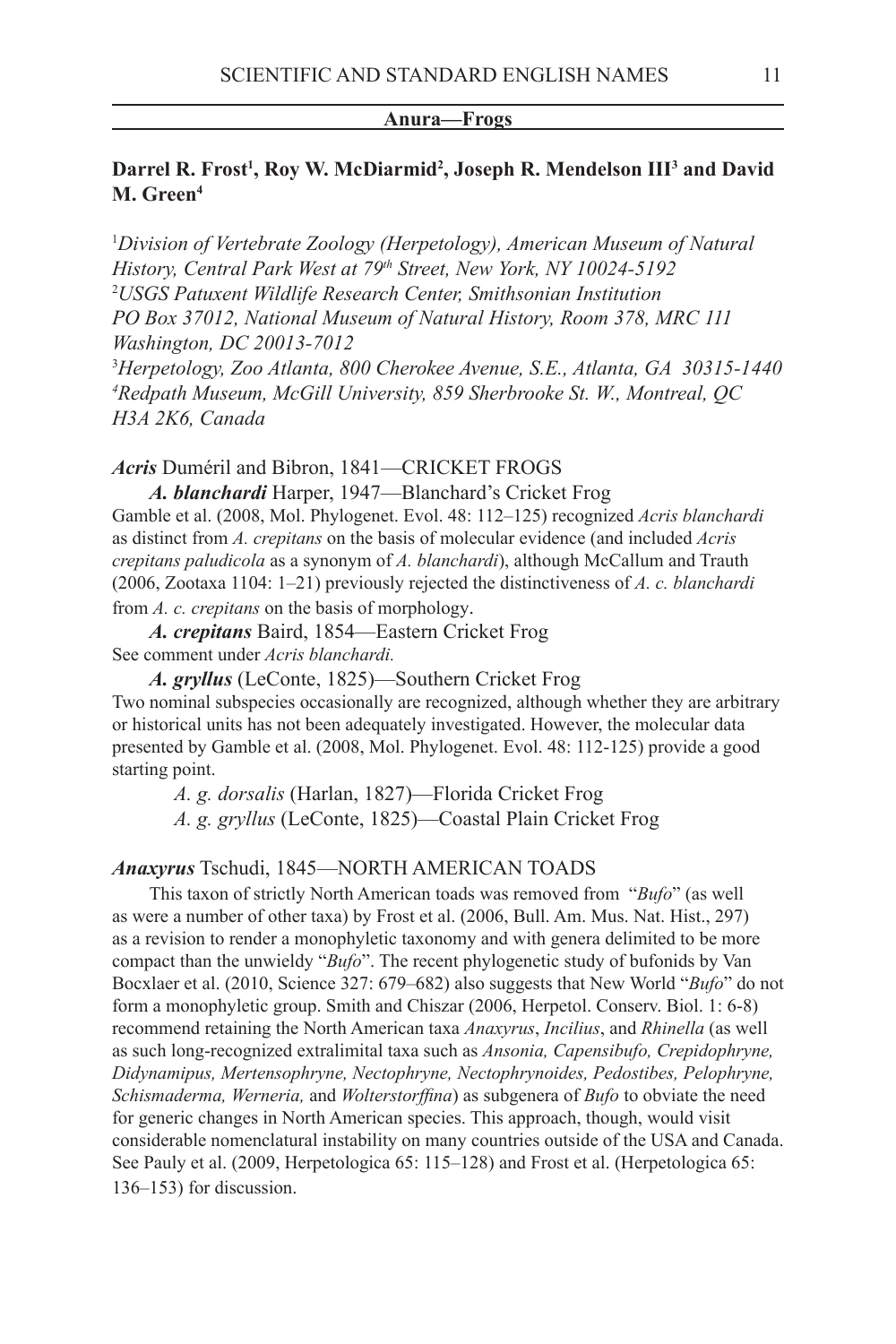*A. americanus* (Holbrook, 1836)—American Toad

Geographic variation has been insufficiently studied, although careful evaluation of call and/or molecular data might provide considerable evidence of divergent lineages. See comments under *A. baxteri, A. fowleri, A. hemiophrys, A. terrestris,* and *A. woodhousii.*  Masta et al. (2002, Mol. Phylogenet. Evol. 24: 302–314) provided evidence that suggests that *A. a. charlesmithi* may be a distinct species.

 *A. a. americanus* (Holbrook, 1836)—Eastern American Toad

 *A. a. charlesmithi* (Bragg, 1954)—Dwarf American Toad

*A. baxteri* (Porter, 1968)—Wyoming Toad

Recognized as a species, rather than a subspecies of *A. hemiophrys* by Packard (1971, J. Herpetol. 5: 191–193), and more recently by Smith et al. (1998, Contemp. Herpetol. 1). Nevertheless, Cook (1983, Publ. Nat. Sci. Natl. Mus. Canada 3) considered *A. baxteri* to be undiagnosable against the background of geographic variation in *A. hemiophrys* (as *Bufo americanus hemiophrys*), and this has not been addressed by subsequent authors.

*A. boreas* (Baird and Girard, 1852)—Western Toad See Schuierer (1963, Herpetologica 18: 262–267). Two nominal subspecies are generally recognized, although Goebel (2005, *In* Lannoo, M. [ed.], Amphibian Declines, Univ. California Press, pp. 210–211) discussed geographic variation and phylogenetics of the *A. boreas* (as the *Bufo boreas*) group (i.e., *A. boreas, A. canorus, A. exsul,* and *A. nelsoni*), and noted other unnamed populations of nominal *A. boreas* that may be species. Populations in Alberta, Canada, assigned to *A. boreas* have a distinct breeding call and vocal sacs (Cook, 1983, Publ. Nat. Sci. Natl. Mus. Canada 3); the taxonomic implications of this warrant investigation. Goebel et al. (2009, Mol. Phylogenet. Evol. 50: 209–225) suggested on the basis of molecular evidence that nominal *Anaxyrus boreas* is a complex of species (as suggested previously by Bogert, 1960, Animal Sounds Commun.: 179) that do not conform to the traditional limits of taxonomic species and subspecies (and which we do not recognize here for this reason) and that some populations assigned to this taxon may actually be more closely related to *Anaxyrus canorus* and *A. nelsoni*—a problem that calls for additional elucidation.

*A. californicus* (Camp, 1915)—Arroyo Toad See account (as *Bufo microscaphus californicus*) by Price and Sullivan (1988, Cat. Am. Amph. Rept. 415). See also Gergus (1998, Herpetologica 54: 317–325) for justification for this to be considered a distinct species from *Anaxyrus microscaphus*.

*A. canorus* (Camp, 1916)—Yosemite Toad Reviewed by Karlstrom (1973, Cat. Am. Amph. Rept. 132) as *Bufo canorus.* See comment under *A. boreas*.

*A. cognatus* (Say, 1822)—Great Plains Toad Reviewed by Krupa (1990, Cat. Am. Amph. Rept. 457) as *Bufo cognatus.*

*A. debilis* (Girard, 1854)— Chihuahuan Green Toad See accounts in Sanders and Smith (1951, Field and Laboratory 19: 141–160) and by Bogert (1962, Am. Mus. Novit. 2100) as *Bufo debilis.* The nominal subspecies are unlikely to be anything other than arbitrarily defined sections of clines although this remains to be investigated adequately.

 *A. d. debilis* (Girard, 1854)—Eastern Chihuahuan Green Toad

 *A. d. insidior* (Girard, 1854)—Western Chihuahuan Green Toad

*A. exsul* (Myers, 1942)—Black Toad See comment under *A. boreas.*

*A. fowleri* (Hinckley, 1882)—Fowler's Toad Green (1996, Israel J. Zool. 42: 95–109) discussed the problem of interspecific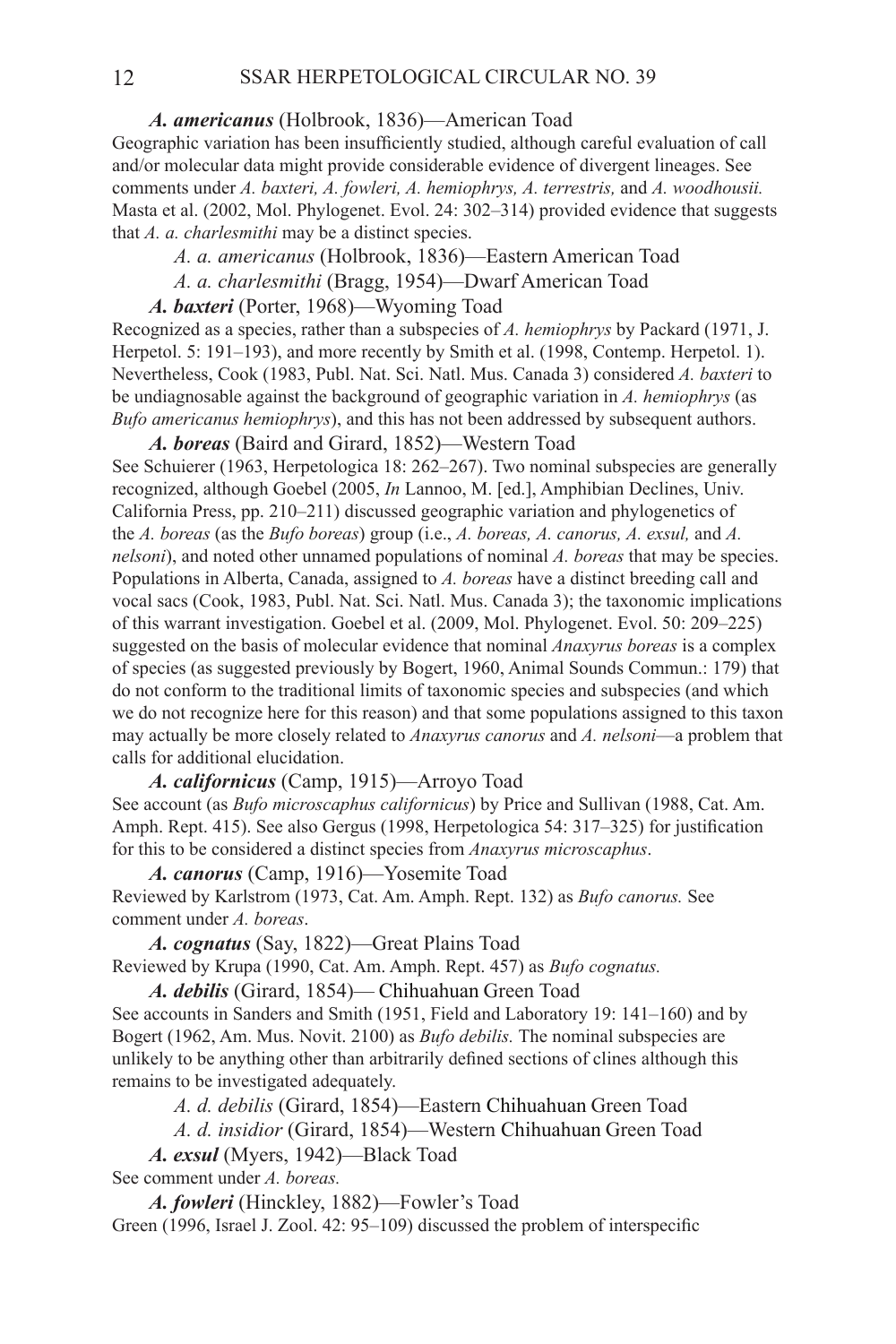hybridization in the *A. americanus* complex and briefly addressed the publication by Sanders (1987, Evol. Hybrid. Spec. N. Am. Indig. Bufonids), in which Sanders recognized a number of dubiously delimited taxa within the *A. americanus* complex (his *Bufo hobarti*, which would be in the synonymy of *A. fowleri*; *Bufo copei*, which would be in *A. americanus*, and *Bufo planiorum* and *Bufo antecessor*, both of which would be in the synonymy of *A. woodhousii woodhousii*). None have been formally synonymized, nor have any attracted recognition by those working on the complex. See comment under *A. woodhousii*. Masta et al. (2002, Mol. Phylogenet. Evol. 24: 302–314) provided evidence for the distinctiveness of this species from *A. woodhousii* and noted (as did Smith and Green, 2004, Mol. Ecol. 13: 3723–3733) that at the molecular level there are multiple, distinct mitochondrially-recognizable populations in *A. fowleri.*

*A. hemiophrys* (Cope, 1886)—Canadian Toad See comment under *A. baxteri*. Cook (1983, Publ. Nat. Sci. Natl. Mus. Canada 3) regarded *A. hemiophrys* and *A. americanus* as forming very distinctive subspecies of one species, although subsequent authors (e.g., Green and Pustowka, 1997, Herpetologica 53: 218–228) have regarded the contact zone between these taxa as a hybrid zone between two species.

*A. houstonensis* (Sanders, 1953)—Houston Toad Reviewed by Brown (1973, Cat. Am. Amph. Rept. 133) as *Bufo houstonensis.*

*A. microscaphus* (Cope, 1867)—Arizona Toad See account by Price and Sullivan (1988, Cat. Am. Amph. Rept. 415) as *Bufo microscaphus*. See comment under *A. californicus*. Formerly included *A. californicus* and *A. mexicanus* (extralimital) as subspecies, both of which were recognized as species by Gergus (1998, Herpetologica 54: 317–325).

*A. nelsoni* (Stejneger, 1893)—Amargosa Toad Stebbins (1985, A Field Guide to Western Reptiles and Amphibians, Houghton Mifflin, Boston) and Altig et al. (1998, Contemp. Herpetol. Inform. Serv. 2) regarded *A. nelsoni* as a species, rather than a subspecies of *A. boreas*. See comment under *A. boreas*.

*A. punctatus* (Baird and Girard, 1852)—Red-spotted Toad Reviewed by Korky (1999, Cat. Am. Amph. Rept. 1104) as *Bufo punctatus*.

*A. quercicus* (Holbrook, 1840)—Oak Toad

Reviewed by Ashton and Franz (1979, Cat. Am. Amph. Rept. 222) as *Bufo quercicus. A. retiformis* (Sanders and Smith, 1951)—Sonoran Green Toad Reviewed by Hulse (1978, Cat. Am. Amph. Rept. 207) as *Bufo retiformis.*

*A. speciosus* (Girard, 1854)—Texas Toad

Older literature confused this species with *A. cognatus, A. mexicanus* (extralimital), and *A. compactilis* (extralimital). Rogers (1972, Copeia 1972: 381–383) demonstrated its morphological distinctiveness.

*A. terrestris* (Bonnaterre, 1789)—Southern Toad No reports of geographic variation exist in the literature, although extensive geographic

variation is evident on examination of specimens. Hybridization with *A. americanus*  along the Fall Line may have strong effects on geographic variation, although data on this have not been published. Reviewed by Blem (1979, Cat. Am. Amph. Rept. 223) as *Bufo terrestris.*

*A. woodhousii* (Girard, 1854)—Woodhouse's Toad See comments under *A. fowleri*. The unjustified emendation of the species name to *woodhousei* has been used widely. The status of taxa recognized by Sanders (1987, Evol. Hybrid. Spec. N. Am. Indig. Bufonids) has not been evaluated closely by any author, although neither have they enjoyed any recognition. Evidence provided by Masta et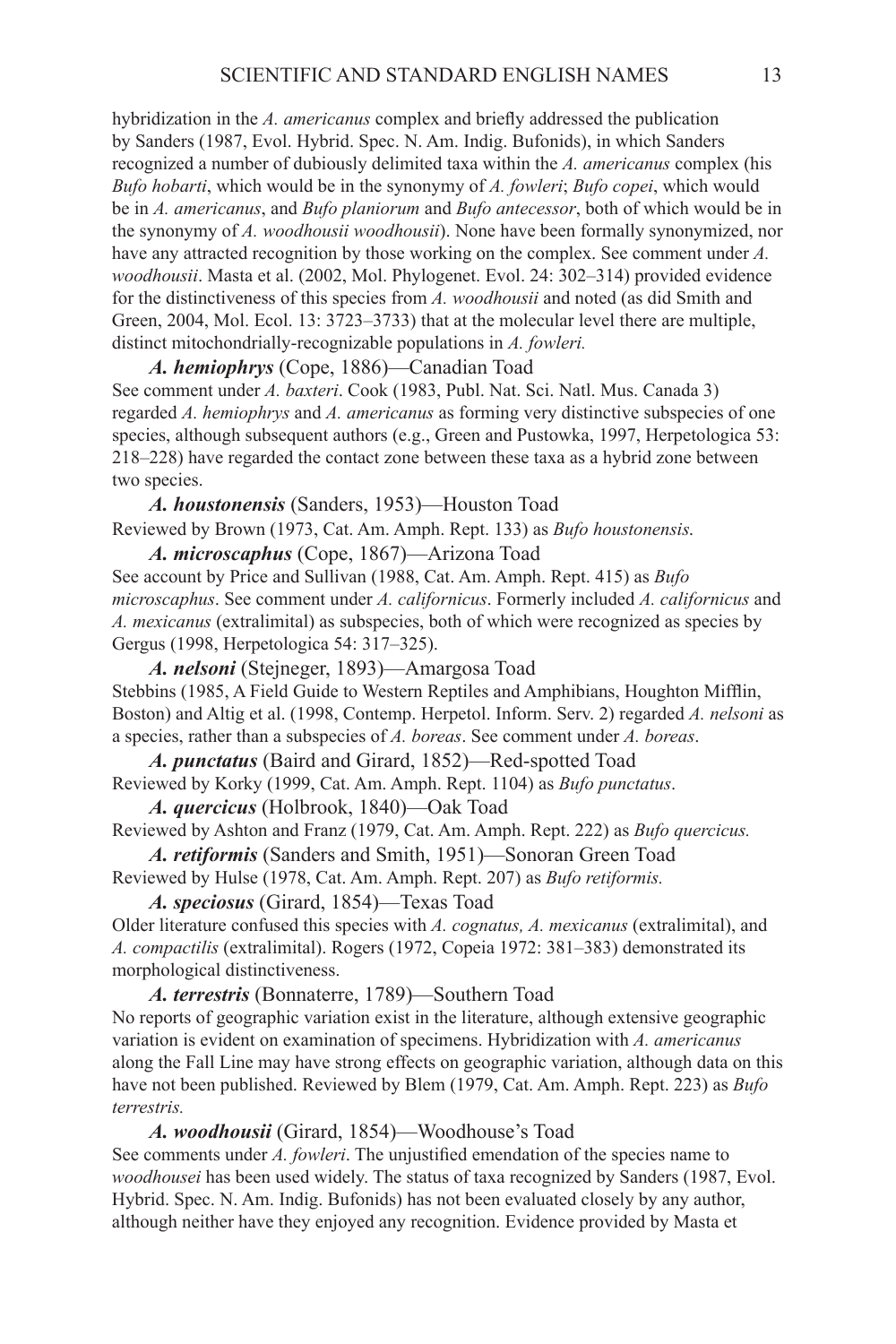al. (2002, Mol. Phylogenet. Evol. 24: 302–314) suggests that *A. w. australis* may be a distinct species and that former *A. w. velatus* is a hybrid population of *A. woodhousii*  $\times$  *A. fowleri,* and therefore should not be recognized.

- *A. w. australis* (Shannon and Lowe, 1955)—Southwestern Woodhouse's Toad
- *A. w. woodhousii* Girard, 1854—Rocky Mountain Toad

#### *Ascaphus* Stejneger, 1899—TAILED FROGS

*A. montanus* Mittleman and Myers, 1949—Rocky Mountain Tailed Frog See Nelson et al. (2001, Evolution 55: 147–160) for evidence supporting the recognition of this species distinct from *A. truei*.

*A. truei* Stejneger, 1899—Coastal Tailed Frog See Metter (1968, Cat. Am. Amph. Rept. 69) for review (as including *A. montanus*).

Bufo: See *Anaxyrus, Incilius,* and *Rhinella*. *Bufo,* as now recognized, is extralimital.

#### *Craugastor* Cope, 1862—NORTHERN RAINFROGS

This taxon of predominantly Mexican and Central American frogs was removed from a paraphyletic "*Eleutherodactylus*" by Crawford and Smith (2005, Mol. Phylogenet. Evol. 35: 536–555).

*C. augusti* (Dugès, 1879)—Barking Frog Reviewed by Zweifel (1967, Cat. Am. Amph. Rept. 41) as *Eleutherodactylus augusti.*  Goldberg et al. (2004, Herpetologica 60: 312–320) suggested that *C. a. cactorum* and *C. a. latrans* are different species but did not execute a formal taxonomic change.

 *C. a. cactorum* Taylor, 1939 "1938"—Western Barking Frog

 *C. a. latrans* (Cope, 1880)—Balcones Barking Frog

#### *Eleutherodactylus* Duméril and Bibron, 1841—Rainfrogs

See *Craugastor*. Frost et al. (2006, Bull. Am. Mus. Nat. Hist., 297) recognized *Syrrhophus* for a monophyletic group containing *E. cystignathoides, E. guttilatus,* and *E. marnocki* and *Euhyas* for a group containing *E. planirostris.* Heinicke et al. (2007, Proc. Natl. Acad. Sci. USA 104: 10092–97) and Hedges et al. (2008, Zootaxa 1737: 1-182) redelimited *Eleutherodactylus* as monophyletic by exclusion of a number of South American taxa and treated (and redelimited) *Euhyas* and *Syrrhophus* as subgenera of *Eleutherodactylus.*

*E. cystignathoides* (Cope, 1877)—Rio Grande Chirping Frog Two nominal subspecies named, of which only one of which enters the USA. The status of these taxa, whether they represent arbitrarily delimited parts of a single population or different lineages is unknown.

 *E. c. campi* Stejneger, 1915—Rio Grande Chirping Frog

*E. guttilatus* (Cope, 1879)—Spotted Chirping Frog Geographic variation is poorly known. Some authors (e.g. Morafka, 1977, Biogeographica 9) considered *E. guttilatus* to be a synonym of *E. c. campi* (and by extension, of *E. cystignathoides*) but this remains to be sufficiently tested.

*E. marnockii* (Cope, 1878)—Cliff Chirping Frog See account by Lynch (1970, Univ. Kansas Publ. Mus. Nat. Hist. 20: 1–45). Geographic variation is not well studied.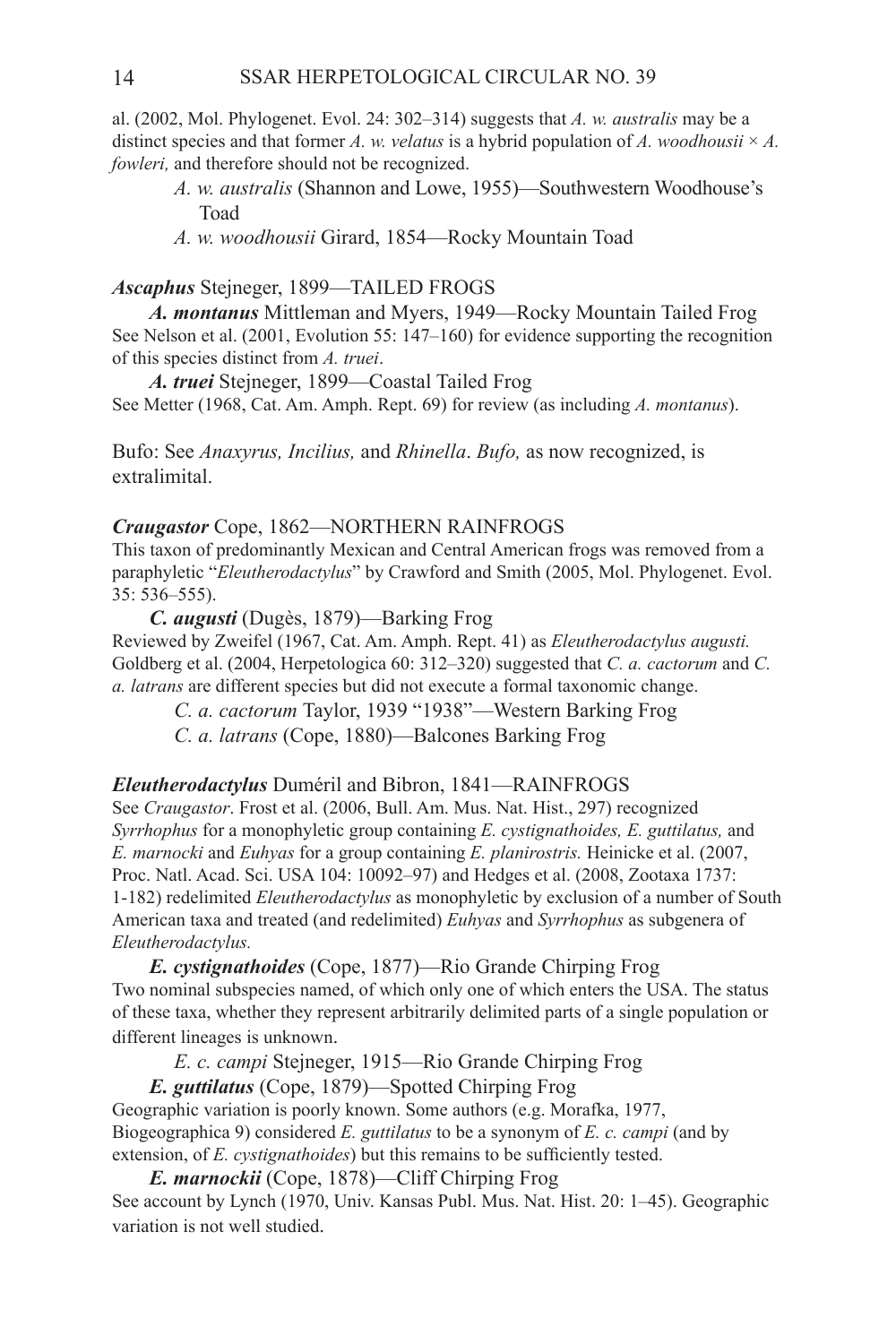#### Gastrophryne Fitzinger, 1843—NORTH AMERICAN NARROW-MOUTHED **TOADS**

Reviewed by Nelson (1972, J. Herpetol. 6: 111–137; 1973, Cat. Am. Amph. Rept. 134). *G. carolinensis* (Holbrook, 1835)—Eastern Narrow-mouthed Toad

Reviewed by Nelson (1972, Cat. Am. Amph. Rept. 120); details of distribution in Nelson (1972, J. Herpetol. 6: 125–128).

*G. olivacea* (Hallowell, 1856)—Western Narrow-mouthed Toad Reviewed by Nelson (1972, Cat. Am. Amph. Rept. 122); details of distribution given by Nelson (1972, J. Herpetol. 6: 129–130). Cryptic species possible given the extensive distribution of this species.

#### *Hyla* Laurenti, 1768—HOLARCTIC TREEFROGS

Faivovich et al. (2005, Bull. Am. Mus. Nat. Hist., 294) redelimited this monophyletic taxon to include only North American and Eurasian species. Hua et al. (2009, Herpetologica 65: 246–259) discussed relationships within the group.

*H. andersonii* Baird, 1854—Pine Barrens Treefrog

Reviewed by Gosner and Black (1967, Cat. Am. Amph. Rept. 54). The widely disjunct populations have been examined with allozymes and only subtle (no fixed differences) geographic variation was documented (Karlin et al., 1982, Copeia 1982: 175–178).

*H. arenicolor* Cope, 1866—Canyon Treefrog Barber (1999, Mol. Ecol. 8: 563–576) examined geographic variation and suggested that at least two other species should be recognized within the Mexican component of its range.

*H. avivoca* Viosca, 1928—Bird-voiced Treefrog Smith (1953, Herpetologica 9: 169–173) discussed geographic variation and recognized two nominal subspecies. Whether these represent arbitrary or historical units is unknown. For discussion see Smith (1966, Cat. Am. Rept. Amph. 28).

 *H. a. avivoca* Viosca, 1928—Western Bird-voiced Treefrog

 *H. a. ogechiensis* Neill, 1948—Eastern Bird-voiced Treefrog

*H. chrysoscelis* Cope, 1880—Cope's Gray Treefrog

See comment under *H. versicolor*. Reviewed by Hoffman (1988, Cat. Am. Amph. Rept. 436).

*H. cinerea* (Schneider, 1799)—Green Treefrog

Subspecies occasionally are recognized (*H. c. cinerea* and *H. c. evittata*) without discussion, and on the basis of a single populationally variable character. See Duellman and Schwartz (1958, Bull. Florida State Mus., Biol. Sci. 3: 241) for discussion and rejection of subspecies. Reviewed by Redmer and Brandon (2003, Cat. Am. Amph. Rept. 766).

*H. femoralis* Bosc, 1800—Pine Woods Treefrog Reviewed by Hoffman (1988, Cat. Am. Amph. Rept. 436).

*H. gratiosa* LeConte, 1856—Barking Treefrog

Reviewed by Caldwell (1982, Cat. Am. Amph. Rept. 298).

*H. squirella* Bosc, 1800—Squirrel Treefrog

Reviewed by Martof (1975, Cat. Am. Amph. Rept. 168).

*H. versicolor* LeConte, 1825—Gray Treefrog

Holloway et al. (2006, Am. Nat. 167: E88–E101) discussed the role of *H. chrysoscelis* in the formation of the tetraploid *H. versicolor,* reviewed previous literature, and provided a revised range.

*H. wrightorum* Taylor, 1939 "1938"—Arizona Treefrog Gergus et al. (2004, Copeia 2004: 758–769) reported on the distinctiveness of this species with respect to *H. eximia* (extralimital).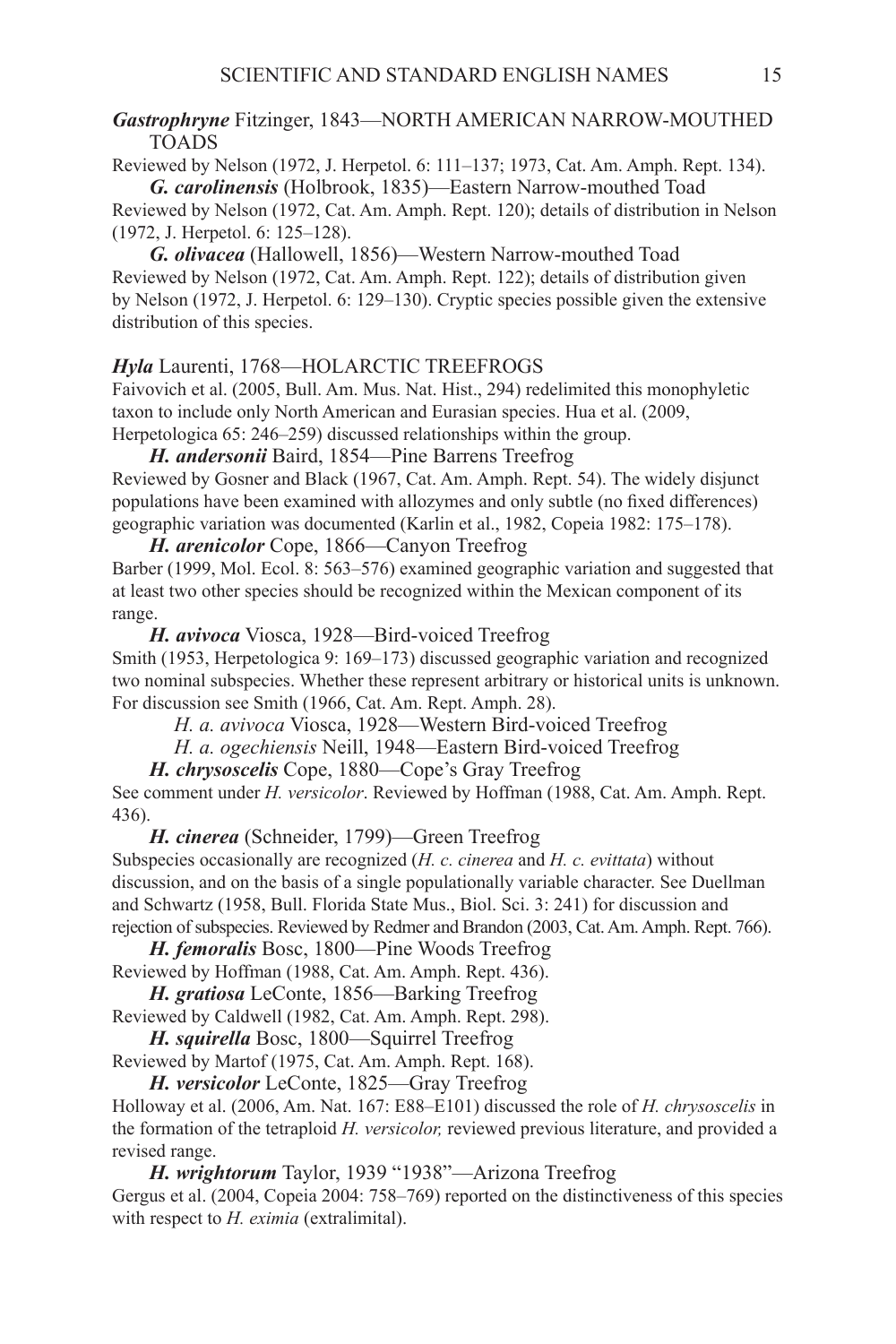16 SSAR HERPETOLOGICAL CIRCULAR NO. 39

# Hypopachus Keferstein, 1867-SHEEP FROGS

# *H. variolosus* (Cope, 1866)—Sheep Frog

See Nelson (1973, Herpetologica 29: 6–17; 1974, Herpetologica 30: 250–274) for discussion of geographic variation and rejection of subspecies. Although only two species are currently recognized within this genus, very strong geographic variation in coloration, call, and toe structure suggests that several species are masquerading under this particular name. Given that the type locality of *H. variolosus* is in Costa Rica, one can look forward to the scientific name applied to the U.S. form to change.

# **Incilius** Cope, 1863—CENTRAL AMERICAN TOADS

This taxon of predominantly Central American toads was recently removed from a paraphyletic "*Bufo*" by Frost et al. (2006, Bull. Am. Mus. Nat. Hist., 297; as *Cranopsis*). However, the oldest name for this taxon is *Incilius* Cope, 1863 (see Frost et al., 2009, Copeia 2009: 418–419) which therefore takes precedence. See comment under *Anaxyrus*. Van Bocxlaer et al. (2010, Science, 327: 679–682) presented evidence that *Incilius* may be paraphyletic with respect to *Anaxyrus* due to the placement of one extralimital species.

*I. alvarius* (Girard, 1859)—Sonoran Desert Toad Reviewed by Fouquette (1970, Cat. Am. Amph. Rept. 93) as *Bufo alvarius.*

*I. nebulifer* (Girard, 1854)—Gulf Coast Toad Mulcahy and Mendelson (2000, Mol. Phylogenet. Evol. 17: 173) recognized this species, as *Bufo nebulifer,* and as distinct from *I. valliceps,* an extralimital species.

# Leptodactylus Fitzinger, 1826-NEOTROPICAL GRASS FROGS

*L. fragilis* (Brocchi, 1877)—Mexican White-lipped Frog Reviewed by Heyer et al. (2006, Cat. Am. Amph. Rept. 830). Much of the older literature about this species refers to it incorrectly as *Leptodactylus labialis.*

# Lithobates Fitzinger, 1843—AMERICAN WATER FROGS

This taxon of North, Central, and South American frogs was removed from the large and predominantly Eurasian genus *Rana* by Frost et al. (2006, Bull. Am. Mus. Nat. Hist., 297). Hillis and Wilcox (2005, Mol. Phylogenet. Evol. 34: 299–314) provided a phylogenetic taxonomy that retained the species now under *Lithobates* within *Rana* and restricted the use of that name to a small part of what was subsequently assigned to *Lithobates* by Frost et al. (2006). Dubois (2006, Mol. Phylogenet. Evol. 42: 317–330) criticized the nomenclatural proposals of Hillis and Wilcox and regarded their names as *nomina nuda* and their approach outside of the International Code of Zoological Nomenclature (1999). This criticism was responded to by Hillis (2006, Mol. Phylogenet. Evol. 42: 331–338), who argued that most of the new names proposed by Hillis and Wilcox do have nomenclatural status under the International Code of Zoological Nomenclature (1999). The revision by Che et al. (2007, Mol. Phylogenet. Evol. 42: 1–13) which recognized *Lithobates* as a genus, we think best reflects the majority opinion of members of the international community who are actively working on large-scale ranid relationships, although Hillis, 2007 (Mol. Phylogenet. Evol. 42: 331-338) ) and Wiens et al. (2009, Evolution 63: 1217–1231) expressed reluctance to accept this taxonomy. Dubois (2006, Mol. Phylogenet. Evol. 42: 317–330; 2007, Cladistics 23: 390–402), Hillis (2007, Mol. Phylogenet. Evol. 42: 331-338), Pauly et al. (2009, Herpetologica 65: 115–128), Frost et al. (2009, Herpetologica, 65: 136–153) have discussed the issues surrounding the nomenclature of North American ranids.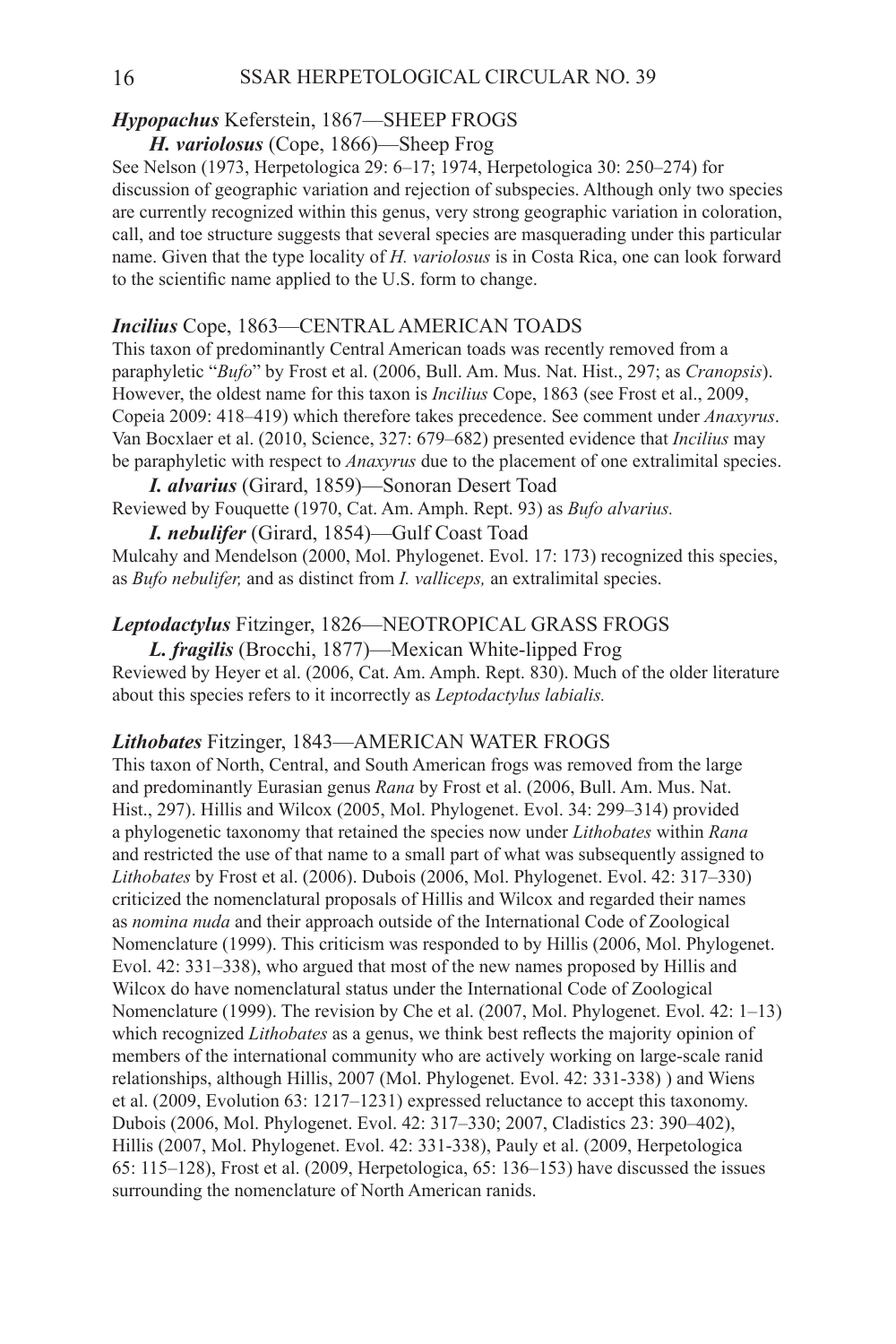#### *L. areolatus* (Baird and Girard, 1852)—Crawfish Frog

See comment under *L. capito*. Reviewed by Altig and Lohoefener (1983, Cat. Am. Amph. Rept. 324) as *Rana areolata.* Geographic variation deserves further study to determine status of the nominal subspecies.

 *L. a. areolatus* (Baird and Girard, 1852)—Southern Crawfish Frog

 *L. a. circulosus* (Rice and Davis, 1878)—Northern Crawfish Frog

#### *L. berlandieri* (Baird, 1859)—Rio Grande Leopard Frog

Geographic variation is not well documented and relationships with extralimital Mexican forms (e.g., *L. forreri, L. brownorum*) are not well understood.

*L. blairi* (Mecham, Littlejohn, Oldham, Brown, and Brown, 1973)—Plains Leopard Frog

Reviewed by Brown (1992, Cat. Am. Amph. Rept. 536) as *Rana blairi.* Isolated western populations have not been well studied.

*L. capito* (Le Conte, 1855)—Gopher Frog

*Lithobates capito* is considered by some to be part of *L. areolatus* (but see Case, 1978, Syst. Zool. 27: 299–311, who considered them distinct). Reviewed by Altig and Lohoefener (1983, Cat. Am. Amph. Rept. 324) as *Rana areolata capito.* Recognized as distinct from *L. areolatus* by Young and Crother (2001, Copeia, 2001: 382–388), who also rejected subspecies.

*L. catesbeianus* (Shaw, 1802)—American Bullfrog Geographic variation within the natural range *L. catesbeianus* is not well understood although Austin et al. (2004, Mol. Phylogenet. Evol. 32: 799–816) presented mitochondrial DNA evidence of distinct eastern and western lineages.

*L. chiricahuensis* (Platz and Mecham, 1979)—Chiricahua Leopard Frog The status of southern Arizona and Mexican populations needs study. *Rana subaquavocalis* Platz, 1993, is a synonym according to Goldberg et al. (2004, J. Herpetol. 38: 313–319), although some authors (e.g., Hillis and Wilcox, 2005, Mol. Phylogenet. Evol. 34: 299–314; Dubois, 2006, C. R. Biol., Paris 329: 823–840) have continued to recognize the two taxa as distinct species, without comment. See comment under *L. fisheri.*

*L. clamitan*s (Latreille, 1801)—Green Frog

The status of the nominal subspecies requires investigation to determine whether they are arbitrary or evolutionary units. Reviewed by Stewart (1968, Cat. Am. Amph. Rept. 337) as *Rana clamitans.* Austin and Zamudio (2008, Mol. Phylogenet. Evol. 48: 1041-1053) reported on interpopulational variation at the molecular level and suggested an historical structure inconsistent with the recognized subspecies, which are here rejected on that basis.

*L. fisheri* **(**Stejneger, 1893)—Vegas Valley Leopard Frog Until recently, this species has been considered to be highly restricted in range and extinct. However, Hekkala et al. (2011. Conserv. Genet. DOI 10.1007/s10592-011-0229- 6) used DNA sequence data from museum specimens to show that *L. fisheri* and frogs ascribed to *R. chiricahuensis* from near the Mogollon Rim in central Arizona comprise a lineage that is distinct from *R. chiricahuensis* populations to the south and east. Platz (1993, J. Herpetol. 27: 154–162) previously noted the various lines of evidence suggesting that *L. chiricahuensis* was composed of more than one species, with the central Arizona population notably distinctive, but it was not possible, at that time, to compare those frogs genetically with *L. fisheri*.

*L. grylio* (Stejneger, 1901)—Pig Frog Reviewed by Altig and Lohoefener (1982, Cat. Am. Amph. Rept. 286), as *Rana grylio.*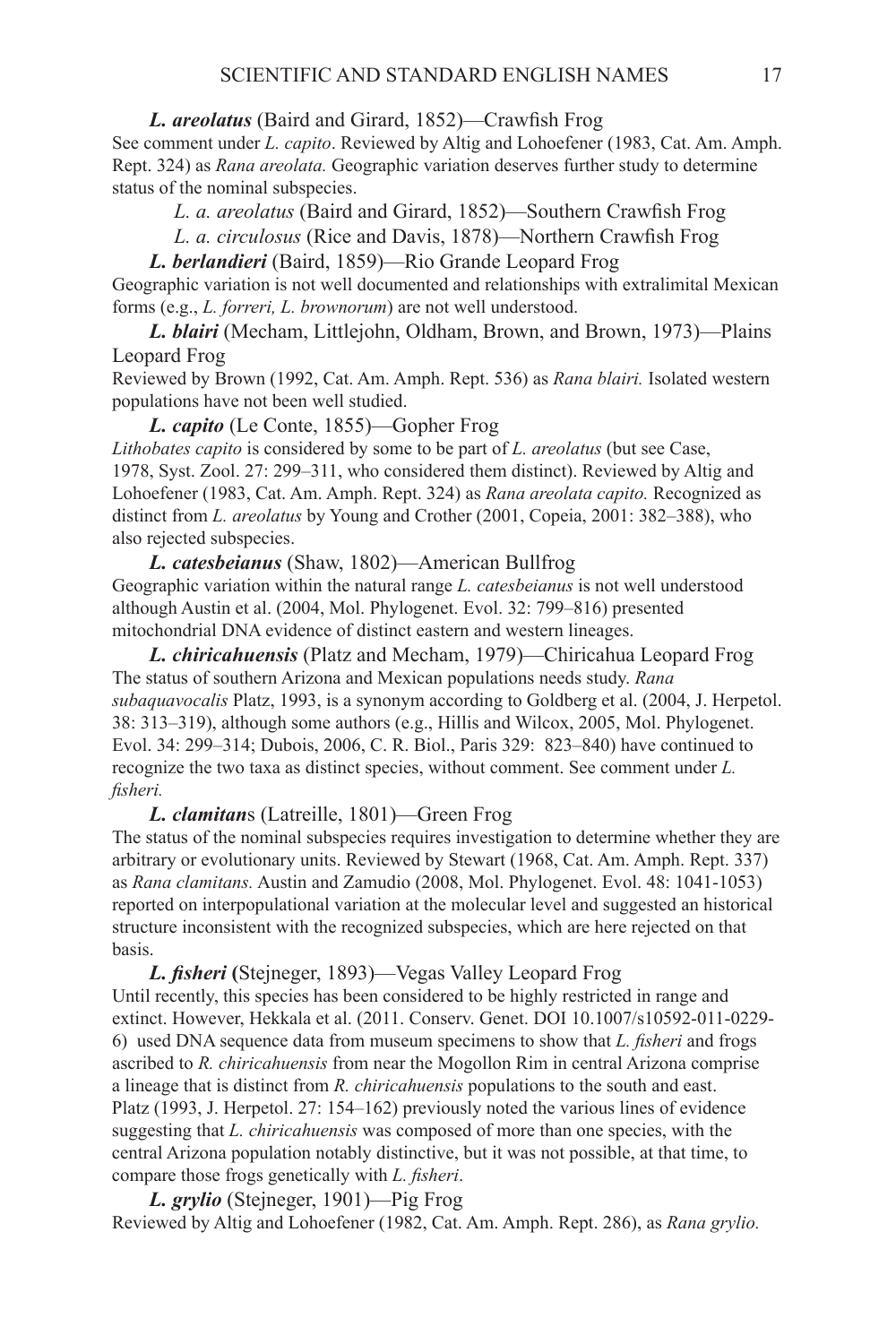*L. heckscheri* (Wright, 1924)—River Frog

Reviewed by Sanders (1984, Cat. Am. Amph. Rept. 348) as *Rana heckscheri.*

*L. okaloosae* (Moler, 1985)—Florida Bog Frog Reviewed by Moler (1993, Cat. Am. Amph. Rept. 561) as *Rana okaloosae.* Austin et al. (2003, Biol. J. Linn. Soc. 80: 601–624) discussed the genetic relationship of *L. okaloosae*  and *L. clamitans.*

*L. onca* (Cope, 1875)—Relict Leopard Frog The status of this taxon is controversial. Jaeger et al. (2001, Copeia 2001: 339–351), noted a close relationship with *L. yavapaiensis*, and Pfeiler and Markow (2008, Mol. Phylogenet. Evol. 49: 343-348) reported evidence consistent with a close or identical relationship with *L. yavapaiensis*. Reviewed by Jennings (1988, Cat. Am. Amph. Rept. 417) as *Rana onca.*

*L. palustris* (LeConte, 1825)—Pickerel Frog Geographic variation studied by Pace (1974, Misc. Publ. Mus. Zool. Univ. Michigan 148). Reviewed by Schaaf and Smith (1971, Cat. Am. Amph. Rept. 117) as *Rana palustris.* Newman, Feinberg, Rissler, Burger, and Shaffer, 2012, Mol. Phylogenet. Evol., 63: 445–455, noted, but did not name, a previously undetected species, the apparent sister taxon of *L. palustris,* with a range of northern New Jersey, through New York City, likely to western Connecticut, USA. Obviously the genetic variation among populations of nominal *L. palustris* needs additional sampling to see what congruences can be found with the earlier work of Schaaf and Smith, 1970, Herpetologica, 26: 240–254.

*L. pipiens* (Schreber, 1782)—Northern Leopard Frog Synonymy and discussion in Pace (1974, Misc. Publ. Mus. Zool. Univ. Michigan 148) as *Rana pipiens.*

*L. septentrionalis* (Baird, 1854)—Mink Frog Reviewed by Hedeen (1977, Cat. Am. Amph. Rept. 202) as *Rana septentrionalis.*

*L. sevosus* (Goin and Netting, 1940)—Dusky Gopher Frog Reviewed by Altig and Lohoefener (1983, Cat. Am. Amph. Rept. 324) as *Rana areolata sevosa*. Recognized as distinct from *L. capito* and *L. areolatus* by Young and Crother (2001, Copeia, 2001: 382–388).

*L. sphenocephalus* (Cope, 1886)—Southern Leopard Frog Pace (1974, Misc. Publ. Mus. Zool. Univ. Michigan 148) revived the older name *Rana utricularius* Harlan, 1825, for this species, which Pace emended to *R. utricularia*. Subsequently, the International Commission of Zoological Nomenclature moved (Opinion, 1685, 1992, Bull. Zool. Nomencl. 49: 171–173) to suppress *R. utricularia*  for purposes of priority in favor of *R. sphenocephala*, leaving the unusual situation of the subspecies name *sphenocephalus* having priority over the older species name, *utricularius*. The status of the nominal subspecies requires detailed examination (see Brown et al., 1977, Bull. Zool. Nomencl. 33: 199–200; Zug, 1982, Bull. Zool. Nomencl. 39: 80–81; and Uzzell, 1982, Bull. Zool. Nomencl. 39: 83).

 *L. s. sphenocephalus* (Cope, 1886)—Florida Leopard Frog

 *L. s. utricularius* (Harlan, 1825)—Coastal Plains Leopard Frog

*L. sylvaticus* (LeConte, 1825)—Wood Frog

The extensive morphological variation in this species was examined by Martof and Humphries (1959, Amer. Midl. Nat. 61: 350–389), who rejected previously recognized taxonomic divisions; however a study of DNA sequence variation by Lee-Yaw et al. (2008, Mol. Ecol. 17: 867–884) revealed two distinct clades corresponding to eastern and western populations. Reviewed by Martof (1970, Cat. Am. Amph. Rept. 86) as *Rana sylvatica.*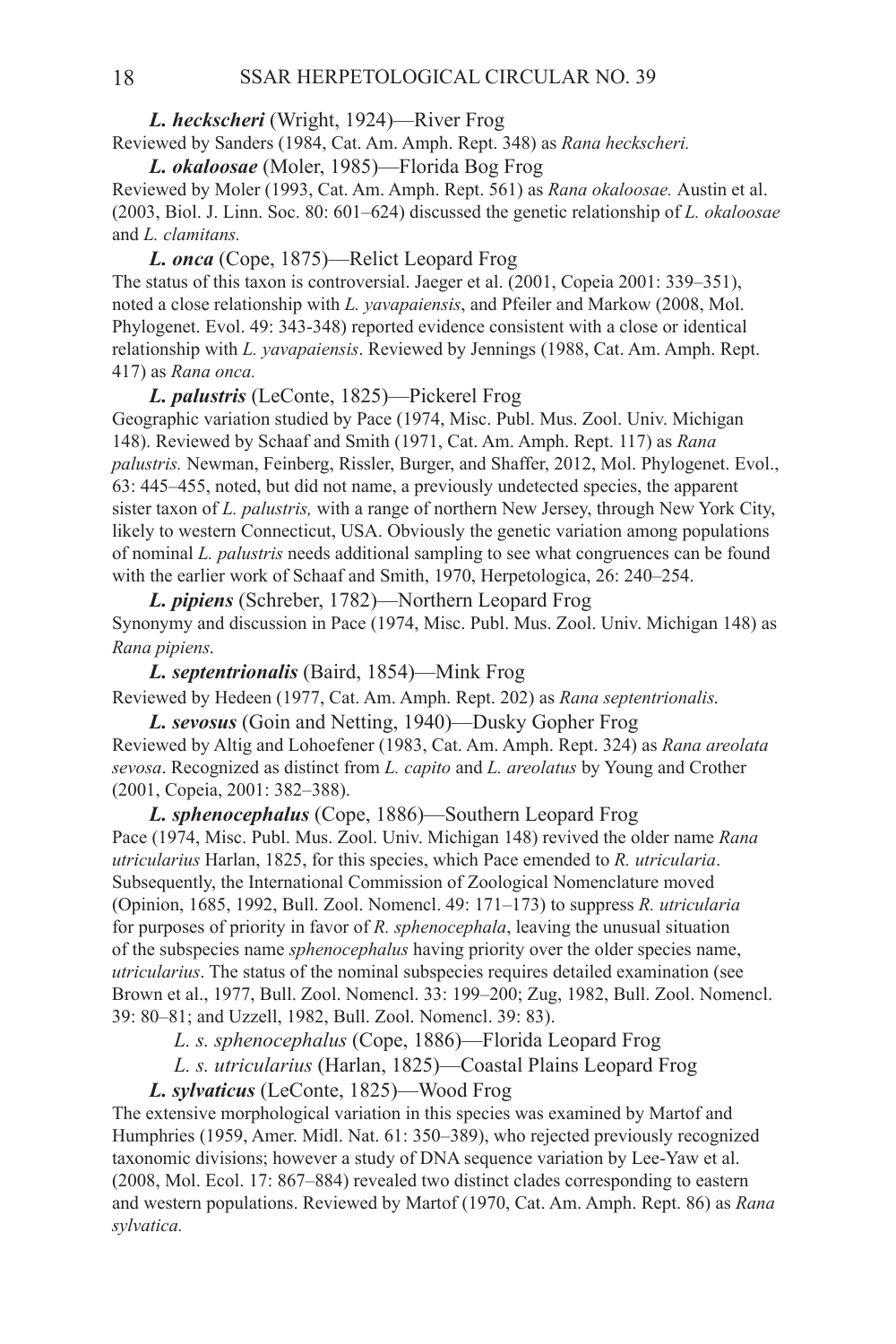*L. tarahumarae* (Boulenger, 1917)—Tarahumara Frog

Extinct in the USA although persisting in Mexico. Attempts are being made to reintroduce the species into former Arizona localities. Reviewed by Zweifel (1968, Cat. Am. Amph. Rept. 66) as *Rana tarahumarae.*

*L. virgatipes* (Cope, 1891)—Carpenter Frog Reviewed by Gosner and Black (1968, Cat. Am. Amph. Rept. 67) as *Rana virgatipes.*  Data provided by Pytel (1986, Herpetologica 42: 273–282) suggest that careful evaluation for cryptic species is warranted.

*L. yavapaiensis* (Platz and Frost, 1984)—Lowland Leopard Frog See comment under *L. onca*.

#### **Pseudacris** Fitzinger, 1843—CHORUS FROGS

Lemmon et al. (2007, Mol. Phylogenet. Evol. 44: 1068–1082) revised the *P. nigrita*  group (*P. brimleyi, P. brachyphona, P. clarkii, P. feriarum, P. kalmi, P. maculata,* and *P. triseriata* and an unnamed species, which was subsequently named as *Pseudacris fouquettei*).

*P. brachyphona* (Cope, 1889)—Mountain Chorus Frog Reviewed by Hoffmann (1980, Cat. Am. Amph. Rept. 234).

*P. brimleyi* Brandt and Walker, 1933—Brimley's Chorus Frog Reviewed by Hoffmann (1983, Cat. Am. Amph. Rept. 311).

*P. cadaverina* (Cope, 1866)—California Treefrog Reviewed by Gaudin (1979, Cat. Am. Amph. Rept. 225) as *Hyla cadaverina.* Phillipsen and Metcalf (2009, Mol. Phylogenet. Evol. 53: 152–170) reported on considerable geographic structure at the molecular level among populations.

*P. clarkii* (Baird, 1854)—Spotted Chorus Frog

Reviewed by Pierce and Whitehurst (1990, Cat. Am. Amph. Rept. 458).

*P. crucifer* (Wied-Neuwied, 1838)—Spring Peeper

Moriarty and Cannatella (2004, Mol. Phylogenet. Evol. 30: 409–420) rejected subspecies. *P. feriarum* (Baird, 1854)—Upland Chorus Frog

See comment under *P. kalmi.*

*P. fouquettei* Lemmon, Lemmon, Collins, and Cannatella, 2008—Cajun Chorus Frog

*P. hypochondriaca* (Hallowell, 1854)—Baja California Treefrog Recuero et al. (2006, Mol. Phylogenet. Evol. 39: 293–304) recognized this species as distinct from *P. regilla* and composed of two subspecies, one of which is extralimital, and whose mutual status is unclear.

 *P. h. hypochondriaca* (Hallowell, 1854)—Northern Baja California Treefrog

*P. illinoensis* Smith, 1951—Illinois Chorus Frog

Moriarty and Cannatella (2004, Mol. Phylogenet. Evol. 30: 409–420) discussed the arguable distinctiveness of this taxon with respect to *Pseudacris streckeri*.

*P. kalmi* Harper, 1955—New Jersey Chorus Frog

Platz (1989, Copeia 1989: 704–712) retained *P. feriarum* and *P. kalmi* as subspecies of one species but suggested that they might also be distinct species on the basis of data presented by Hedges (1986, Syst. Zool. 35: 1–21). Lemmon et al. (2007, Mol. Phylogenet. Evol. 44: 1068–1082) confirmed that *P. kalmi* and *P. feriarum* are distinct species although the contact zone between these taxa is poorly understood.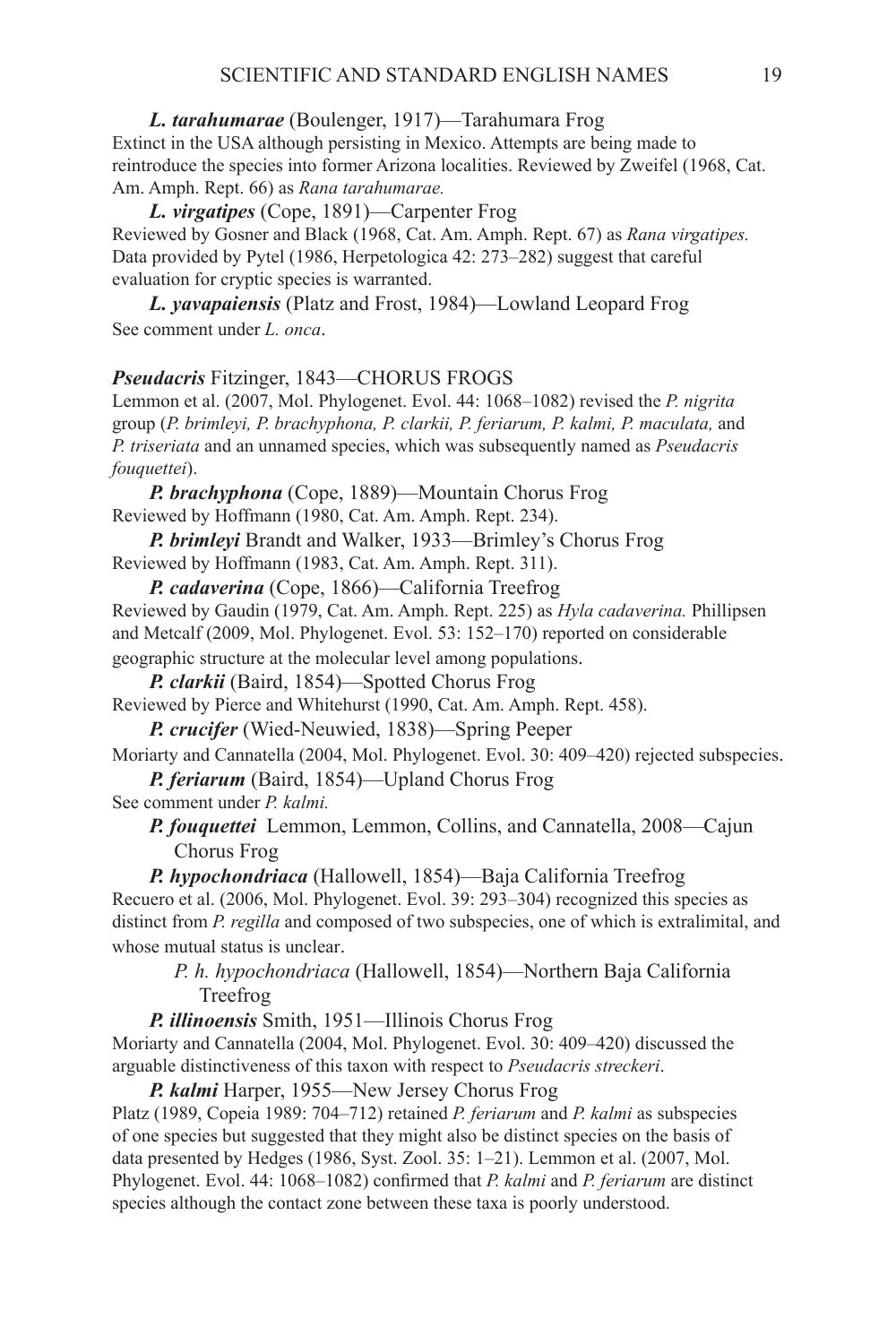*P. maculata* (Agassiz, 1850)—Boreal Chorus Frog Considered a species distinct from *P. triseriata* by Platz (1989, Copeia 1989: 704–712). Lemmon et al. (2007, Mol. Phylogenet. Evol. 44: 1068–1082) revised the geographic limits of this species based on mitochondrial DNA evidence.

*P. nigrita* (Le Conte, 1825)—Southern Chorus Frog Reviewed by Gates (1988, Cat. Am. Amph. Rept. 416). Subspecies rejected by Moriarty and Cannatella (2004, Mol. Phylogenet. Evol. 30: 409–420).

*P. ocularis* (Bosc and Daudin, 1801)—Little Grass Frog Reviewed by Franz and Chantell (1978, Cat. Am. Amph. Rept. 209) as *Limnaoedus ocularis*.

*P. ornata* (Holbrook, 1836)—Ornate Chorus Frog For discussion see Harper (1937, Am. Midl. Nat. 18: 260–272).

*P. regilla* (Baird and Girard, 1852)—Pacific Treefrog Recuero et al. (2006, Mol. Phylogenet. Evol. 39: 293–304) redelimited this species and revised its range.

*P. sierra* (Jameson, Mackey, and Richmond, 1966)—Sierran Treefrog Recognized as distinct from *P. regilla* by Recuero et al. (2006, Mol. Phylogenet. Evol. 39: 293–304; 2006, Mol. Phylogenet. Evol. 41: 511).

*P. streckeri* Wright and Wright, 1933—Strecker's Chorus Frog Reviewed by Smith (1966, Cat. Am. Amph. Rept. 27). See comment under *P. illinoensis*.

*P. triseriata* (Wied-Neuwied, 1838)—Western Chorus Frog See comment under *P. maculata*. Lemmon et al. (2007, Mol. Phylogenet. Evol. 44: 1068–1082) revised the geographic limits of this species based on mitochondrial DNA evidence.

#### *Rana* Linnaeus, 1758—Brown Frogs

This large taxon of predominantly Eurasian frogs was redelimited by Frost et al. (2006, Bull. Am. Mus. Nat. Hist., 297, and Che et al. (2007, Mol. Phylogenet. Evol. 42: 1–13) to exclude a number of taxa (e.g., *Lithobates, Glandirana, Odorrana, Pelophylax*). See *Lithobates* for most North American species formerly associated with *Rana* and comments regarding taxonomy.

*R. aurora* Baird and Girard, 1852—Northern Red-legged Frog Reviewed (in the sense of including *R. draytonii*) by Altig and Dumas (1972, Cat. Am. Amph. Rept. 160). Evidence of the distinctiveness of this species from *R. draytonii* was provided by Hayes and Miyamoto (1984, Copeia 1984: 1018–1022), Shaffer et al. (2004, Mol. Phylogenet. Evol. 13: 2667–2677), Conlon et al. (2006, Peptides 27: 1305–1312), and Pauly et al. (2008, J. Herpetol. 42: 668–679).

*R. boylii* Baird, 1854—Foothill Yellow-legged Frog See Zweifel (1968, Cat. Am. Amph. Rept. 71) for review. Molecular study of geographic variation of this rapidly-disappearing species should prove illuminating.

*R. cascadae* Slater, 1939—Cascades Frog Reviewed by Altig and Dumas (1971, Cat. Am. Amph. Rept. 105). The disjunct populations should be investigated with respect to call and molecular parameters.

*R. draytonii* Baird and Girard, 1852—California Red-legged Frog See comment under *R. aurora.*

*R. luteiventris* Thompson, 1913—Columbia Spotted Frog Green et al. (1996, Evolution 50: 374–390) and Cuellar (1996, Biogeographica 72: 145– 150) suggested that *R. pretiosa* was composed of two sibling species. Subsequently Green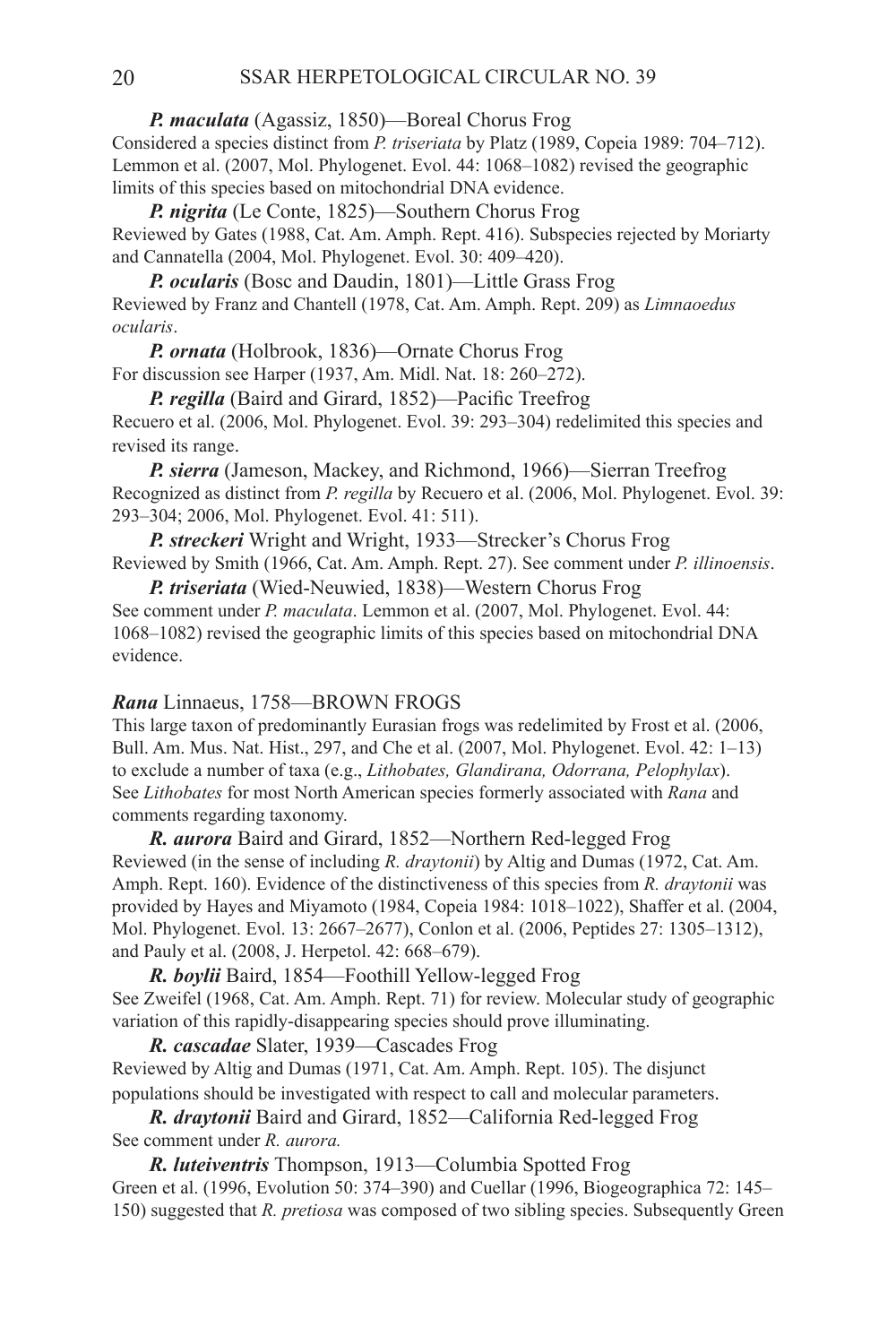et al. (1997, Copeia 1997: 1–8) recognized the eastern and northern form, *R. luteiventris,*  as a species distinct from *Rana pretiosa*.

*R. muscosa* Camp, 1917—Southern Mountain Yellow-legged Frog See Zweifel (1968, Cat. Am. Amph. Rept. 65) for review. Vredenburg et al. (2007, J. Zool. 271: 361–374) discussed the systematics of this species and its disappearance from large parts of its former range.

*R. pretiosa* Baird and Girard, 1853—Oregon Spotted Frog See comment under *R. luteiventris*.

*R. sierrae* Camp, 1917—Sierra Nevada Yellow-legged Frog Vredenburg et al. (2007, J. Zool. 271: 361–374) recognized this species as distinct from *R. muscosa*.

#### *Rhinella* Fitzinger, 1826—SOUTH AMERICAN TOADS

This genus of predominantly South American toads was recently redelimited by Chaparro et al. (2007, Herpetologica 63: 203–212) to reflect the phylogenetic results of Pramuk (2006, Zool. J. Linn. Soc. 146: 407–452). Van Bocxlaer et al. (2010, Science 327: 679–682) suggested that *Rhinella* is only distantly related to North American toads of the genera *Incilius* and *Anaxyrus*.

*R. marina* (Linnaeus, 1758)—Cane Toad

Reviewed by Easteal (1986, Cat. Am. Amph. Rept. 395) as *Bufo marinus.* Vallinoto et al. (2010, Zool. Scripta 39: 128–140) provided molecular evidence that the North and Central American population may be a distinct species from the South American populations (at least one of which bears the name *R. marina*), which suggests that the name applied to the USA population likely will change as relationships become more clear.

#### *Rhinophrynus* Duméril and Bibron, 1841—BURROWING TOADS

*R. dorsalis* Duméril and Bibron, 1841—Burrowing Toad Geographic variation has not been studied in any detail and cryptic lineages are a possibility. Reviewed by Fouquette (1969, Cat. Am. Amph. Rept. 78).

#### Scaphiopus Holbrook, 1836—NORTH AMERICAN SPADEFOOTS See comment under *Spea*.

*S. couchii* Baird, 1854—Couch's Spadefoot Reviewed by Wasserman (1970, Cat. Am. Amph. Rept. 85). Geographic variation is poorly documented.

*S. holbrookii* (Harlan, 1835)—Eastern Spadefoot

Reviewed by Wasserman (1968, Cat. Am. Amph. Rept. 70) as *Scaphiopus h. holbrookii*. *S. hurterii* Strecker, 1910—Hurter's Spadefoot

Reviewed by Wasserman (1968, Cat. Am. Amph. Rept. 70) as *Scaphiopus holbrookii hurterii*.

#### *Smilisca* Cope, 1865—MEXICAN TREEFROGS

The content of this taxon was recently redelimited by Faivovich et al. (2005, Bull. Am. Mus. Nat. Hist. 294) to include former *Pternohyla*.

*S. baudinii* (Duméril and Bibron, 1841)—Mexican Treefrog Reviewed by Duellman (1968, Cat. Am. Amph. Rept. 59).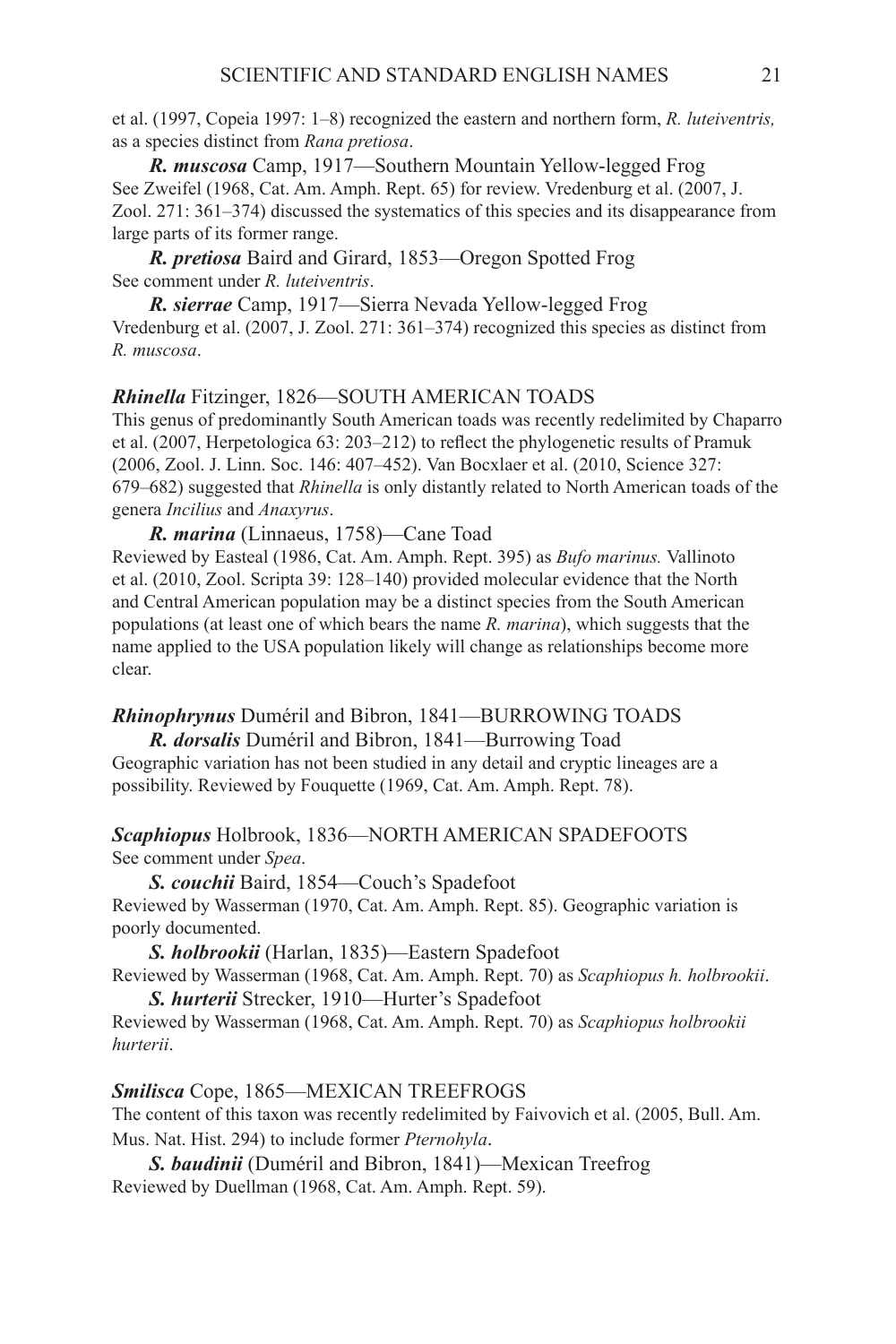*S. fodiens* (Boulenger, 1882)—Lowland Burrowing Treefrog Reviewed by Trueb (1969, Cat. Am. Amph. Rept. 77) as *Pternohyla fodiens*.

#### *Spea* Cope, 1866—WESTERN SPADEFOOTS

Tanner (1989, Great Basin Nat. 49: 38–70) and Wiens and Titus (1991, Herpetologica 47: 21–28) recognized *Spea* as distinct from *Scaphiopus,* within which it was previously regarded as a subgenus*.* 

*S. bombifrons* (Cope, 1863)—Plains Spadefoot Known to hybridize with *S. multiplicata* in parts of their ranges (Brown, 1976, Contrib. Sci. Nat. Hist. Mus. Los Angeles Co. 286). Geographic variation is poorly documented.

*S. hammondii* (Baird, 1859 "1857")—Western Spadefoot This name formerly covered populations now referred to *S. multiplicata* and *S. intermontana* until separated by Brown (1976, Contrib. Sci. Nat. Hist. Mus. Los Angeles Co. 286). See Tanner (1989, Great Basin Nat. 49: 503–510) for discussion, although he continued to retain these species as subspecies of *S. hammondi*, a position rejected by Wiens and Titus (1991, Herpetologica 47: 21–38).

*S. intermontana* (Cope, 1883)—Great Basin Spadefoot Geographic variation very poorly documented, and, according to evidence provided by Titus and Wiens (1991, Herpetologica 47: 21–29), this nominal species may be a paraphyletic composite of at least two species. Reviewed by Hall (1999, Cat. Am. Amph. Rept. 650).

*S. multiplicata* (Cope, 1863)—Mexican Spadefoot Considered a species distinct from *S. hammondii* by Brown (1976, Contrib. Sci. Nat. Hist. Mus. Los Angeles Co. 286) and by Titus and Wiens (1991, Herpetologica 47: 21–28). Regarded, on the basis of overall similarity and paleoclimatic inference to be conspecific with *S. hammondii* by Van Devender, Mead, and Rea (1991, Southwest. Nat. 36: 302–314) and by Tanner (1989, Great Bas. Nat. 49: 503–510). Tanner recognized *S. h. stagnalis* Cope as the northern (Arizona to central Chihuahua) subspecies of his *Spea hammondii*, though the phylogenetic evidence presented by Titus and Wiens indicated it to be part of *S. multiplicata*. Geographic variation has not been carefully studied and cryptic species are possible.

 *S. m. stagnalis* (Cope, 1875)—Chihuahuan Desert Spadefoot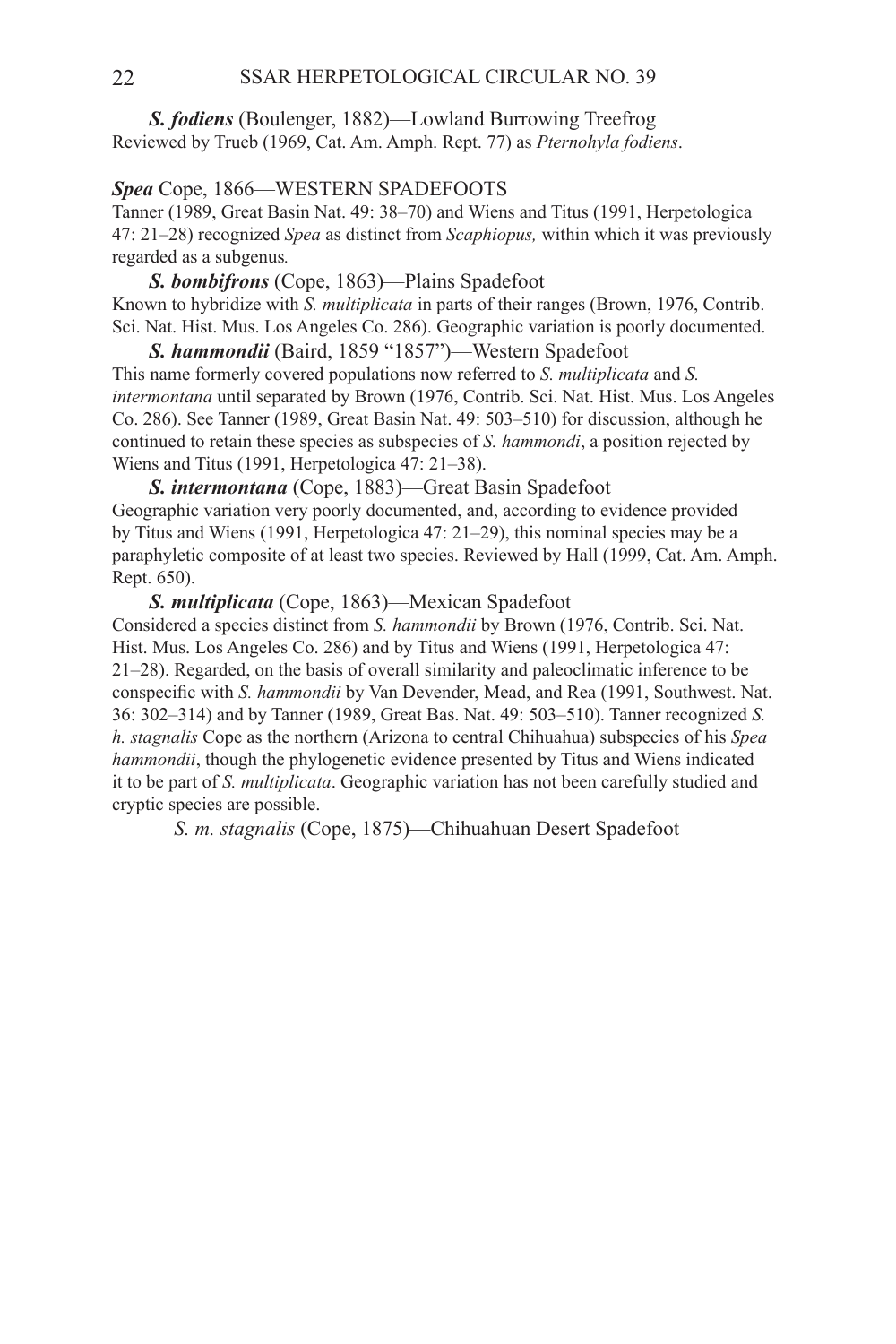#### **Caudata — Salamanders**

#### **Stephen G. Tilley1 (Chair), Richard Highton2 , David B. Wake3**

 *Department of Biological Sciences, Smith College, Northampton, MA 01063 Department of Biology, University of Maryland, College Park, MD 20742 Museum of Vertebrate Zoology, 3101 VLSB, University of California, Berkeley, CA 94720-3160*

#### *Ambystoma* Tschudi, 1838—MOLE SALAMANDERS

*A. annulatum* Cope, 1886—Ringed Salamander

*A. barbouri* Kraus and Petranka, 1989—Streamside Salamander

*A. bishopi* Goin, 1950—Reticulated Flatwoods Salamander

Pauly, Piskurek and Shaffer (2006, Mol. Ecol. 16: 415–429) recognized western populations of *A. cingulatum* as a distinct species. They inadvertently reversed the proposed vernacular name with that for *A. cingulatum*.

*A. californiense* Gray, 1853—California Tiger Salamander

*A. cingulatum* Cope, 1868—Frosted Flatwoods Salamander

Pauly, Piskurek and Shaffer (2006, Mol. Ecol. 16: 415–429) recognized western populations of *A. cingulatum* as a distinct species (*A. bishopi*) and proposed a new vernacular name for this species. They inadvertently reversed the proposed vernacular name with that for *A. bishopi*.

*A. gracile* (Baird, 1859)—Northwestern Salamander

*A. jeffersonianum* (Green, 1827)—Jefferson Salamander

Taxonomic recognition of hybrid, asexual forms that combine genomes of *A. laterale*, *A. texanum*, *A. tigrinum*, and this species raises complex issues dealing with discordance between cytoplasmic and nuclear genes, reticulate evolution, and genome-swapping (Bogart, 2003, *in* Sever, D.M. [ed.], Reproductive Biology and Phylogeny of Urodela, Science Publishers, Inc., Pp. 109–134). Bi and Bogart (2010, BMC Evol. Biol. 10: 238) confirm an ancient origin for the mitochondrial genome shared by asexual forms of this complex.

*A. laterale* Hallowell, 1856—Blue-spotted Salamander See comment under *A. jeffersonianum*.

- *A. mabeei* Bishop, 1928—Mabee's Salamander
- *A. macrodactylum* Baird, 1850—Long-toed Salamander

 *A. m. columbianum* Ferguson, 1961—Eastern Long-toed Salamander

- *A. m. croceum* Russell and Anderson, 1956—Santa Cruz Long-toed Salamander
- *A. m. krausei* Peters, 1882—Northern Long-toed Salamander
- *A. m. macrodactylum* Baird, 1850—Western Long-toed Salamander
- *A. m. sigillatum* Ferguson, 1961—Southern Long-toed Salamander
- *A. maculatum* (Shaw, 1802)—Spotted Salamander

*A. mavortium* Baird, 1850 "1849"—Western Tiger Salamander Shaffer and McKnight (1996, Evolution 50: 417–433) provided molecular phylogenetic data indicating that the eastern and western tiger salamanders should be regarded as distinct species and treated the western forms as subspecies of *Ambystoma mavortium*. Lannoo (2005, *in* Lannoo M., [ed.], Amphibian Declines, Status of United States Species, Univ. California Press, Pp. 636–639) includes *A. mavortium* in *A. tigrinum*.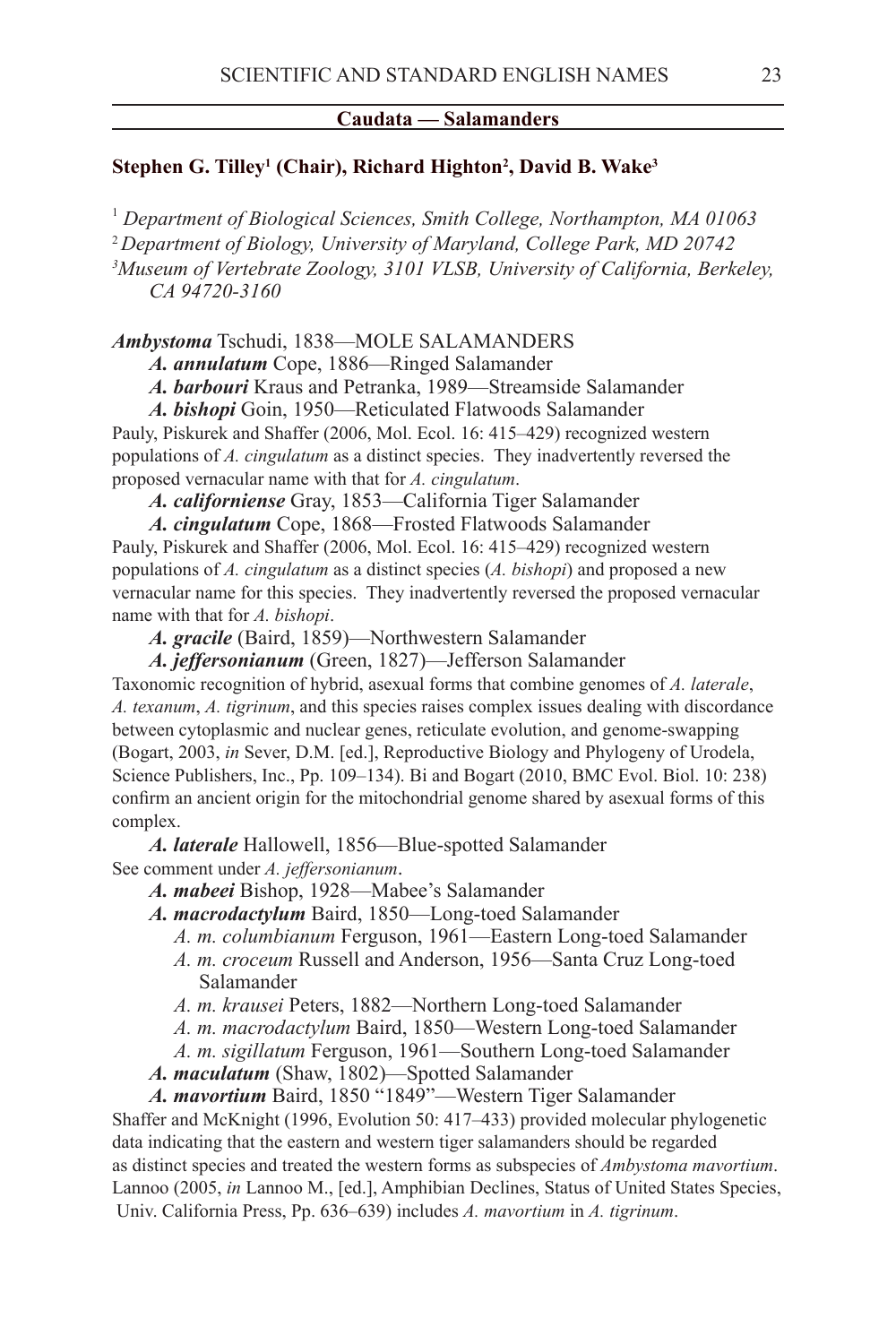*A. m. diaboli* Dunn, 1940—Gray Tiger Salamander

- *A. m. melanostictum* (Baird, 1860)—Blotched Tiger Salamander
- *A. m. mavortium* Baird, 1850 "1849"—Barred Tiger Salamander
- *A. m. nebulosum* Hallowell, 1853—Arizona Tiger Salamander
- *A. m. stebbinsi* Lowe, 1954—Sonoran Tiger Salamander
- *A. opacum* (Gravenhorst, 1807)—Marbled Salamander
- *A. talpoideum* (Holbrook, 1838)—Mole Salamander
- *A. texanum* (Matthes, 1855)—Small-mouthed Salamander
- *A. tigrinum* (Green, 1825)—Eastern Tiger Salamander
- See comment under *A. mavortium*.

## *Amphiuma* Garden, 1821—AMPHIUMAS

- *A. means* Garden, 1821—Two-toed Amphiuma
- *A. pholeter* Neill, 1964—One-toed Amphiuma
- *A. tridactylum* Cuvier, 1827—Three-toed Amphiuma

*Aneides* Baird, 1851—CLIMBING SALAMANDERS

- *A. aeneus* (Cope and Packard, 1881)—Green Salamander
- *A. ferreus* Cope, 1869—Clouded Salamander
- *A. flavipunctatus* (Strauch, 1870)—Black Salamander

Rissler and Apodaca (2007, Syst. Biol. 56: 924–942) conclude, on the basis of mitochondrial DNA phylogeography and ecological niche modeling, that this taxon should be subdivided into two or more species. Further studies are underway.

- *A. f. flavipunctatus* (Strauch, 1870)—Speckled Black Salamander
- *A. f. niger* Myers and Maslin, 1948—Santa Cruz Black Salamander
- *A. hardii* (Taylor, 1941)—Sacramento Mountains Salamander
- *A. lugubris* (Hallowell, 1849)—Arboreal Salamander
- *A. vagrans* Wake and Jackman, 1999—Wandering Salamander

#### *Batrachoseps* Bonaparte, 1839—SLENDER SALAMANDERS

Jackman et al. (1997, Mol. Biol. and Evol. 14: 883–891) resurrected *Plethopsis* (Bishop, 1937, Herpetologica 1: 93-95) as one of two subgenera in *Batrachoseps* and following Wake et al. (2002, Copeia 2016–1028), *Plethopsis* includes *B. campi*, *B. robustus* and *B. wrightorum*. All remaining species are members of the nominate subgenus.

- *B. altasierrae* Jockusch, Martínez-Solano, Hansen and Wake 2012— Greenhorn Mountains Slender Salamander.
- *B. attenuatus* (Eschscholtz, 1833)—California Slender Salamander
- *B. campi* Marlow, Brode and Wake, 1979—Inyo Mountains Salamander
- *B. bramei* Jockusch, Martínez-Solano, Hansen and Wake 2012—Fairview Slender Salamander.
- *B. diabolicus* Jockusch, Wake and Yanev, 1998—Hell Hollow Slender Salamander
- *B. gabrieli* Wake, 1996—San Gabriel Mountains Slender Salamander
- *B. gavilanensis* Jockusch, Yanev, and Wake, 2001—Gabilan Mountains Slender Salamander.
- *B. gregarius* Jockusch, Wake and Yanev, 1998—Gregarious Slender Salamander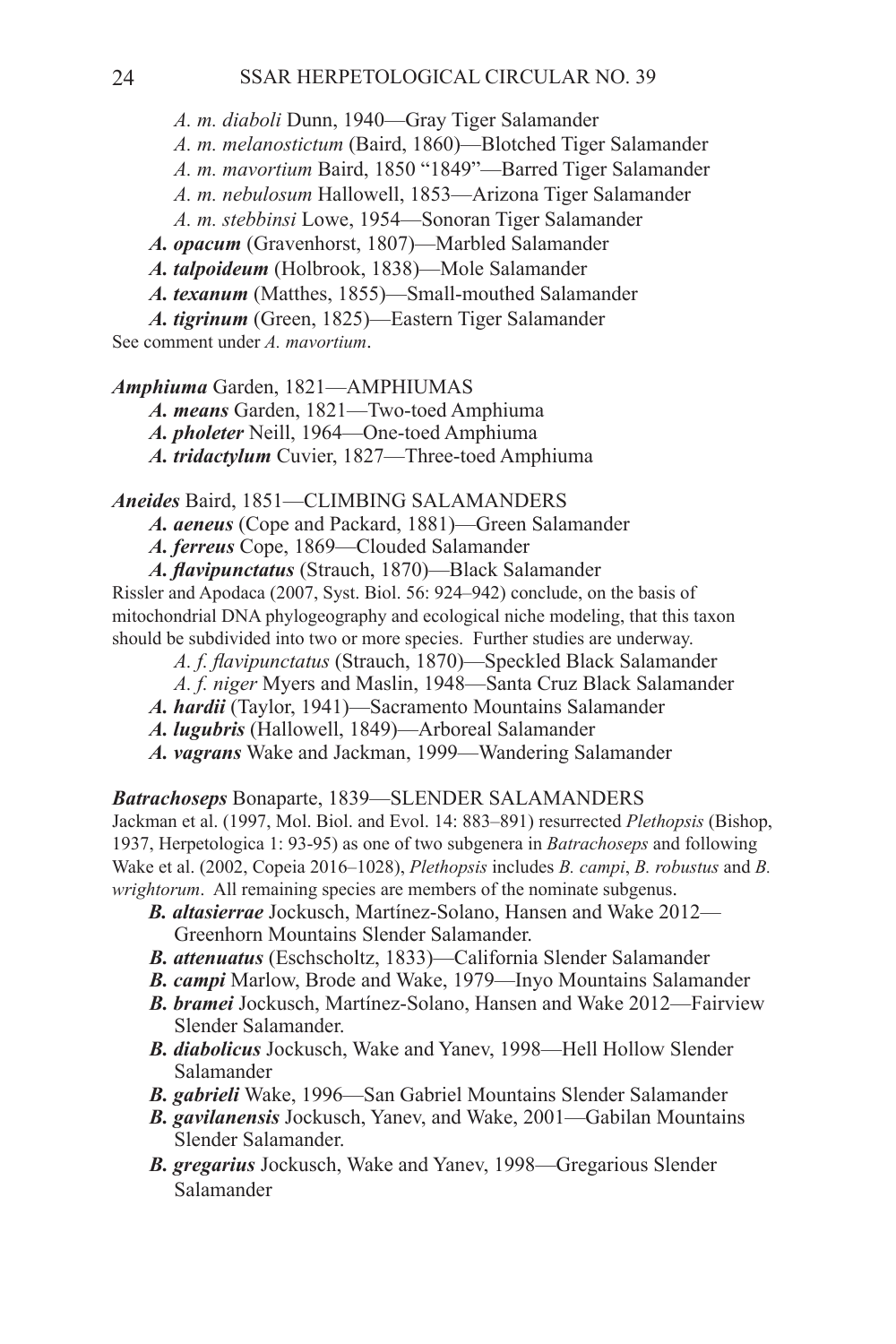- *B. incognitus* Jockusch, Yanev, and Wake, 2001—San Simeon Slender Salamander
- *B. kawia* Jockusch, Wake and Yanev, 1998—Sequoia Slender Salamander
- *B. luciae* Jockusch, Yanev, and Wake, 2001—Santa Lucia Mountains Slender Salamander
- *B. major* Camp, 1915—Southern California Slender Salamander *B. m. aridus* Brame, 1970—Desert Slender Salamander *B. m. major* Camp, 1915—Garden Salamander
- *B. minor* Jockusch, Yanev, and Wake, 2001—Lesser Slender Salamander.
- *B. nigriventris* Cope, 1869—Black-bellied Slender Salamander
- *B. pacificus* (Cope, 1865)—Channel Islands Slender Salamander
- *B. regius* Jockusch, Wake and Yanev, 1998—Kings River Slender Salamander
- *B. relictus* Brame and Murray, 1968—Relictual Slender Salamander
- *B. robustus* Wake, Yanev and Hansen, 2002—Kern Plateau Salamander.
- *B. simatus* Brame and Murray, 1968—Kern Canyon Slender Salamander
- *B. stebbinsi* Brame and Murray, 1968—Tehachapi Slender Salamander
- *B. wrighti* (Bishop, 1937)—Oregon Slender Salamander

*Cryptobranchus* Leuckart, 1821—HELLBENDERS

- *C. alleganiensis* (Daudin, 1803)—Hellbender
	- *C. a. alleganiensis* (Daudin, 1803)—Eastern Hellbender
	- *C. a. bishopi* Grobman, 1943—Ozark Hellbender

*Desmognathus* Baird, 1850—DUSKY SALAMANDERS

- *D. abditus* Anderson and Tilley, 2003—Cumberland Dusky Salamander
- *D. aeneus* Brown and Bishop, 1947—Seepage Salamander
- *D. apalachicolae* Means and Karlin, 1989—Apalachicola Dusky Salamander
- *D. auriculatus* (Holbrook, 1838)—Southern Dusky Salamander

Divergent mitochondrial DNA lineages occur among Atlantic Coastal Plain populations that are morphologically assignable to this species. These lineages do not comprise a monophyletic unit (Beamer and Lamb, 2008, Mol. Phylogenet. Evol. 47:143-153).

- *D. brimleyorum* Stejneger, 1895—Ouachita Dusky Salamander
- *D. carolinensis* Dunn, 1916—Carolina Mountain Dusky Salamander
- *D. conanti* Rossman, 1958—Spotted Dusky Salamander
- *D. folkertsi* Camp, Tilley, Austin, and Marshall, 2002—Dwarf Black-bellied Salamander
- *D. fuscus* (Rafinesque, 1820)—Northern Dusky Salamander

Molecular data suggest deep differentiation among populations that morphologically resemble *D. fuscus* (Bonett, 2002, Copeia 2002: 344–355; Kozak, et al., 2005, Evolution 59: 2000–2016), and additional species almost certainly await resolution.

- *D. imitator* Dunn, 1927—Imitator Salamander
- *D. marmoratus* (Moore, 1899)—Shovel-nosed Salamander

Molecular data indicate that this taxon and *D. quadramaculatus* may not be reciprocally monophyletic (Rissler and Taylor, 2003, Mol. Phylogenet. Evol. 27: 197–211; Kozak, et al., 2005, Evolution 59: 2000–2016; Jones et al. 2006, Mol. Phylogenet. Evol. 38: 280–287).

*D. monticola* Dunn, 1916—Seal Salamander

*D. ochrophaeus* Cope, 1859—Allegheny Mountain Dusky Salamander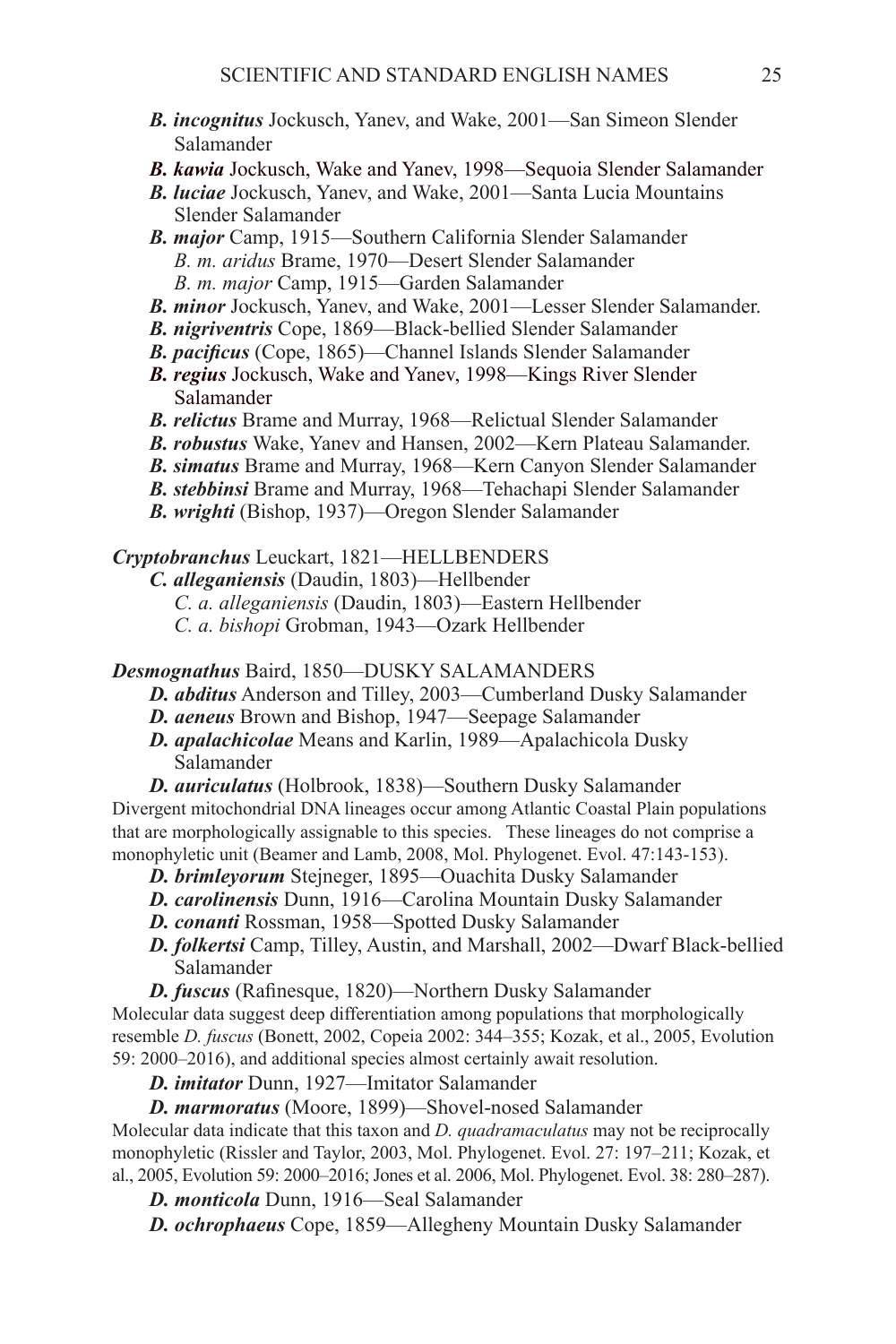*D. ocoee* Nicholls, 1949—Ocoee Salamander

This form consists of numerous parapatric units that occupy different mountain ranges in the southern Blue Ridge and Cumberland Plateau physiographic provinces and probably represent distinct species (Tilley and Mahoney, 1996, Herpetol. Monogr. 10: 1–42; Tilley, 1997, J. Heredity 88: 305–315; Highton, 2000, *in* R. C. Bruce, B. G. Jaeger and L. D, Houck [eds.], The Biology of Plethodontid Salamanders. Kluwer Academic/Plenum Publishers, New York, Pp. 215–241).

*D. orestes* Tilley and Mahoney, 1996—Blue Ridge Dusky Salamander This taxon consists of two genetically differentiated units that may represent cryptic species (Tilley and Mahoney, 1996, Herpetol. Monogr. 10: 1–42; Tilley, 1997, J. Heredity 88: 305–315; Highton, 2000, *in* R. C. Bruce, B. G. Jaeger and L. D, Houck [eds.], The Biology of Plethodontid Salamanders. Kluwer Academic/Plenum Publishers, New York, Pp. 215–241).

*D. organi* Crespi, Brown, and Rissler, 2010—Northern Pygmy Salamander *D. planiceps* Newman, 1955—Flat-headed Salamander.

Removed from synonymy under *D. fuscus* (Martof and Rose, 1962, Copeia, 1962: 215- 216) by Tilley, Eriksen, and Katz (2008, Zool. J. Linnean Soc. 152:115-130).

*D. quadramaculatus* (Holbrook, 1840)—Black-bellied Salamander See comment under *D. marmoratus*.

*D. santeetlah* Tilley, 1981—Santeetlah Dusky Salamander

*D. welteri* Barbour, 1950—Black Mountain Salamander

*D. wrighti* King, 1936—Pygmy Salamander

#### *Dicamptodon* Strauch, 1870—PACIFIC GIANT SALAMANDERS

*D. aterrimus* (Cope, 1868)—Idaho Giant Salamander

*D. copei* Nussbaum, 1970—Cope's Giant Salamander

*D. ensatus* (Eschscholtz, 1833)—California Giant Salamander

*D. tenebrosus* (Baird and Girard, 1852)—Coastal Giant Salamander

# *Ensatina* Gray, 1850—ENSATINAS

*E. eschscholtzii* Gray, 1850—Ensatina

The taxonomy of this complex is controversial. Some authors would recognize from two (e.g., Frost and Hillis, 1990, Herpetologica 46: 87–104) to as many as 11 or more species (e.g., Highton, 1998, Herpetologica 54: 254–278), whereas others (e.g., Wake, 1997, Proc. Natl. Acad. Sci. USA, 94: 7761–7767; Wake and Schneider, 1998, Herpetologica 54: 279–298; Pereira and Wake, 2009, Evolution 68: 2288-2301) consider evidence for evolutionary independence of segments of the complex to be inadequate or equivocal. Narrow hybrid zones have been demonstrated to exist between populations assigned to the subspecies *xanthoptica* and *platensis*, and between *klauberi* and *eschscholtzii*, and one site of sympatry with no hybridization between the latter pair has been reported (Wake et al., 1989, *in* D. Otte and J. A. Endler, [eds.], Speciation and its Consequences, Sinauer, Pp. 134–157). Broader zones of genetic admixture and reticulation between units of the complex in many areas raise questions about evolutionary independence, and borders of taxa are elusive.

 *E. e. croceater* (Cope, 1868)—Yellow-blotched Ensatina

 *E. e. eschscholtzii* Gray, 1850—Monterey Ensatina

 *E. e. klauberi* Dunn, 1929—Large-blotched Ensatina

 *E. e. oregonensis* (Girard, 1856)—Oregon Ensatina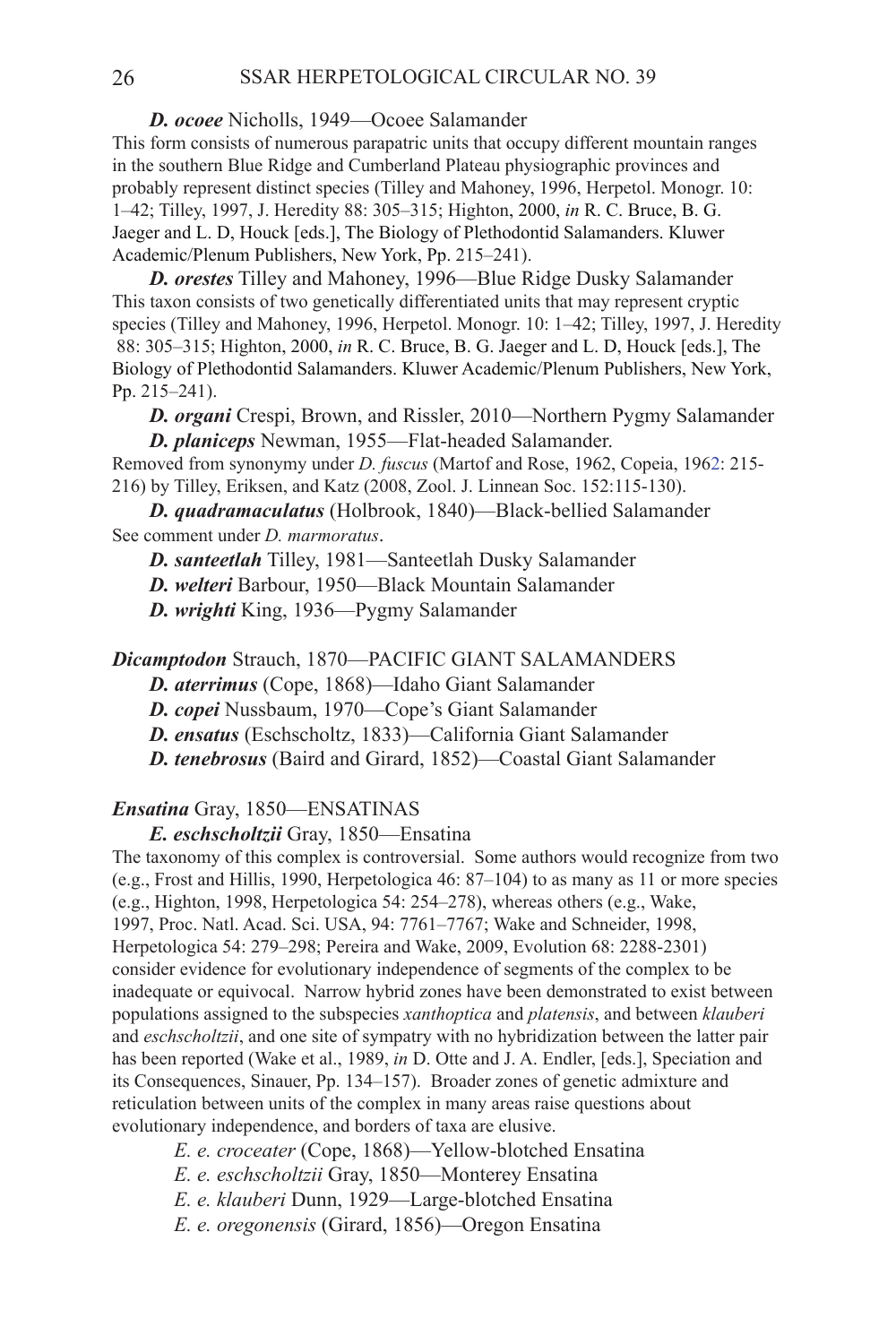*E. e. picta* Wood, 1940—Painted Ensatina

- *E. e. platensis* (Jimenez de al Espada, 1875)—Sierra Nevada Ensatina
- *E. e. xanthoptica* Stebbins, 1949—Yellow-eyed Ensatina

*Eurycea* Rafinesque, 1822—BROOK SALAMANDERS

- *E. aquatica* Rose and Bush, 1963—Brown-backed Salamander
- *E. bislineata* (Green, 1818)—Northern Two-lined Salamander
- *E. chamberlaini* Harrison and Guttman, 2003—Chamberlain's Dwarf Salamander
- *E. chisholmensis* Chippindale, Price, Wiens, and Hillis, 2000**—**Salado Salamander
- *E. cirrigera* (Green, 1831)—Southern Two-lined Salamander
- *E. guttolineata* (Holbrook, 1838)—Three-lined Salamander
- *E. junaluska* Sever, Dundee and Sullivan, 1976—Junaluska Salamander
- *E. latitans* Smith and Potter, 1946— Cascade Caverns Salamander
- *E. longicauda* (Green, 1818)—Long-tailed Salamander
	- *E. l. longicauda* (Green, 1818)—Ezstern Long-tailed Salamander
	- *E. l. melanopleura* (Cope, 1894)—Dark-sided Salamander
- *E. lucifuga* Rafinesque, 1822—Cave Salamander
- *E. multiplicata* (Cope, 1869)—Many-ribbed Salamander

Formerly subdivided into the subspecies *E. m. griseogaster* and *E. m. multiplicata*. Biochemical data indicate that populations assigned to *E. m. griseogaster* are conspecific with *E*. *tynerensis*, while those of the nominate subspecies fall into two or three divergent clades that may represent distinct species (Bonett and Chippindale, 2004, Mol. Ecol. 13: 1189–1203).

- *E. nana* Bishop, 1941—San Marcos Salamander
- *E. naufragia* Chippindale, Price, Wiens, and Hillis, 2000—Georgetown Salamander
- *E. neotenes* Bishop and Wright, 1937—Texas Salamander
- *E. pterophila* Burger, Smith, and Potter, 1950—Fern Bank Salamander
- *E. quadridigitata* (Holbrook, 1842)—Dwarf Salamander
- *E. rathbuni* (Stejneger, 1896)—Texas Blind Salamander
- *E. robusta* (Longley, 1978)—Blanco Blind Salamander
- *E. sosorum* Chippindale, Price and Hillis, 1993—Barton Springs Salamander
- *E. spelaea* Stejneger, 1892—Grotto Salamander
- *E. tonkawae* Chippindale, Price, Wiens, and Hillis, 2000— Jollyville Plateau Salamander
- *E. tridentifera* Mitchell and Reddell, 1965—Comal Blind Salamander
- *E. troglodytes* Baker, 1957—Valdina Farms Salamander.
- *E. tynerensis* Moore and Hughes, 1939—Oklahoma Salamander
- *E. waterlooensis* Hillis, Chamberlain, Wilcox and Chippindale, 2001—Austin Blind Salamander
- *E. wilderae* Dunn, 1920—Blue Ridge Two-lined Salamander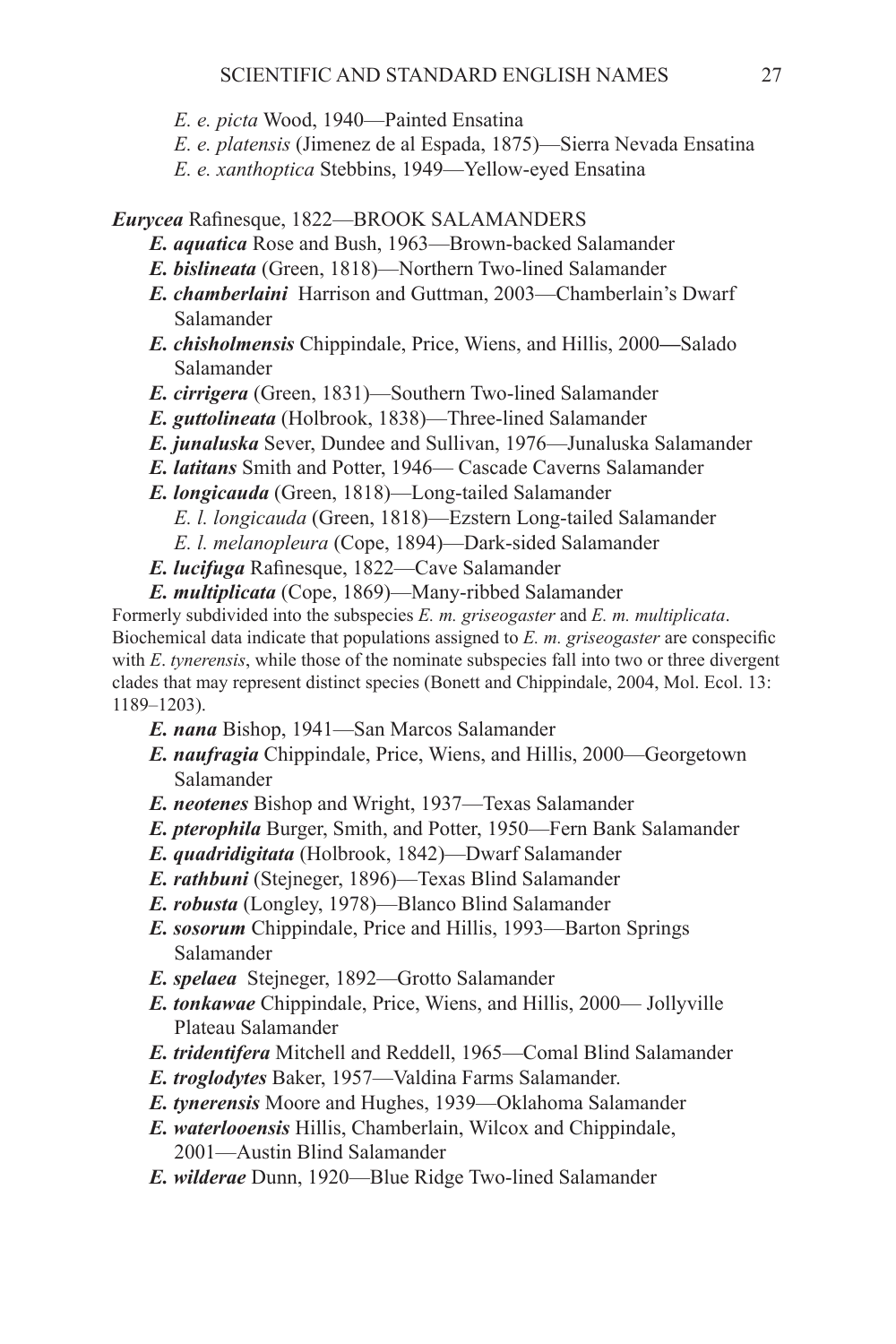#### *Gyrinophilus* Cope, 1869—SPRING SALAMANDERS

*G. gulolineatus* Brandon, 1965—Berry Cave Salamander Niemiller, et al. (2008, Molec. Ecol. 17: 2258-2275) provide molecular evidence indicating that this form and *G. palleucus* have diverged very recently from *G. porphyriticus* and are phylogenetically nested within populations referred to that species.

*G. palleucus* McCrady, 1954—Tennessee Cave Salamander See comment under *G. gulolineatus*.

 *G. p. necturoides* Lazell and Brandon, 1962—Big Mouth Cave Salamander

*G. p. palleucus* McCrady, 1954—Pale Salamander

- *G. porphyriticus* (Green, 1827)—Spring Salamander
	- *G. p. danielsi* (Blatchley, 1901)—Blue Ridge Spring Salamander
	- *G. p. dunni* Mittleman and Jopson, 1941—Carolina Spring Salamander
	- *G. p. duryi* (Weller, 1930)—Kentucky Spring Salamander
	- *G. p. porphyriticus* (Green, 1827)—Northern Spring Salamander
- *G. subterraneus* Besharse and Holsinger, 1977—West Virginia Spring Salamander

#### *Haideotriton* Carr, 1939—GEORGIA BLIND SALAMANDERS

Considered a junior synonym of *Eurycea* by Dubois (2005, Alytes 23: 20). Frost et al. (2006, Bull. Am. Mus. Nat. Hist. 297) argue that recognition of this morphologically distinctive taxon renders *Eurycea* paraphyletic, but present no data. Pyron and Wiens (2011, Mol. Phylogenet. Evol. 61: 543-583) show the taxon nested within *Eurycea* based on partial cyt b sequences, but support levels are weak and available data cannot reject the hypothesis that *Haideotriton* is the sister taxon of *Eurycea*. We continue to recognize *Haideotriton*.

*H. wallacei* Carr, 1939—Georgia Blind Salamander

*Hemidactylium* Tschudi, 1838—FOUR-TOED SALAMANDERS *H. scutatum* (Temminck and Schlegel in Von Siebold, 1838)—Four-toed Salamander

*Hydromantes* Gistel, 1848—WEB-TOED SALAMANDERS *H. brunus* Gorman, 1954—Limestone Salamander

*H. platycephalus* (Camp, 1916)—Mount Lyell Salamander

*H. shastae* Gorman and Camp, 1953—Shasta Salamander

*Necturus* Rafinesque, 1819—WATERDOGS and MUDPUPPIES

*N. alabamensis* Viosca, 1937—Black Warrior River Waterdog

*N. beyeri* Viosca, 1937—Gulf Coast Waterdog

According to Bart et al. (1997, J. Herpetol. 31: 192–201) this taxon may consist of more than one species.

*N. lewisi* Brimley, 1924—Neuse River Waterdog

*N. maculosus* (Rafinesque, 1818)—Mudpuppy

*N. m. maculosus* (Rafinesque, 1818)—Common Mudpuppy

*N. m. louisianensis* Viosca, 1938—Red River Mudpuppy

*N. punctatus* (Gibbes, 1850)—Dwarf Waterdog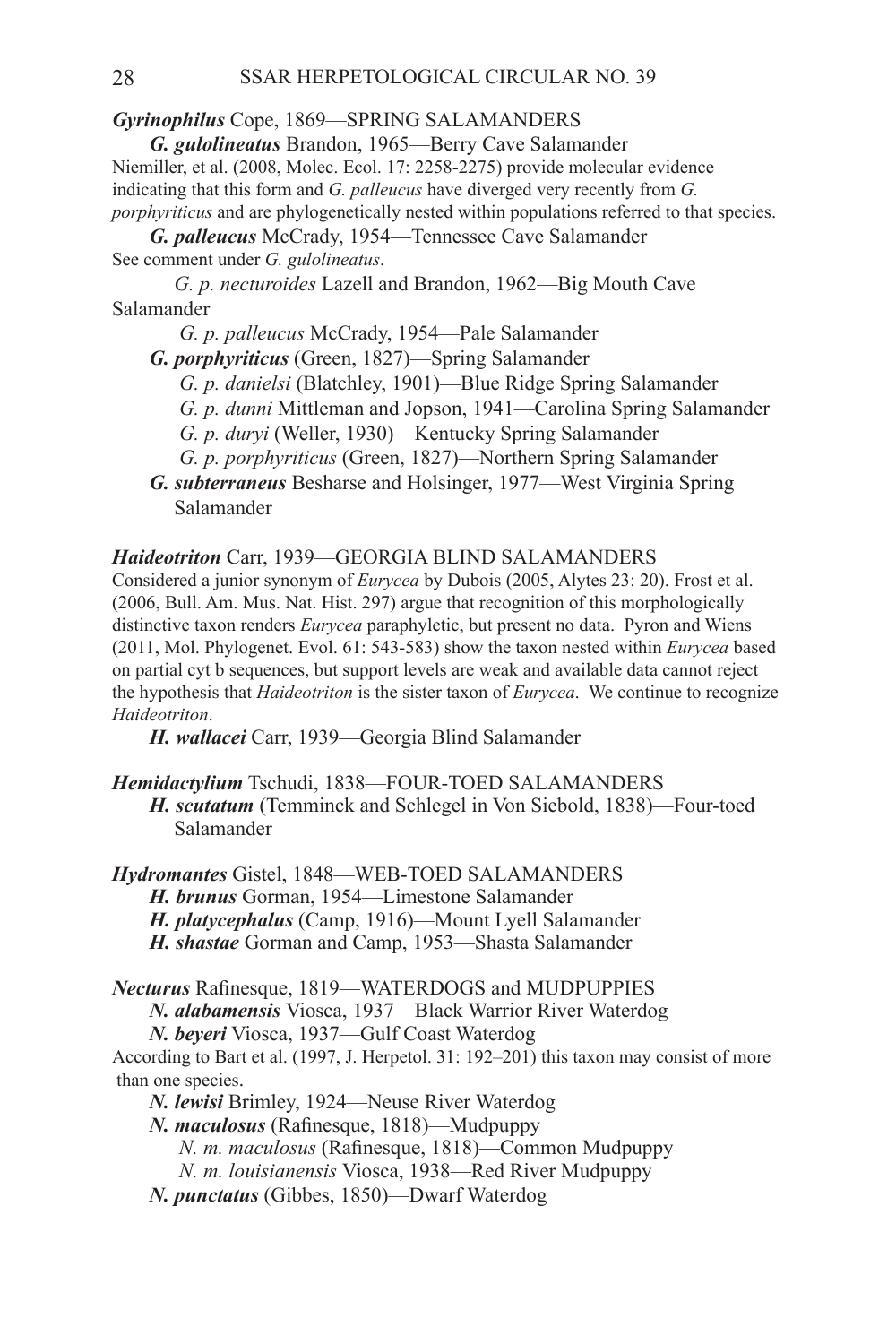*Notophthalmus* Rafinesque, 1820—EASTERN NEWTS

*N. meridionalis* (Cope, 1880)—Black-spotted Newt

 *N. m. meridionalis* (Cope, 1880)—Texas Black-spotted Newt

*N. perstriatus* (Bishop, 1941)—Striped Newt

*N. viridescens* (Rafinesque, 1820)—Eastern Newt

 *N. v. dorsalis* (Harlan, 1828)—Broken-striped Newt

 *N. v. louisianensis* (Wolterstorff, 1914)—Central Newt

 *N. v. piaropicola* (Schwartz and Duellman, 1952)—Peninsula Newt

 *N. v. viridescens* (Rafinesque, 1820)—Red-spotted Newt

*Phaeognathus* Highton, 1961—RED HILLS SALAMANDERS *P. hubrichti* Highton, 1961—Red Hills Salamander

#### *Plethodon* Tschudi, 1838—WOODLAND SALAMANDERS

Mitochondrial and nuclear sequence data consistently support the monophyly of *Plethodon.* Deep divergence between western and eastern species led Vieites et al. (2011, Mol. Phylogenet. Evol. 59: 623-635) to name a new subgenus, *Hightonia*, including *P. asupak*, *P. dunni*, *P. elongatus*, *P. idahoensis*, *P. larselli*, *P. neomexicanus*, *P. stormi*, *P. vandykei* and *P. vehiculum*. All remaining species are assigned to the nominate subgenus.

*P. ainsworthi* Lazell, 1998—Bay Springs Salamander

*P. albagula* Grobman, 1944—Western Slimy Salamander There is molecular and morphological evidence for distinct evolutionary lineages within this taxon (Baird et al., 2006, Copeia 2006: 760–768; Davis and Pauly, 2011, Copeia 2011: 103-112).

- *P. amplus* Highton and Peabody, 2000—Blue Ridge Gray-cheeked Salamander
- *P. angusticlavius* Grobman, 1944—Ozark Zigzag Salamander
- *P. asupak* Mead, Clayton, Nauman, Olson and Pfrender, 2005—Scott Bar Salamander
- *P. aureolus* Highton, 1984—Tellico Salamander
- *P. caddoensis* Pope and Pope, 1951—Caddo Mountain Salamander

*P. chattahoochee* Highton, 1989—Chattahoochee Slimy Salamander

*P. cheoah* Highton and Peabody, 2000—Cheoah Bald Salamander

*P. chlorobryonis* Mittleman, 1951—Atlantic Coast Slimy Salamander

*P. cinereus* (Green, 1818)—Eastern Red-backed Salamander

*P. cylindraceus* (Harlan, 1825)—White-spotted Slimy Salamander

*P. dorsalis* Cope, 1889—Northern Zigzag Salamander

*P. dunni* Bishop, 1934—Dunn's Salamander

*P. electromorphus* Highton, 1999—Northern Ravine Salamander

*P. elongatus* Van Denburgh, 1916—Del Norte Salamander

*P. fourchensis* Duncan and Highton, 1979—Fourche Mountain Salamander

*P. glutinosus* (Green, 1818)—Northern Slimy Salamander

*P. grobmani* Allen and Neill, 1949—Southeastern Slimy Salamander

*P. hoffmani* Highton, 1972—Valley and Ridge Salamander

*P. hubrichti* Thurow, 1957—Peaks of Otter Salamander

*P. idahoensis* Slater and Slipp, 1940—Coeur d'Alene Salamander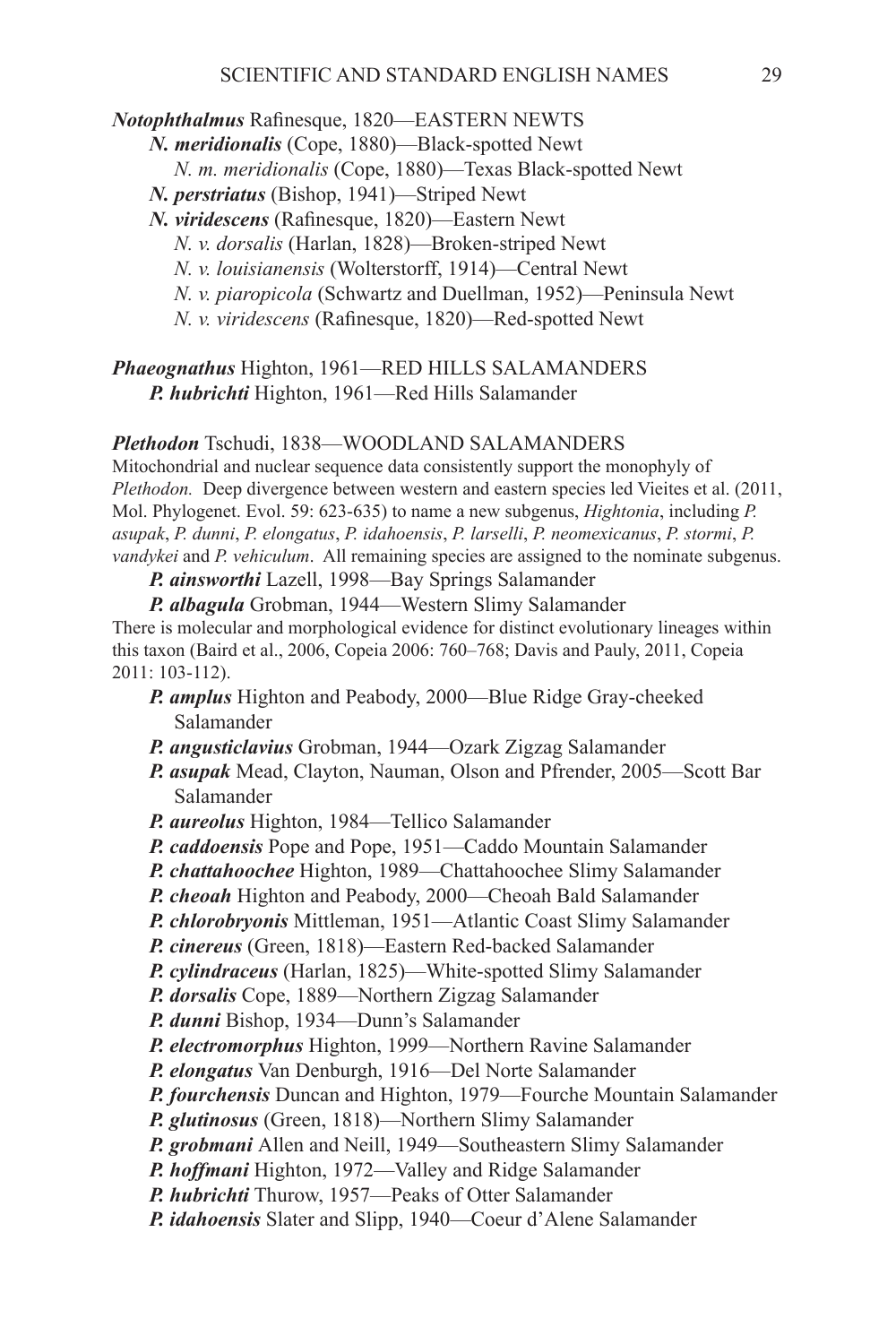- *P. jordani* Blatchley, 1901—Red-cheeked Salamander
- *P. kentucki* Mittleman, 1951—Cumberland Plateau Salamander
- *P. kiamichi* Highton, 1989—Kiamichi Slimy Salamander
- *P. kisatchie* Highton, 1989—Louisiana Slimy Salamander
- *P. larselli* Burns, 1954—Larch Mountain Salamander
- *P. meridianus* Highton and Peabody, 2000—South Mountain Gray-cheeked Salamander
- *P. metcalfi* Brimley, 1912—Southern Gray-cheeked Salamander
- *P. mississippi* Highton, 1989—Mississippi Slimy Salamander
- *P. montanus* Highton and Peabody, 2000—Northern Gray-cheeked Salamander
- *P. neomexicanus* Stebbins and Riemer, 1950—Jemez Mountains Salamander
- *P. nettingi* Green, 1938—Cheat Mountain Salamander
- *P. ocmulgee* Highton, 1989—Ocmulgee Slimy Salamander
- *P. ouachitae* Dunn and Heinze, 1933—Rich Mountain Salamander
- *P. petraeus* Wynn, Highton and Jacobs, 1988—Pigeon Mountain Salamander
- *P. punctatus* Highton, 1972—Cow Knob Salamander
- *P. richmondi* Netting and Mittleman, 1938—Southern Ravine Salamander
- *P. savannah* Highton, 1989—Savannah Slimy Salamander
- *P. sequoyah* Highton, 1989—Sequoyah Slimy Salamander
- *P. serratus* Grobman, 1944—Southern Red-backed Salamander
- *P. shenandoah* Highton and Worthington, 1967—Shenandoah Salamander
- *P. sherando* Highton, 2004—Big Levels Salamander
- *P. shermani* Stejneger, 1906—Red-legged Salamander
- **P. stormi** Highton and Brame, 1965—Siskiyou Mountains Salamander
- *P. teyahalee* Hairston, 1950—Southern Appalachian Salamander
- *P. vandykei* Van Denburgh, 1906—Van Dyke's Salamander
- *P. variolatus* (Gilliams, 1818)—South Carolina Slimy Salamander
- *P. vehiculum* (Cooper, 1860)—Western Red-backed Salamander
- *P. ventralis* Highton, 1997—Southern Zigzag Salamander
- *P. virginia* Highton, 1999—Shenandoah Mountain Salamander
- *P. websteri* Highton, 1979—Webster's Salamander
- *P. wehrlei* Fowler and Dunn, 1917—Wehrle's Salamander
- *P. welleri* Walker, 1931—Weller's Salamander
- *P. yonahlossee* Dunn, 1917—Yonahlossee Salamander

#### *Pseudobranchus* Gray, 1825—DWARF SIRENS

*P. axanthus* Netting and Goin, 1942—Southern Dwarf Siren

- *P. a. axanthus* Netting and Goin, 1942—Narrow-striped Dwarf Siren
- *P. a. belli* Schwartz, 1952—Everglades Dwarf Siren
- *P. striatus* (LeConte, 1824)—Northern Dwarf Siren
	- *P. s. lustricolus* Neill, 1951—Gulf Hammock Dwarf Siren
	- *P. s. spheniscus* Goin and Crenshaw, 1949—Slender Dwarf Siren
	- *P. s. striatus* (LeConte, 1824)—Broad-striped Dwarf Siren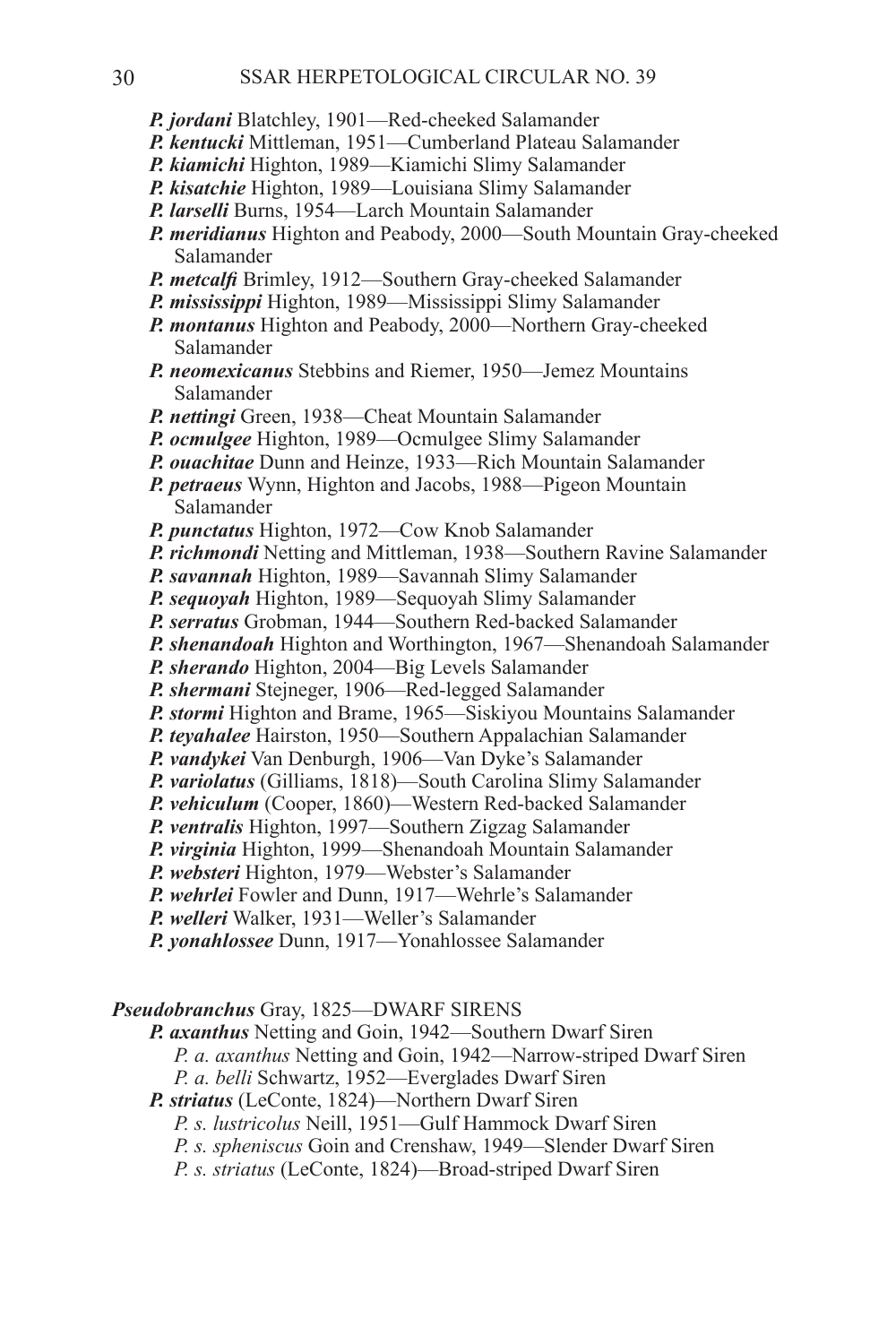#### *Pseudotriton* Tschudi, 1838—RED and MUD SALAMANDERS

*P. montanus* Baird, 1850—Mud Salamander

 *P. m. diastictus* Bishop, 1941—Midland Mud Salamander

*P. m. flavissimus* Hallowell, 1856—Gulf Coast Mud Salamander

*P. m. floridanus* Netting and Goin, 1942—Rusty Mud Salamander

 *P. m. montanus* Baird, 1850—Eastern Mud Salamander

*P. ruber* (Sonnini de Manoncourt and Latreille, 1801)—Red Salamander

 *P. r. nitidus* Dunn, 1920—Blue Ridge Red Salamander

 *P. r. ruber* (Latreille, 1801)—Northern Red Salamander

 *P. r. schencki* (Brimley, 1912)—Black-chinned Red Salamander

 *P. r. vioscai* Bishop, 1928—Southern Red Salamander

*Rhyacotriton* Dunn, 1920—TORRENT SALAMANDERS

*R. cascadae* Good and Wake, 1992—Cascade Torrent Salamander

*R. kezeri* Good and Wake, 1992—Columbia Torrent Salamander

*R. olympicus* (Gaige, 1917)—Olympic Torrent Salamander

*R. variegatus* Stebbins and Lowe, 1951—Southern Torrent Salamander

#### *Siren* Österdam, 1766—SIRENS

*S. intermedia* Barnes, 1826—Lesser Siren

*S. i. texana* was synonymized with *S. intermedia nettingi* by Flores-Villela and Brandon (1992, Ann. Carnegie Mus. 61: 289–291). The status of the remaining subspecies remains unclear and deserves careful evaluation.

 *S. i. intermedia* Barnes, 1826—Eastern Lesser Siren

 *S. i. nettingi* Goin, 1942—Western Lesser Siren

*S. lacertina* Österdam, 1766—Greater Siren

The status of the two distantly allopatric populations (see Flores-Villela and Brandon, 1992, Ann. Carnegie Mus. 61: 289–291) in (1) south Texas and adjacent Mexico and (2) peninsular Florida is unclear and deserves evaluation.

*Stereochilus* Cope, 1869—MANY-LINED SALAMANDERS

*S. marginatus* (Hallowell, 1856)—Many-lined Salamander

# *Taricha* Gray, 1850—PACIFIC NEWTS

*T. granulosa* (Skilton, 1849)—Rough-skinned Newt

*T. rivularis* (Twitty, 1935)—Red-bellied Newt

*T. sierrae* (Twitty, 1942) —Sierra Newt

Formerly considered a subspecies of *T. torosa*; elevated to species status by Kuchta (2007, Herpetologica 63: 332-350).

*T. torosa* (Rathke, *in* Eschscholtz, 1833)—California Newt

### *Urspelerpes* Camp, Peterman, Milanovich, Lamb, Maerz, and Wake, 2009— PATCH-NOSED SALAMANDERS

*U. brucei* Camp, Peterman, Milanovich, Lamb, Maerz, and Wake, 2009—Patch-nosed salamander.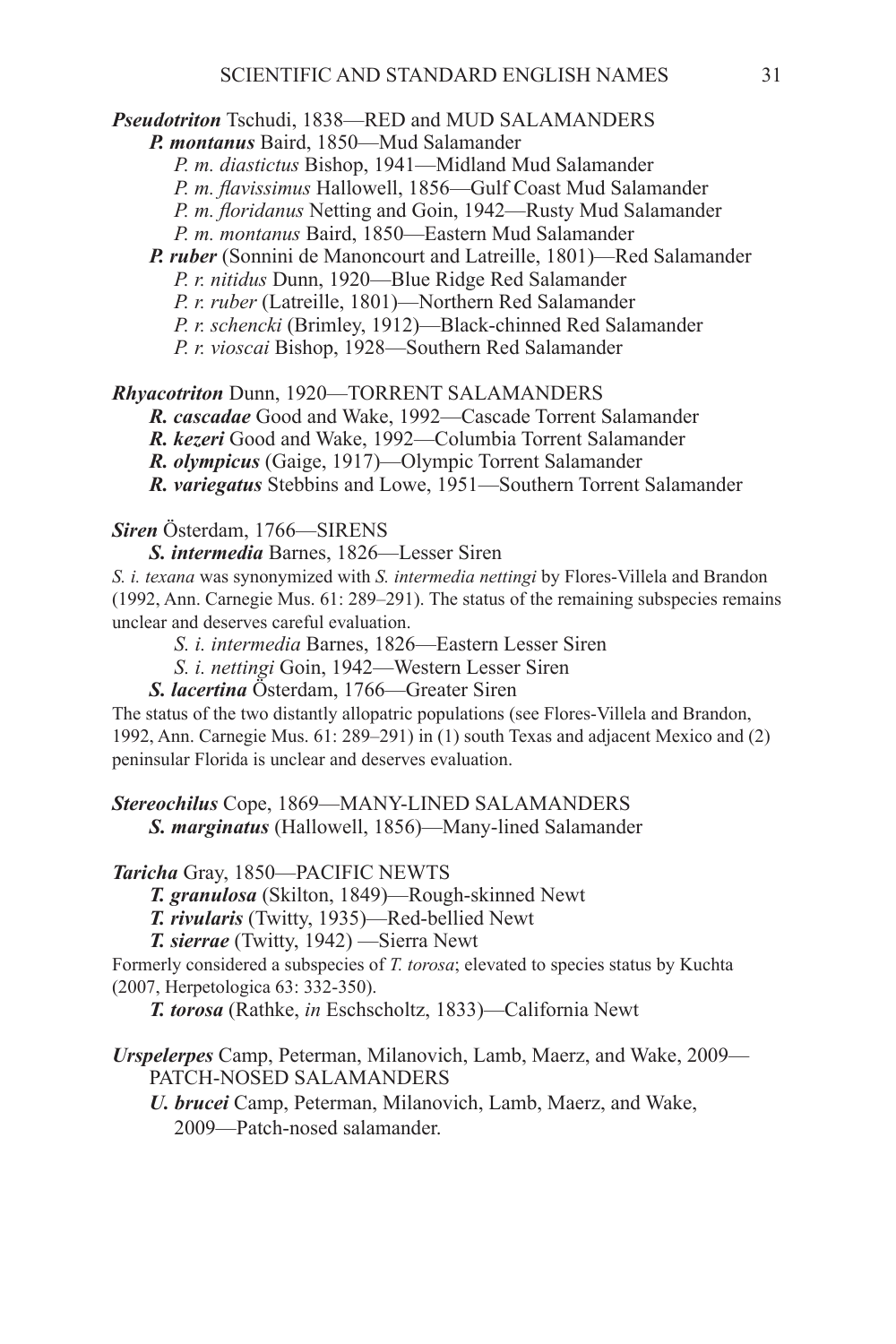#### **Squamata — Lizards**

#### **Kevin de Quieroz1 (Chair) and Tod W. Reeder2**

*1 Department of Vertebrate Zoology, National Museum of Natural History, Smithsonian Institution, Washington, DC 20560-0162 2 Department of Biology, San Diego State University, San Diego, CA 92182*

*Anniella* Gray, 1852—North American Legless Lizards

Taxonomy for *Anniella* follows Hunt (1983, Copeia 1983: 79–89), with nomenclatural modifications (ICZN, 1993, Bull. Zool. Nomencl. 50: 186–187) and elimination of subspecies (de Queiroz et al., 2003, pages 198-201 *in* Crother et al., 2003, Herp. Review 34:196-203) based on the data of Pearse and Pogson (2000, Evolution 54: 1041–1046).

*A. pulchra* Gray, 1852—California Legless Lizard Parham and Papenfuss (2009, Conserv. Genet. 10:169-179) presented evidence from mitochondrial and nuclear DNA sequences for the existence of five lineages within *Anniella pulchra* that are, or were historically, evolving separately. The members of some of those lineages differ in coloration, and those of others differ in karyotype. Ongoing studies by the same authors are aimed at clarifying the systematics of the five lineages.

#### *Anolis* Daudin, 1802—ANOLES

Taxonomy for *Anolis* follows Williams (1976, Breviora 440: 1–21) with addition of subspecies from Schwartz and Henderson (1991, Amphibians and Reptiles of the West Indies, University of Florida Press) and modifications by Vance (1991, Bull. Maryland Herpetol. Soc. 27: 43–89; description of *A. carolinensis seminolus*). Some authors (e.g., Guyer and Savage, 1986, Syst. Zool. 35: 509–531; 1992, Syst. Biol. 41: 89–110; Savage and Guyer, 1989, Amphibia-Reptilia 10: 105–116) divide *Anolis* into the following five genera: *Anolis*, *Ctenonotus*, *Dactyloa*, *Norops*, and *Xiphosurus* (=*Semiurus*); however, according to the analysis of Poe (2004, Herpetol. Monogr. 18: 37–89), only *Norops* is monophyletic among these five taxa. Other authors (e.g., Nicholson, 2002, Herpetol. Monogr. 16: 93–120; Brandley and de Queiroz, 2004, Herpetol. Monogr. 18: 90–126; Castañeda and de Queiroz, in press, Mol. Phylogenet. Evol.) have used the name *Anolis* for the more inclusive clade, applying the other names to various *Anolis* subclades (sometimes with different circumscriptions). We have included names of subclades parenthetically, where applicable.

*A. carolinensis* (Voigt, 1832)—Green Anole

 *A. c. carolinensis* (Voigt, 1832)—Northern Green Anole

 *A. c. seminolus* Vance, 1991—Southern Green Anole

*A. (Ctenonotus) distichus* Cope, 1861—Bark Anole

The potential natural occurrence of *A. (Ctenonotus) distichus* in Florida is an unresolved issue. Current populations show evidence of hybridization between introduced *A. d. dominicensis* and another form (see note on *A. distichus* in the section on alien species), but the origin of the other form is currently unknown. Smith and McCauley (1948, Proc. Biol. Soc. Washington 61: 159-166) named it as the subspecies *A. d. floridanus* based on differences from the Bahamian and Hispaniolan specimens. Schwartz (1968, Bull. Mus. Comp. Zool. 137: 255–310) reviewed morphological variation in *A. distichus* and con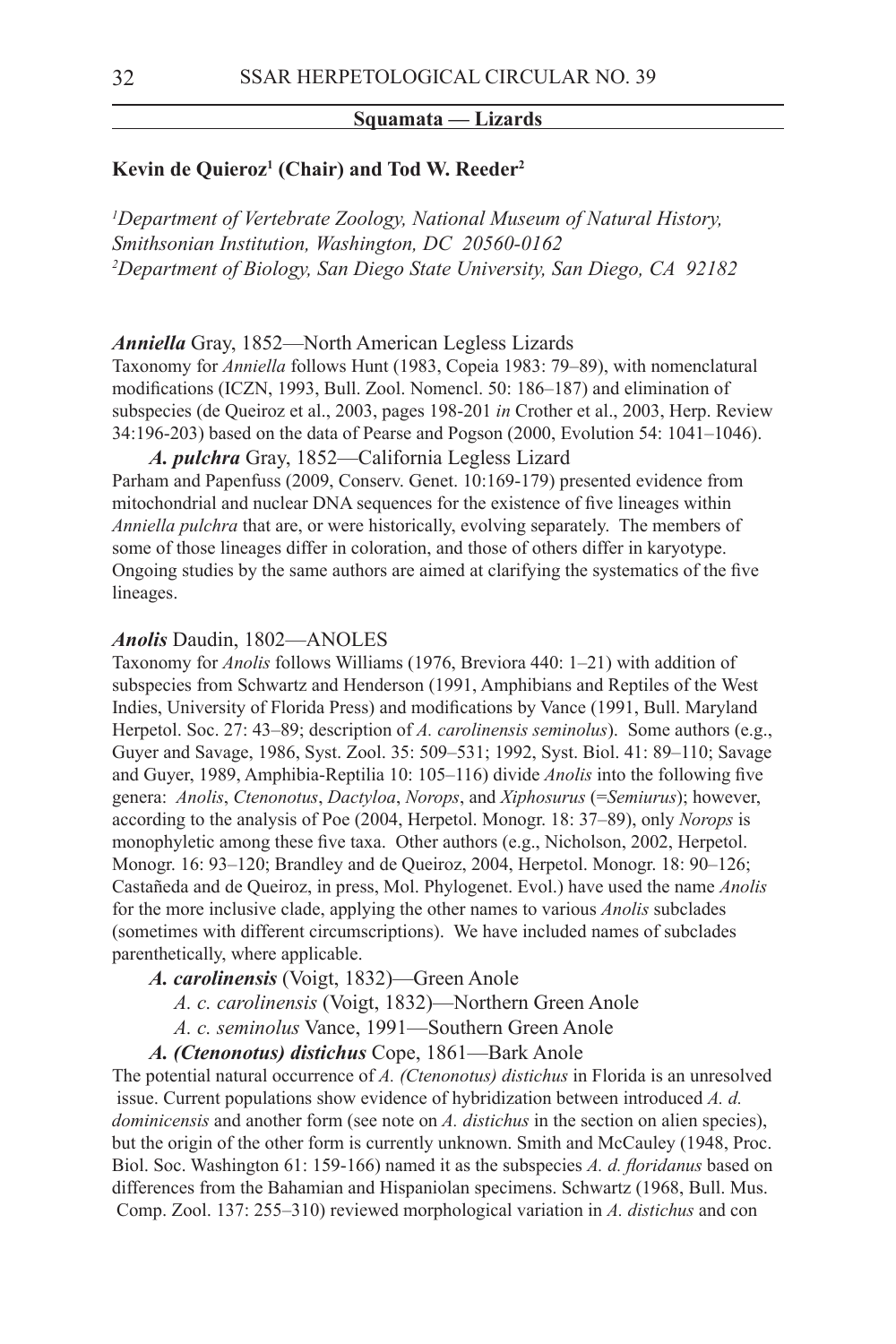firmed differences between Floridian versus Bahamian and Hispaniolan populations. He considered *A. d. floridanus* to have colonized Florida recently, either by natural dispersal or human introduction, and that the Bimini chain (*A. d. biminiensis*) and Andros Island (*A. d. distichoides*) represented the most likely sources. A detailed study of genetic variation in *A. distichus*, similar to that done for *A. sagrei* (Kolbe et al., 2004, Nature 431: 177-181) and including the introduced populations, would help to clarify this issue. *A. (C.) d. floridanus* Smith and McCauley, 1948—Florida Bark Anole

#### *Aspidoscelis* Fitzinger, 1843—WHIPTAILS

Taxonomy for *Aspidoscelis* follows Maslin and Secoy (1986, Contrib. Zool. Univ. Colorado Mus. 1: 1–60) and Wright (1993, *in* J. W. Wright and L. J. Vitt [eds.], Biology of Whiptail Lizards [Genus *Cnemidophorus*], Oklahoma Mus. Nat. Hist., Pp. 27–81) with modifications by Camp (1916, Univ. California Pub. Zool. 17: 63–74; proposal of *A. t. munda* as a replacement name for the invalid name *A.* (*t.*) *undulata* Hallowell 1854), Maslin and Walker (1981, Am. Midl. Nat. 105: 84–92; treatment of *A. t. stejnegeri* as the name of the subspecies of *A. tigris* occurring in coastal southern California), Collins (1991, Herpetol. Rev. 22: 42–43; treatment of *A. xanthonota* as a separate species from *A. burti*), Dessauer and Cole (1991, Copeia 1991: 622–637; recognition of *A. marmorata (tigris) reticuloriens*), Trauth (1992, Texas J. Sci. 44: 437–443; description of *A. sexlineata stephensae*), Wright and Lowe (1993, J. Arizona-Nevada Acad. Sci. 27: 129–157; descriptions of *A. inornatus gypsi*, *A. i. junipera*, *A. i. llanuras*, and *A. i. pai*), Trauth (1995, Bull. Chicago Herpetol. Soc. 30: 68; spelling of *A. sexlineata stephensae*), Smith et al. (1996, Herpetol. Rev. 27: 129; priority of the names *A. scalaris* and *A. semifasciata* over *A. septemvittata* and *A. sericea* and precedence of *A. scalaris* over *A. semifasciata* and *A. septemvittata* over *A. sericea*), Taylor and Walker (1996, Copeia 1996: 140–148; synonymy of *A. t. gracilis* with *A. t. tigris*, and use of the name *A. t. punctilinealis* for the taxon formerly called *A. t. gracilis*), Walker et al. (1997, Herpetologica 53: 233–259; restriction of the name *A. tesselata* to the diploid members of the species formerly referred to by that name and recognition of the species *A. neotesselata* for the triploid members), Collins (1997, SSAR Herpetol. Circ. 25; recognition of *A. arizonae* and *A. pai* [but not *A. gypsi*] as species); ICZN (1999, Bull. Zool. Nomencl. 56: 162–163) precedence of the name *A. neomexicana* over *A. perplexa*; Reeder et al. (2002, Am. Mus. Novit. 3365: 1–61; use of *Aspidoscelis* for a clade containing all of the whiptail species native to North America), and those described in additional notes below. Maslin and Secoy (op. cit.) and Wright (op. cit.) are the sources for information on reproductive mode. A tetraploid parthenogenetic species of *Aspidoscelis* has been generated in the laboratory by hybridization of *A. exanguis* and *A. inornata* (Lutes et al., 2011, Proc. Natl. Acad. Sci. USA 108: 9910-9915), but it has not been named.

*A. arizonae* (Van Denburgh, 1896)—Arizona Striped Whiptail See note on *A. inornata* concerning recognition of *A. arizonae* as a separate species.

*A. exsanguis* (Lowe, 1956)—Chihuahuan Spotted Whiptail (unisexual)

*A. flagellicauda* (Lowe and Wright, 1964)—Gila Spotted Whiptail (unisexual)

*A. gularis* (Baird and Girard, 1852)—Common Spotted Whiptail See comment under *A. scalaris*.

 *A. g. gularis* (Baird and Girard, 1852)—Texas Spotted Whiptail *A. hyperythra* (Cope, 1863)—Orange-throated Whiptail

*A. h. beldingi* (Stejneger, 1894)—Belding's Orange-throated Whiptail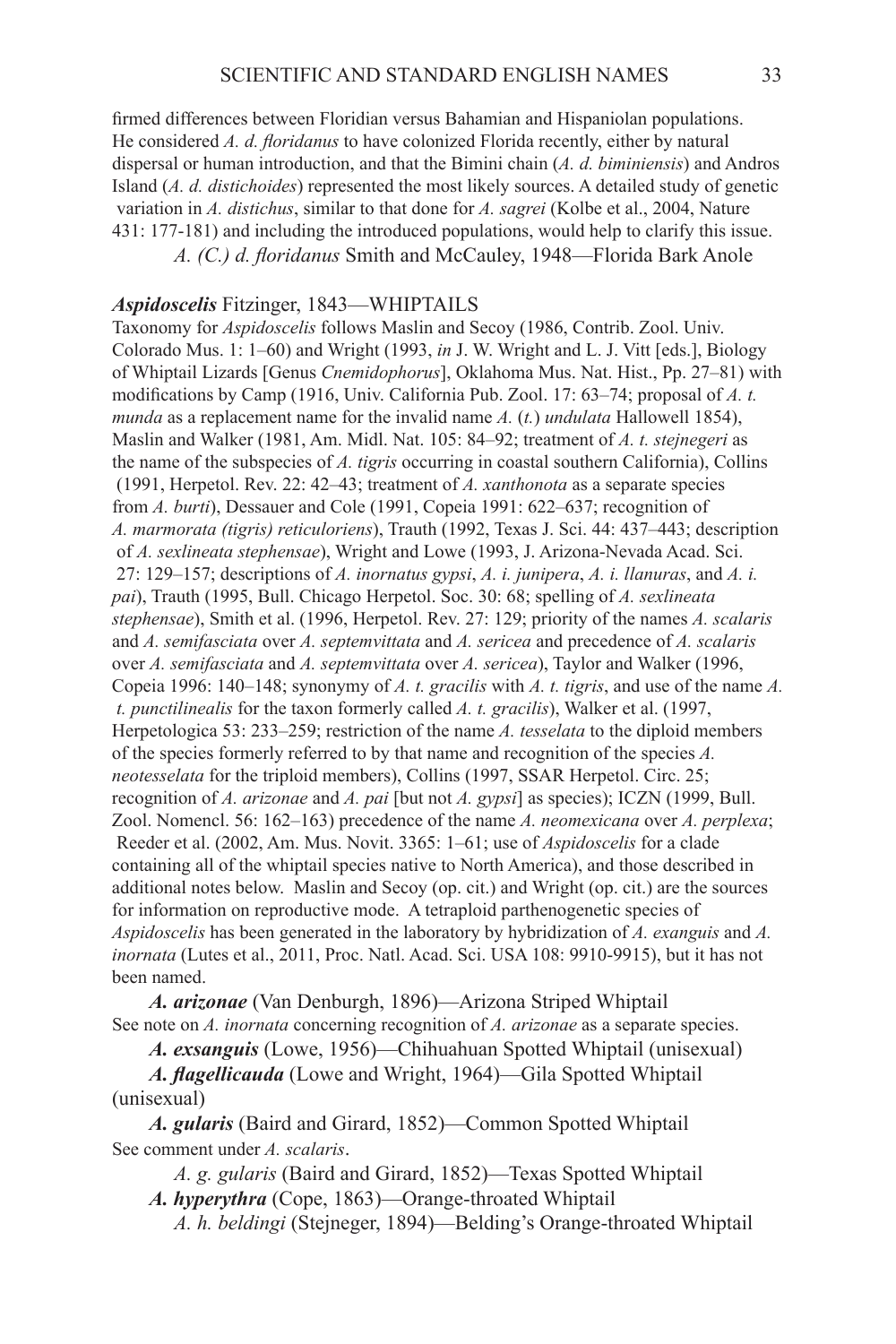According to previous taxonomies (e.g., Maslin and Secoy, 1986, Contrib. Zool. Univ. Colorado Mus. 1: 1–60; Wright, 1993, *in* J. W. Wright and L. J. Vitt [eds.], Biology of Whiptail Lizards [Genus *Cnemidophorus*], Oklahoma Mus. Nat. Hist., Pp. 27–81), the subspecies *Aspidoscelis hyperythra beldingi* occurs in the United States. Grismer (1999, Herpetologica 55: 28–42) did not recognize subspecies of *A. hyperythra*; however, his decision seems to have been based at least partly on a philosophical opposition to the recognition of subspecies, though he also stated that Welsh (1988, Proc. California Acad. Sci. 46: 1–72) had previously synonymized the names *A. h. beldingi* and *A. h. schmidti* with *A. h. hyperythra*. In reality, Welsh (op. cit.) did not formally synonymize any of the names in question. Instead, he suggested that differentiation was insufficient to warrant the recognition of three distinct races (which he nevertheless recognized) and that central Baja California was an area of intergradation between *A. h. beldingi* and *A. h. hyperythra*. He also referred specimens from the Sierra San Pedro Mártir region to *A. h. schmidti*. If *A. h. schmidti* represents the intergrading populations, then this form extends from the northern Sierra San Pedro Mártir region (30˚58˚N; Welsh, op. cit.) to San Ignacio (27˚17˚N; Linsdale, 1932, Univ. California Pub. Zool. 38: 345–386), which is roughly one-third of the total range of the species (see Grismer, op. cit.). Given such an extensive area of intergradation, it seems reasonable to interpret the previously recognized taxa as morphotypes rather than subspecies. On the other hand, Wright (1994, *in* P. R. Brown and J. W. Wright [eds.], Herpetology of the North American Deserts, Southwestern Herpetologists Society, Pp. 255–271) had previously identified a diagnostic color pattern difference between *A. h. hyperythra* and *A. h. beldingi* (he considered *A*. *h. schmidti* a synonym of *A. h. beldingi*) and placed the zone of intergradation between the two subspecies in southern Baja California (see also Thompson et al., 1998, Cat. Am. Amph. Rept. 655). Grismer (op. cit.) did not address this difference, and we have therefore retained the two subspecies.

*A. inornata* (Baird, 1859 "1858")—Little Striped Whiptail Wright and Lowe (1993, J. Arizona-Nevada Acad. Sci. 27: 129–157) recognized six subspecies of *Aspidoscelis inornata* in the United States. Collins (1997, SSAR Herpetol. Circ. 25), treated three of them, *arizonae*, *gypsi*, and *pai*, as separate species (but see note on *A. i. gypsi*), presumably because they are geographically separated and morphologically distinguishable both from one another and from the other subspecies of *A. inornata* recognized by Wright and Lowe (op. cit.).

 *A. i. gypsi* (Wright and Lowe, 1993)—Little White Whiptail Rosenblum and Harmon (2010, Evolution 65: 946–960), in a study based on nuclear and mitochondrial DNA, coloration, and body size and proportions, concluded that although whiptails from the gypsum sands had diverged more from their dark soil counterparts in terms of body size and shape than sympatric earless and fence lizards (see notes on *Holbrookia maculata ruthveni* and *Sceloporus cowlesi*), the genetic data indicate that the whiptails are failing to speciate. This conclusion suggests that it is more appropriate to recognize the taxon not as a species (as proposed by Collins, 1997, SSAR Herpetol. Circ. 25) but as a subspecies of *A. inornata* (as originally proposed by Wright and Lowe, 1993, J. Arizona-Nevada Acad. Sci. 27: 129–157).

 *A. i. heptagramma* (Axtell, 1961)—Trans-Pecos Striped Whiptail Based on a highly variable sample of *Aspidoscelis inornata heptagramma* from Chihuahua, Walker et al. (1996, J. Herpetol. 30: 271–275) questioned the usefulness of this taxon for describing variation within *A. inornata*.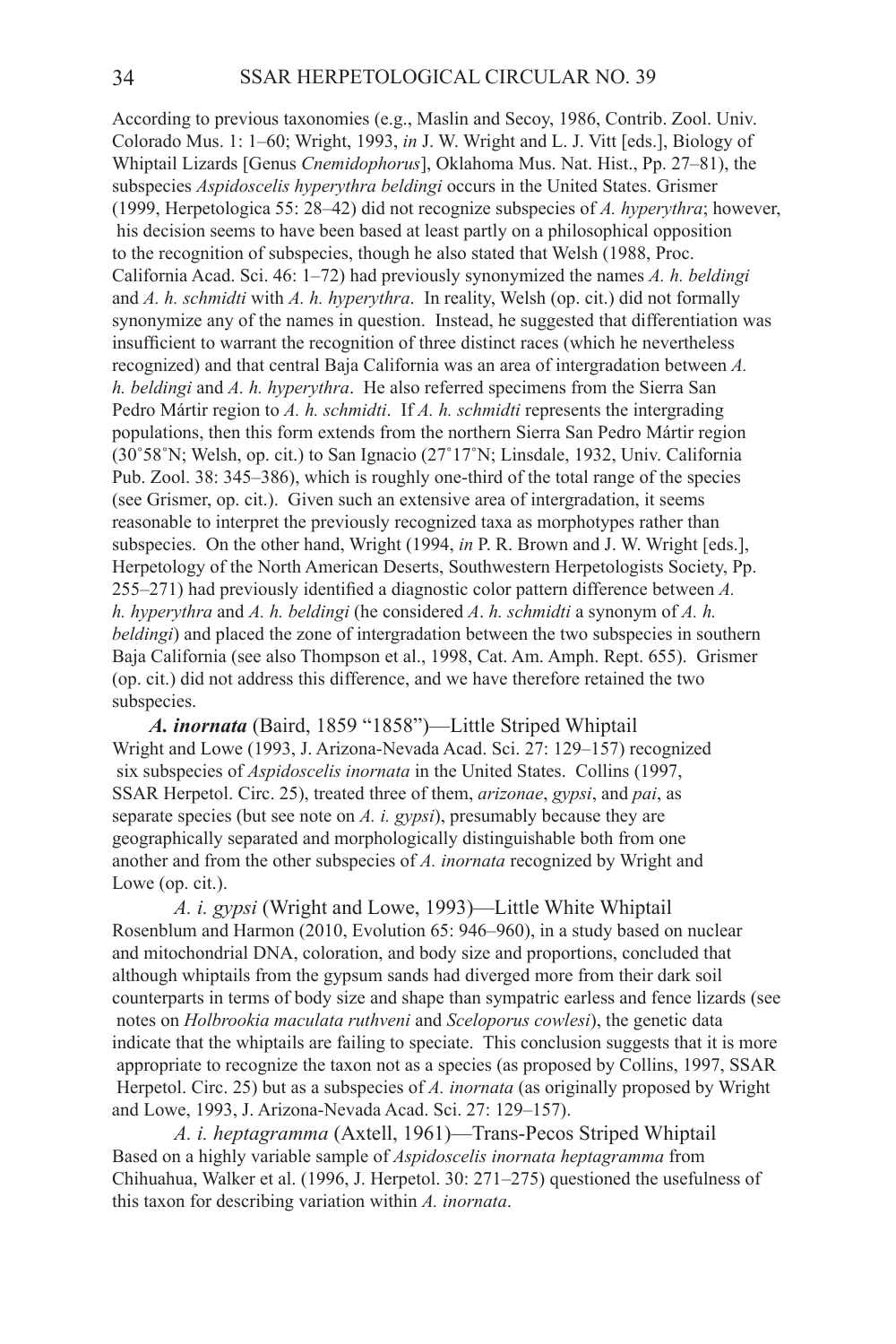*A. i. junipera* (Wright and Lowe, 1993)—Woodland Striped Whiptail Walker et al. (1996, J. Herpetol. 30: 271–275) called into question some of the characters used by Wright and Lowe (1993, J. Arizona-Nevada Acad. Sci. 27: 129–157) to separate *Aspidoscelis inornata junipera* from *A. i. heptagramma* but did not explicitly treat the names as synonyms.

 *A. i. llanuras* (Wright and Lowe, 1993)—Plains Striped Whiptail Walker et al. (1996, J. Herpetol. 30: 271–275) called into question some of the characters used by Wright and Lowe (1993, J. Arizona-Nevada Acad. Sci. 27: 129–157) to separate *Aspidoscelis inornata llanuras* from *A. i. heptagramma* but did not explicitly treat the names as synonyms.

*A. laredoensis* (McKinney, Kay and Anderson, 1973)—Laredo Striped Whiptail (unisexual)

Abuhteba et al. (2001, Copeia 2001: 262–266) interpreted histoincompatibility between the members of two pattern classes within *Aspidoscelis laredoensis* as evidence for separate hybrid origins of the corresponding clones. The authors noted that two of them are planning to restrict the name *A. laredoensis* to one of the clones and propose a new species name for the other.

*A. marmorata* (Baird and Girard, 1852)—Marbled Whiptail Dessauer and Cole (1991, Copeia 1991: 622–637; see also Dessauer et al., 2000, Bull. Am. Mus. Nat. Hist. 246: 1–148) presented evidence of both differentiation and interbreeding between *A. marmorata* and *A. tigris* along a transect near the southern part of the border between Arizona and New Mexico, including a narrow (3 km) hybrid zone in which hybrid indices based on color patterns and allele frequencies changed abruptly in concordant step clines. Although those authors interpreted their data as reflecting incomplete speciation between the two forms (i.e., a single species), the same data can be interpreted alternatively as reflecting largely separate gene pools (i.e., two species). Following the terminology of de Queiroz (1998, *in* D. J. Howard and S. H. Berlocher [eds.], Endless Forms: Species and Speciation, Oxford University Press, Pp. 57–75), they are here considered incompletely separated species.

 *A. m. marmorata* (Baird and Girard, 1852)—Western Marbled Whiptail

 *A. m. reticuloriens* (Vance, 1978)—Eastern Marbled Whiptail See note on *A. tesselata* concerning hybridization between that species and *A. m. reticuloriens*.

*A. neomexicana* (Lowe and Zweifel, 1952)—New Mexico Whiptail (unisexual)

Manning et al. (2005, Am. Mus. Novit. 3492: 1–56) presented evidence for hybridization between *A. neomexicana* and *A. sexlineatus viridis*, but there is no indication either that this hybridization has produced a new hybrid species or that it is leading to the fusion of the two hybridizing species.

*A. neotesselata* (Walker, Cordes and Taylor, 1997)—Colorado Checkered Whiptail (unisexual)

*A. pai* (Wright and Lowe, 1993)—Pai Striped Whiptail See note on *A. inornata* concerning recognition of *A. pai* as a separate species.

*A. scalaris* (Cope, 1892)—Plateau Spotted Whiptail *Aspidoscelis scalaris* (as *A. septemvittata*) was treated as a subspecies of *A. gularis* by Maslin and Secoy (1986, Contrib. Zool. Univ. Colorado Mus. 1: 1–60) but as a species by Wright (1993, *in* J. W. Wright and L. J. Vitt [eds.], Biology of Whiptail Lizards [Genus *Cnemidophorus*], Oklahoma Mus. Nat. Hist., Pp. 27–81).

 *A. s. septemvittata* (Cope, 1892)—Big Bend Spotted Whiptail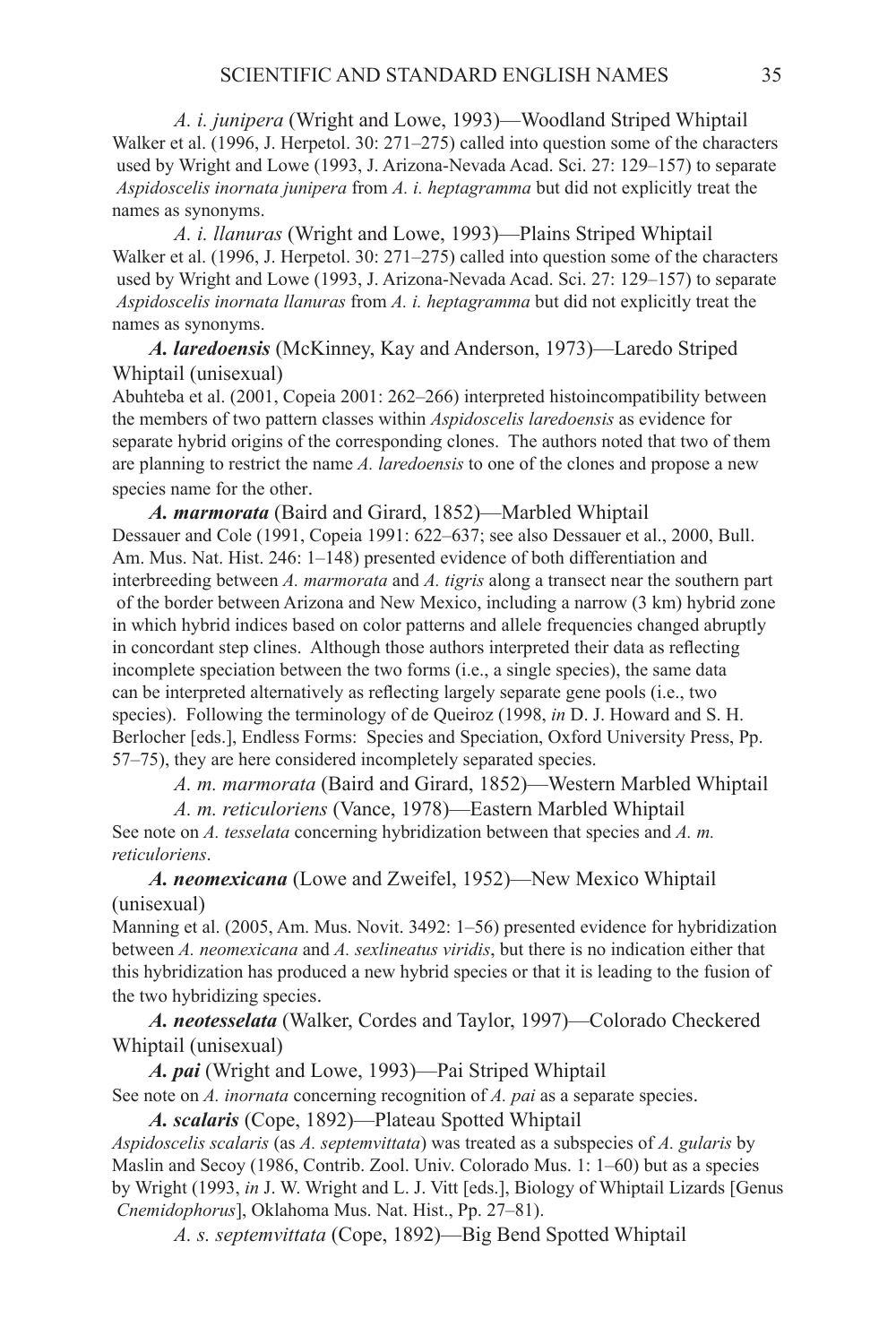*A. sexlineata* (Linnaeus, 1766)—Six-lined Racerunner

 *A. s. sexlineata* (Linnaeus, 1766)—Eastern Six-lined Racerunner

 *A. s. stephensae* (Trauth, 1992)—Texas Yellow-headed Racerunner

 *A. s. viridis* (Lowe, 1966)—Prairie Racerunner

See note on *A. neomexicana* concerning hybridization between that species and *A. s. viridis*.

*A. sonorae* (Lowe and Wright, 1964)—Sonoran Spotted Whiptail (unisexual)

*A. stictogramma* (Burger, 1950)—Giant Spotted Whiptail Based on differences in body size, scutellation, and color patterns, Walker and Cordes (2011, Herp. Review 42: 33–39) inferred that *A. stictogramma* (formerly *A. burti stictogramma*) is a separate species from *A. burti*.

*A. tesselata* (Say, *in* James, 1823)—Common Checkered Whiptail (unisexual)

*Aspidoscelis dixoni* was recognized as a species by Wright (1993, *in* J. W. Wright and L. J. Vitt [eds.], Biology of Whiptail Lizards [Genus *Cnemidophorus*], Oklahoma Mus. Nat. Hist., Pp. 27–81) and Walker et al. (1994, Texas J. Sci. 46: 27–33) because its origin was thought to have resulted from a separate hybridization event than the one involved in the origin of the clone represented by the type of *A. tesselata*. However, Cordes and Walker (2006, Copeia 2006: 14–26) presented evidence in the form of skin-graft histocompatibility that *A. dixoni* and *A. tesselata* resulted from a single hybridization event. We have therefore treated the name *A. dixoni* as a synonym of *A. tesselata* following Maslin and Secoy (1986, Contrib. Zool. Univ. Colorado Mus. 1: 1–60). Taylor et al. (2001, Am. Mus. Novit. 3345: 1–65) presented evidence for hybridization between *A. tesselata* and *A. marmorata*, but there is no indication that this hybridization has produced a new hybrid species. Cole et al. (2007, Am. Mus. Novit 3555: 1–31) presented evidence for hybridization between *A. tesselata* (one of the pattern classes formerly recognized as *A. dixoni*) and *A. tigris punctilinealis* and hypothesized that it may be negatively impacting the former taxon.

*A. tigris* (Baird and Girard, 1852)—Tiger Whiptail

 *A. t. munda* (Camp, 1916)—California Whiptail

 *A. t. punctilinealis* (Dickerson,1919)—Sonoran Tiger Whiptail See note on *A. tesselata* concerning hybridization between that species and *A. t. punctilinealis*.

 *A. t. septentrionalis* (Burger, 1950)—Plateau Tiger Whiptail

 *A. t. stejnegeri* (Van Denburgh, 1894)—San Diegan Tiger Whiptail

 *A. t. tigris* (Baird and Girard, 1852)—Great Basin Whiptail

*A. uniparens* (Wright and Lowe, 1965)—Desert Grassland Whiptail (unisexual)

*A. velox* (Springer, 1928)—Plateau Striped Whiptail (unisexual) Maslin and Secoy (1986, Contrib. Zool. Univ. Colorado Mus. 1: 1–60) treated the name *Aspidoscelis* (*sackii*) *innotata* as a synonym of *A. velox*, but Wright (1993, *in* J. W. Wright and L. J. Vitt [eds.], Biology of Whiptail Lizards [Genus *Cnemidophorus*], Oklahoma Mus. Nat. Hist., Pp. 27–81) applied the name *A. velox* to populations of triploid parthenogens and treated *A. innotata* as the name of a separate diploid species. Cuellar (1977, Evolution 31: 24–31) found histoincompatibility (rejection of skin grafts) between *A. velox*-like lizards from Colorado, New Mexico, and Utah, which Cuellar and Wright (1992, C. R. Soc. Biogeogr. 68: 157–160) interpreted as potential evidence for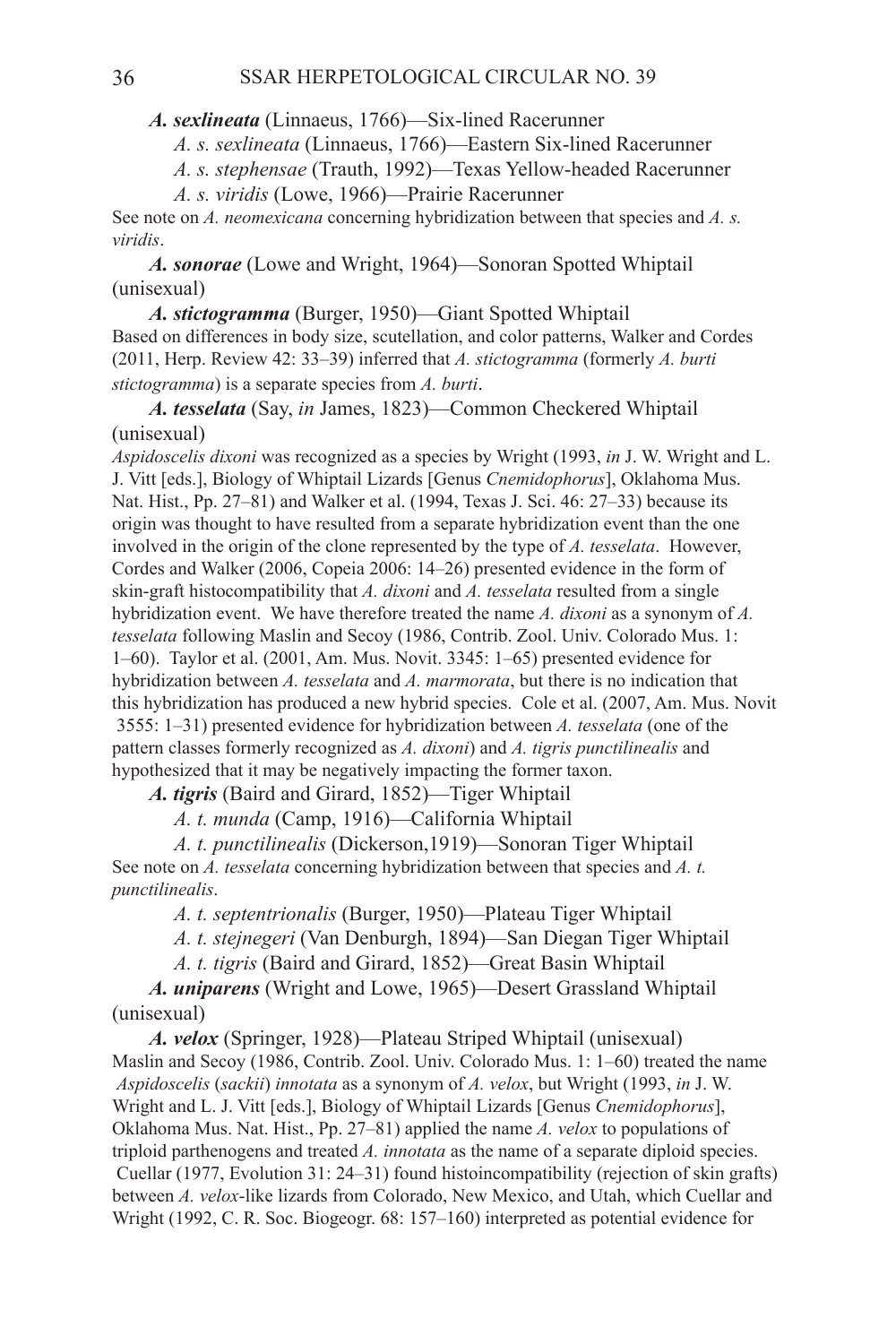different ploidy levels. The type locality of *A. velox* is in Arizona, while that of *A. innotata* is in Utah, and lizards from New Mexico are known to be triploid (Neaves, 1969, J. Exper. Zool. 171: 175–184; Dessauer and Cole, 1989, *in* R. M. Dawley and J. P. Bogart [eds.], Evolution and Ecology of Unisexual Vertebrates, New York State Museum, Pp. 49–71). If lizards from the type locality of *A. innotata* turn out to be diploid, it would be reasonable to recognize a separate diploid species and apply the name *A. innotata* (Plateau Unspotted Whiptail) to it.

*A. xanthonota* (Duellman and Lowe 1953)—Red-backed Whiptail

#### *Callisaurus* Blainville, 1835—Zebra-tailed Lizards

Taxonomy for *Callisaurus* follows de Queiroz (1989, Ph.D. dissertation, Univ. California, Berkeley).

*C. draconoides* Blainville, 1835—Zebra-tailed Lizard Two recent molecular phylogeographic studies shed some preliminary light on the relationships and status of the three U.S. subspecies of *C. draconoides*. Based on mitochondrial DNA (mtDNA), Lindell et al. (2005, Mol. Phylogenet. Evol. 36: 682–694) found that both *C. d. myurus* and *C. d. ventralis* are nested within *C. d. rhodostictus*, *C*. *d*. *ventralis* deeply so; however, both *C. d. myurus* and *C. d. ventralis* were represented by small samples, and there were large geographic gaps between these samples and those representing *C. d. rhodostictus*. Blaine (2008, Ph.D. dissertation, Washington Univ.) found that samples from the Mojave Desert and the Great Basin formed a mtDNA haplotype clade, as did those from the U.S. Sonoran Desert, but he had few samples from Baja California and none from the Mexican mainland. The status of the subspecies of *C. draconoides* deserves further study.

 *C. d. myurus* Richardson, 1915—Northern Zebra-tailed Lizard

- *C. d. rhodostictus* Cope, 1896—Western Zebra-tailed Lizard
- *C. d. ventralis* (Hallowell, 1852)—Eastern Zebra-tailed Lizard

Cnemidophorus**:** See *Aspidoscelis* in *Squamata — Lizards* and "*Cnemidophrous*" in *Alien Species*.

#### **Coleonyx** Gray, 1845—BANDED GECKOS

Taxonomy for *Coleonyx* follows Grismer (1988, *in* Phylogenetic Relationships of the Lizard Families, R. Estes and G. Pregill [eds.], Stanford Univ. Press, Pp. 369–469).

- *C. brevis* Stejneger, 1893—Texas Banded Gecko
- *C. reticulatus* Davis and Dixon, 1958—Reticulate Banded Gecko
- *C. switaki* (Murphy, 1974)—Switak's Banded Gecko

 *C. s. switaki* (Murphy, 1974)—Peninsula Banded Gecko

*C. variegatus* (Baird, 1859 "1858")—Western Banded Gecko Grismer (2002, Amphibians and Reptiles of Baja California, Univ. California Press) treated previously recognized subspecies of *C. variegatus* in Baja California as pattern classes; however, that decision seems to have been based at least partly on a philosophical opposition to the recognition of subspecies as well as on qualitative assessments of intergratation and did not address the status of taxa not occurring in Baja California. We have retained the subspecies pending a more explicit and comprehensive study.

 *C. v. abbotti* Klauber, 1945—San Diego Banded Gecko

- *C. v. bogerti* Klauber, 1945—Tucson Banded Gecko
- *C. v. utahensis* Klauber, 1945—Utah Banded Gecko
- *C. v. variegatus* (Baird, 1859)—Desert Banded Gecko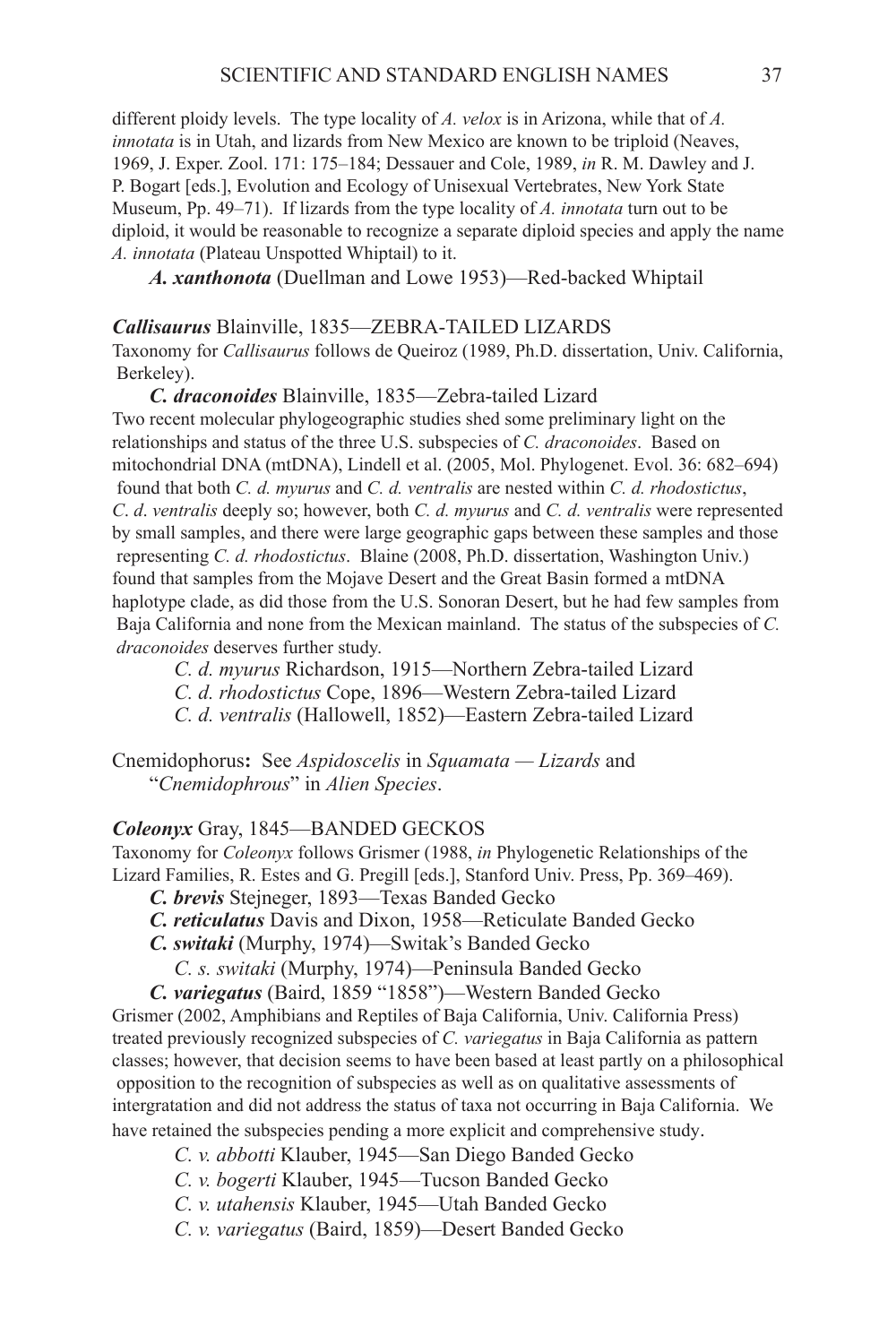*Cophosaurus* Troschel, 1852 "1850"—Greater Earless Lizards Taxonomy for *Cophosaurus* follows de Queiroz (1989, Ph.D. dissertation, Univ. California, Berkeley).

*C. texanus* Troschel, 1852 "1850"—Greater Earless Lizard Blaine (2008, Ph.D. dissertation, Washington Univ.) found that most *C. texanus* sampled within the United States formed three non-overlapping mtDNA haplotype clades, the relationships among which were poorly supported. If the central clade is more closely related to the western clade, then the two primary clades would correspond roughly with the two subspecies of *C. texanus* that occur in the United States. Samples from the vicinity of Eagle Pass, Maverick County, Texas, formed a separate, earlier diverging clade that could represent a separate species or subspecies.

 *C. t. scitulus* (Peters, 1951)—Chihuahuan Greater Earless Lizard  *C. t. texanus* Troschel, 1852—Texas Greater Earless Lizard

## *Crotaphytus* Holbrook, 1842—Collared Lizards

Taxonomy for *Crotaphytus* follows McGuire (1996, Bull. Carnegie Mus. Nat. Hist. 32: 1–143); for precedence of *C. vestigium* over *C. fasciolatus* see McGuire (2000, Bull. Zool. Nomencl. 57: 158–161) and ICZN (2002, Bull. Zool. Nomencl. 59: 228–229). McGuire et al. (2007, Evolution 61: 2879–2897) interpreted incongruencies between their mtDNA phylogeny and currently recognized species boundaries in *Crotaphytus* as evidence for introgression of *C. collaris* haplotypes into both *C. reticulatus* and *C. bicinctores* resulting from past hybridization during glacial maxima.

- *C. bicinctores* Smith and Tanner, 1972—Great Basin Collared Lizard
- *C. collaris* (Say, 1823)—Eastern Collared Lizard
- *C. nebrius* Axtell and Montanucci, 1977—Sonoran Collared Lizard
- *C. reticulatus* Baird, 1859 "1858"—Reticulate Collared Lizard
- *C. vestigium* Smith and Tanner, 1972—Baja California Collared Lizard

**Dipsosaurus** Hallowell, 1854—DESERT IGUANAS

Taxonomy for *Dipsosaurus* follows de Queiroz (1995, Publ. Espec. Mus. Zool. Univ. Nac. Autón. México 9: 1–48).

*D. dorsalis* (Baird and Girard, 1852)—Desert Iguana  *D. d. dorsalis* (Baird and Girard, 1852)—Northern Desert Iguana

*Elgaria* Gray, 1838—Western Alligator Lizards

Taxonomy for *Elgaria* follows Good (1988, Univ. California Pub. Zool. 121: 1–139).

*E. coerulea* (Wiegmann, 1828)—Northern Alligator Lizard

- *E. c. coerulea* (Wiegmann, 1828)—San Francisco Alligator Lizard
- *E. c. palmeri* (Stejneger, 1893)—Sierra Alligator Lizard
- *E. c. principis* Baird and Girard, 1852—Northwestern Alligator Lizard
- *E. c. shastensis* (Fitch, 1934)—Shasta Alligator Lizard
- *E. kingii* Gray, 1838—Madrean Alligator Lizard
	- *E. k. nobilis* Baird and Girard, 1852—Arizona Alligator Lizard

*E. multicarinata* (Blainville, 1835)—Southern Alligator Lizard

A molecular phylogeographic study of Feldman and Spicer (2006, Mol. Ecol. 15: 2201–2222) failed to support currently recognized subspecies boundaries within *E. multicarinata* (Fitch, 1938, Am. Midl. Nat. 20: 381–424). Haplotypes from the central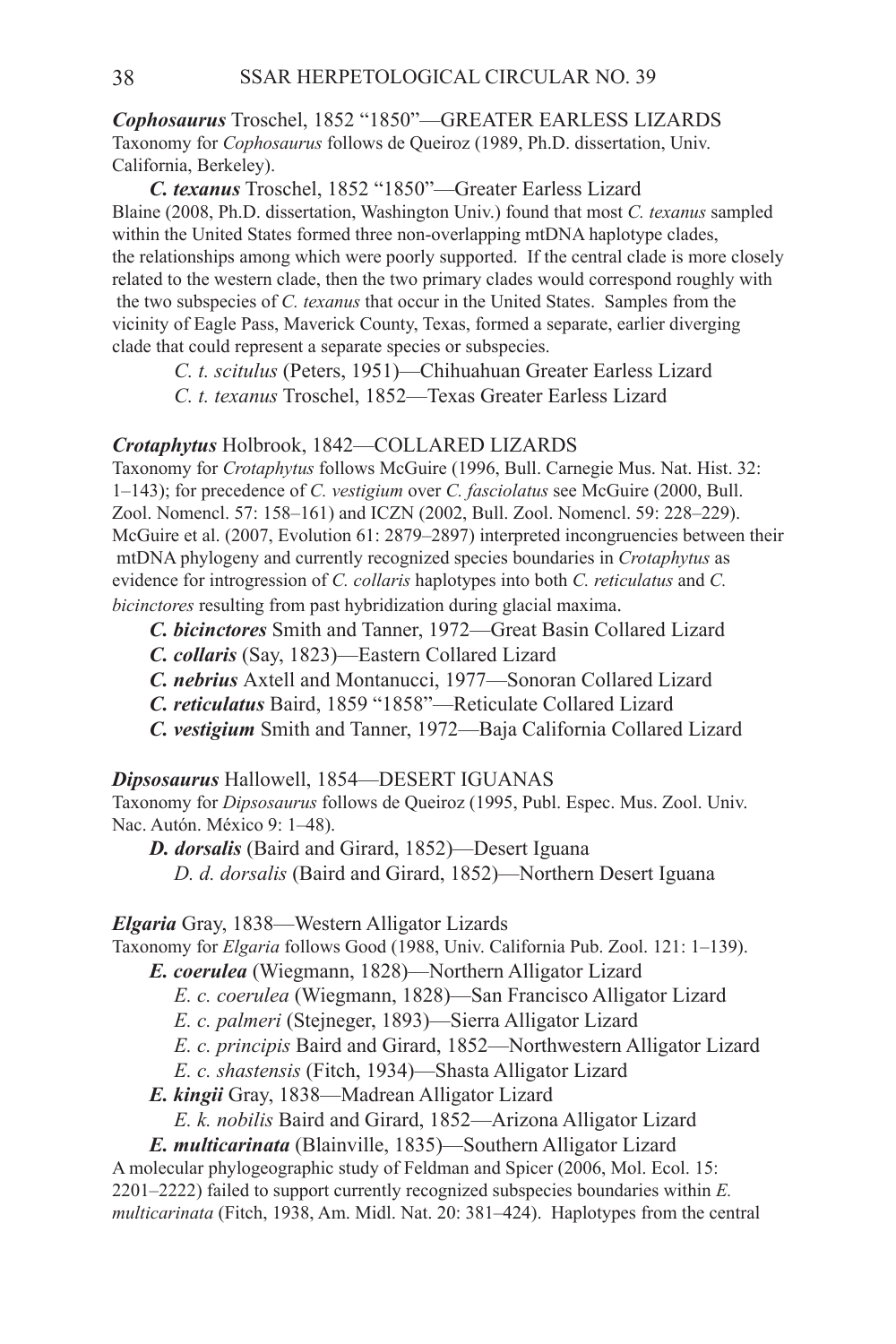Coast Ranges of California (formerly *E. m*. *multicarinata*) are more closely related to those from southern (*E. m*. *webbii*) rather than northern (*E. m*. *multicarinata*) California, while haplotypes from the Sierra Nevada (formerly *E. m*. *webbii*) are more closely related to those from northern (*E. m*. *multicarinata*) rather than southern (*E. m*. *webbii*) California. In addition, haplotypes representing *E. m. multicariniata* and *E. m. scincicauda* are phylogenetically intermixed, calling their separation into question.

 *E. m. multicarinata* (Blainville, 1835)—California Alligator Lizard

 *E. m. scincicauda* (Skilton, 1849)—Oregon Alligator Lizard

 *E. m. webbii* (Baird, 1859 "1858")—San Diego Alligator Lizard

*E. panamintina* (Stebbins, 1958)—Panamint Alligator Lizard

The results of Feldman and Spicer (2006, Mol. Ecol. 15: 2201–2222) indicate that *E. panamintina* is derived from within *E. multicarinata*.

Eumeces: See *Plestiodon*

# Gambelia Baird 1859 "1858"-LEOPARD LIZARDS

Taxonomy for *Gambelia* follows McGuire (1996, Bull. Carnegie Mus. Nat. Hist. 32: 1–143) with modifications by Frost and Collins (1988, Herpetol. Rev. 19: 73–74; spelling of the specific epithet of *G. sila*).

*G. copeii* (Yarrow, 1882)—Cope's Leopard Lizard McGuire et al. (2007 Evolution 61: 2879–2897) found the mtDNA of *G. copeii* to be deeply nested within that of *G. wislizenii* and suggested that perhaps the former should not be recognized as a separate species. A study of gene flow (or the absence thereof) between the two forms would clarify the situation.

*G. sila* (Stejneger, 1890)—Blunt-nosed Leopard Lizard

*G. wislizenii* (Baird and Girard, 1852)—Long-nosed Leopard Lizard

Gerrhonotus Wiegmann, 1828—EASTERN ALLIGATOR LIZARDS Taxonomy for *Gerrhonotus* follows Good (1994, Herpetol. Monog. 8: 180–202). *G. infernalis* Baird, 1859 "1858"—Texas Alligator Lizard

*Heloderma* Wiegmann, 1829—GILA MONSTERS and BEADED LIZARDS Taxonomy for *Heloderma* follows Bogert and Martín del Campo (1956, Bull. Am. Mus. Nat. Hist. 109: 1–238).

*H. suspectum* Cope, 1869—Gila Monster

Douglas et al. (2010, Mol. Phylogenet. Evol. 55: 153–167) stated that they found no mtDNA evidence for the two recognized subspecies of *H. suspectum*; however, their results are difficult to evaluate because little information is provided on the collection localities of the sampled specimens. Further study is needed.

- *H. s. cinctum* Bogert and Martín del Campo, 1956—Banded Gila Monster
- *H. s. suspectum* Cope, 1869—Reticulate Gila Monster

#### *Holbrookia* Girard, 1851—Lesser Earless Lizards

Taxonomy for Holbrookia follows Smith (1946, Handbook of Lizards, Cornell Univ. Press) with modifications by Duellman (1955, Occ. Pap. Mus. Zool. Univ. Michigan 569: 1–14; synonymy of *H. m. pulchra* with *H. m. thermophila*), Axtell (1956, Bull.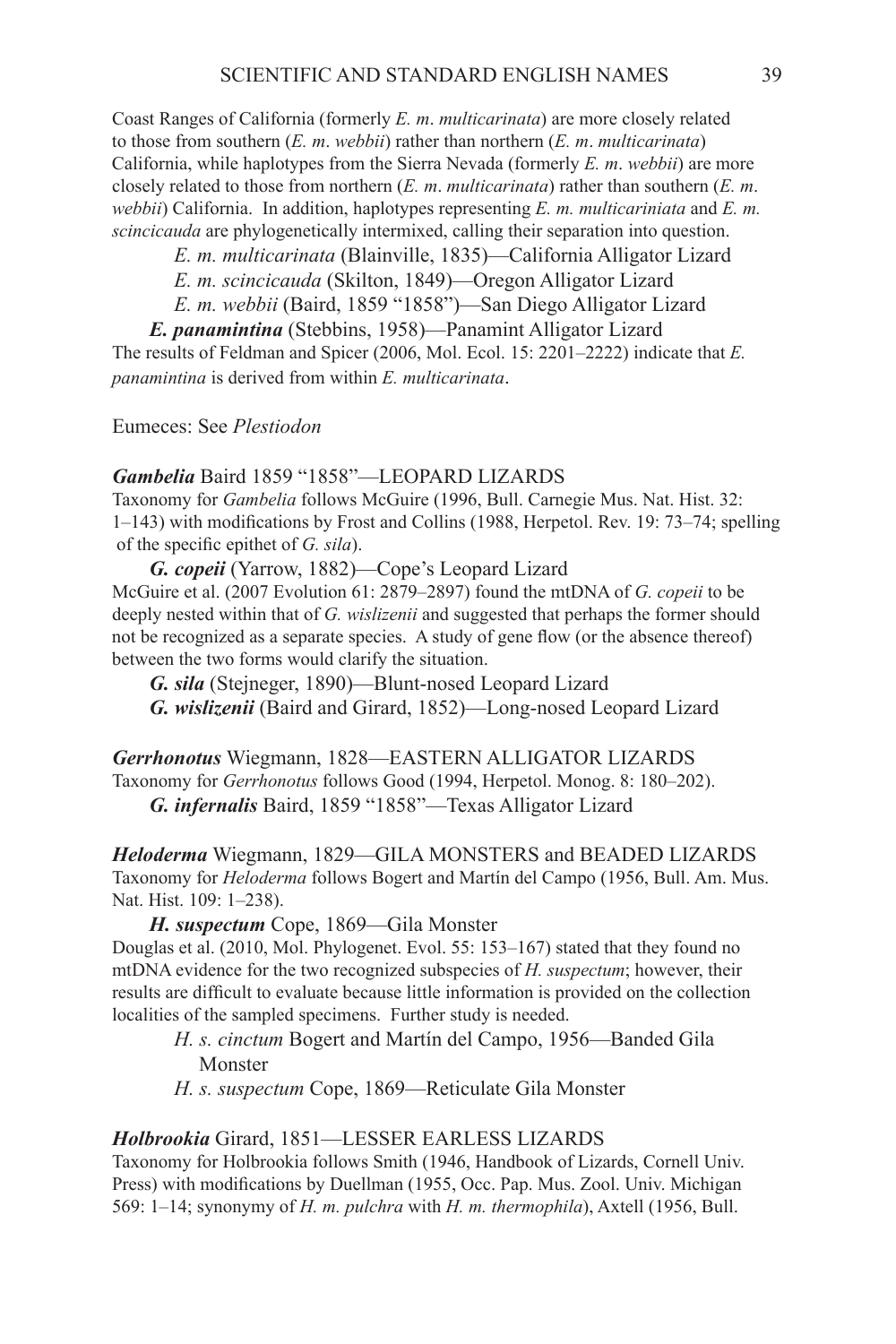Chicago Acad. Sci 10: 163–179; description of *H. maculata perspicua* and treatment of *H. lacerata* as a species), Clarke (1965, Emporia St. Res. Stud. 13: 1–66; removal of *H. texana* to *Cophosaurus)*, Lowe (1964, in C. H. Lowe [ed.], The Vertebrates of Arizona, Univ. Arizona Press, Pp. 153–174; recognition of H. elegans as a species; for supporting evidence see Adest, 1978, Ph.D. dissertation, Univ. California, Los Angeles, Wilgenbusch and de Queiroz, 2000, Syst. Biol. 49: 592–612, and Axtell, 1998, Interpretive Atlas of Texas Lizards 18: 1–19), and those described in additional notes below.

### *H. elegans* Bocourt, 1874 *in* Duméril, Mocquard & Bocourt, 1870-1909 —Elegant Earless Lizard

Blaine (2008, Ph.D. dissertation, Washington Univ.) found large levels of mtDNA sequence divergence between samples of this putative species from Arizona and southern Sonora (*H. e. thermophila*) versus those from southern Sinaloa (*H. e. elegans*), though large sampling gaps make it difficult to determine whether these forms represent separate species. His data also support the synonymy of *H. m. pulchra* with *H. e. thermophila*).

*H. e. thermophila* Barbour, 1921—Sonoran Earless Lizard

*H. lacerata* Cope, 1880—Spot-tailed Earless Lizard

 *H. l. lacerata* Cope, 1880—Northern Spot-tailed Earless Lizard

 *H. l. subcaudalis* Axtell, 1956—Southern Spot-tailed Earless Lizard

*H. maculata* Girard, 1851—Common Lesser Earless Lizard Blaine (2008, Ph.D. dissertation, Washington Univ.) found that *Holbrookia maculata* from the United States formed three non-overlapping mtDNA haplotype clades inhabiting the Great Plains, the northern Chihuahuan Desert, and the southern Colorado Plateau. Because his results contradict the taxonomy previously adopted in this list, we have applied the oldest available names to the three haplotype clades and treated them as subspecies.

 *H. m. campi* Schmidt, 1921—Plateau Earless Lizard

*H. m. flavilenta* Cope, 1883—Chihuahuan Lesser Earless Lizard

 *H. m. maculata* Girard, 1851—Great Plains Earless Lizard

 *H. m. perspicua* Axtell, 1956—Prairie Earless Lizard

This subspecies was not sampled by Blaine (2008, Ph.D. dissertation, Washington Univ.) and is thus presently retained until future studies can address its status.

 *H. m. ruthveni* Smith, 1943—Bleached Earless Lizard Although mtDNA haplotypes of *H. m ruthveni* are nested within those of the taxon that is here called *H. m. flavilenta* (Blaine, 2008, Ph.D. dissertation, Washington Univ.), Rosenblum and Harmon (2010, Evolution 65: 946–960) found that earless lizards from the White Sands had diverged both morphologically and genetically from their counterparts on adjacent darker soils and concluded that the populations are well on their way toward completing speciation. On the other hand, data from ecotonal individuals suggest that the populations continue to exchange genes (i.e., that speciation is incomplete), and therefore it seems appropriate to treat the bleached form as a subspecies in the sense of a partially separated lineage.

*H. propinqua* Baird and Girard 1852—Keeled Earless Lizard

 *H. p. propinqua* Baird and Girard 1852—Northern Keeled Earless Lizard

Blaine (2008, Ph.D. dissertation, Washington Univ.) found that mtDNA from *H. p. propinqua* forms two non-overlapping haplotype clades, one from the red sands south of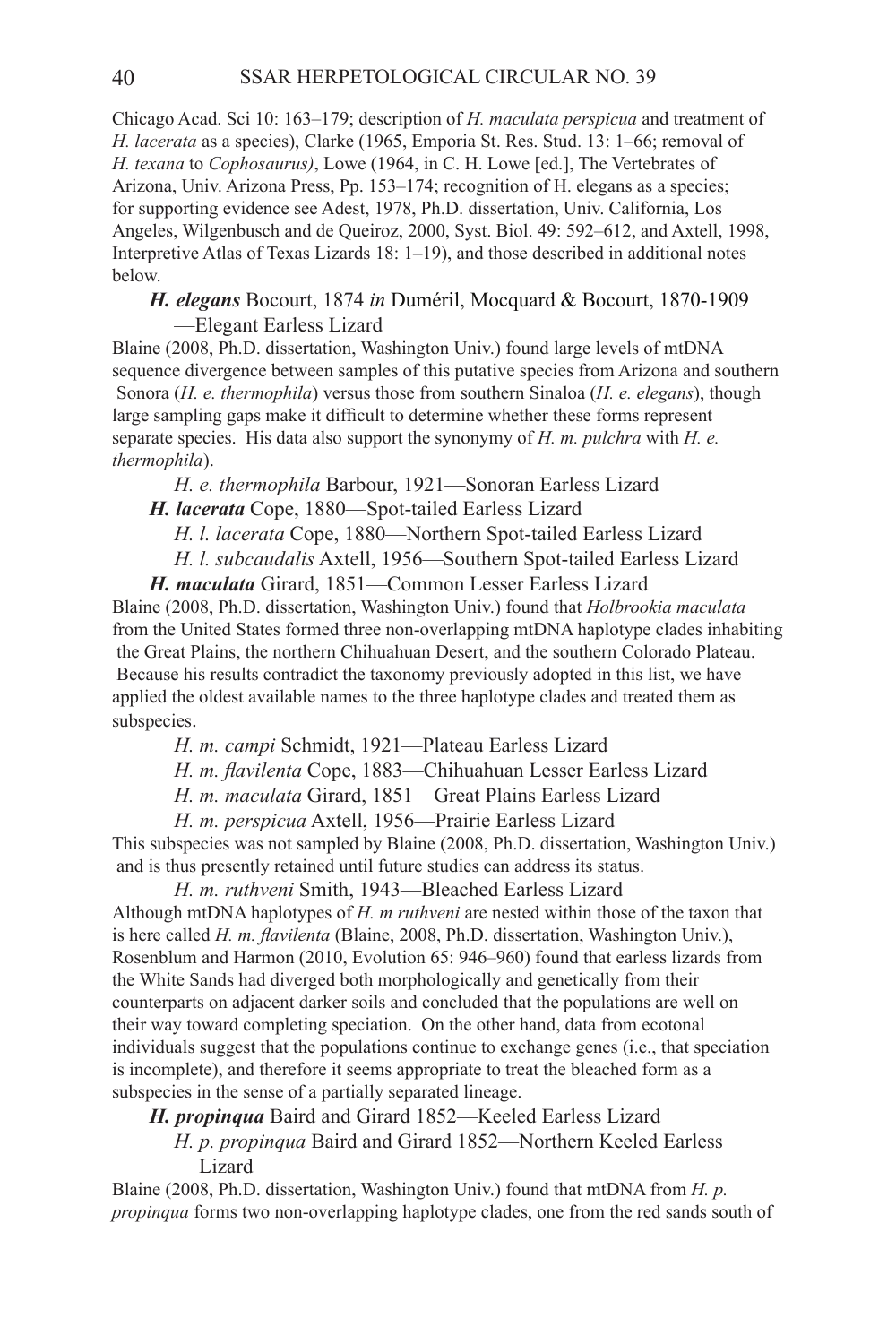the Balcones Escarpment and another from the white sands near the southeastern part of the Balcones Escarpment south into the Gulf Coastal Plain.

### **Ophisaurus** Daudin, 1803-GLASS LIZARDS

Taxonomy for *Ophisaurus* follows McConkey (1954, Bull. Florida St. Mus. Biol. Sci. 2: 13–23) with modifications by Palmer (1987, Herpetologica, 43: 415–423; description of O. mimicus). Macey et al. (1999, Mol. Phylogenet. Evol. 12: 250–272) presented mtDNA evidence that *Ophisaurus*, if it includes North American, European, African, and Asian species, is not monophyletic. Although they favored placing all species in *Anguis,* this action is both nomenclaturally disruptive and makes *Anguis* redundant with Anguinae; we have therefore adopted their alternative proposal of retaining *Ophisaurus* for the North American and Southeast Asian species.

- *O. attenuatus* Cope, 1880—Slender Glass Lizard
	- *O. a. attenuatus* Cope, 1880—Western Slender Glass Lizard
	- *O. a. longicaudus* McConkey, 1952—Eastern Slender Glass Lizard
- *O. compressus* Cope, 1900—Island Glass Lizard
- *O. mimicus* Palmer, 1987—Mimic Glass Lizard
- *O. ventralis* (Linnaeus, 1766)—Eastern Glass Lizard

Neoseps: See *Plestiodon*.

Petrosaurus Boulenger, 1885—BANDED ROCK LIZARDS Taxonomy for *Petrosaurus* follows Jennings (1990, Cat. Am. Amph. Rept. 494; 1990, Cat. Am. Amph. Rept. 495), with modifications by Grismer (1999, Herpetologica 55: 446–469; treatment of *P. mearnsi* and *P. slevini* as separate species). *P. mearnsi* (Stejneger, 1894)—Mearn's Rock Lizard

 *P. m. mearnsi* (Stejneger, 1894)—Mearns' Rock Lizard

# Phrynosoma Wiegmann, 1828-HORNED LIZARDS

Taxonomy for *Phrynosoma* follows Reeve (1952, Univ. Kansas Sci. Bull. 34: 817–960) with modifications by Zamudio et al. (1997, Syst. Biol. 46: 284–305; treatment of P. hernandesi as a separate species from *P. douglasii* and implied treatment of *P. d. brevirostre, P. d. ornatissum*, and *P. d. ornatum* as synonyms of *P. hernandesi*), Montanucci (2004, Herpetologica 60: 117–139; treatment of *P. blainvillii* as a separate species from *P. coronatum*; see also Leaché et al., 2009, Proc. Natl. Acad. Sci. USA 106: 12418–12423), Mulcahy et al. (2006, Mol. Ecol. 15: 1807–1826; treatment of P. goodei as a separate species from *P. platytrhinos*), and those described in additional notes below. Leaché and McGuire (2006, Mol. Phylogenet. Evol. 39: 628–644) named four subclades of *Phrynosoma* based on the results of phylogenetic analyses of mitochondrial and nuclear genes. We have included names of subclades parenthetically, where applicable.

*P. (Anota) blainvillii* Gray, 1839—Blainville's Horned Lizard

- *P. cornutum* (Harlan, 1825)—Texas Horned Lizard
- *P. (Tapaja) douglasii* (Bell, 1829)**—**Pygmy Short-horned Lizard
- *P. (Doliosaurus) goodei* Stejnejer, 1893—Goode's Horned Lizard

*P. (Tapaja) hernandesi* Girard, 1858—Greater Short-horned Lizard

 *P. (T.) h. hernandesi* Girard, 1858—Hernandez's Short-horned Lizard Zamudio et al. (1997, Syst. Biol. 46: 284–305) did not explicitly propose to eliminate the previously recognized subspecies taxa within *P. hernandesi*, though they presented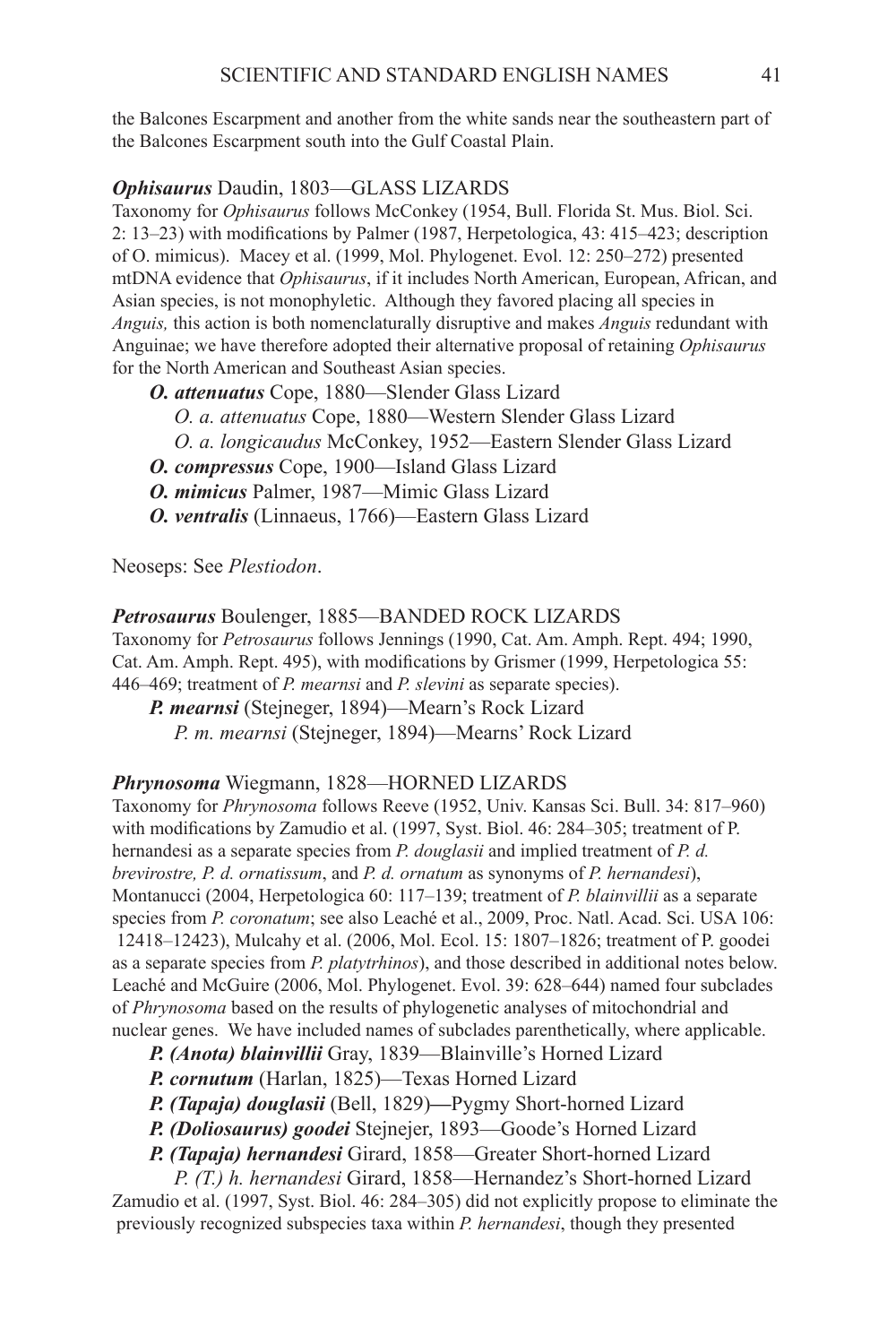mtDNA evidence that the subspecies *brevirostre*, *hernandesi*, and *ornatissimum*, as previously circumscribed, are artificial assemblages of populations. They also did not sample the Mexican taxon formerly known as *P. d. brachycercum*, which they noted shares morphological characters with *P. hernandesi*. The possibilities remain that *brachycercum* constitutes 1) a lineage that is related to but fully separated from *P. hernandesi*, 2) a partially separated lineage within *P. hernandesi*, or 3) an unseparated (artificial) part of the *hernandesi* lineage. Until the status of this taxon is addressed explicitly, we have treated it as a valid subspecies taxon and therefore have treated the remaining populations of *P. hernandesi*, including all those occurring in the United States, as the subspecies *P. h*. *hernandesi*.

*P. (Anota) mcallii* (Hallowell, 1852)—Flat-tailed Horned Lizard

*P. (Doliosaurus) modestum* Girard, 1852—Round-tailed Horned Lizard

*P. (Doliosaurus) platyrhinos* Girard, 1852—Desert Horned Lizard According to Pianka (1991, Cat. Am. Amph. Rept. 517), the putative diagnostic characters for the subspecies of *Phrynosoma platyrhinos* are not reliable, which calls the taxa themselves into question. Phylogenetic analysis of mtDNA sequences by Mulcahy et al. (2006, Mol. Ecol. 15: 1807–1826) raised the possibility of an additional species or subspecies from the Yuma Proving Ground.

 *P. (D.) p. calidiarum* (Cope, 1896)—Southern Desert Horned Lizard  *P. (D.) p. platyrhinos* Girard, 1852—Northern Desert Horned Lizard *P. (Anota) solare* Gray, 1845—Regal Horned Lizard

#### **Phyllodactylus Gray, 1828—LEAF-TOED GECKOS**

Taxonomy for *Phyllodactylus* follows Dixon (1969, Cat. Am. Amph. Rept. 79; 1973, Cat. Am. Amph. Rept. 141) with modifications by Murphy (1983, Occ. Pap. California Acad. Sci. 137: 1–48; treatment of *P. nocticolus* as a species separate from *P. xanti*; see also Blair et al., 2009, Zootaxa 2027: 28–42).

*P. nocticolus* Dixon, 1964—Peninsula Leaf-toed Gecko

#### *Plestiodon Duméril and Bibron, 1839—TOOTHY SKINKS*

Taxonomy for *Plestiodon* (often as *Eumeces*) follows Taylor (1935, Univ. Kansas Sci. Bull. 23: 1–643) with modifications by Rodgers (1944, Copeia 1944: 101–104; descrip tion of *P. gilberti placerensis*), Smith (1946, Univ. Kansas Pub. Mus. Nat. Hist. 1: 85–89; resurrection of *P. anthracinus pluvialis*), Rodgers and Fitch (1947, Univ. California Pub. Zool. 48: 169–220; description of *P. gilberti cancellosus* and treatment of *P. skiltonianus brevipes* as a synonym of *P. gilberti gilberti*), Smith and Slater (1949, Trans. Kansas Acad. Sci. 52: 438–448; description of *P. septentrionalis pallidus)*, McConkey (1957, Bull. Florida St. Mus. (Biol. Sci.) 2: 13–23; description of *P. egregius similis*), Lowe and Shannon (1954, Herpetologica 10: 185–187; description of *P. gilberti arizonensis*), Lowe (1955b, Herpetologica 11: 233–235; treatment of *P. gaigeae* as a subspecies of *P. multivirgatus)*, Mecham (1957, Copeia 1957: 111–123; treatment of *P. taylori* as a synonym of *P. m. gaigeae*), Tanner (1958, Great Basin Nat. 17: 59–94; descriptions of *P. skiltonianus utahensis* and *P. s. interparietalis*), Axtell (1961, Texas J. Sci. 13: 345–351; see also Axtell and Smith, 2004, Southwest. Nat. 49: 100; priority of *P. multivirgatus epipleurotus* over *P. m. gaigeae)*, Mount (1965, The Reptiles and Amphibians of Alabama, Auburn Univ. Agric. Exper. Station; descriptions of P*. egregius lividus* and *P. e. insularis*), Lieb (1985, Contrib. Sci. Nat. Hist. Mus. Los Angeles Co. 357: 1–19; treatment of *P. brevilineatus* and *P. tetragrammus* as subspecies of a single species), Tanner (1987, Great Basin Nat. 47: 383–421; treatment of *P. callicephalus* as a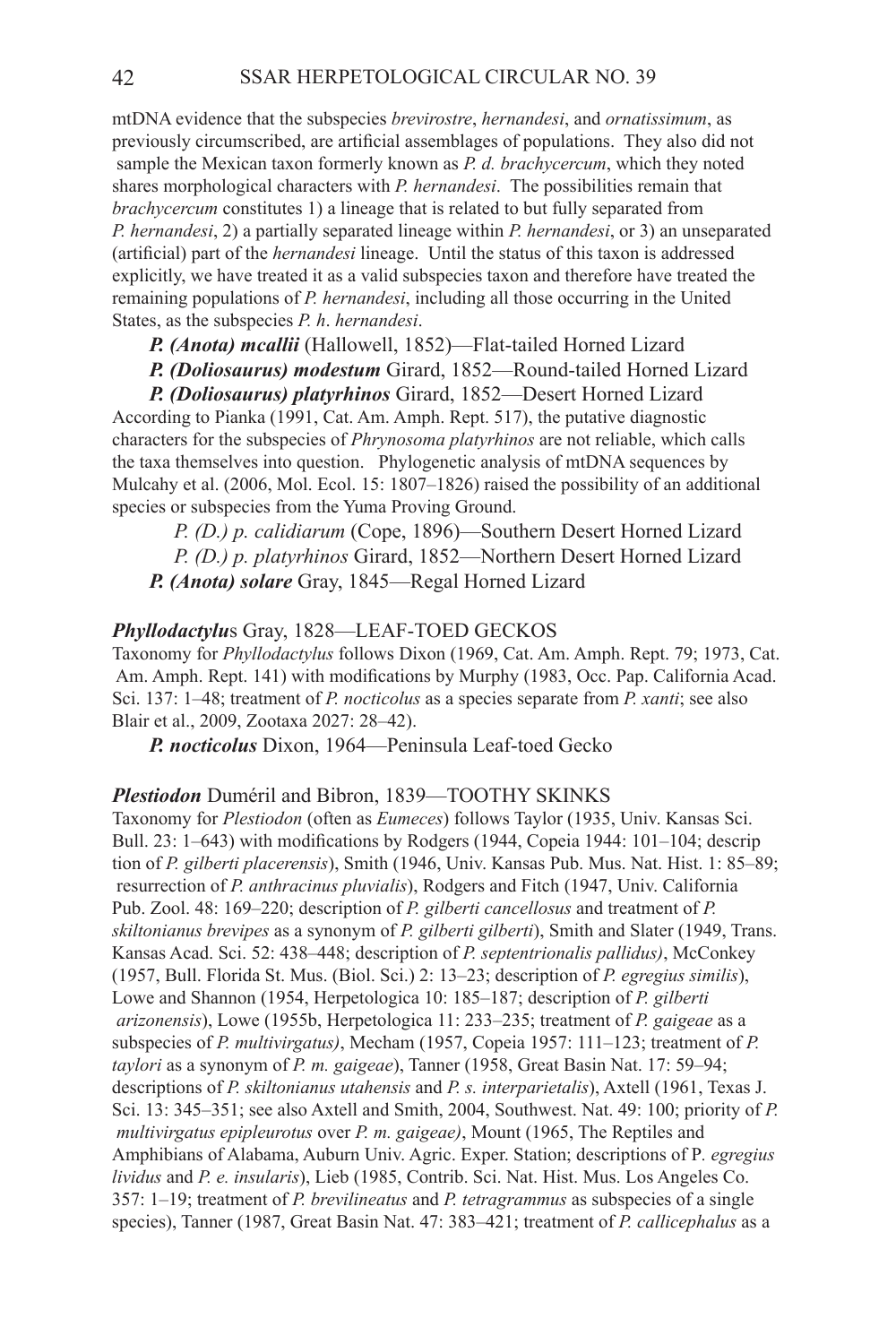separate species from *P. tetragrammus*), Brandley et al. 2005 (Syst. Biol. 54: 373–390; restriction of *Eumeces* and resurrection of *Plestiodon* for a clade containing all of the North American species and inclusion of the taxon formerly known as *Neoseps reynoldsi*), and those described in additional notes below. With the restriction of *Eumeces* to the former *E. schneideri* group (Brandley et al., op. cit.), the standard English name Great Skinks is appropriate for the members of that clade.

*P. anthracinus* (Baird, 1850)—Coal Skink

 *P. a. anthracinus* Baird,1850—Northern Coal Skink

 *P. a. pluvialis* (Cope, 1880)—Southern Coal Skink

*P. callicephalus* (Bocourt, 1879 *in* Duméril, Mocquard & Bocourt, 1870-1909)—Mountain Skink

*P. egregius* Baird, 1859 "1858"—Mole Skink

Branch et al. (2003, Conserv. Gen. 4: 199–212) found that the mainland subspecies *P. e. lividus, P. e. onocrepsis,* and *P. e. similis* exhibit phylogenetic intermixing of mtDNA haplotypes, suggesting that continued recognition of these taxa may not be warranted.

 *P. e. egregius* Baird, 1859—Florida Keys Mole Skink

 *P. e. insularis* (Mount, 1965)—Cedar Key Mole Skink

 *P. e. lividus* (Mount, 1965)—Blue-tailed Mole Skink

 *P. e. onocrepis* Cope, 1871—Peninsula Mole Skink

 *P. e. similis* (McConkey, 1957)—Northern Mole Skink

*P. fasciatus* (Linnaeus, 1758)—Common Five-lined Skink

Howes et al. (2006, Mol. Phylogenet. Evol. 40: 183–194) and Richmond (2006, Evol. Dev. 8: 477–490) presented mitochondrial and nuclear DNA evidence of substantial phylogeographic structure within *P. fasciatus*. Although neither set of authors drew any taxonomic conclusions from their results, those results suggest the possibility of one or more cryptic species; in particular, samples from the eastern Carolinas are highly divergent in both mtDNA and microsatellites from nearby populations.

*P. gilberti* (Van Denburgh, 1896)—Gilbert's Skink Richmond and Reeder (2002, Evolution 56: 1498–1513) presented mitochondrial DNA evidence that populations previously referred to *Plestiodon gilberti* represent three lineages that separately evolved large body size and the loss of stripes in late ontogenetic stages. Although they considered those three lineages to merit species recognition, they did not propose specific taxonomic changes, and subsequently Richmond and Jockusch (2007, Proc. Roy. Soc. Lond. B 274: 1701–1708) and Richmond et al. (2011, Am. Nat. 178: 320–332) have treated them as a single species based on extensive introgressive hybridization between two of the forms and the lack of prezygotic isolation between members of all pairs of them. The results of Richmond and Reeder (op. cit.) contradict the recognition of *P. g. arizonensis*, which is not differentiated from *P. g. rubricaudatus* and therefore has been eliminated from this list, and indicate the existence of an unnamed and at least partially separate lineage within *P. g. rubricaudatus* (their Inyo clade).

*P. g. cancellosus* (Rodgers and Fitch, 1947)—Variegated Skink

 *P. g. gilberti* (Van Denburgh, 1896)—Greater Brown Skink

 *P. g. placerensis* **(**Rodgers, 1944)—Northern Brown Skink

 *P. g. rubricaudatus* **(**Taylor, 1935)—Western Red-tailed Skink

*P. inexpectatus* (Taylor, 1932)—Southeastern Five-lined Skink

*P. laticeps* (Schneider, 1801)—Broad-headed Skink

Richmond (2006, Evol. Dev. 8: 477–490) found a substantial division between mtDNA haplotypes of eastern and western *P. laticeps* but did not draw any taxonomic conclusion from it.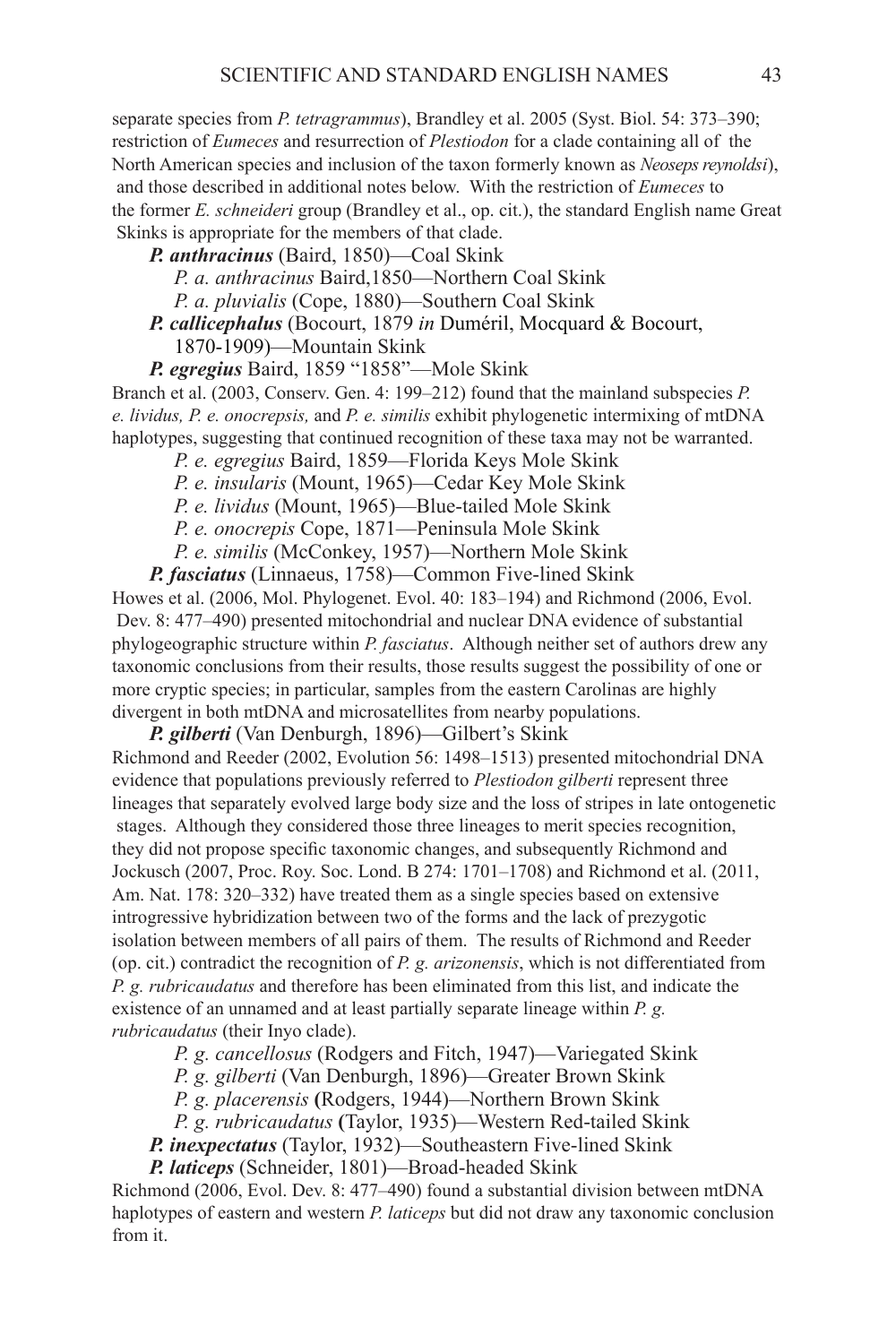## *P. multivirgatus* Hallowell, 1857—Many-lined Skink

 *P. m. epipleurotus* (Cope, 1880)—Variable Skink

Hammerson (1999, Amphibians and Reptiles in Colorado, Univ. Press of Colorado) argued, based on diagnosability and the apparent absence of intergrades, that *Plestiodon multivirgatus epipleurotus* (under the name *P. gaigeae*) is a different species than *P. m. multivirgatus.* We have refrained from adopting this proposal pending an explicit analysis.

*P. m. multivirgatus* Hallowell, 1857—Northern Many-lined Skink

*P. obsoletus* Baird and Girard, 1852—Great Plains Skink

*P. reynoldsi* (Stejneger, 1910)—Florida Sand Skink

Branch et al. (2003, Conserv. Gen. 4: 199–212) found strong phylogeographic structuring in *P. reynoldsi*, with separate mtDNA clades occupying the Mt. Dora Ridge and the northern, central, and southern portions of the Lake Wales Ridge, but they did not propose to recognize those units taxonomically.

*P. septentrionalis* Baird, 1859 "1858"—Prairie Skink *Plestiodon septentrionalis septentrionalis* and *P. s. obtusirostris* have sometimes been recognized as species based on allopatry and morphological diagnosability (e.g., Collins, 1991, Herpetol. Rev. 22: 42–43; 1993, Univ. Kansas Mus. Nat. Hist. Public Edu. Ser. No. 13). Fuerst and Austin (2004, J. Herpetol. 38: 257–268) presented mtDNA evidence of 6–7% sequence divergence between *P. s. septentrionalis* and *P. s. obtusirostris*; however, their geographic sampling was inadequate to address genetic continuity versus discontinuity between these taxa. In addition, the name *P. s. pallidus*, absent from the literature of the last 40 years, apparently has never been explicitly treated as a synonym of either *P. s. septentrionalis* or *P. s. obtusirostris*. We have retained the older arrangement of a single species with three subspecies until a rearrangement is proposed based on a study of all three taxa and thorough geographic sampling.

 *P. s. obtusirostris* (Bocourt, 1879)—Southern Prairie Skink

 *P. s. pallidus* (Smith and Slater, 1949)—Pallid Skink

 *P. s. septentrionalis* Baird, 1859—Northern Prairie Skink

*P. skiltonianus* Baird and Girard, 1852—Western Skink

Richmond and Reeder (2002, Evolution 56: 1498–1513) presented mitochondrial DNA evidence that *P. s. skiltonianus* is paraphyletic with respect to both *P. s. interparietalis* and *P. s. utahensis* as well as to the species *P. lagunensis* (Baja California) and to two of the three lineages of *P. gilberti*.

 *P. s. interparietalis* (Tanner, 1958 "1957")—Coronado Skink

 *P. s. skiltonianus* Baird and Girard, 1852—Skilton's Skink

 *P. s. utahensis* (Tanner, 1958 "1957")—Great Basin Skink

*P. tetragrammus* Baird, 1859 "1858"—Four-lined Skink

Lieb (1985, Contrib. Sci. Nat. Hist. Mus. Los Angeles Co. 357: 1–19) treated *Plestiodon callicephalus* as a subspecies of *P. tetragrammus* (see note on *P. callicephalus*).

 *P. t. brevilineatus* (Cope, 1880)—Short-lined Skink

 *P. t. tetragrammus* Baird, 1859—Long-lined Skink

*Rhineura* Cope, 1861—WIDE-SNOUTED WORMLIZARDS Taxonomy for *Rhineura* follows Gans (1967, Cat. Am. Amph. Rept. 42; 1967, Cat. Am. Amph. Rept. 43).

*R. floridana* (Baird, 1859 "1858")—Florida Wormlizard Mulvaney et al. (2005, J. Herpetol. 39: 118–124) found mtDNA evidence of substantial divergence between northern and southern populations of *Rhineura floridana* and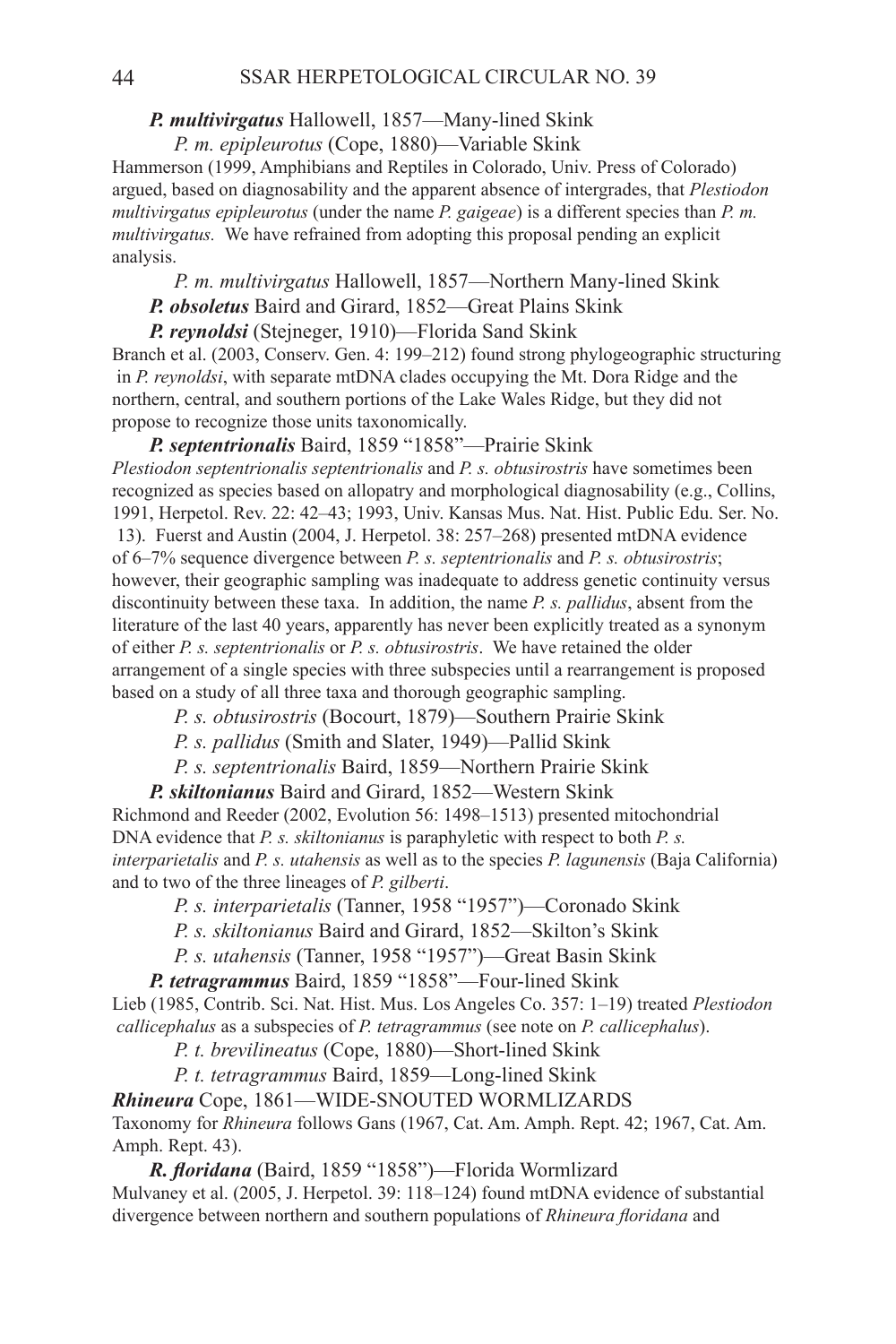indicated that these groups of populations may be candidates for recognition as separate species.

# Sauromalus Duméril, 1856-CHUCKWALLAS

Taxonomy for *Sauromalus* follows Hollingsworth (1998, Herpetol. Monog. 12: 38–191) and the ICZN (2004, Bull. Zool. Nomencl. 61: 74–75; precedence of the name *S. ater* over *S. obesus*).

*S. ater* Duméril, 1856—Common Chuckwalla

Although all mainland populations of Sauromalus are currently considered to constitute a single species, intergradation or the lack thereof between groups based on mtDNA haplotype clades (Petren and Case, 2002, in T. J. Case, M. L. Cody, and E. Ezcurra [eds.], A New Island Biogeography of the Sea of Cortés, Oxford Univ. Press, Pp. 574–579) deserves further study.

#### *Sceloporus* Wiegmann, 1828—Spiny Lizards

Taxonomy for *Sceloporus* follows Schmidt (1953, A Check List of North American Amphibians and Reptiles, Univ. Chicago Press, Chicago) with modifications by Bell (1954, Herpetologica 10: 31–36; resurrection of *S. occidentalis bocourtii* and *S. o. longipes*), Shannon and Urbano (1954, Herpetologica 10: 189–191; description of *S. clarki vallaris*), Phelan and Brattstrom (1955, Herpetologica 11: 1–14; description of *S. magister uniformis*, *S. m. bimaculosus*, and *S. m. transversus*), Tanner (1955, Great Basin Nat. 15: 32–34; description of *S. magister cephaloflavus*), Lowe and Norris (1956, Herpetologica 12: 125–127; description of *S. undulatus cowlesi*), Maslin (1956, Herpetologica 12: 291–294; description of *S. undulatus erythrocheilus*), Smith and Chrapliwy (1958, Herpetologica 13: 267–271; description of subspecies of *S. poinsettii*), Cole (1963, Copeia 1963: 413–425; treatment of *S. virgatus* as a species separate from *S. undulatus*), Degenhardt and Jones (1972, Herpetologica 28: 212–217; description of *S. graciosus arenicolous*), Olson (1973, Herpetologica 29: 116–127; description of *S. merriami longipunctatus*), Sites and Dixon (1981, J. Herpetol. 15: 59–69; treatment of *disparilis* as a synonym of *microlepidotus*), Collins (1991, Herpetol. Rev. 22: 42–43; treatment of *S. arenicolus* as a species separate from *S. graciosus*), Smith et al. (1992, Bull. Maryland Herpetol. Soc. 28: 123–149; description of *S. undulatus tedbrowni* and correction of the spelling of the name *S. arenicolus*), Smith et al. (1996, Bull. Maryland Herpetol. Soc. 32: 70–74; treatment of *S. slevini* as a species separate from *S. scalaris*), Wiens et al. (1999, Evolution 53: 1884–1897; restriction of the name *S. jarrovii* to one of five inferred species formerly referred to by that name), Leaché and Reeder (2002, Syst. Biol. 51: 44–68; treatment of *S. consobrinus*, *S. cowelsi*, and *S. tristichus* as separate species from *S. undulatus*), Schulte et al. (2006, Mol. Phylogenet. Evol. 39: 873–880; treatment of *S. bimaculosus* and *S. uniformis* as species separate from *S. magister*; see Leaché and Mulcahy, 2007, Mol. Ecol. 16: 5216–5233 for clarification of the distributional limits of those species), and those described in additional notes below.

*S. arenicolus* Degenhardt and Jones, 1972—Dunes Sagebrush Lizard Chan et al. (2009, Conserv. Genet. 10: 131–142) found mitochondrial DNA and microsatellite evidence of differentiation of *S. arenicolus* populations into three genetic clusters that appear to be recently separated and still experiencing gene flow.

*S. bimaculosus* Phelan and Brattstrom, 1955—Twin-spotted Spiny Lizard

*S. clarkii* Baird and Girard, 1852—Clark's Spiny Lizard

 *S. c. clarkii* Baird and Girard, 1852—Sonoran Spiny Lizard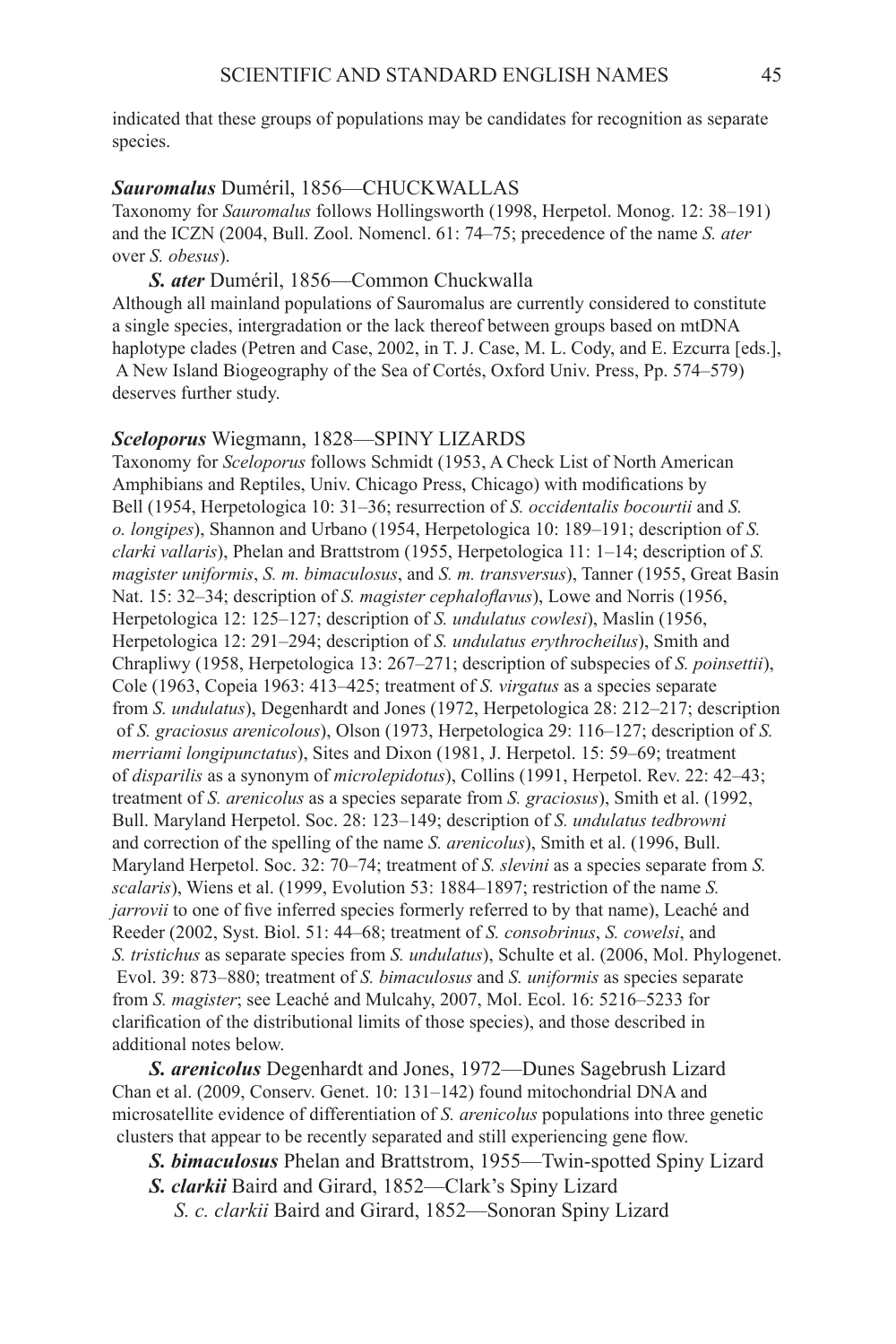# *S. c. vallaris* Shannon and Urbano, 1954—Plateau Spiny Lizard *S. consobrinus* Baird and Girard, 1853—Prairie Lizard

Leaché and Reeder (2002, Syst. Biol. 51: 44–68) noted that the name *S. thayerii* Baird and Girard 1852 (type locality: Indianola, Calhoun Co., TX) may turn out to be the correct name of this species and that populations east of the Mississippi River a long the Gulf Coast may represent a separate species.

*S. cowlesi* Lowe and Norris, 1956—Southwestern Fence Lizard Leaché and Reeder (2002, Syst. Biol. 51: 44–68) applied the name *S. cowlesi t*o the populations from roughly the region of the Chihuahuan Desert. Although the name *S. cowlesi* was originally applied to light colored lizards from the White Sands of New Mexico, Leaché and Reeder (op. cit.) presented evidence that mtDNA haplotypes from White Sands lizards are deeply nested within a clade of haplotypes from geographically proximate darker lizards, and Rosenblum (2006, Am. Nat. 167: 1–15) found both phylogenetic mixing of haplotypes between light and dark forms and evidence of gene flow between them. Rosenblum and Harmon (2010, Evolution 65: 946–960) found that fence lizards from the White Sands exhibited discordant patterns of morphological and genetic dfferentiation from their counterparts on adjacent darker soils and concluded that the populations have made incomplete progress toward speciation. Leaché and Cole (2007, Mol. Ecol. 16: 1035–1054) presented evidence for hybridization between *S. cowlesi* and *S. tristichus*.

*S. cyanogenys* Cope, 1885—Blue Spiny Lizard Olson (1987, Bull. Maryland Herpetol. Soc. 23: 158–167) treated *Sceloporus cyanogenys* as a subspecies of *S. serrifer* based on apparent integrades between the former species and *S. serrifer plioporus*. Martínez-Méndez and Méndez de la Cruz (2007, Zootaxa 1609: 53–68) inferred *S. serrifer plioporus* and *S. cyanogenys* to form a mtDNA clade; however, that clade was relatively distantly related to *S. serrifer serrifer* and *S. serrifer prezygus* haplotypes (see also Wiens et al., 2010, Mol. Phylogenet. Evol. 54: 150–161). Therefore, they synonymized the name *S. s. plioporus* with *S. cyanogenys*, retaining *S. serrifer* for a species that occurs south and east of the Isthmus of Tehuantepec.

*S. graciosus* Baird and Girard, 1852—Common Sagebrush Lizard

 *S. g. gracilis* Baird and Girard, 1852—Western Sagebrush Lizard

 *S. g. graciosus* Baird and Girard, 1852—Northern Sagebrush Lizard

 *S. g. vandenburgianus* Cope, 1896—Southern Sagebrush Lizard

Censky (1986, Cat. Am. Amph. Rept. 386) treated *Sceloporus graciosus vandenburgianus* as a subspecies of *S. graciosus*, but Collins (1991, Herpetol. Rev. 22: 42–43) proposed recognizing this taxon as a species, *S. vandenburgianus*. Wiens and Reeder (1997, Herpetol. Monog. 11: 1–101) followed Collins's proposal but noted the morphological similarity and geographic proximity of this taxon to populations of *S. graciosus gracilis*. We have retained the traditional taxonomy pending a detailed phylogeographic study.

*S. grammicus* Wiegmann, 1828—Graphic Spiny Lizard Lizards currently referred to *Sceloporus grammicus* form a complex series of chromosome races that likely represent multiple species (Sites, 1983, Evolution 37: 38– 53; Arévalo et al., 1991, Herpetol. Monog. 5: 79–115). A detailed phylogeographic study of this species complex is sorely needed.

 *S. g. microlepidotus* Wiegmann, 1828—Mesquite Lizard

*S. jarrovii* Cope, in Yarrow, 1875—Yarrow's Spiny Lizard

*S. magister* Hallowell, 1854—Desert Spiny Lizard

Leaché and Mulcahy (2007, Mol. Ecol. 16: 5216–5233) found evidence of asymmetrical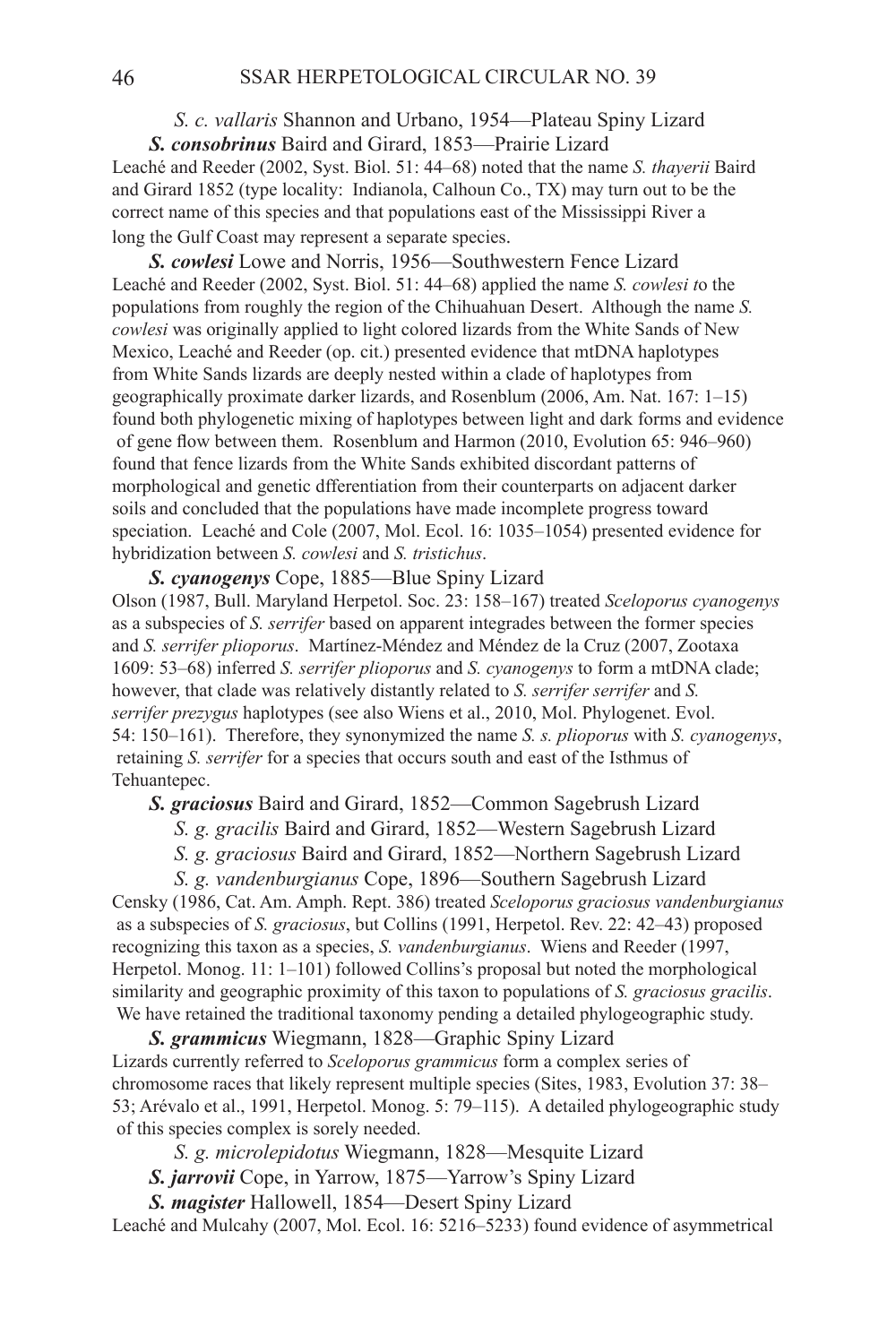gene flow between *S. magister* and both *S. bimaculosus* and *S. uniformis*, with *S. magister* acting as a genetic "sink". Because these lineages show evidence of both separation (with divergence) and ongoing asymmetrical gene flow, they can be considered partially separated species. Leaché and Mulcahy (op. cit.) also identified a fourth potentially separate lineage in northeastern Baja California (currently unnamed). Schulte et al. (2006, Mol. Phylogenet. Evol. 39: 873–880) recognized the subspecies *S. m. magister* and *S. m. cephaloflavus* because their single sample from the Colorado Plateau (assumed to represent the subspecies *S. m. cephaloflavus*) was inferred to be the sister group of the samples representing *S. m. magister*. Leaché and Mulcahy (op. cit.), however, found that specimens from closer to the type locality of *S. m. cephaloflavus*  were part of *S. uniformis* rather than *S. magister*; consequently, we have not recognized subspecies within *S. magister*.

*S. merriami* Stejneger, 1904—Canyon Lizard

 *S. m. annulatus* Smith, 1937—Big Bend Canyon Lizard

 *S. m. longipunctatus* Olson, 1973—Presidio Canyon Lizard

 *S. m. merriami* Stejneger, 1904—Merriam's Canyon Lizard

*S. occidentalis* Baird and Girard, 1852—Western Fence Lizard Leaché et al. (2010, Biol. Jo. Linn. Soc. 100: 630–641) presented mtDNA evidence that the previously recognized subspecies *S. o. taylori* is polyphyletic and represents convergent phenotypic evolution among high elevation populations of *S. o. biseriatus*.

 *S. o. becki* Van Denburgh, 1905—Island Fence Lizard Wiens and Reeder (1997, Herpetol. Monog. 11: 1–101) suggested that *Sceloporus occidentalis becki* should probably be recognized as a species on the basis of diagnosability and allopatry relative to other *S. occidentalis*.

- *S. o. biseriatus* Hallowell, 1854—San Joaquin Fence Lizard
- *S. o. bocourtii* Boulenger, 1885—Coast Range Fence Lizard
- *S. o. longipes* Baird, 1859 "1858"—Great Basin Fence Lizard
- *S. o. occidentalis* Baird and Girard, 1852—Northwestern Fence Lizard
- *S. olivaceus* Smith, 1934—Texas Spiny Lizard
- *S. orcutti* Stejneger, 1893—Granite Spiny Lizard

*S. poinsettii* Baird and Girard, 1852—Crevice Spiny Lizard Webb (2006, Bull. Md. Herpetol. Soc. 42: 65–114) recognized five subspecies of *S. poinsettii*, two of which occur in the United States. Given the large area inhabited by lizards not assigned to any of the five subspecies, geographic variation in this taxon deserves further study.

- *S. p. axtelli* Webb, 2006—Texas Crevice Spiny Lizard
- *S. p. poinsettii* Baird and Girard, 1852—New Mexico Crevice Spiny Lizard
- *S. slevini* Smith, 1937—Slevin's Bunchgrass Lizard
- S. tristichus Cope in Yarrow 1875—Plateau Fence Lizard

Leaché and Cole (2007, Mol. Ecol. 16: 1035–1054) presented evidence for hybridization between *S. tristichus* and *S. cowlesi*.

- *S. undulatus* (Bosc and Daudin in Sonnini and Latreille, 1801)—Eastern Fence Lizard
- *S. uniformis* Phelan and Brattstrom, 1955—Yellow-backed Spiny Lizard
- *S. variabilis* Wiegmann, 1834—Rose-bellied Lizard

 *S. v. marmoratus* Hallowell, 1852—Texas Rose-bellied Lizard Based on patterns of electrophoretically detectable genetic variation, Mendoza-Quijano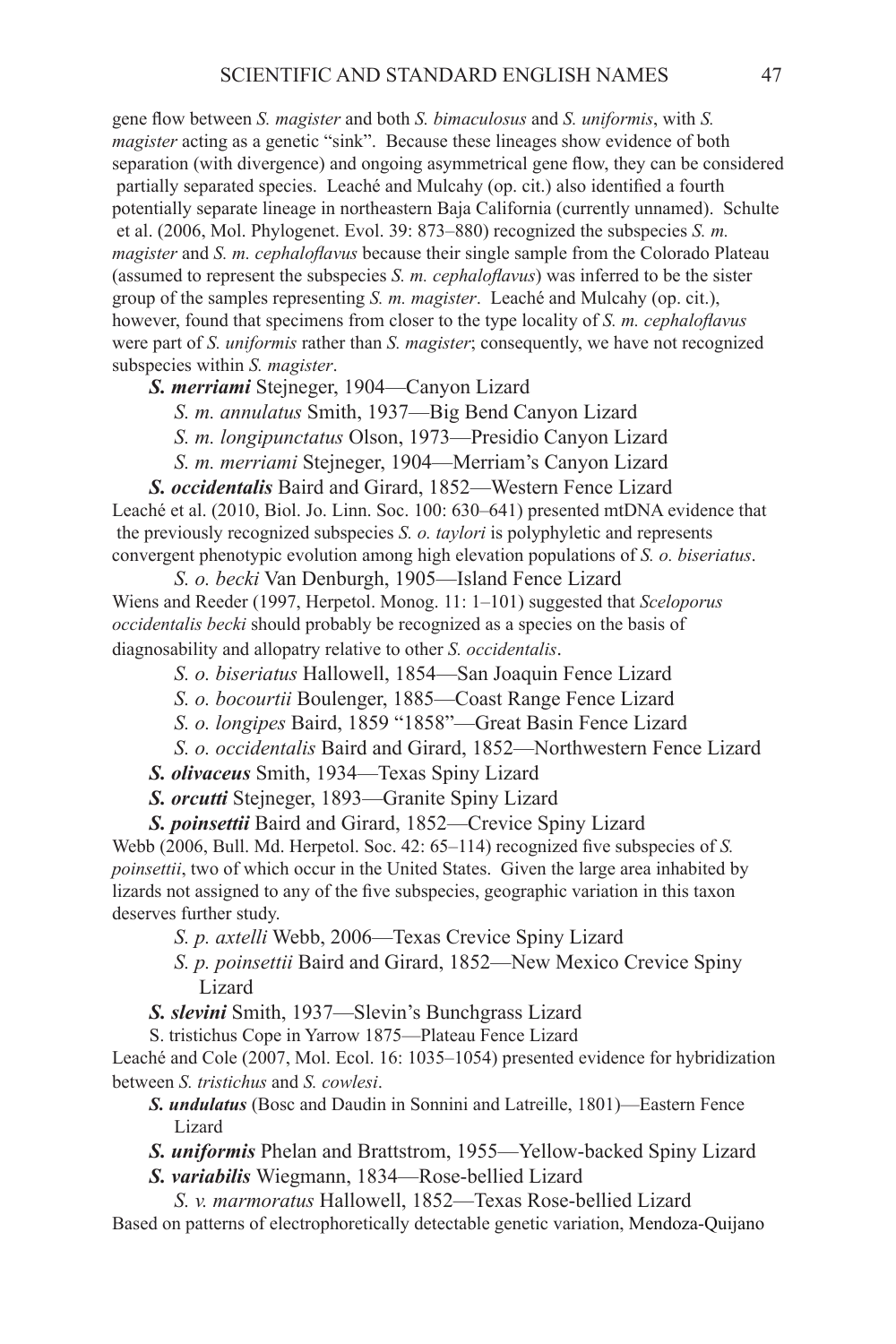et al. (1998, Copeia 1998: 354–366) treated *Sceloporus marmoratus* as a species separate from *S. variabilis*; however, their sample of *S. v. marmoratus* was from a single locality separated by more than 500 km from the closest sample of *S. v. variabilis*. More extensive sampling of these taxa from intermediate localities is needed to determine if they constitute separate lineages.

*S. virgatus* Smith, 1938—Striped Plateau Lizard Tennessen and Zamudio (2008, Copeia 2008: 558–564) presented evidence of high genetic divergence and, for the most part, reciprocal monophyly in mtDNA haplotypes, among populations of *S. virgatus* from the Chiricahua, Animas, Peloncillo, and San Luis mountain ranges, suggesting isolation of those populations for hundreds of thousands to millions of years and the possibility of intrinsic reproductive barriers.

*S. woodi* Stejneger, 1918—Florida Scrub Lizard Branch et al. (2003, Conserv. Gen. 4: 199–212) found strong phylogeographic structuring in *S. woodi*, with mtDNA of lizards from populations occupying different major scrub archipelagos differring by 2.0–8.0% and likely qualifying as evolutionarily significant units.

#### **Scincella** Mittleman, 1950—GROUND SKINKS

Taxonomy for *Scincella* follows Greer (1974, Austral. J. Zool. Suppl. Ser. 31: 1–67). *S. lateralis* (Say *in* James, 1823)—Little Brown Skink

Jackson and Austin (2009, Evolution 64: 409–428) presented evidence of significant genetic structure among populations of *S. lateralis* as well as of gene flow between both haplotype clades and population clusters inferred from microsatellite data.

#### **Sphaerodactylus** Wagler, 1830—DWARF GECKOS

Taxonomy for *Sphaerodactylus* follows Kluge (1995, Am. Mus. Novit. 3139: 1–23) and Schwartz and Henderson (1988, Contrib. Biol. Geol. Milwaukee Pub. Mus. 74: 1–264).

*S. notatus* Baird, 1859 "1858"—Reef Gecko  *S. n. notatus* Baird, 1859 "1858"—Florida Reef Gecko

# Uma Baird, 1859 "1858"-FRINGE-TOED LIZARDS

Taxonomy for *Uma* follows Pough (1973, Cat. Am. Amph. Rept. 126; 1974, Cat. Am. Amph. Rept. 155; 1977, Cat. Am. Amph. Rept. 197; see also de Queiroz, 1989, Ph.D. dissertation, Univ. California, Berkeley), with modifications by Trépanier and Murphy (2001, Mol. Phylogenet. Evol. 18: 327–334; treatment of *U. rufopunctata* as a species separate from *U. notata*), and those described in additional notes below.

*U. inornata* Cope, 1895—Coachella Fringe-toed Lizard Hedtke et al. (2007, Herpetologica 63: 411–420) found low levels of differention among populations of *U. inornata*.

*U. notata* Baird, 1859 "1858"— Colorado Desert Fringe-toed Lizard

*U. rufopunctata* Cope, 1895—Yuman Desert Fringe-toed Lizard Populations formerly assigned to *U. rufopunctata* from the Mohawk Dunes, Yuma Co., AZ appear to represent a currently undescribed cryptic species (Trépanier and Murphy, 2001, Mol. Phylogenet. Evol. 18: 327–334).

*U. scoparia* Cope, 1894—Mohave Fringe-toed Lizard Murphy et al. (2006, Jo. Arid Environ. 67: 226–247) found that mtDNA haplotypes of *U scoparia* formed northern and southern clades, with both nortern and southern haplotypes present at one locality.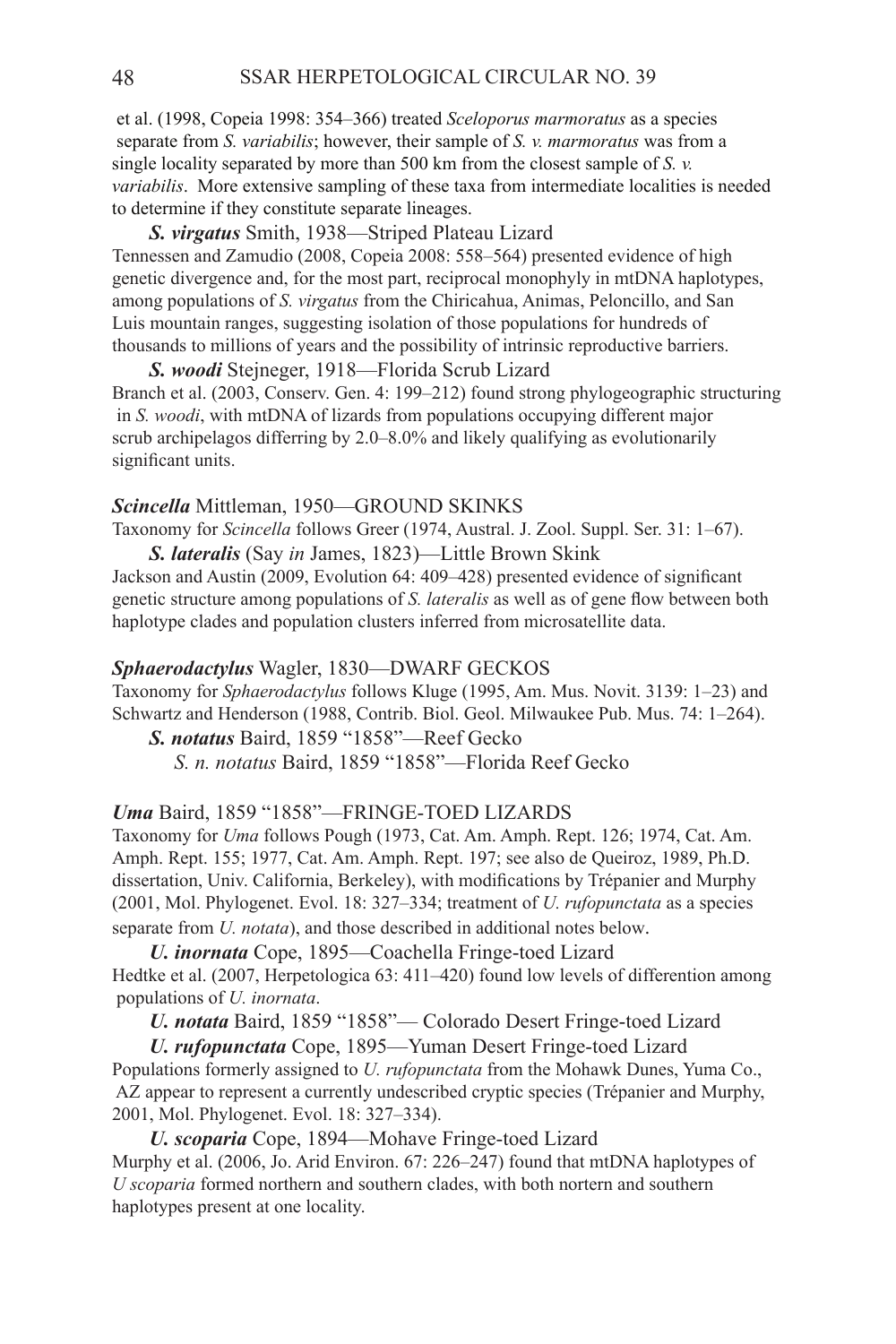### *Urosaurus* Hallowell, 1854—TREE and BRUSH LIZARDS

Taxonomy for *Urosaurus* follows (Mittleman, 1942, Bull. Mus. Comp. Zool. 91: 103– 181) with modifications by Smith and Taylor (1950, Bull. U. S. Natl. Mus. 199: 1–253; treatment of *U. graciosus* as a separate species from *U. ornatus*; see also Lowe, 1955, Herpetologica 11: 96–101), Murray (1953, Herpetologica 9: 110–112; treatment of the name *U. ornatus chiricahuae* as a synonym of *U. o. linearis*), Langebartel and Smith (1954, Herpetologica 10: 125–136; treatment of the name *U. o*. *linearis* as a synonym of *U. o*. *schotti*), Lowe (1955, Herpetologica 11: 96–101; description of *U. graciosus shannoni*), Aguirre et al. (1999, Herpetologica 55: 369–381, treatment of the name *U. microscutatus* as a synonym of *U. nigricaudus*), and those described in additional notes below.

*U. graciosus* Hallowell, 1854—Long-tailed Brush Lizard Vitt and Dickson (1988, Cat. Am. Amph. Rept. 448) called into question the diagnostic characters used to separate these taxa, implying that there is little evidence for the existence of partially separated lineages.

 *U. g. graciosus* Hallowell, 1854—Western Long-tailed Brush Lizard

 *U. g. shannoni* Lowe, 1955—Arizona Long-tailed Brush Lizard

*U. nigricaudus* (Cope, 1864)—Baja California Brush Lizard Lindell et al. (2008, Biol. Jo. Linn. Soc. 94: 89–104) found several deep phylogeographic divergences in the mtDNA of *U. nigricaudus* that are congruent with Miocence and Pliocene temporary vicariance events. Those divergences, however, were not reflected in previously collected allozyme data (Aguirre et al. 1999, Herpetologica 55: 369–381), which Lindell et al. interpreted as evidence of ongoing gene flow and the absence of speciation. Feldman et al. (2011, Mol. Phylogenet. Evol. 61: 714–725) questioned the conspecificity of *U. nigricaudus* and *U. microscutatus;* however, they did not present any evidence supporting the alternative hypothesis. Moreover, the closer relationship of southern *U. microscutatus* with *U. nigricaudus* than with northern *U. microscutatus* calls into question the previous circumscriptions of those taxa, if not their status as separate species. For justification of the standard English name Baja California (rather than Black-tailed) Brush Lizard see the note on this species in de Queiroz et al. (2003, Herpetol. Rev. 34: 198–201; 2008, in Crother [Ed.], Herp. Circ. 37:  $24-45$ ).

*U. ornatus* (Baird and Girard, 1852)—Ornate Tree Lizard Haenel (2007, Mol. Ecol. 16: 4321–4334) found substantial phylogeographic structure in the mtDNA of *U. ornatus*, some of which is roughly consistent with previously recognized subspecies (e.g., *U. o. wrighti* from the Colorado Plateau), though other aspects are not (e.g., deep splits within *U. o. schottii*, including some inferred clades for which there are available names). The phylogeography of *U. ornatus* deserves further study, particularly with regard to taxonomic implications.

 *U. o. levis* (Stejneger, 1890)—Smooth Tree Lizard

 *U. o. ornatus* (Baird and Girard, 1852)—Texas Tree Lizard

- *U. o. schmidti* (Mittleman, 1940)—Big Bend Tree Lizard
- *U. o. schottii* (Baird, 1859 "1858")—Schott's Tree Lizard
- *U. o. symmetricus* (Baird, 1859 "1858")—Colorado River Tree Lizard

 *U. o. wrighti* (Schmidt, 1921)—Northern Tree Lizard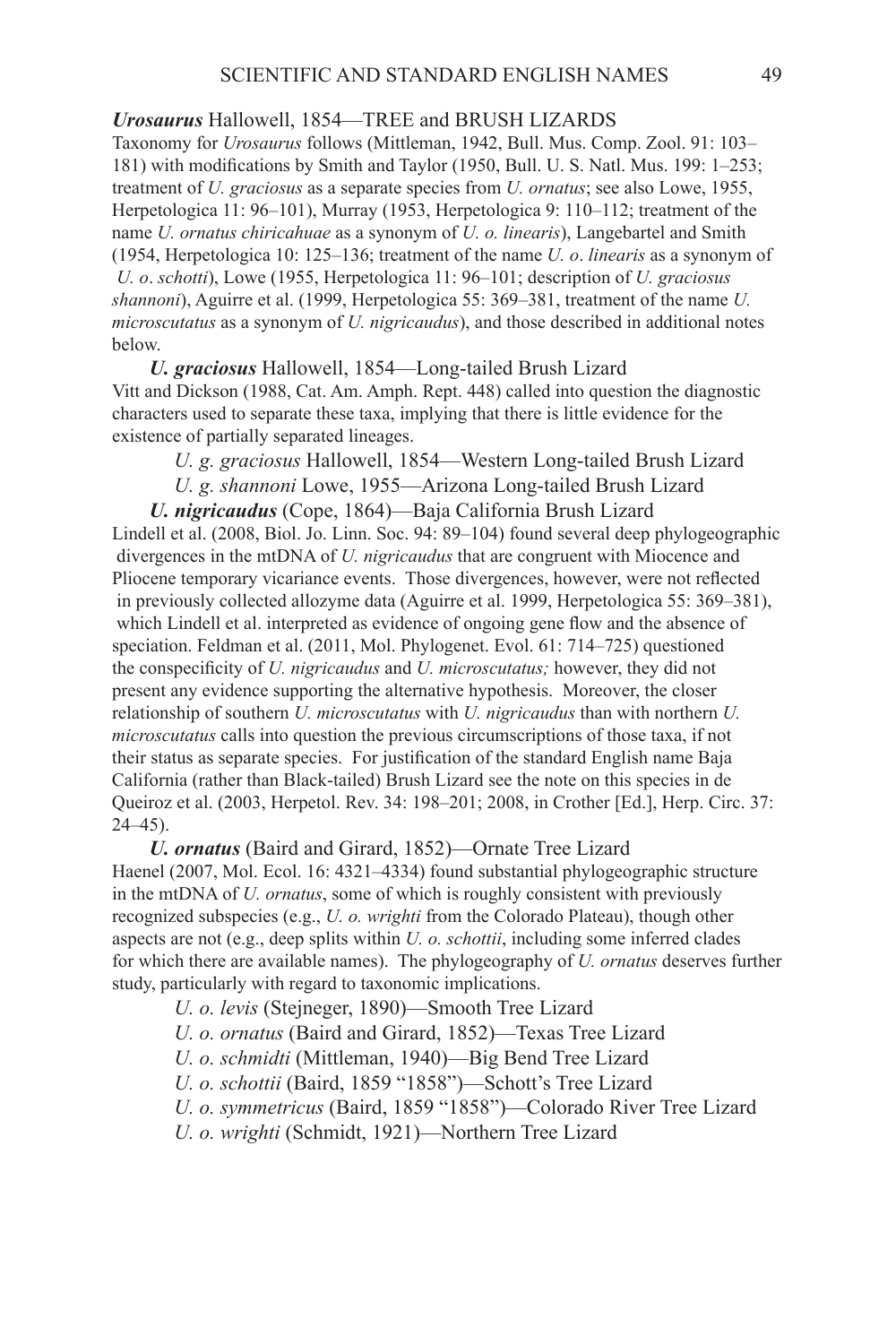# *Uta* Baird and Girard, 1852—SIDE-BLOTCHED LIZ

Taxonomy for *Uta* follows Pack and Tanner (1970, Great Basin Nat. 30: 71–90), McKinney (1971, Copeia 1971: 596–613), and Ballinger and Tinkle (1972, Misc. Pub. Mus. Zool. Univ. Michigan 145: 1–83), with modifications described in the note below.

# *U. stansburiana* Baird and Girard *in* Stansbury 1852—Common Sideblotched Lizard

Upton and Murphy (1997, Mol. Phylogenet. Evol. 8: 104–113) presented mtDNA evidence for a distant relationship between Uta specimens from Durango versus those from Baja California and surrounding islands (as well as one locality in western Sonora), and they considered the Durango population to constitute a different species, to which they applied the name *U. stejnegeri.* Corl et al. (2009, Evolution, 64: 79–96) presented a phylogenetic tree based on mtDNA that is roughly congruent with previously recognized subspecies within the United States and corroborates the relatively distant relationship of *U. s. stejnegeri* to specimens from Baja California. Although these two studies are complementary in terms of geographic sampling, significant sampling gaps remain (central and eastern Nevada, northern Baja California, and the southeastern part of the distribution). We have therefore refrained from recognizing *U. stejneger*i as a species pending a more comprehensive phylogeographic study.

- *U. s. elegans* Yarrow, 1882—Western Side-blotched Lizard
- *U. s. nevadensis* Ruthven, 1913—Nevada Side-blotched Lizard
- *U. s. stansburiana* Baird and Girard, 1852—Northern Side-blotched Lizard
- *U. s. stejnegeri* Schmidt, 1921—Eastern Side-blotched Lizard
- *U. s. uniformis* Pack and Tanner, 1970—Plateau Side-blotched Lizard

## Xantusia Baird, 1859 "1858"-NIGHT LIZARDS

Taxonomy for *Xantusia* follows Savage (1963, Contrib. Sci. Los Angeles Co. Mus. 71: 1–38) with modifications by Bezy (1967, Copeia 1967: 653–661; treatment of *X. arizonae* as a subspecies of *X. vigilis* [but see below]; 1967, J. Arizona Acad. Sci. 4: 163– 167; description of *X. vigilis sierrae*; 1972, Contrib. Sci. Los Angeles Co. Mus. 227: 1–29; inclusion of *Klauberina riversiana* in *Xantusia*), Grismer and Galvan (1983, Trans. San Diego Soc. Nat. Hist. 21: 155–165; description of *X. henshawi gracilis*), Papenfuss et al. (2001, Sci. Pap. Nat. Hist. Mus. Univ. Kansas 23: 1–9; description of *X. bezyi* and treatment of *X. arizonae* as a separate species from *X. vigilis*; see also Sinclair et al., 2004, Am. Nat. 164: 396–414 and Leavitt et al., 2007, Mol. Ecol. 16: 4455–4481), Lovich (2001, Herpetologica 57: 470–487; treatment of *X. gracilis* as a separate species from *X. henshawi*), Sinclair et al. (2004, Am. Nat. 164: 396–414; treatment of *X. sierrae* and *X. wigginsi* as separate species from *X. vigilis* and treatment of the name *X. v. utahensis* as a synonym of *X. vigilis*; see also Leavitt et al., 2007, Mol. Ecol. 16: 4455-4481), and those described in additional notes below.

*X. arizonae* Klauber, 1931—Arizona Night Lizard

*X. bezyi* Papenfuss, Macey, and Schulte, 2001—Bezy's Night Lizard

*X. gracilis* Grismer and Galvan, 1986—Sandstone Night Lizard

*X. henshawi* Stejneger, 1893—Granite Night Lizard

Lovich (2001, Herpetologica 57: 470–487) presented mtDNA evidence that the opulations of *Xantusia henshawi* represent at least three separately evolving lineages, though he did not propose recognizing them as species.

*X. riversiana* Cope, 1883—Island Night Lizard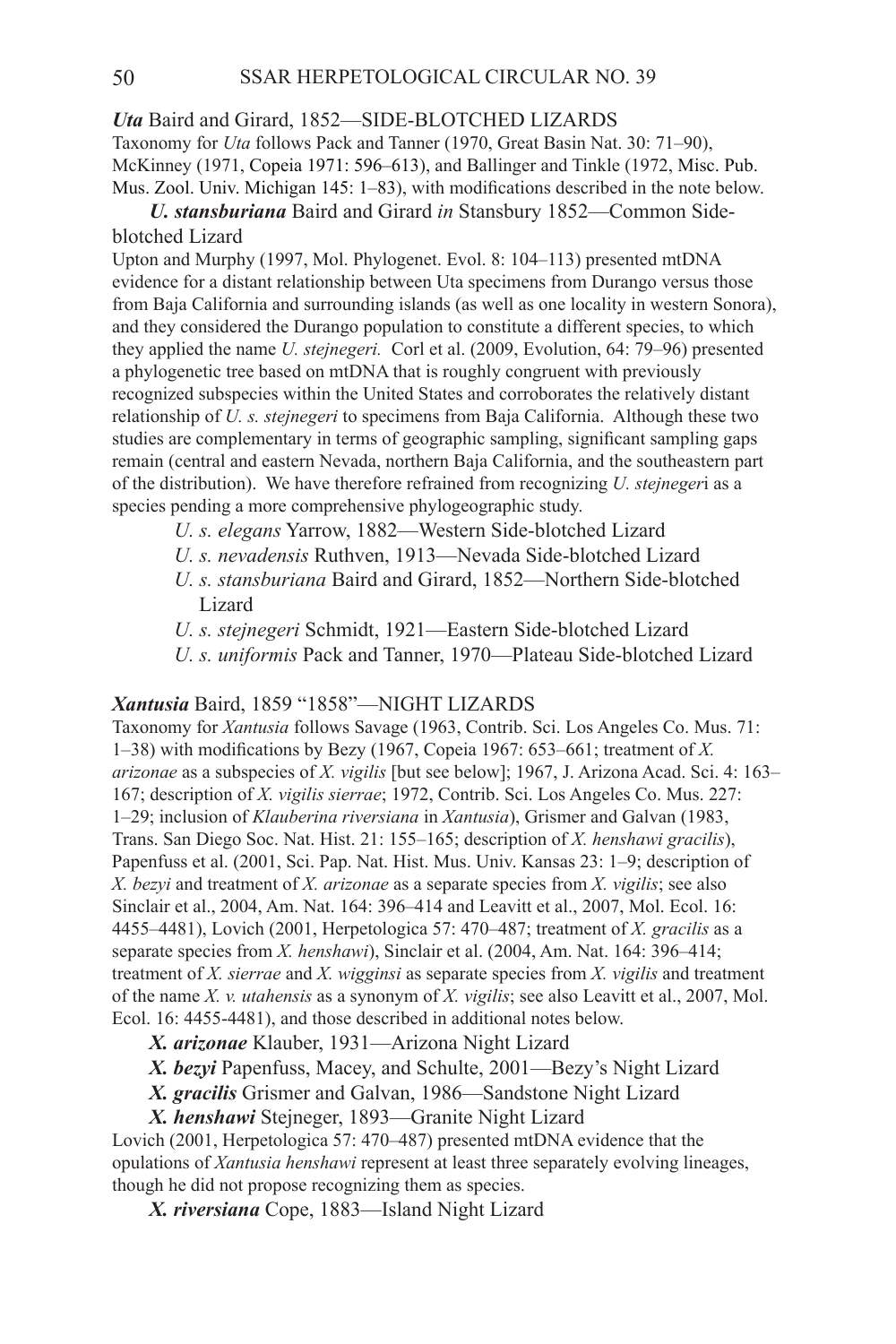*X. r. reticulata* Smith, 1946—San Clemente Night Lizard

 *X. r. riversiana* Cope, 1883—San Nicolas Night Lizard

*X. sierrae* Bezy, 1967—Sierra Night Lizard

Sinclair et al. (2004, Am. Nat. 164: 396–414) considered the treatment of *Xantusia sierrae* as a separate species from *X. vigilis* as tentative, because of nesting of mtDNA haplotypes of the former within those of the latter (see also Leavitt et al., 2007, Mol. Ecol. 16: 4455-4481).

*X. vigilis* Baird, 1859 "1858"—Desert Night Lizard

*X. wigginsi* Savage, 1952—Wiggins' Night Lizard

Leavitt et al. (2007, Mol. Ecol. 16: 4455-4481) documented overlap of the *X. wigginsi* and *X. vigilis* haplotype clades in San Diego County, where it remains to be determined if the two forms are exchanging genes. Those authors also identified two haplotype clades (designated by them as the San Jacinto and Yucca Valley clades) that may represent separate species.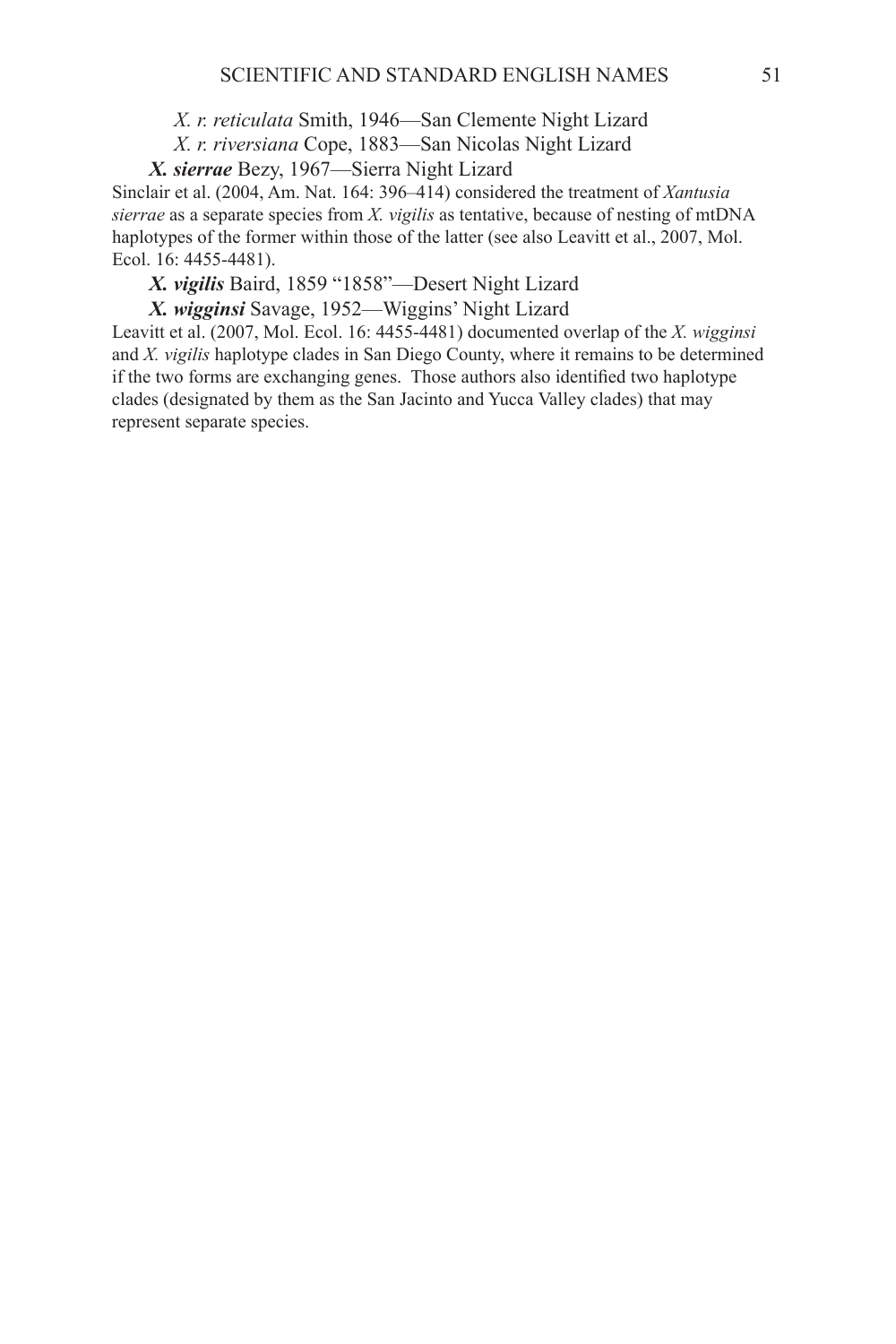#### *Squamata — Snakes*

# Brian I. Crother<sup>1</sup> (Chair), Jeff Boundy<sup>2</sup>, Frank T. Burbrink<sup>3</sup>, Jonathan A. **Campbell4 , R. Alexander Pyron5**

1 *Department of Biology, Southeastern Louisiana University, Hammond, LA 70402*

2 *Louisiana Department of Wildlife and Fisheries, P.O. Box 98,000, Baton Rouge, LA 70898-9000 and Museum of Natural Science, Louisiana State University, Baton Rouge, LA 70803*

3 *Biology Department, 6S-143, 2800 Victory Drive, College of Staten Island/ CUNY, Staten Island, NY 10314*

4 *Department of Biology, UTA Box 19498, University of Texas, Arlington, TX 76019*

*5 Department of Biological Sciences, 2023 G St. NW, The George Washington University, Washington, D.C. 20052*

### Agkistrodon Palisot de Beauvois, 1799—AMERICAN MOCCASINS *A. contortrix* (Linnaeus, 1766)—Copperhead

Mitochondrial data suggest that this species may consist of up to three independently evolving lineages not concordant with traditionally recognized subspecies (Guiher and Burbrink 2008, Mol. Phylogen. Evol. 48: 112-125).

- *A. c. contortrix* (Linnaeus, 1766)—Southern Copperhead
- *A. c. laticinctus* Gloyd and Conant, 1934—Broad-banded Copperhead
- *A. c. mokasen* Palisot de Beauvois, 1799—Northern Copperhead
- *A. c. phaeogaster* Gloyd, 1969—Osage Copperhead
- *A. c. pictigaster* Gloyd and Conant, 1943—Trans-Pecos Copperhead

*A. piscivorus* (Lacépède, 1789)—Cottonmouth

Mitochondrial data suggest that this species may consist of two independently evolving lineages not concordant with traditionally recognized subspecies (Guiher and Burbrink, 2008, Mol. Phylogen. Evol. 48: 112-125.)

 *A. p. conanti* Gloyd, 1969—Florida Cottonmouth

- *A. p. leucostoma* (Troost, 1836)—Western Cottonmouth
- *A. p. piscivorus* (Lacépède, 1789)—Eastern Cottonmouth

### *Arizona* Kennicott, *in* Baird, 1859—Glossy Snakes

Collins (1991, Herpetol. Rev. 22: 42–43) elevated *A. e. occidentalis* to specific status to include all populations in the Sonoran and Mohave Desert regions, the first use of this binomial. Liner (1994, SSAR Herpetol. Circ. 23: 1–113) and Collins (1997, SSAR Herpetol. Circ. 25: 1–40) followed this arrangement. Collins (1991, Herpetol. Rev. 22: 42–43) was the first use of this binomial. Because no discussion of the taxonomic diagnosis was presented (although Dixon [1959, Southwest. Nat. 4: 20–29] found tail length differences between eastern and western groups), we retain *occidentalis* as a nominal subspecies.

*A. elegans* Kennicott, *in* Baird, 1859—Glossy Snake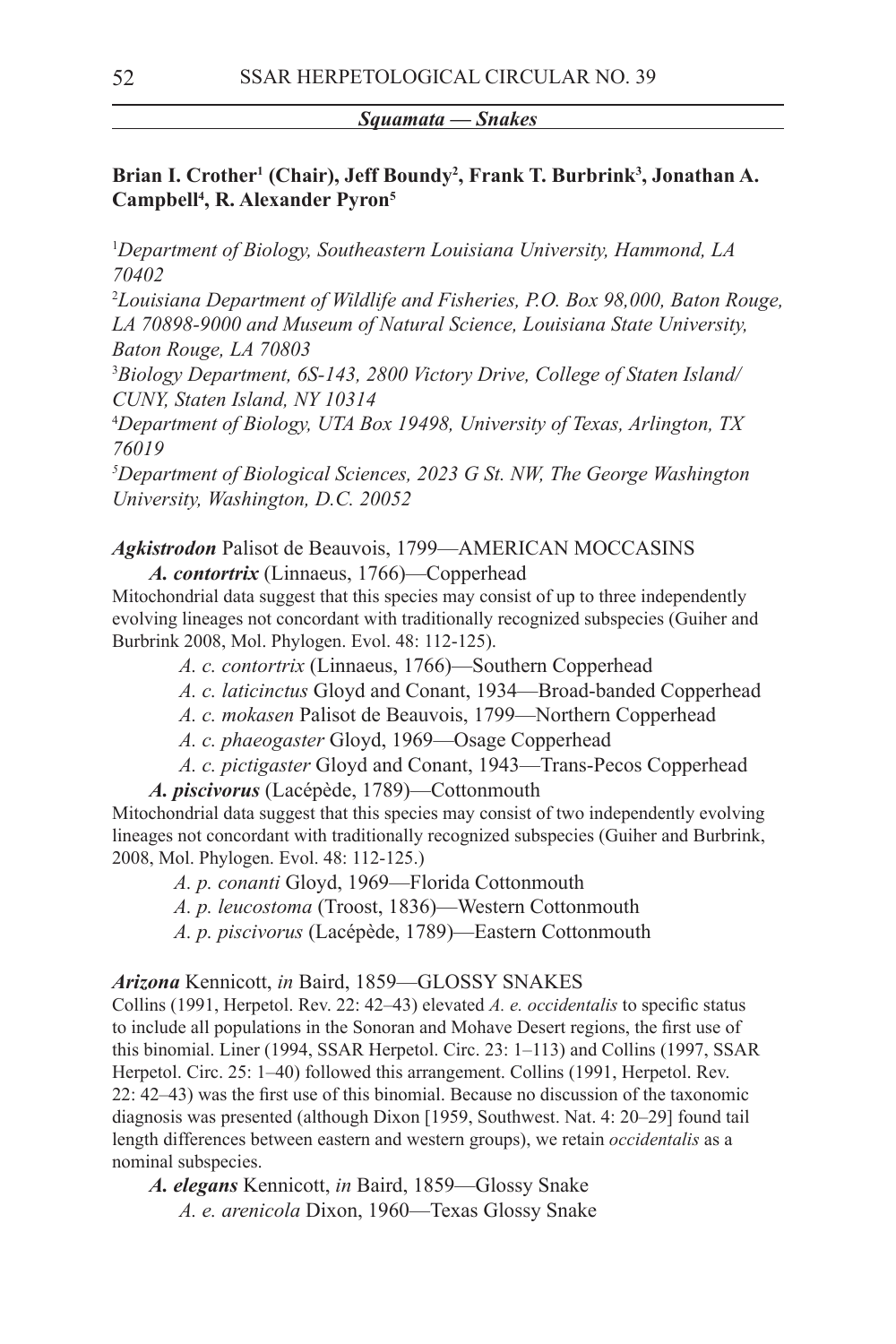*A. e. candida* Klauber, 1946—Mohave Glossy Snake

The spelling of the standard English name has been changed from "Mojave" to "Mohave" for consistency with other names in the list (see note for *Crotalus scutulatus*).

- *A. e. eburnata* Klauber, 1946—Desert Glossy Snake
- *A. e. elegans* Kennicott, *in* Baird, 1859—Kansas Glossy Snake
- *A. e. noctivaga* Klauber, 1946—Arizona Glossy Snake
- *A. e. occidentalis* Blanchard, 1924—California Glossy Snake
- *A. e. philipi* Klauber, 1946—Painted Desert Glossy Snake

*Bogertophis* Dowling and Price, 1988—DESERT RATSNAKES Recognition of *Bogertophis* as distinct from *Elaphe* has been corroborated by multiple studies using nuclear and mitochondrial data (Utiger et al, 2002, Russian J. Herpetol. 9: 105–124; Burbrink and Lawson, 2007, Mol. Phylogen. Evolution 43:173-189; Pyron and Burbrink, 2009, 52:524-529). The genus *Bogertophis* is part of the tribe Lampropeltini.

*B. rosaliae* (Mocquard, 1899)—Baja California Ratsnake

*B. subocularis* (Brown, 1901)—Trans-Pecos Ratsnake

 *B. s. subocularis* (Brown, 1901)—Northern Trans-Pecos Ratsnake

# *Carphophis* Gervais, 1843—NORTH AMERICAN Wormsnakes

*C. amoenus* (Say, 1825)—Common Wormsnake

 *C. a. amoenus* (Say, 1825)—Eastern Wormsnake

 *C. a. helenae* (Kennicott, 1859)—Midwestern Wormsnake

*C. vermis* (Kennicott, 1859)—Western Wormsnake

Clark (1968, Herpetologica 24: 104–112) recommended elevating *C. (a.) vermis* to species status on the basis of allopatry and morphological differences, but Rossman (1973, J. Herpetol. 7: 140–141) presented evidence for the conspecificity of *amoenus* and *vermis* in the form of intergrade populations. Collins (1991, Herpetol. Rev. 22: 42–43) considered *C. vermis* to be distinct from *C. amoenus*, implying that the populations discussed by Rossman were either part of *C. vermis*, or an unnamed taxon. We follow Clark (1968) but anticipate results from molecular studies to better understand population structure and gene flow among allopatric lineages.

## *Cemophora* Cope, 1860—Scarletsnakes

No recent studies have examines the taxonomy of this wide-ranging species using morphological (last reviewed by Williams and Wilson, 1967, Tulane Studies in Zoology 13: 103–124) or molecular data.

*C. coccinea* (Blumenbach, 1788)—Scarletsnake

 *C. c. coccinea* (Blumenbach, 1788)—Florida Scarletsnake

 *C. c. copei* Jan, 1863—Northern Scarletsnake

 *C. c. lineri* Williams, Brown and Wilson, 1966—Texas Scarletsnake

## *Charina* (Gray 1849)—RUBBER BOAS

Kluge (1993, Zool. J. Linn. Soc. 107: 293–351) placed *Lichanura* in the synonymy of *Charina* because they formed sister taxa. Burbrink (2005, Mol. Phylogenet. Evo. 34: 167–180) corroborated the relationship found by Kluge. However, Rodríguez-Robles et al. (2001, Mol. Phylogenet. Evol. 18: 227–237) found *C. b. umbratica* to represent a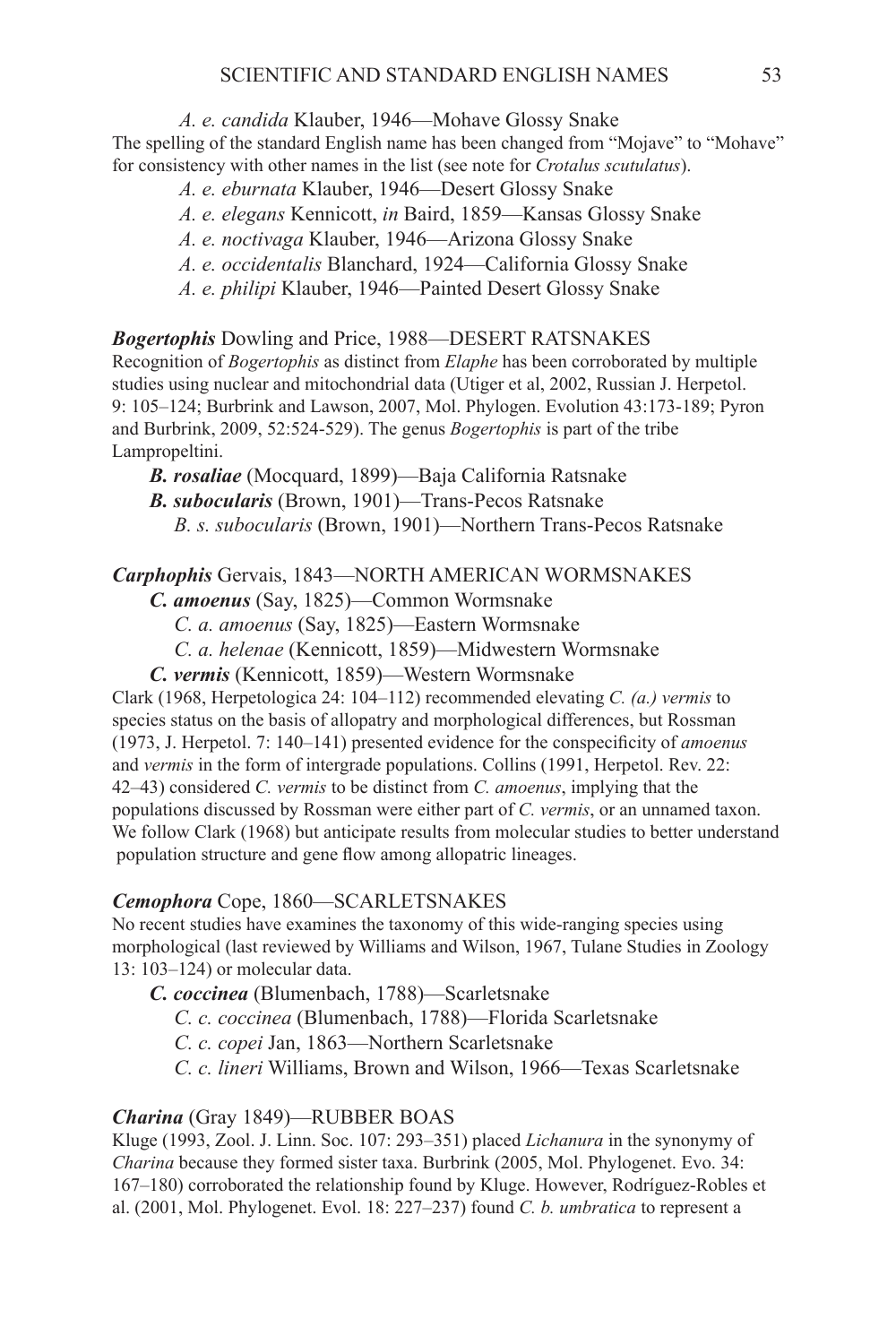morphologically distinct, allopatric lineage that they elevated to species status based on mitochondrial sequences, along with allozyme data from a previous study (Weisman, 1988, MS Thesis, CSU Polytechnic Pomona). With the recognition of *C. umbratica* and fossil species referred to both *Charina* and *Lichanura* (Holman, 2000, Fossil Snakes of North America, Indiana Univ. Press), neither genus is monotypic, and they are treated here as separate genera.

*C. bottae* (Blainville, 1835)—Northern Rubber Boa *C. umbratica* Klauber, 1943—Southern Rubber Boa

### *Chilomeniscus* Cope, 1860—SANDSNAKES

Grismer et al. (2002, Herpetologica 58: 18–31) found *C. cinctus, C. punctatissimus*, and *C. stramineus* to represent morphotypes of a single species.

*C. stramineus* Cope, 1860—Variable Sandsnake

### *Chionactis* Cope, 1860—SHOVEL-NOSED SNAKES

There is some question as to the validity of the name *C*. *saxatilis* (Funk, 1967, Southwest Nat. 12: 180), the Gila Mountains Shovel-nosed Snake, which is generally considered to be a synonym of *C. o. annulata* (see Cross, 1978, Ph.D. dissertation, Univ. Arizona). Mahrdt et al. (2001, Cat. Am. Amph. Rept. 730) considered *C. saxatilis* a synonym of *C. o. annulata.* Wood et al. (2008, Cons. Gen.) demonstrated, using mtDNA and morphological data, that population structure was not concordant with the traditional subspecific taxonomy. They also revealed two potentially, independent evolutionary lineages.

*C. occipitalis* (Hallowell, 1854)—Western Shovel-nosed Snake

- *C. o. annulata* (Baird, 1859 "1858")—Colorado Desert Shovel-nosed Snake
- *C. o. klauberi* (Stickel, 1941)—Tucson Shovel-nosed Snake

 *C. o. occipitalis* (Hallowell, 1854)—Mohave Shovel-nosed Snake The spelling of the standard English name has been changed from "Mojave" to "Mohave" for consistency with other names in the list (see note for *Crotalus scutulatus*).

 *C. o. talpina* Klauber, 1951—Nevada Shovel-nosed Snake

*C. palarostris* (Klauber, 1937)—Sonoran Shovel-nosed Snake  *C. p. organica* Klauber, 1951—Organ Pipe Shovel-nosed Snake

*Clonophis* Cope, 1889—Kirtland's Snakes *C. kirtlandii* (Kennicott, 1856)—Kirtland's Snake

# *Coluber* Linnaeus, 1758—NORTH AMERICAN RACERS, COACHWHIPS AND WHIPSNAKES

Nagy et al. (2004, J. Zool. Syst. Evol. Res. 42: 223–233) restricted the genus *Coluber* to the new World and suggested that *Masticophis* might be paraphyletic with respect *Coluber*. Utiger et al. (2005, Russian J. Herpetol. 12: 39–60) corroborated Nagy et al., finding *Masticophis* to be paraphyletic with respect to *Coluber* and synonymizing *Masticophis* with *Coluber* (the oldest available name). Some data suggest that *Masticophis* is monophyletic (R. Pyron and F. Burbrink, *pers. comm.*), but we await publication before reconsidering the status of that genus.

*C. bilineatus* (Jan, 1863)—Sonoran Whipsnake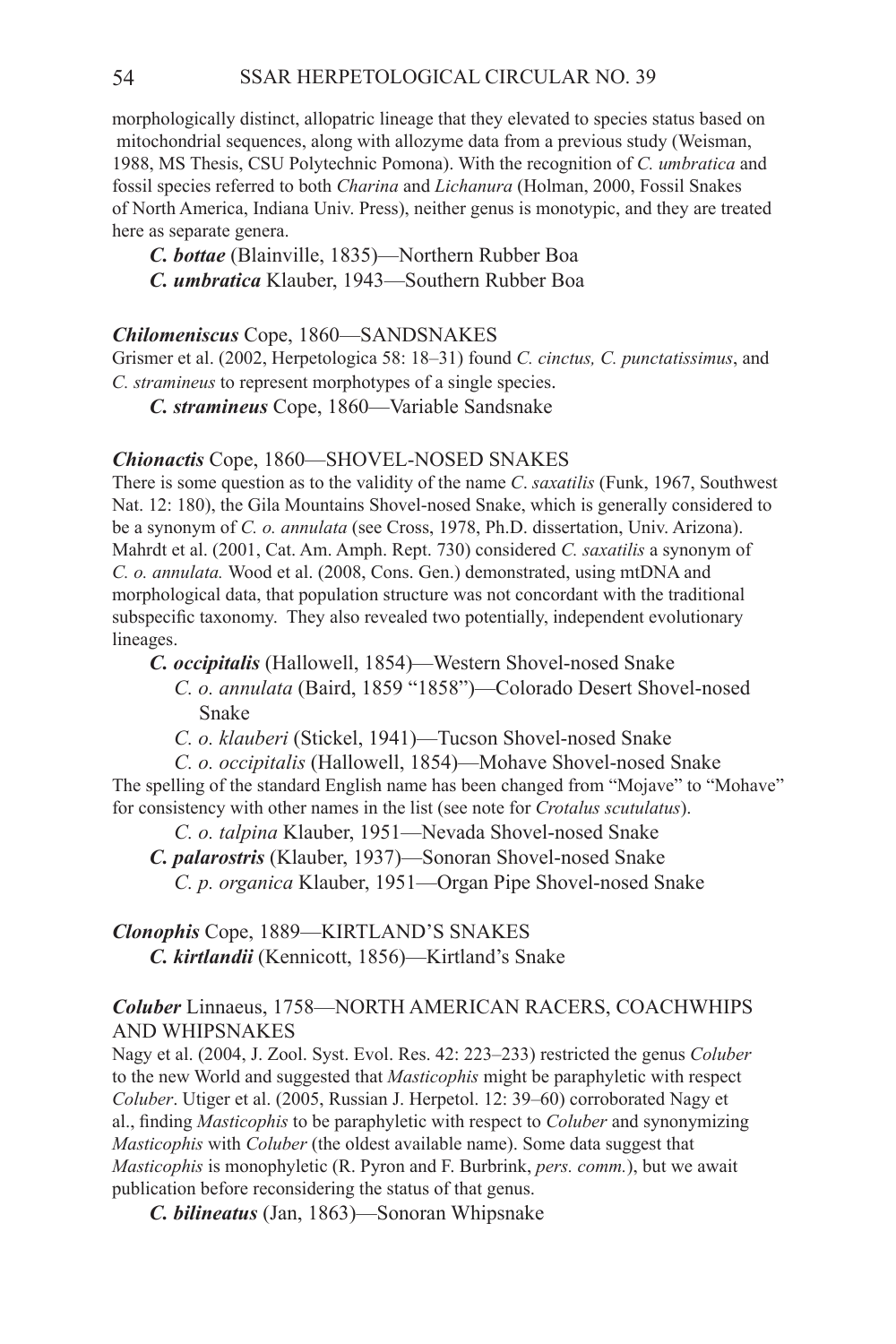Contrary to Collins (1997, SSAR Herpetol. Circ. 25: 1–40), Camper and Dixon (1994, Ann. Carnegie Mus. Nat. Hist. 63: 1–48) did not recognize any subspecies for *bilineatus*.

*C. constrictor* Linnaeus, 1758—North American Racer Fitch et al. (1981, Trans, Kansas Acad. Sci. 84: 196–203) argued for the elevation of *C. c. mormon*. This recommendation was rejected by Greene (1983, J. Herpetol. 18: 210–211), and was supported by Corn and Bury (1986, Herpetologica 42: 258–264), who showed a broad zone of intergradation across Colorado and Utah. Collins (1991, Herpetol. Rev. 22: 42–43) re-elevated *mormon* to specific status, although allopatry was not suitably demonstrated. Anderson (1996, MS thesis, Southeastern Louisiana Univ.) argued that based on allozyme data *C. c. mormon* cannot be differentiated but that *C. c. paludicola* and *C. c. oaxaca* were diagnosable and should be elevated to species status. We retain *C. c. mormon* and await action on *oaxaca* and *paludicola* until the data are published. Burbrink et al (2008, Mol. Phylogen. Evol 47:274-288) have demonstrated using mtDNA that *C. constrictor* may be composed of six independently evolving lineages not concordant with most recognized subspecies. In particular, neither *C. c. mormon* or *C. paludicola* represents an evolutionarily distinct lineage. No samples of *C. oaxaca* were included.

 *C. c. anthicus* (Cope, 1862)—Buttermilk Racer

 *C. c. constrictor* Linnaeus, 1758—Northern Black Racer

 *C. c. etheridgei* Wilson, 1970—Tan Racer

*C. c. flaviventris* Say, 1823—Eastern Yellow-bellied Racer

 *C. c. foxii* (Baird and Girard, 1853)—Blue Racer

 *C. c. helvigularis* Auffenberg, 1955—Brown-chinned Racer

- *C. c. latrunculus* Wilson, 1970—Black-masked Racer
- *C. c. mormon* Baird and Girard, 1852—Western Yellow-bellied Racer

 *C. c. oaxaca* (Jan, 1863)—Mexican Racer

- *C. c. paludicola* Auffenberg and Babbitt, 1953—Everglades Racer
- *C. c. priapus* Dunn and Wood, 1939—Southern Black Racer

*C. flagellum* Shaw, 1802—Coachwhip

Mitochondrial data suggests that this species may consist of multiple, independently evolving lineages that are not concordant with currently defined subspecies (R. Pyron and F. Burbrink, *pers. comm.*). However, we retain the traditionally defined subspecies pending publication of these data.

 *C. f. cingulum* (Lowe and Woodin, 1954)—Sonoran Coachwhip

*C. f. flagellum* Shaw, 1802—Eastern Coachwhip

 *C. f. lineatulus* (Smith, 1941)—Lined Coachwhip

 *C. f. piceus* (Cope, 1892)—Red Racer

 *C. f. ruddocki* (Brattstrom and Warren, 1953)—San Joaquin Coachwhip

*C. f. testaceus* Say, *in* James, 1823—Western Coachwhip

*C. fuliginosus* (Cope, 1895)—Baja California Coachwhip On the basis of a sympatric occurrence with *C. flagellum*, Grismer (1994, Herpetol. Nat. Hist. 2: 51; 2002, Amphibians and Reptiles of Baja California, Including Its Pacific Islands and the Islands in the Sea of Cortés, Univ. California Press) elevated *C. f. fuliginosus* to species status.

*C. lateralis* (Hallowell, 1853)—Striped Racer

*C. l. euryxanthus* (Riemer, 1954)—Alameda Striped Racer

*C. l. lateralis* (Hallowell, 1853)—California Striped Racer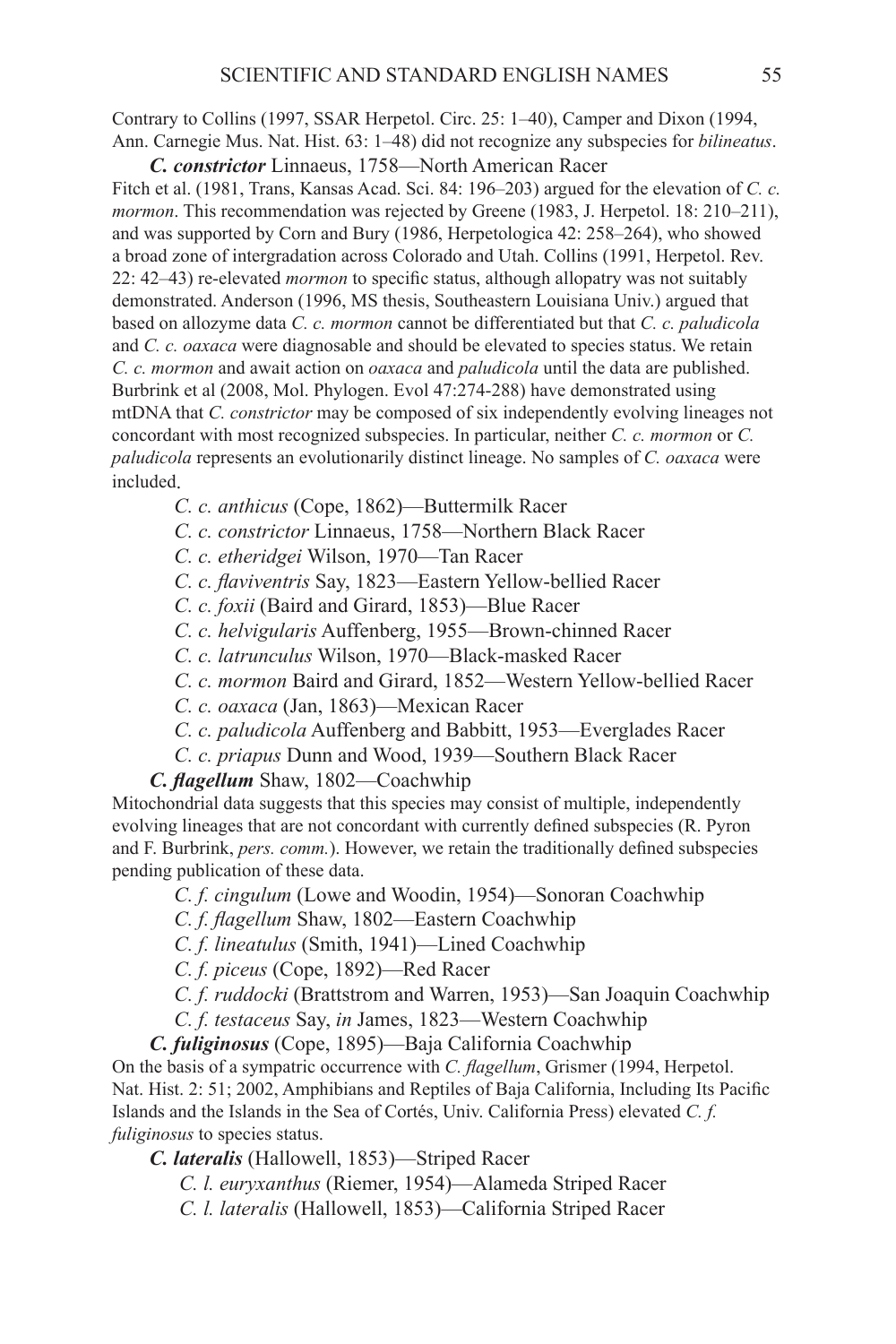*C. schotti* (Baird and Girard, 1853)—Schott's Whipsnake Camper and Dixon (1994, Ann. Carnegie Mus. Nat. Hist. 63: 1–48) elevated *C. schotti* from *C. taeniatus* with *ruthveni* retained as a subspecies .

- *C. s. ruthveni* (Ortenburger, 1923)—Ruthven's Whipsnake
- *C. s. schotti* (Baird and Girard, 1853)—Schott's Striped Whipsnake
- *C. taeniatus* (Hallowell, 1852)—Striped Whipsnake
	- *C. t. girardi* (Stejneger and Barbour, 1917)—Central Texas Whipsnake  *C. t. taeniatus* (Hallowell, 1852)—Desert Striped Whipsnake

# **Coniophanes** Hallowell, 1860—BLACK-STRIPED SNAKES

*C. imperialis* (Baird and Girard, 1859)—Regal Black-striped Snake

 *C. i. imperialis* (Baird and Girard, 1859)—Tamaulipan Black-striped Snake

# *Contia* Baird and Girard, 1853-SHARP-TAILED SNAKES

*C. longicauda* Feldman and Hoyer, 2010—Forest Sharp-tailed Snake *T*his species was originally named *Contia longicaudae* by Feldman and Hoyer (2010, Copeia, 2010: 254–267); however, because they explicity treated the second part of the binomen as an adjective, it must agree with the name *Contia* in gender and number so that the correct spelling is *Contia longicauda*.

*C. tenuis* (Baird and Girard, 1852)—Common Sharp-tailed Snake

# **Crotalus** Linnaeus, 1758—RATTLESNAKES

The traditional view of rattlesnake taxonomy that recognizes the two monophyletic sister genera *Crotalus* and *Sistrurus* (e.g. Brattstrom, 1964, San Diego Soc. Nat. Hist. 13: 185–268) has recently been challenged. Stille (1987, Herpetologica 43: 98–104) and McCranie (1989, Herpetologica 44: 123–126) presented data that suggested *Sistrurus* is not monophyletic and rendered *Crotalus* paraphyletic. Parkinson (1999, Copeia 1999: 576–586) found *Sistrurus* monophyletic but its position rendered *Crotalus* paraphyletic. Knight et al. (1993, Syst. Biol. 42: 356–367) used mtDNA to defend the traditional generic taxonomy, but in order to do so ignored the most parsimonious tree. Murphy et al. (2002, *in* Schuett et al. [eds.] Biology of the Vipers, Eagle Mountain Publishing, Pp. 69–92) resolved the paraphyly by placing the extralimital taxon *S*. *ravus* in *Crotalus*. A recent study proposed the division of *Crotalus* and *Sistrurus* into nine genera (Hoser, 2009, Australasian J. Herp. 6: 1-21), though later authors found that this journal did not appear to follow the requirements of the International Code of Zoological Nomenclature, and the revision of *Crotalus* and other genera were thus likely invalid (Wallach et al., 2009, Zootaxa 2236: 26-36).

- *C. adamanteus* Palisot de Beauvois, 1799—Eastern Diamond-backed Rattlesnake
- *C. atrox* Baird and Girard, 1853—Western Diamond-backed Rattlesnake *C. cerastes* Hallowell, 1854—Sidewinder

Douglas et al. (2006, Mol. Ecol. 15: 3353–3374), using mtDNA, found several geographically distinct lineages within *C*. *cerastes*. Only one of these lineages corresponded to a recognized subspecies. (*C. c. laterorepens*).

 *C. c. cerastes* Hallowell, 1854—Mohave Desert Sidewinder The spelling of the standard English name has been changed from "Mojave" to "Mohave" for consistency with other names in the list (see note for *Crotalus scutulatus*).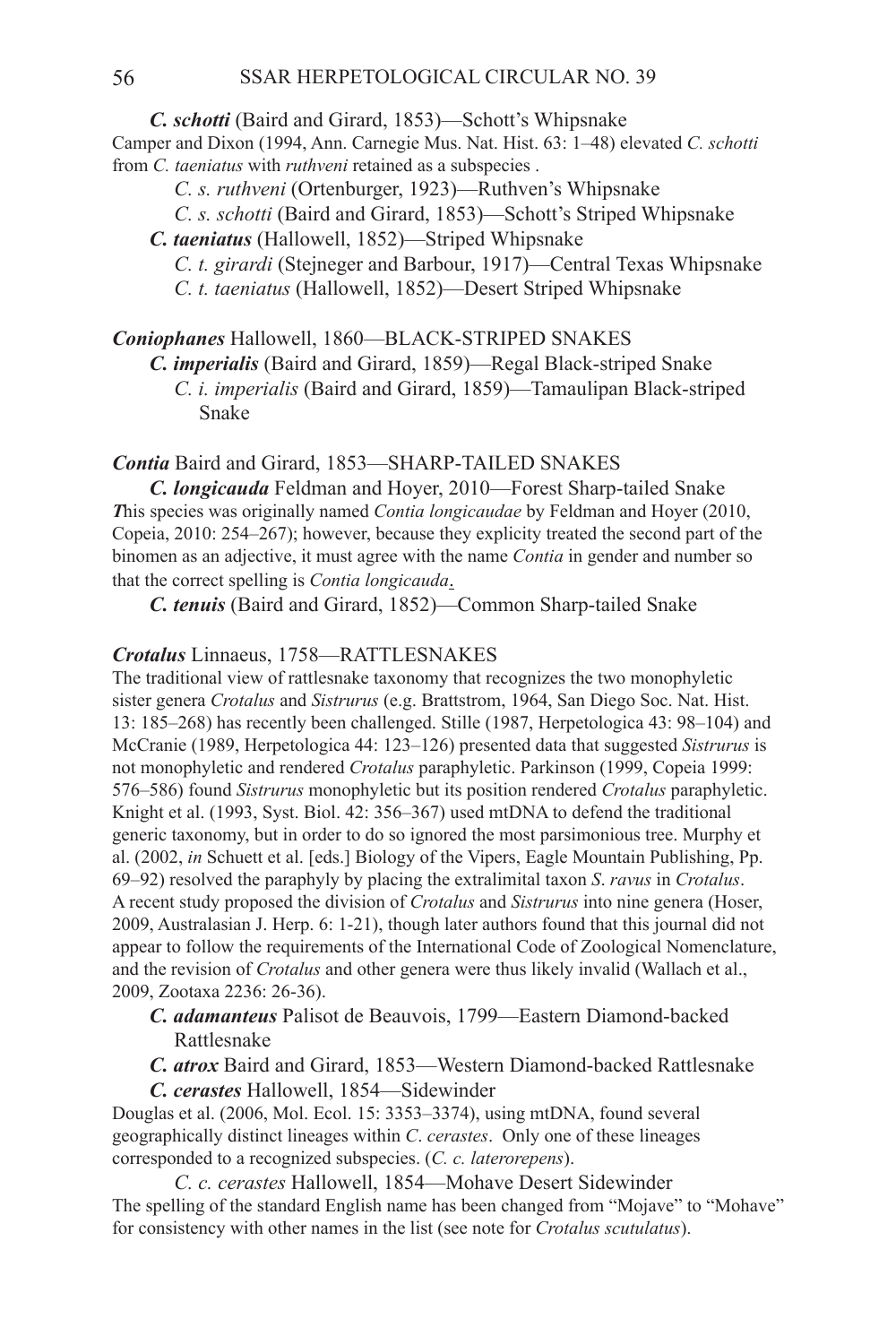*C. c. cercobombus* Savage and Cliff, 1953—Sonoran Sidewinder

 *C. c. laterorepens* Klauber, 1944—Colorado Desert Sidewinder

*C. cerberus (*Coues, 1875)—Arizona Black Rattlesnake See annotation under *C. oreganus.*

*C. horridus* Linnaeus, 1758—Timber Rattlesnake

Pisani et al. (1972, Trans. Kansas Acad. Sci. 75: 255–263) conducted a multivariate analysis of variation in *C. horridus* and concluded that characters tended to be clinal and recommended against recognition of the two subspecies. Brown and Ernst (1986, Brimleyana 12: 57–74) countered that morphology in the eastern part of the range supported recognition of coastal plain and montane subspecies. Clark et al. (2003, J. Herpetol. 37: 145–154) identified three mitochondrial DNA lineages separated by the Appalachian and Allegheny Mountain ranges that did not correspond with the classic arrangement of subspecies within *C. horridus*.

*C. lepidus* (Kennicott, 1861)—Rock Rattlesnake

- *C. l. klauberi* Gloyd, 1936—Banded Rock Rattlesnake
- *C. l. lepidus* (Kennicott, 1861)—Mottled Rock Rattlesnake
- *C. mitchellii* (Cope, 1861)—Speckled Rattlesnake
	- *C. m. pyrrhus* (Cope, 1867 "1866")—Southwestern Speckled Rattlesnake
- *C. molossus* Baird and Girard, 1853—Black-tailed Rattlesnake  *C. m. molossus* Baird and Girard, 1853—Northern Black-tailed
	- Rattlesnake

*C. oreganus* Holbrook, 1840—Western Rattlesnake

Pook et al. (2000, Mol. Phylogenet. Evol. 15: 269–282), Ashton and de Queiroz (2001, Mol. Phylogenet. Evol. 21: 176–189), and Douglas et al. (2002, Biology of the Vipers, Schuett, Hoggren, Douglas, Greene [eds.] Eagle Mountain Press) analyzed mtDNA sequence data and concluded that Crotalus viridis comprised at least two clades, *C. viridis*  and *C. oreganus,* with *C. cerberus* being the sister taxon to populations of *C. oreganus.*  The former two studies did not formally recognize *C. cerberus* as a species, although both suggested that it was distinct based on sequence differences and allopatry. The latter study did recognize *C. cerberus* as well as four other taxa. Although the studies relied on the same locus, we conservatively conclude that the congruence among all three studies might suggest the recognition of *C. viridis, C. oreganus* and *C. cerberus*.

- *C. o. abyssus* Klauber, 1930—Grand Canyon Rattlesnake
- *C. o. concolor* Woodbury, 1929—Midget Faded Rattlesnake
- *C. o. helleri* Meek, 1906 "1905"—Southern Pacific Rattlesnake
- *C. o. lutosus* Klauber, 1930—Great Basin Rattlesnake
- *C. o. oreganus* Holbrook, 1840—Northern Pacific Rattlesnake

*C. pricei* Van Denburgh, 1895—Twin-spotted Rattlesnake

The status of the two widely allopatric subspecies (one extralimital) requires reevaluation.

*C. p. pricei* Van Denburgh, 1895—Western Twin-spotted Rattlesnake

*C. ruber* Cope, 1892—Red Diamond Rattlesnake

The International Commission on Zoological Nomenclature (2000, Bull. Zool. Nomencl. 57: 189– 190. Opinion 1960) has ruled that the name Crotalus ruber Cope 1892 take precedence over *C. exsul* Garman 1884 when used as a specific epithet.

 *C. scutulatus* (Kennicott, 1861)—Mohave Rattlesnake The spelling of the word "Mojave" or "Mohave" has been a subject of debate. Lowe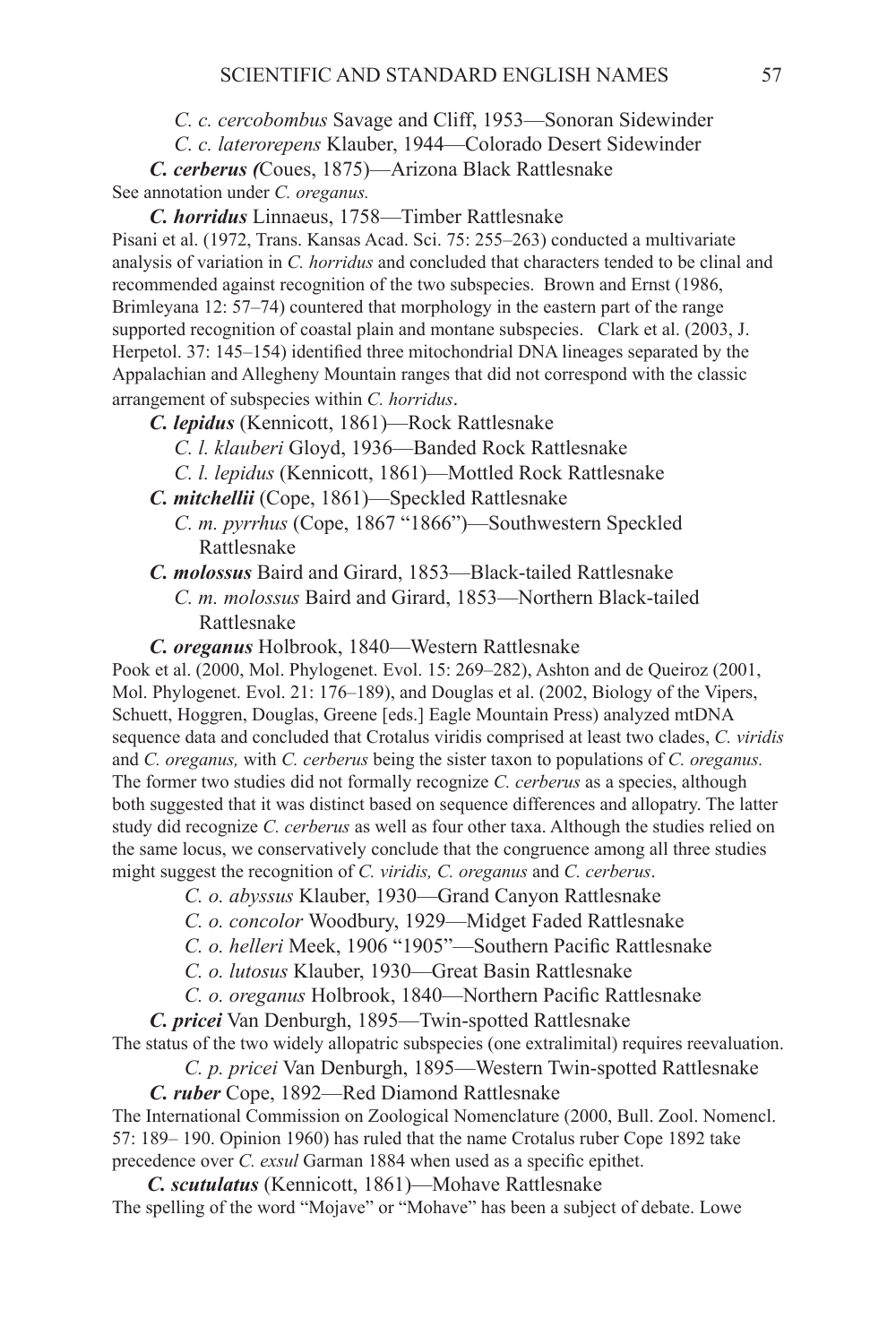in the preface to his "Venomous Reptiles of Arizona" (1986) argued for "Mohave" as did Campbell and Lamar (2004,"The Venomous Reptiles of the Western Hemisphere"). According to linguistic experts on Native American languages, either spelling is correct, but using either the "j" or "h" is based on whether the word is used in a Spanish or English context. Given that this is an English names list, we use the "h" spelling (P. Munro, Linguistics, UCLA, pers. comm.).

*C. s. scutulatus* (Kennicott, 1861)—Northern Mohave Rattlesnake The English name of the nominal subspecies has been changed to reflect the distribution rather than describe rattlesnakes from a small portion of its distribution (D. Hardy and H. Greene, pers. comm.).

*C. stephensi* Klauber, 1930—Panamint Rattlesnake

Elevated to species by Douglas et al. (2007, Copeia 2007 (4): 920-932).

*C. tigris* Kennicott, in Baird, 1859—Tiger Rattlesnake

*C. viridis* (Rafinesque, 1818)—Prairie Rattlesnake

See comments under *C. oreganus.* Douglas et al. (2002, Biology of the Vipers, Schuett, Hoggren, Douglas, Greene [eds.] Eagle Mountain Press) synonymized *C.v. nuntius* with *C. v. viridis*.

- *C. willardi* Meek, 1906, "1905"—Ridge-nosed Rattlesnake
	- *C. w. obscurus* Harris and Simmons, 1976—New Mexico Ridge-nosed Rattlesnake

 *C. w. willardi* Meek, 1906, "1905"—Arizona Ridge-nosed Rattlesnake

# **Diadophis** Baird and Girard, 1853-RING-NECKED SNAKES

*D. punctatus* (Linnaeus, 1766)—Ring-necked Snake

Numerous data suggest that more than one lineage exists (Blanchard, 1942, Bull. Chicago Acad. Sci. 7: 1–144; Gelbach, 1974, Herpetologica 30: 140–148; Pinou et al., 1995, J. Herpetol. 29: 105–110; Feldman and Spicer, 2006, Mol. Ecol. 15: 2201–2222). Using mitochondrial data sampled from specimens across their range, Fontanella et al. (2008, Mol. Phylogenet. Evol. 46: 1049-1070) found at least 14 lineages that do not follow the geographic range of the subspecies, and may be independently evolving taxa. While *D. punctatus* may be divided into several species in the near future, we refrain from making any changes at present. Evidence to synonymize the various races into a single species has been poorly presented, and our arrangement follows the traditional subspecies groupings.

- *D. p. acricus* Paulson, 1968—Key Ring-necked Snake
- *D. p. amabilis* Baird and Girard, 1853—Pacific Ring-necked Snake
- *D. p. arnyi* Kennicott, 1859—Prairie Ring-necked Snake
- *D. p. edwardsii* (Merrem, 1820)—Northern Ring-necked Snake
- *D. p. modestus* Bocourt, 1886—San Bernardino Ring-necked Snake
- *D. p. occidentalis* Blanchard, 1923—Northwestern Ring-necked Snake
- *D. p. pulchellus* Baird and Girard, 1853—Coral-bellied Ring-necked Snake
- *D. p. punctatus* (Linnaeus, 1766)—Southern Ring-necked Snake
- *D. p. regalis* Baird and Girard, 1853—Regal Ring-necked Snake
- *D. p. similis* Blanchard, 1923—San Diego Ring-necked Snake
- *D. p. stictogenys* Cope, 1860—Mississippi Ring-necked Snake
- *D. p. vandenburghi* Blanchard, 1923—Monterey Ring-necked Snake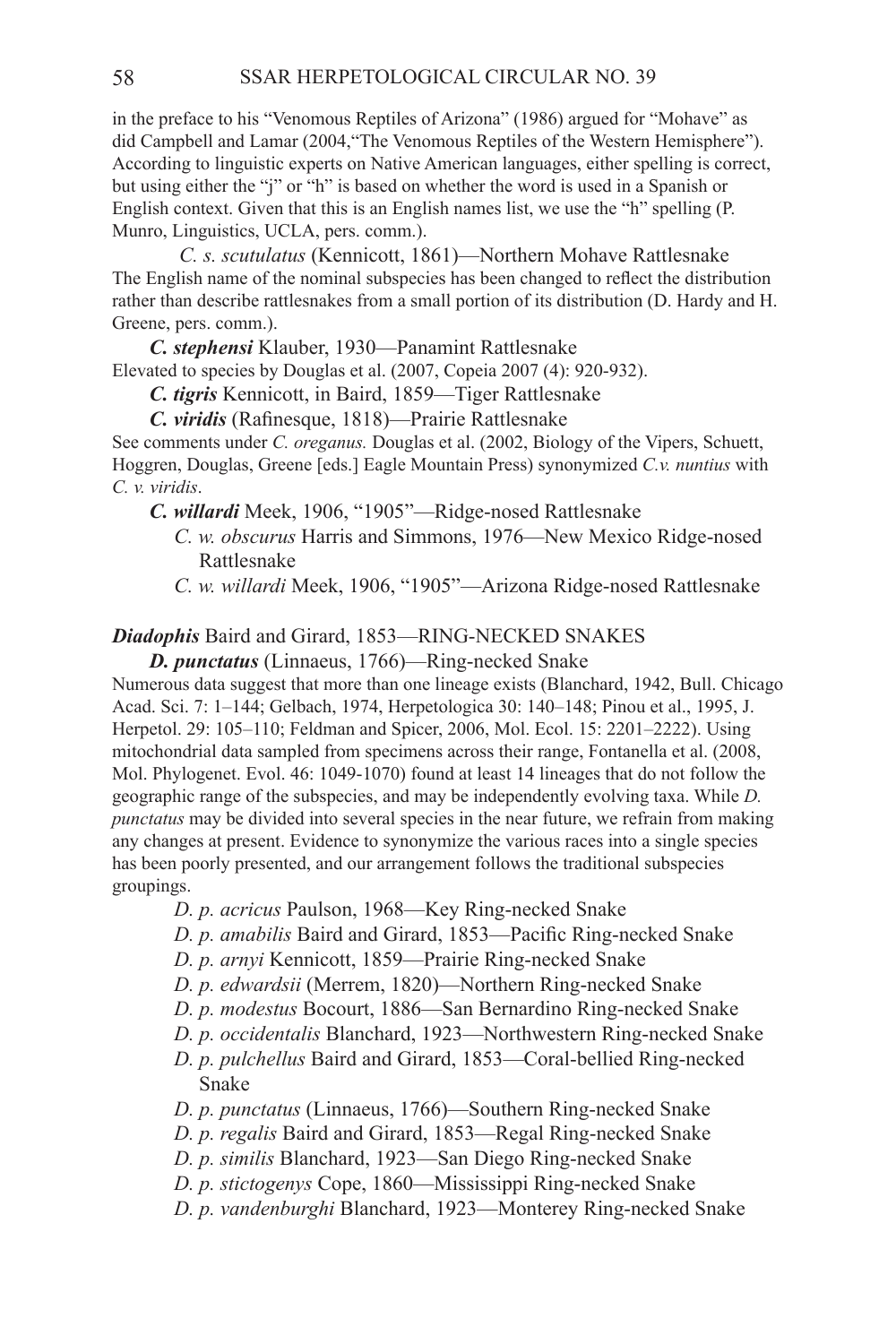### *Drymarchon Fitzinger, 1843—INDIGO SNAKES*

*D. couperi* (Holbrook, 1842)—Eastern Indigo Snake Wüster et al. (2001, Herpetol. J. 11: 157–165) demonstrated that *couperi* is a distinct species using morphological evidence.

*D. melanurus* (Duméril, Bibron, and Duméril, 1854)—Central American Indigo Snake

Wüster et al. (2001, Herpetol. J. 11: 157–165) showed that the South American *D. corais* is distinct from the Central/North American (*D. melanurus*) taxon.

 *D. m. erebennus* (Cope, 1860)—Texas Indigo Snake

*Drymobius* Fitzinger, 1843—NEOTROPICAL Racers

*D. margaritiferus* (Schlegel, 1837)—Speckled Racer

 *D. m. margaritiferus* (Schlegel, 1837)—Northern Speckled Racer

## *Farancia* Gray, 1842—MUDSNAKES AND RAINBOW SNAKES

*F. abacura* (Holbrook, 1836)—Red-bellied Mudsnake

Cundall and Rossman (1984, Herpetologica 40: 388–405) analyzed skull morphology and showed substantial divergence between *F. a. abacura* and *F. a. reinwardtii*.

 *F. a. abacura* (Holbrook, 1836)—Eastern Mudsnake

 *F. a. reinwardtii* Schlegel, 1837—Western Mudsnake

*F. erytrogramma* (Palisot de Beauvois *in* Sonnini and Latreille, 1801)— Rainbow Snake

 *F. e. erytrogramma* (Palisot de Beauvois *in* Sonnini and Latreille,

1801)—Common Rainbow Snake

 *F. e. seminola* Neill, 1964—Southern Florida Rainbow Snake

*Ficimia* Gray, 1849—Eastern Hook-nosed Snakes

The previous Standard English names of *Ficimia* and *Gyalopion* were misleading relative to their geographic ranges. All are distributed in Mexico, but *Ficimia* had the moniker "Mexican," whereas *Gyalopion* had the name "Plateau," yet is clearly not confined to any plateau. Given that *Ficimia* has the easternmost distribution, we call it "Eastern" and call *Gyalopion* "Western."

*F. streckeri* Taylor, 1931—Tamaulipan Hook-nosed Snake

*Gyalopion* Cope, 1861—Western Hook-nosed Snakes See note on *Ficimia*.

*G. canum* Cope, 1861 "1860"—Chihuahuan Hook-nosed Snake

*G. quadrangulare* (Günther, 1893 *in* Salvin and Godman, 1885-1902)— Thornscrub Hook-nosed Snake

*Heterodon* Latreille, 1801—North American Hog-nosed Snakes

*H. gloydi* Edgren, 1952—Dusty Hog-nosed Snake

Werler and Dixon (2000, Texas Snakes, University of Texas Press, Austin) regarded *H. n. gloydi* to be an allopatric, diagnosable taxon restricted to the low plains - eastern forest ecotone of eastern Texas. Smith et al. (2003, J. Kansas Herpetol. 5: 17–20) countered that it was not diagnosable.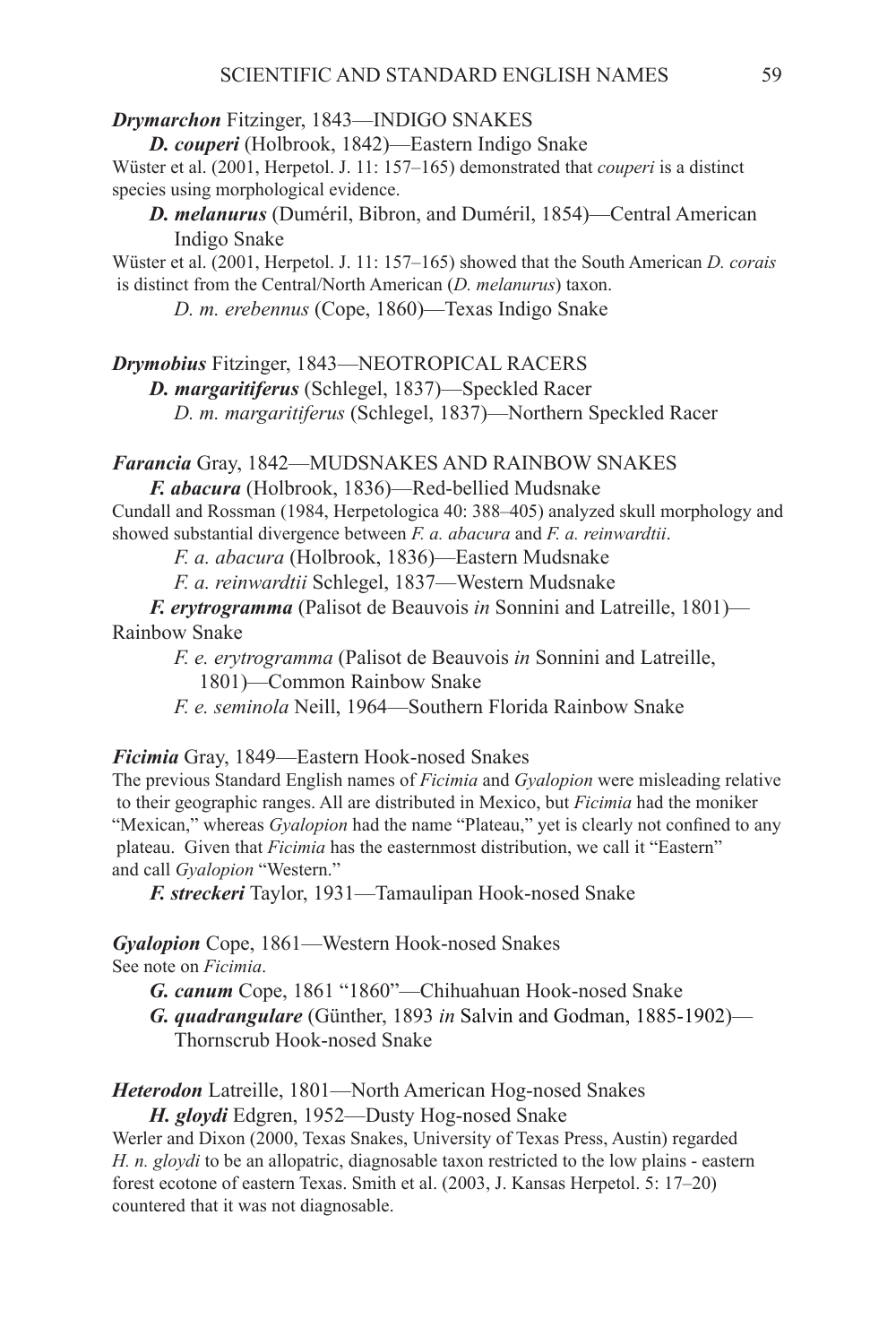*H. kennerlyi* Kennicott, 1860—Mexican Hog-nosed Snake Smith et al. (2003, J. Kansas Herpetol. 5: 17–20), based on two scale characters, separated *H. n. kennerlyi* from *H. n. nasicus* and elevated the former to species.

*H. nasicus* Baird and Girard, 1852—Plains Hog-nosed Snake Because the three subspecies of *H. nasicus* have been elevated to species, their respective standard English names remain associated with each. Hence, there is no longer a "Western Hog-nosed Snake."

*H. platirhinos* Latreille, 1801—Eastern Hog-nosed Snake *H. simus* (Linnaeus, 1766)—Southern Hog-nosed Snake

#### *Hypsiglena* Cope, 1860—NORTH AMERICAN NIGHTSNAKES

Taxonomy of *Hypsiglena* has received some critical review since Tanner's revision of the genus (1944, Great Basin Nat. 5: 25–92). Dixon (1965, Southwest. Nat. 10: 125–131) and Dixon and Dean (1986, Southwest. Nat. 31: 307–318) studied a morphological contact zone between northern and southern taxa at the Sonora–Sinaloa border in Mexico, finding that it comprised a narrow zone of hybridization with some taxa existing in sympatry. Hardy and McDiarmid (1969, Univ. Kansas Pub. Mus. Nat. Hist. 18: 39–252) examined specimens across the range of this presumptive contact and elsewhere in western Mexico and concluded that no morphological characters existed to separate *torquata* and *ochrorhyncha*, except maybe nuchal patterns, which they decided (p. 170) was "a case of pattern dimorphism in a single, otherwise uniform, species." Grismer et al. (1994, Bull. So. California Acad. Sci. 93: 45–80) dismissed the recognition of subspecies in Baja California, stating, without evidence, that the subspecies intergrade widely. Mulcahy (2008,Mol. Phylogen. Evol.46: 1095-1115) conducted a comprehensive phylogeographic study of *Hypsiglena* based on an mtDNA analysis of >150 individuals. Mulcahy (2008) recognized six species in what was considered *H. torquata*, five of which are consistent with previously described lineages (e.g. subspecies), while one represents a unique lineage that remains to be described. Mulcahy (2008) also recommended maintaining the subspecies designations for several of the widespread, polymorphic species, which may represent incipient species. The nominal species *H. torquata* is now restricted to Mexico, three described forms occur in the USA, and the undescribed form is endemic to the Cochise Filter Barrier area of southeastern Arizona and associated New Mexico.

- *H. chlorophaea* Cope, 1860—Desert Nightsnake
	- *H. c. deserticola* (Tanner, 1944)—Northern Desert Nightsnake
	- *H. c. loreala* (Tanner, 1944)—Mesa Verde Nightsnake
	- *H. c. chlorophaea* Cope, 1860—Sonoran Nightsnake
- *H. jani* (Duges, 1866)—Chihuahuan Nightsnake
	- *H. j. texana* (Stejneger, 1893)—Texas Nightsnake
- *H. ochrorhyncha* Cope, 1860—Coast Nightsnake
	- *H. o. nuchalata* (Tanner, 1943)—California Nightsnake
	- *H. o. klauberi* Tanner, 1944—San Diego Nightsnake

#### *Lampropeltis* Fitzinger, 1843—Kingsnakes

The composition of this group was recently investigated by Pyron and Burbrink (2009, Mol. Phylogenet. Evol. 52: 524-529) and, with exception to *Stilosoma*, the traditionally recognized species within this genus were found to represent a monophyletic group. Reviews of the status of various species and the recognition of additional taxa are forthcoming (F. Burbrink et al., *pers.comm.*).

*L. alterna* (Brown, 1901)—Gray-banded Kingsnake Garstka (1982, Breviora 466: 1–35) and more recently Bryson et al. (2007, Mol.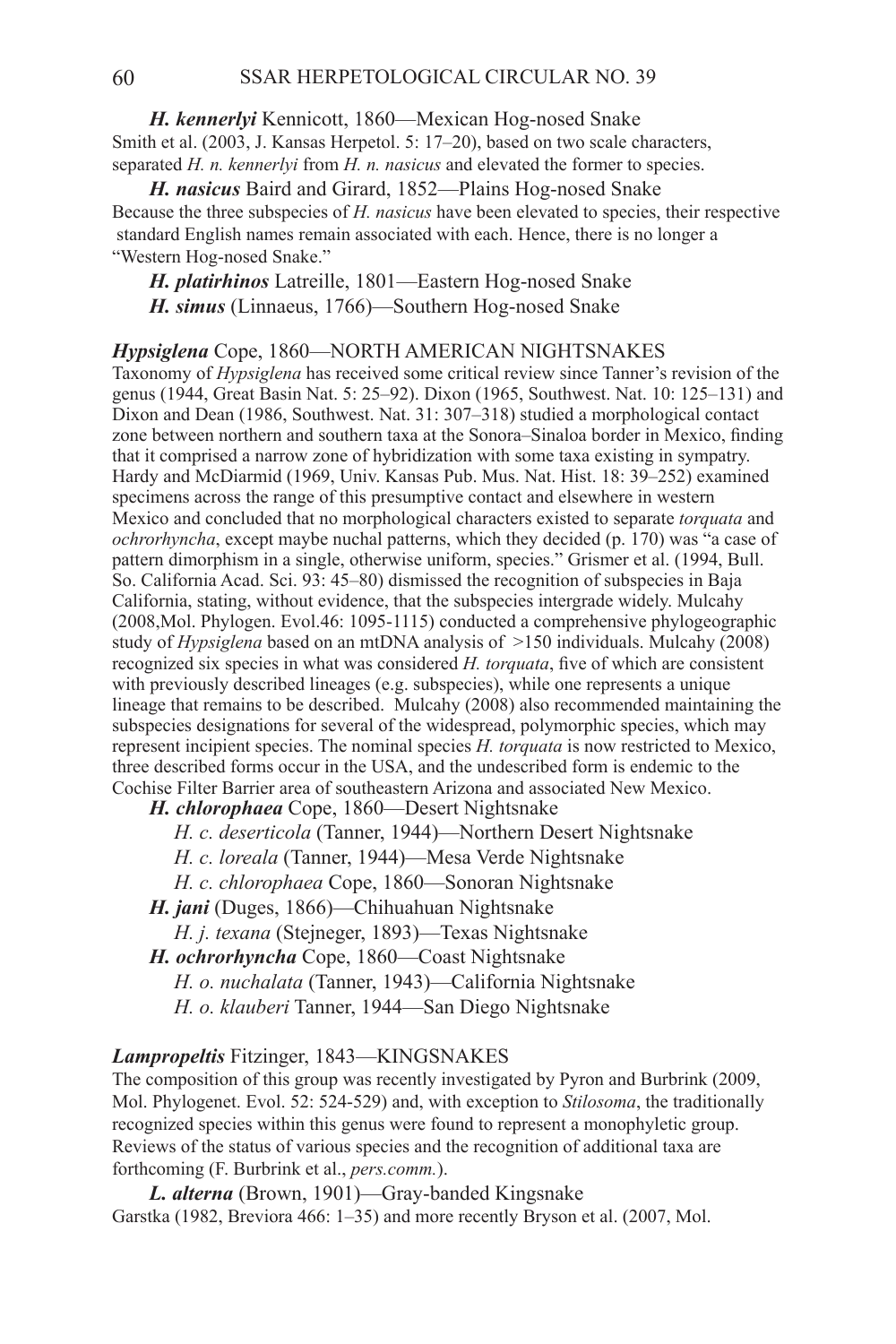Phylogenet. Evol. 43: 674–684) reviewed the *mexicana* species group of *Lampropeltis*. Based on the more recent molecular work, it appears that the recognition of the traditional species of *alterna*, *mexicana* and *triangulum* may be incorrect. Until more data are available to resolve the taxonomy of these groups, we withhold making any changes. Given the apparent complexity of the situation and the widespread morphological variation of *L. alterna*, we do not recognize any subspecies, though Hilken and Schlepper (1998, Salamandra 34: 97–124) argued for recognition of *L. alterna alterna* and *L. a. blairi*.

*L. californiae* (Blainville, 1835)—California Kingsnake Previously considered a subspecies of *L. getula,* Pyron and Burbrink (2009, Mol. Ecol. 18: 2443-3457 and 2009, Zootaxa 2241: 22-32), demonstrated that this is a distinct species.

*L. calligaster* (Harlan, 1827)— Yellow-bellied Kingsnake

 *L. c. calligaster* (Harlan, 1827)— Prairie Kingsnake

 *L. c. occipitolineata* Price, 1987—South Florida Mole Kingsnake

 *L. c. rhombomaculata* (Holbrook, 1840)—Mole Kingsnake

*L. elapsoides* (Holbrook, 1838)—Scarlet Kingsnake

Using multiple nuclear and mitochondrial genes, Pyron and Burbrink (2009, Mol. Phylogenet. Evol. 52: 524-529) found that *L. elapsoides* is distinct from *L. triangulum*

*L. extenuata* (Brown, 1890)—Short-tailed Kingsnake Dowling and Maxson (1990, J. Zool. London 221: 77–85), using immunological distance data, found *Stilosoma* to fall within *Lampropeltis*. Keogh (1996, Herpetologica 52: 406– 416), however, found *Stilosoma* to be part of the probable sister group to *Lampropeltis*. Rodriguez-Robles and de Jesus Escobar (1999, Biol. J. Linn. Soc. 68: 355–385) and Bryson et al. (2007, Mol. Phylogenet. Evol. 43: 674–684) corroborated Dowling and Maxson using mtDNA evidence, and demonstrated that recognition of *Stilosoma* as a genus does render *Lampropeltis* paraphyletic. This was confirmed and ameliorated in Pyron and Burbrink (2009, Mol. Phylogenet. Evol. 52: 524-529).

*L. getula* (Linnaeus, 1766)—Eastern Kingsnake

*L. holbrooki* Stejneger, 1903—Speckled Kingsnake

Formerly considered a subspecies of *L. getula,* Pyron and Burbrink (2009, Mol. Ecol. 18: 2443-3457 and 2009, Zootaxa 2241: 22-32), demonstrated that this is a distinct species. However, compared to the range of the former subspecies, this taxon occurs only west of the Mississippi River.

*L. knoblochi* Taylor, 1940—Knobloch's Mountain Kingsnake Formerly considered a subspecies of *L. pyromelana*, Burbrink et al. (2011, Mol. Phylogenet. Evol. 60: 445-454) demonstrated the existence of two species using coalescent species delimitation methods and ecological niche modeling. The complex comprises a northern species on the Colorado Plateau (*L. pyromelana*) and a southern species (*P. knoblochi*) found primarily on the Sierra Madre Occidental and associated Madrean Sky Islands.

*L. nigra* (Yarrow, 1882)—Eastern Black Kingsnake Formerly considered a subspecies of *L. getula,* Pyron and Burbrink (2009, Mol. Ecol. 18: 2443-3457 and 2009, Zootaxa 2241:22-32), demonstrated that this is a distinct species.

*L. pyromelana* (Cope, 1867 "1866")—Pyro Mountain Kingsnake Burbrink et al. (2011, Mol. Phylogenet. Evol. 60: 445-454) demonstrated that this species is distinct from *L. knoblochi*.

*L. p. infralabialis* Tanner, 1953—Utah Mountain Kingsnake *L. p. pyromelana* (Cope, 1867 "1866")—Arizona Mountain Kingsnake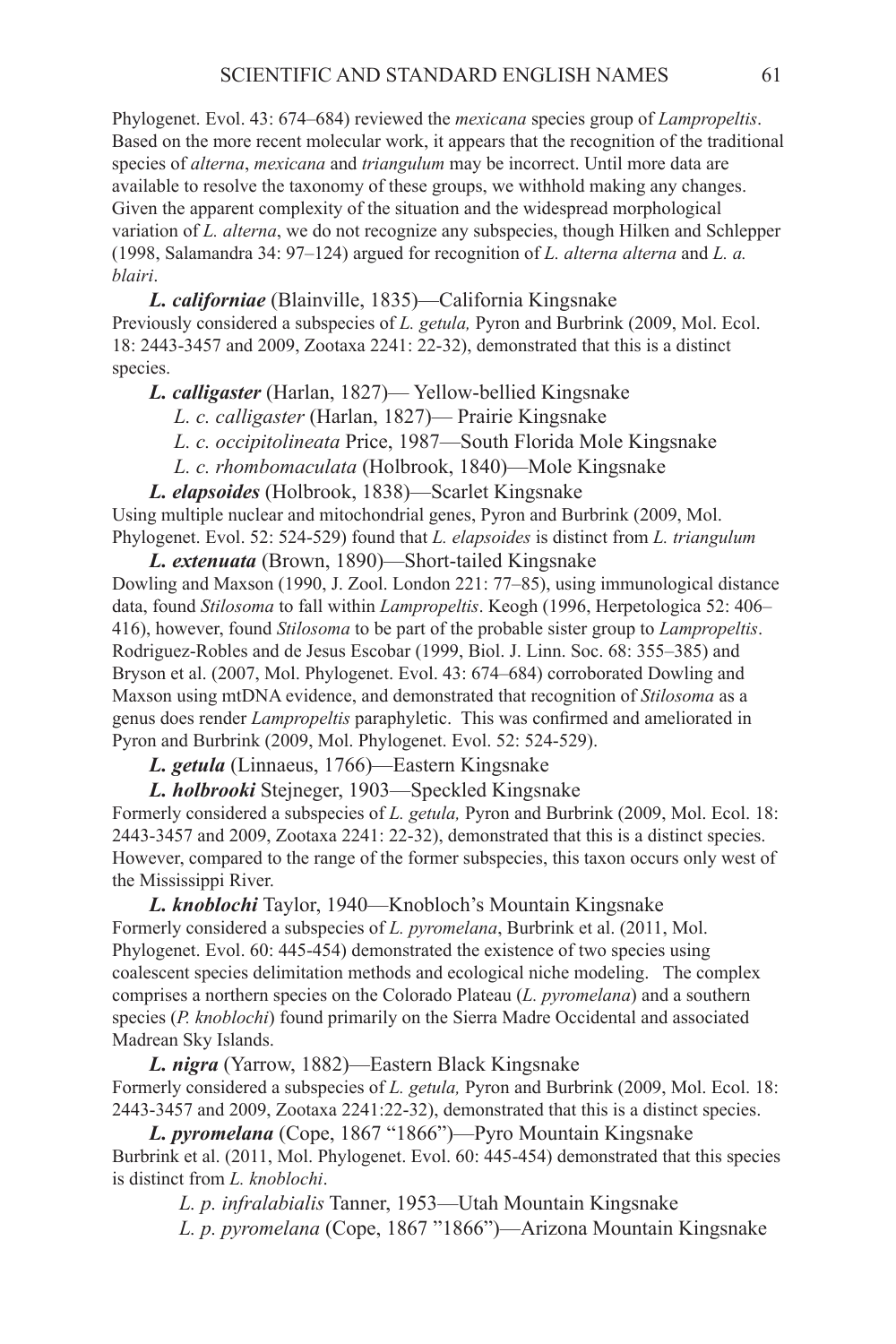*L. splendida* (Baird and Girard, 1853)—Desert Kingsnake

Formerly considered a subspecies of *L. getula,* Pyron and Burbrink (2009, Mol. Ecol. 18: 2443-3457 and 2009, Zootaxa 2241:22-32), demonstrated that this is a distinct species.

*L. triangulum* (Lacépède, 1789)—Milksnake Given molecular evidence from Bryson et al. (2007, Mol. Phylogenet. Evol. 43: 674– 684), *L. triangulum* cannot represent a single species if *L. mexicana* and *L. alterna* are recognized. Nuclear and mitochondrial evidence suggest that *L. triangulum* comprises multiple, deeply divergent lineages (S. Ruane et al., *pers. comm.*), though we refrain from making any changes pending publication of those data.

- *L. t. amaura* Cope, 1860—Louisiana Milksnake
- *L. t. annulata* Kennicott, 1860—Mexican Milksnake
- *L. t. celaenops* Stejneger, 1903—New Mexico Milksnake
- *L. t. gentilis* (Baird and Girard, 1853)—Central Plains Milksnake
- *L. t. multistriata* Kennicott, 1860—Pale Milksnake
- *L. t. syspila* (Cope, 1888)—Red Milksnake
- *L. t. taylori* Tanner and Loomis, 1957—Utah Milksnake
- *L. t. triangulum* (Lacépède, 1789)—Eastern Milksnake
- *L. zonata* (Lockington *ex* Blainville, 1876)—California Mountain Kingsnake

Rodríguez-Robles et al. (1999, Mol. Ecol. 8: 1923–1934) examined mtDNA and color pattern. The DNA suggested distinct northern and southern clades that they left unnamed, but which may represent independently evolving taxa. The color pattern was too variable to differentiate the seven subspecies. We follow these recommendations and do not recognize any subspecies at this time.

# Leptodeira Fitzinger, 1843-CAT-EYED SNAKES

*L. septentrionalis* (Kennicott, *in* Baird, 1859)—Cat-eyed Snake Campbell (1998, The Amphibians and Reptiles of Northern Guatemala, Yucatán, and Belize, Univ. Oklahoma Press) elevated *L. s. polysticta* to species, which leaves *L. septentrionalis* monotypic.

Leptotyphlops see *Rena.*

## *Lichanura* Cope, 1861—ROSY BOAS

See annotation under *Charina*. Wood et al. (2008, Mol. Phylogenet. Evol. 46: 484–582), used mtDNA and found three main clades within *trivirgata* that do not correspond to currently recognized subspecies. They concluded that these clades corresponded to two species, *L. trivirgata* and *L. orcutti*.

*L. orcutti* (Stejneger 1889)—Northern Three-lined Boa

*L. trivirgata* (Cope, 1861)—Rosy Boa

Masticophis: See *Coluber*.

## *Micruroides* Schmidt, 1928—Sonoran Coralsnakes

Slowinski (1995, J. Herpetol. 29: 325–338) presented morphological and biochemical data supporting separation of the genera *Micrurus* and *Micruroides*. Castoe et al. (2007, Zoo. J. Linn. Soc. 151:809-831) found that *Micruroides* was the sister taxon to the remainder of the sampled New World *Micrurus*.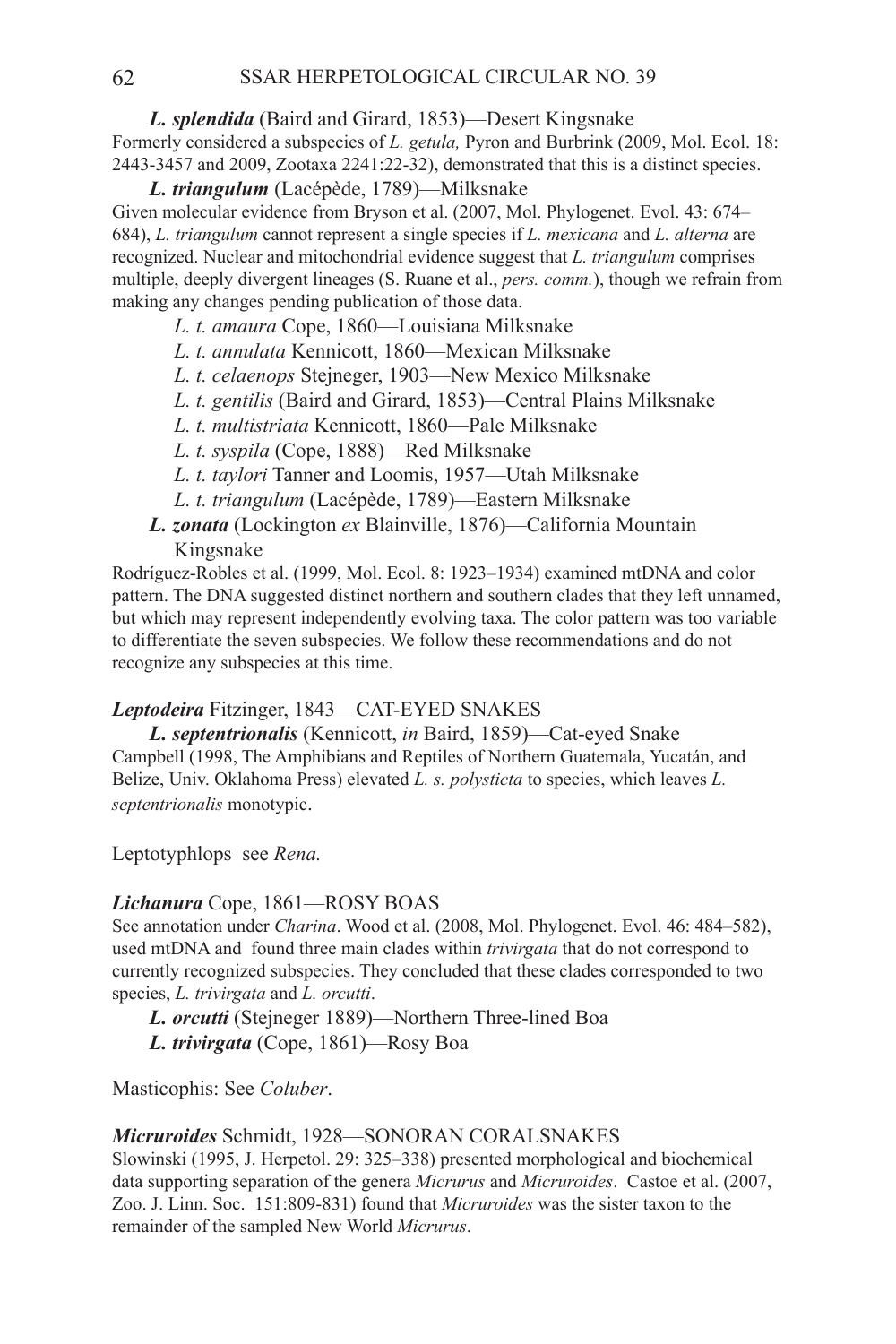*M. euryxanthus* (Kennicott, 1860)—Sonoran Coralsnake *M. e. euryxanthus* (Kennicott, 1860)—Arizona Coralsnake

# *Micrurus* Wagler, 1824—AMERICAN Coralsnakes

*M. fulvius* (Linnaeus, 1766)—Harlequin Coralsnake

*M. tener* (Baird and Girard, 1853)—Texas Coralsnake Although Castoe et al. and J. Boundy (2006, Joint Meeting Ichthyologists Herpetologists abstracts) presented molecular and morphological evidence, respectively, that *M. fulvius* and *M. tener* are distinct species, these data have not been published. However, this species has been diagnosed by Campbell and Lamar (2004, in J. A. Campbell and W. W. Lamar [eds.], Venomous Reptiles of the Western Hemisphere, Comstock, Publ. Assoc., Ithaca, Pp. 195–197).

*M. t. tener* (Baird and Girard, 1853)—Texas Gulf-Coast Coralsnake

# *Nerodia* Baird and Girard, 1853-NORTH AMERICAN WATERSNAKES *N. clarkii* (Baird and Girard, 1853)—Saltmarsh Watersnake

Lawson et al. (1991, Copeia 1991: 638–659) presented allozyme data that supported the separation of *clarkii* and *fasciata*.

*N. c. clarkii* (Baird and Girard, 1853)—Gulf Saltmarsh Watersnake

*N. c. compressicauda* Kennicott, 1860—Mangrove Saltmarsh Watersnake

*N. c. taeniata* (Cope, 1895)—Atlantic Saltmarsh Watersnake Dunson (1979, Florida Scientist 42: 102–112) synonymized *N. c. taeniata* with *N. c. compressicauda*, concluding that it was pattern variant of the latter. Lawson et al. (1991, Copeia 1991: 638–659) resurrected *N. c. taeniata* on the basis of allozyme data, although the genetic distances were minute.

*N. cyclopion* (Duméril, Bibron and Duméril, 1854)—Mississippi Green Watersnake

*N. erythrogaster* (Forster, 1771)—Plain-bellied Watersnake

Makowsky et al. (2010. Mol. Phylogenet. Evol.55: 985-995) demonstrated using mitochondrial data that this taxon represents a single widespread species with no concordance to any of the described subspecies. As such we do not recognize subspecies.

*N. fasciata* (Linnaeus, 1766)—Southern Watersnake Allozyme data indicate that *N. fasciata* forms two clades, differentiated on the mid-Florida Panhandle (Lawson et al., 1991, Copeia 1991: 638–659). Also see note under *N. sipedon*.

*N. f. confluens* (Blanchard, 1923)—Broad-banded Watersnake

*N. f. fasciata* (Linnaeus, 1766)—Banded Watersnake

*N. f. pictiventris* (Cope, 1895)—Florida Watersnake

*N. floridana* (Goff, 1936)—Florida Green Watersnake

Elevation of *N. floridana* from a race of *N. cyclopion* is supported by data from Pearson (1966, Bull. Serol. Mus. 36: 8), Lawson (1987, J. Herpetol. 21: 140–157), and Sanderson (1993, Brimleyana 19: 83–94). The disjunct populations of *floridana* were examined by Thompson and Crother (1998, Copeia 1998: 715–719) with allozyme data that revealed no evidence of differentiation.

*N. harteri* (Trapido, 1941)—Brazos River Watersnake

 *N. paucimaculata* (Tinkle and Conant, 1961)—Concho Watersnake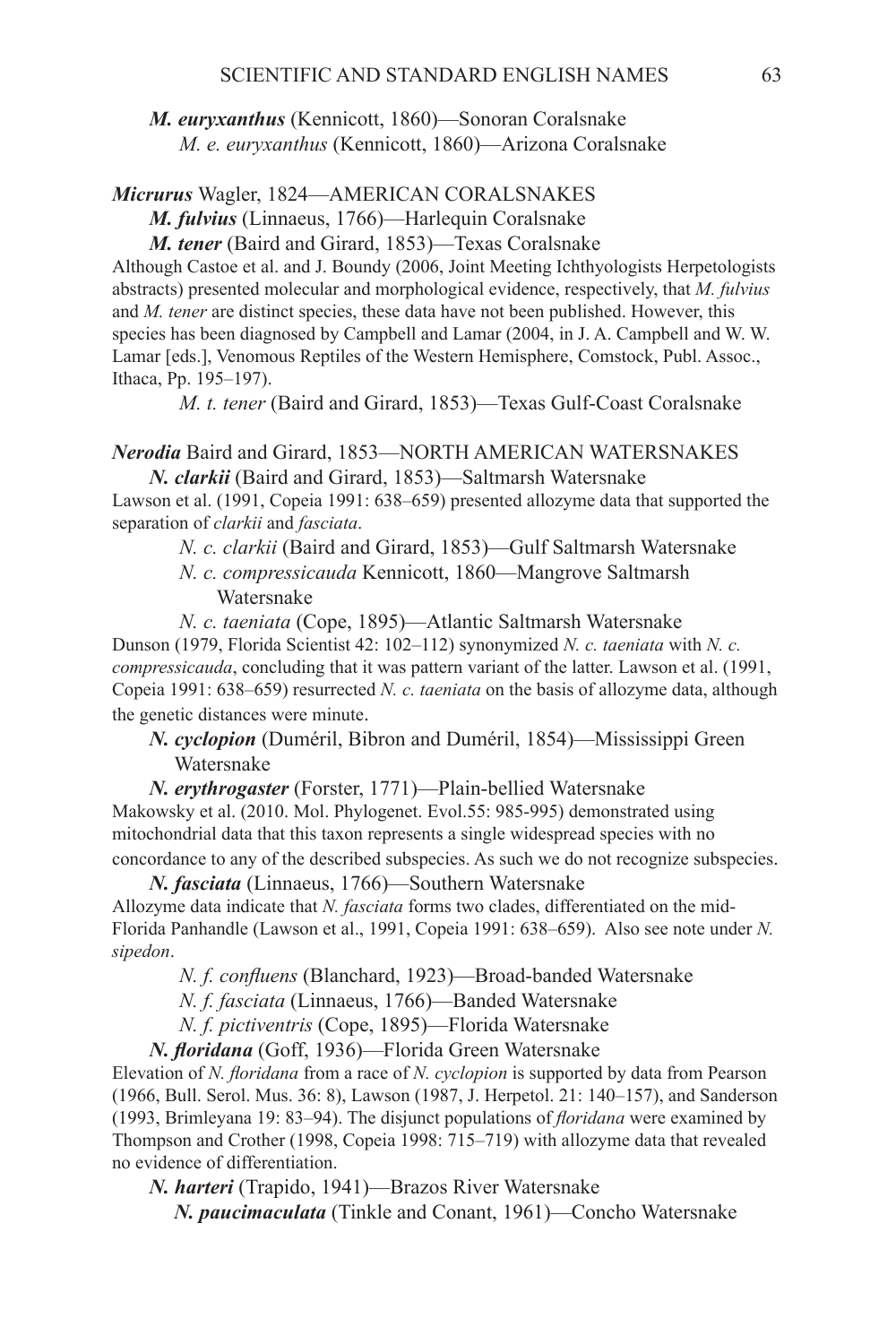Suggested to be separated from *harteri* by Rose and Selcer (1989, J. Herpetol. 23: 261–266) and supported by molecular data in Densmore et al. (1992, Herpetologica 48: 60–68).

 *N. rhombifer* (Hallowell, 1852)—Diamond-backed Watersnake Brandley et al. (2010. Mol. Phylogenet. Evol. 57:552-560) found evidence for multiple lineages of *N. rhombifer*. Two lineages were found roughly east and west of the Mississippi River, with a third in Mexico, corresponding to *N. r. werleri.* 

*N. r. rhombifer* (Hallowell, 1852)—Northern Diamond-backed Watersnake

 *N. sipedon* (Linnaeus, 1758)—Common Watersnake Numerous examples exist of hybridization between *sipedon* and *fasciata* (Conant, 1963, Am. Mus. Novit. 2122: 1–38; Blaney and Blaney, 1979, Herpetologica 35: 350–359; Schwaner et al., 1980, Isozyme Bull. 12: 102; Schwaner and Mount, 1976, Occas. Pap. Mus. Nat. Hist. Univ. Kansas 45: 1–44), although *sipedon* and *fasciata* are apparently not sister taxa (Lawson, 1987, J. Herpetol. 21: 140–157).

 *N. s. insularum* (Conant and Clay, 1937)—Lake Erie Watersnake

 *N. s. pleuralis* (Cope, 1892)—Midland Watersnake

 *N. s. sipedon* (Linnaeus, 1758)—Northern Watersnake

 *N. s. williamengelsi* (Conant and Lazell, 1973)—Carolina Watersnake

 *N. taxispilota* (Holbrook, 1838)—Brown Watersnake

## **Opheodrys** Fitzinger, 1843—GREENSNAKES

 *O. aestivus* (Linnaeus, 1766)—Rough Greensnake

Recognition of the Florida peninsular form described by Grobman (1984, Bull. Florida St. Mus. Biol. Sci. 29: 153–170) is supported by Plummer (1987, Copeia 1987: 483–485). Reviewed by Walley and Plummer (2000, Cat. Am. Amph. Rept. 718).

*O. a. aestivus* (Linnaeus, 1766)—Northern Rough Greensnake

*O. a. carinatus* Grobman, 1984—Florida Rough Greensnake

 *O. vernalis* (Harlan, 1827)—Smooth Greensnake

Given that *Liochlorophis* (Oldham and Smith, 1991, Bull. Maryland Herpetol. Soc. 27: 201–215) is the monotypic sister genus to the monotypic genus *Opheodrys*, recognition of the former taxon is unnecessary, and reduces the amount of information conveyed by the names. As such, we retain *vernalis* in *Opheodrys*. The several subspecies described by Grobman (1941, Misc. Pub. Mus. Zool. Univ. Michigan 50: 1–38; 1992, J. Herpetol. 26: 176–186) are based on character clines and have received little recognition.

*Oxybelis* Wagler, 1830—American Vinesnakes  *O. aeneus* (Wagler, 1824)—Brown Vinesnake

## *Pantherophis* Fitzinger, 1843—NORTH AMERICAN RATSNAKES

Utiger et al. (2002, Russian J. Herpetol. 9: 105–124), using molecular data, divided *Elaphe* into eight genera. New World *Elaphe* are part of a clade distinct from Old World species, for which *Pantherophis* Fitzinger, 1843, was resurrected as the oldest available name. Using multiple nuclear and mitochondrial genes, Burbrink and Lawson (2007, Mol. Phylogenet. Evol. 43: 173–189) and Pyron and Burbrink (2009, Mol. Phylogenet. Evol. 52:524-529) demonstrated that the NW *Elaphe* are part of the New World tribe Lampropeltini*.* While further splitting of *Pantherophis* has been proposed (Collins and Taggart, 2008; J. Kansas Herp. 26:16-18), the use of *Pantherophis* has helped stabilize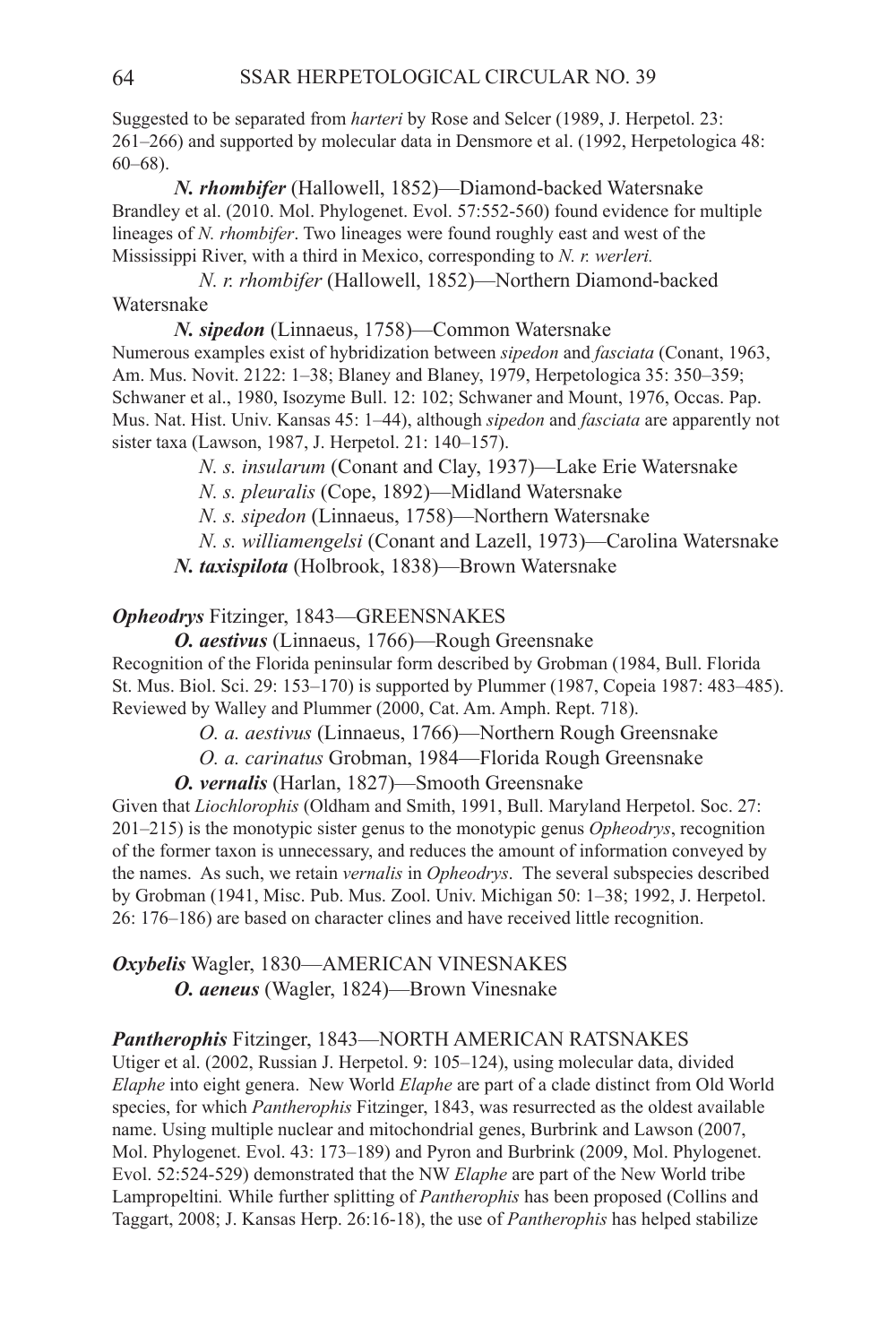the classification of New World ratsnakes for nearly a decade. Thus, we refrain from further division of the genus.

# *P. alleghaniensis (Holbrook, 1836)*—Eastern Ratsnake See *P. obsoletus*.

 *P. bairdi* (Yarrow, *in* Cope, 1880)—Baird's Ratsnake

 *P. emoryi* (Baird and Girard, 1853)—Great Plains Ratsnake Using mitochondrial data, Burbrink (2002, Mol. Phylogenet. Evol. 25: 465–476)

found *P. guttatus* to comprise three clades, which were elevated to the species level. The subspecies *P. g. meahllmorum* was not found to be a distinct lineage, and was synonymized with *P. emoryi*.

### *P. guttatus* (Linnaeus, 1766)—Red Cornsnake

Using mitochondrial data, Burbrink (2002, Mol. Phylogenet. Evol. 25: 465–476) found *P. guttatus* to comprise three distinct lineages, which were elevated to species level. The name *P. guttatus* was restricted to populations east of the Mississippi River.

 *P. obsoletus (Say, 1823)*—Western Ratsnake

Based on the congruence of morphological (Burbrink, 2001, Herpetol. Monogr. 15: 1–53) and mitochondrial data (Burbrink et al., 2000, Evolution 54: 2107–2118), Burbrink divided *P. obsoletus* into three species (*P. alleghaniensis, P. obsoletus* and *P. spiloides)* with no subspecies.

 *P. ramspotti* Crother, White, Savage, Eckstut, Graham and Gardner,

2011—Western Foxsnake

Conant (1940, Herpetologica 2: 2) recognized two forms of foxsnakes, one on each side of a geographic disjunction (basically all of Michigan and parts of Indiana and Ohio) with the western form as *Pantherophis vulpinus vulpinus* and the eastern form as *P. v. gloydi.* Collins (1991, Herpetol. Rev. 22: 42–43) elevated gloydi to specific status because of its geographic disjunction from vulpinus and the characters noted by Conant (1940, Herpetologica 2: 2). Crother et al. (2011, ISRN Zoology, doi:10.5402/2011/436049) supported the concept of two species, but discovered that the species boundary was the Mississippi River and not the disjunction. The type locality of *P. vulpinus* is east of the Mississippi River and thus the appropriate available name for the eastern form, leaving the western form unnamed. An interesting side note is that faster evolving microsatellite data reveal a population level separation associated with the geographic hiatus (Row et al., 2011, J Evol. Biol., in press).

 *P. slowinskii* Burbrink, 2002*—*Slowinski's Cornsnake Using mitochondrial data, Burbrink (2002, Mol. Phylogenet. Evol. 25: 465–476) found *P. guttatus* to comprise three distinct lineages, which were elevated to species level. The populations in western Louisiana and eastern Texas were named *P. slowinskii.*

 *P. spiloides* (Duméril, Bibron and Duméril, 1854)—Gray Ratsnake See comment under *P. obsoletus.*

 *P. vulpinus* (Baird and Girard, 1853)—Eastern Foxsnake See comment under *P. ramspotti*.

*Pelamis* Daudin, 1803—Yellow-bellied Seasnakes

 *P. platura* (Linnaeus, 1766)—Yellow-bellied Seasnake

The correct spelling of the specific epithet is *platura* because *Pelamis* is feminine (Lanza and Boscherini, 2000, Tropical Zoology 13: 327-329; Böhme, 2003, Salamandra 39: 124).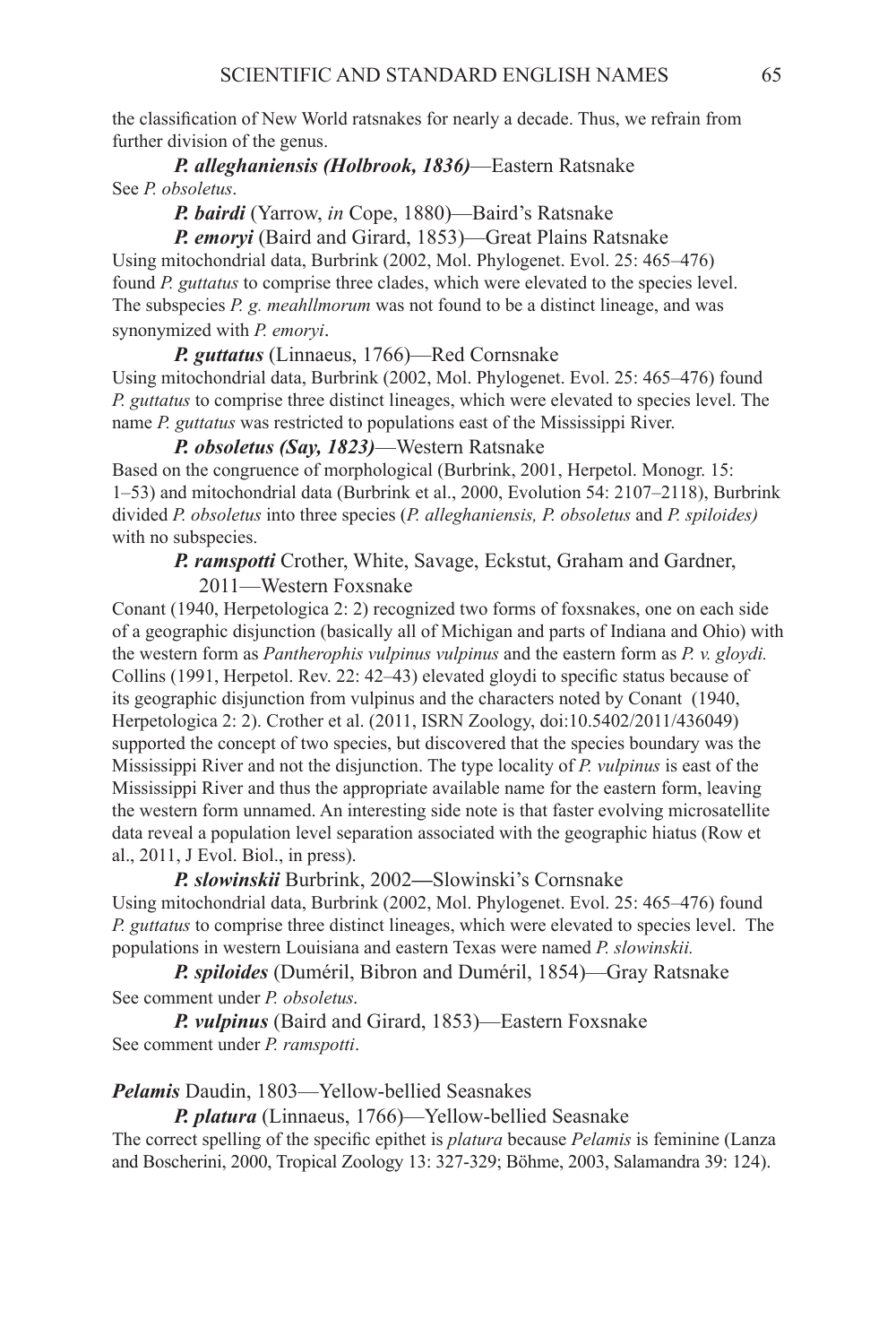# **Phyllorhynchus** Stejneger, 1890 LEAF-NOSED SNAKES

 *P. browni* Stejneger, 1890—Saddled Leaf-nosed Snake  *P. decurtatus* (Cope, 1868)—Spotted Leaf-nosed Snake

McDiarmid and McCleary (1993, Cat. Am. Amph. Rept.: 579.1–5), argued that the four subspecies of *P*. *browni* and five subspecies of *P. decurtatus* not be recognized. Gardner and Mendelson (2004, J. Herpetol. 38: 187–196), based on morphological data, also concluded that subspecies of *P*. *decurtatus* should not be recognized.

# *Pituophis* Holbrook, 1842—BULLSNAKES, PINESNAKES, AND GOPHERSNAKES

Using mitochondrial data, Rodríguez-Robles et al. (2000, Mol. Phylogenet. Evol. 14: 35–50) corroborated the current classification of United States *Pituophis* into three species: *melanoleucus, catenifer,* and *ruthveni*. However, the recognition of *ruthveni*  rendered *catenifer* paraphyletic. Thus, given further study of this group, *Pituophis* may undergo taxonomic revision in the near future.

# *P. catenifer* (Blainville, 1835)—Gophersnake

Rodriguez-Robles et al. (2000, Mol. Phylogenet. Evol. 14: 35–50) discovered significant internal structuring among P. catenifer populations using mitochondrial data, which may signify the existence of additional species, though they did not attempt reclassification. Pending further study, we retain the present subspecific designations for the group.

- *P. c. affinis* (Hallowell, 1852)—Sonoran Gophersnake
- *P. c. annectens* Baird and Girard, 1853—San Diego Gophersnake
- *P. c. catenifer* (Blainville, 1835)—Pacific Gophersnake
- *P. c. deserticola* Stejneger, 1893—Great Basin Gophersnake
- *P. c. pumilus* Klauber, 1946—Santa Cruz Island Gophersnake
- *P. c. sayi* (Schlegel, 1837)—Bullsnake

 *P. melanoleucus* (Daudin, 1803)—Pinesnake

- *P. m. lodingi* Blanchard, 1924—Black Pinesnake
- *P. m. melanoleucus* (Daudin, 1803)—Northern Pinesnake
- *P. m. mugitus* Barbour, 1921—Florida Pinesnake

 *P. ruthveni* Stull, 1929—Louisiana Pinesnake

Reichling (1995, J. Herpetol. 29: 186–198) concluded that ruthveni is a distinct species. Rodriguez-Robles et al. (2000, Mol. Phylogenet. Evol. 14: 35–50) argued for the recognition of *P. ruthveni,* despite lack of significant or independent differentiation from some populations of *P. c. sayi* using mitochondrial data.

# **Regina** Baird and Girard, 1853—CRAYFISH SNAKES

Alfaro and Arnold (2001, Mol. Phylogenet. Evol. 21: 408–423) used DNA sequence data and found the genus to be polyphyletic. This conclusion corroborates the allozyme-based hypothesis of Lawson (1985, Ph.D. dissertation, Louisiana State University). Taxonomic change is necessary for this genus, but Alfaro and Arnold recommended against such change pending further investigation of New World natricine relationships.

- *R. alleni* (Garman, 1874)—Striped Crayfish Snake
- *R. grahamii* Baird and Girard, 1853—Graham's Crayfish Snake
- *R. rigida* (Say, 1825)—Glossy Crayfish Snake
	- *R. r. deltae* (Huheey, 1959)—Delta Crayfish Snake
	- *R. r. rigida* (Say, 1825)—Glossy Crayfish Snake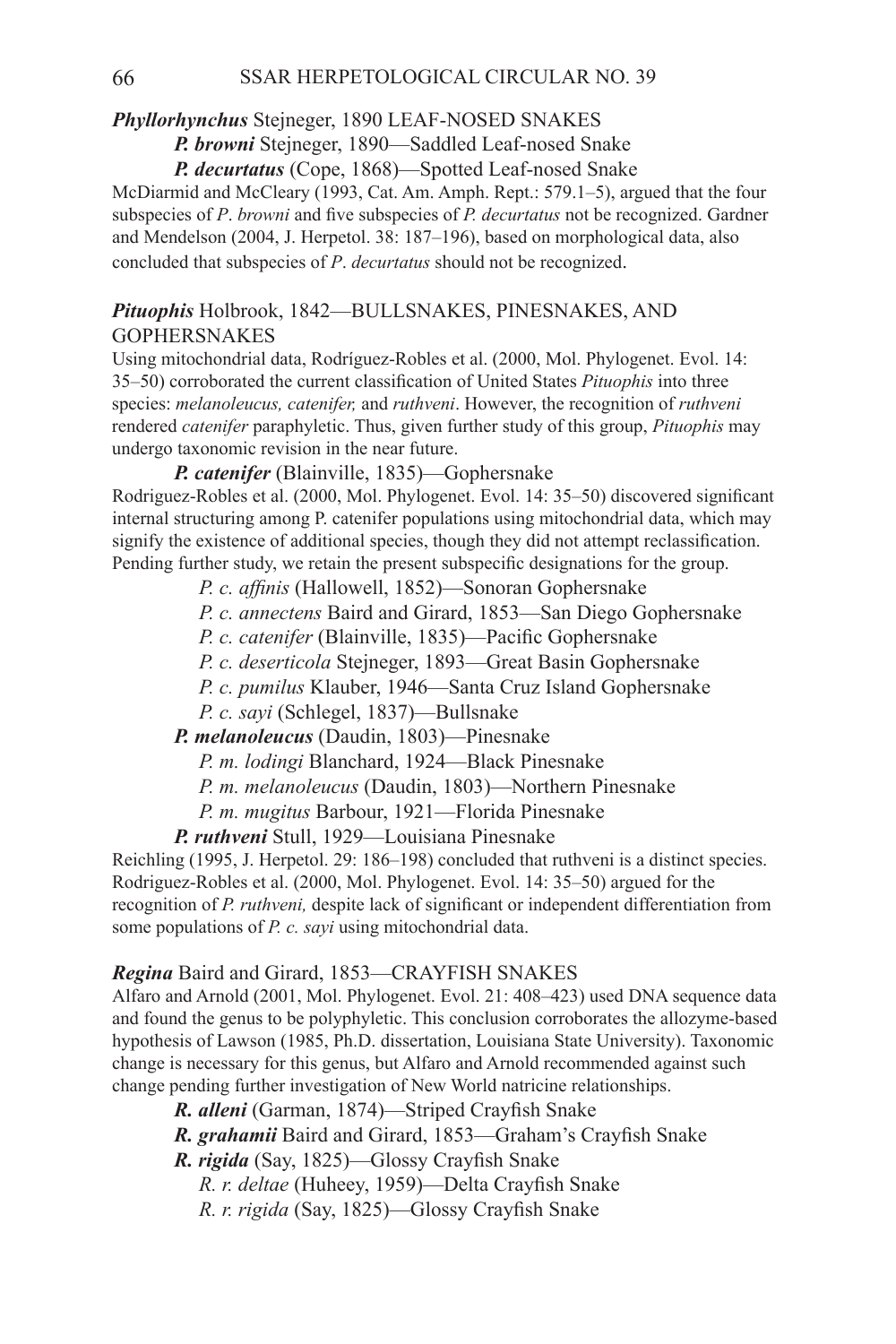*R. r. sinicola* (Huheey, 1959)—Gulf Crayfish Snake  *R. septemvittata* (Say, 1825)—Queensnake

### **Rena** Baird and Girard, 1853—THREADSNAKES

Adalsteinsson et al. (2009, Zootaxa 2224: 1-50) demonstrated that the former genus *Leptotyphlops* was composed of two large clades each composed Old World or New World taxa. The type for the genus *Leptotyphlops* is associated with Old World taxa, leaving the clade of North and Central American threadsnakes unnamed. The genus *Rena* has been restored to this group.

 *R. dissectus* (Cope, 1896)—New Mexico Threadsnake See *R. dulcis*.

 *R. dulcis* (Baird and Girard, 1853)—Texas Threadsnake Dixon and Vaughan (2003, Texas J. Sci. 55: 3–24), using morphological data, elevated *R. d. dissectus* to species status, and diagnosed three subspecies within the nominate race, one of which remains unnamed.

 *R. d. dulcis* (Baird and Girard, 1853)—Plains Threadsnake

 *R. d. rubellum* (Garman, 1884)—South Texas Threadsnake

 *R. humilis* (Baird and Girard, 1853)—Western Threadsnake

*R. h. cahuilae* Klauber, 1931—Desert Threadsnake

*R. h. humilis* (Baird and Girard, 1853)—Southwestern Threadsnake

*R. h. segregus* Klauber, 1939—Trans-Pecos Threadsnake

*R. h. utahensis* Tanner, 1938—Utah Threadsnake

*Rhadinaea* Cope, 1863-LITTERSNAKES

*R. flavilata* (Cope, 1871)—Pine Woods Littersnake

# *Rhinocheilus* Baird and Girard, 1853—LONG-NOSED SNAKES

 *R. lecontei* Baird and Girard, 1853—Long-nosed Snake Manier (2004, Biol. J. Linn. Soc., 83: 65–85), in a detailed morphological analysis, concluded that no subspecies should be recognized.

# **Salvadora** Baird and Girard, 1853—PATCH-NOSED SNAKES

 *S. grahamiae* Baird and Girard, 1853—Eastern Patch-nosed Snake *S. g. grahamiae* Baird and Girard, 1853—Mountain Patch-nosed Snake

*S. g. lineata* Schmidt, 1940—Texas Patch-nosed Snake

 *S. hexalepis* (Cope, 1866)—Western Patch-nosed Snake

*S. h. deserticola* Schmidt, 1940—Big Bend Patch-nosed Snake Recognition of the species *S*. *deserticola* was made without justification by Bogert and Degenhardt (1961, Am. Mus. Novit. 2064: 13). Bogert (1985, Snake Syst. Newsl. Nov. no. 3) explained that the usage was based on characters discovered previously (Bogert, 1945, Am. Mus. Novit. 1285: 1–14) and on the absence of any intergrades. Although Bogert may be correct, we await a study to demonstrate it and retain *S. h. deserticola* as a subspeceis of *S*. *hexalepis*.

> *S. h. hexalepis* (Cope, 1866)—Desert Patch-nosed Snake *S. h. mojavensis* Bogert, 1945—Mohave Patch-nosed Snake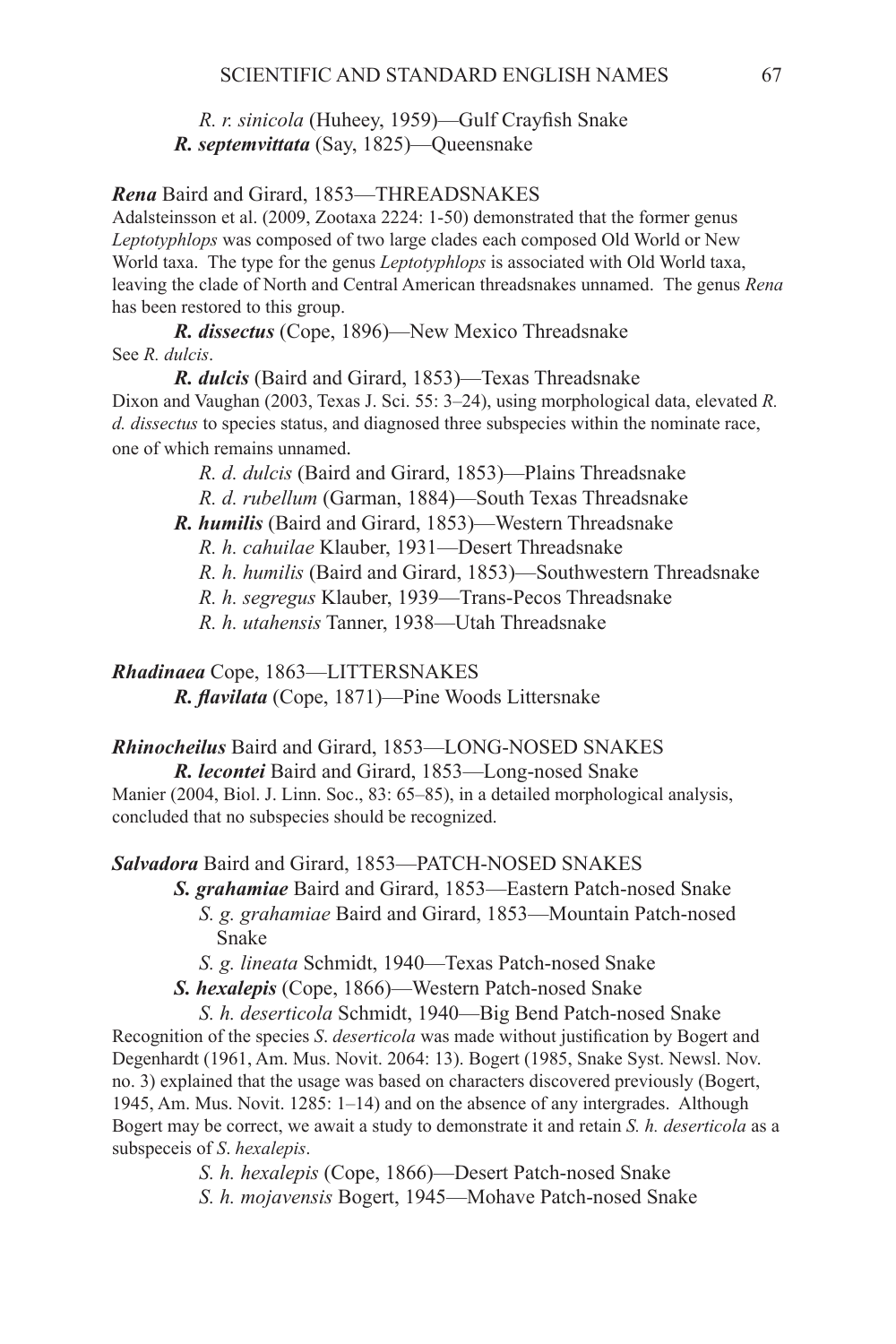The spelling of the standard English name has been changed from "Mojave" to "Mohave" for consistency with other names in the list (see note for *Crotalus scutulatus*).

 *S. h. virgultea* Bogert, 1935—Coast Patch-nosed Snake

*Seminatrix* Cope, 1895—Black Swampsnakes

 *S. pygaea* (Cope, 1871)—Black Swampsnake

*S. p. cyclas* Dowling, 1950—Southern Florida Swampsnake

*S. p. paludis* Dowling, 1950—Carolina Swampsnake

*S. p. pygaea* (Cope, 1871)—Northern Florida Swampsnake

**Senticolis** Dowling and Fries, 1987—GREEN RATSNAKES

*Senticolis* is more closely related to the New World tribe Lampropeltini than it is to the Old World genus *Elaphe* (Keogh, 1996, Herpetologica 52: 406–416; Utiger et al., 2002, Russian J. Herpetol. 9: 105–124; Burbrink and Lawson, 2007, Mol. Phylogenet. Evol. 43: 173–189 and Pyron and Burbrink, 2009, Mol. Phylogenet. Evol. 52: 524-529)

 *S. triaspis* (Cope, 1866)—Green Ratsnake

*S. t. intermedia* (Boettger, 1883)—Northern Green Ratsnake

*Sistrurus* Garman, 1883—MASSASAUGA AND Pygmy Rattlesnakes See note under *Crotalus*.

 *S. catenatus* (Rafinesque, 1818)—Massasauga

Kubatko et al. (2011 Syst. Biol. 60) used a multigene data set to infer two clades among the three previously recognized subspecies. One clade contained the eastern subspecies (*S. c. catenatus*) and the other clade contained the two western subspecies (*S. c. tergeminus* and *S. c. edwardsii*). Kubatko et al. (op. cit.) recommended elevating *S. c. catenatus*. However, if the recommendation is followed, it would also require elevating *S. c. tergeminus* and the formation of three new combinations. In addition, Holycross et al. (2008, Copeia, 2008: 421-424) discovered that *S. c. tergeminus* is actually subsumed by *S. c. catenatus* because the type locality of *catenatus* is within the range of *tergeminus*, and that the name *Crotalus massassaugus* Kirtland, 1838 would be the available and valid name for the eastern subspecies. As such, *tergeminus* is not currently a valid name and if the Kubatko et al. recommendation is followed, the specific epithet for the eastern form would be *massassaugus*. A petition to the ICZN (Crother et al., in review) to retain the names *catenatus* and *tergeminus* and to allow the designation of a neotype of *S. catenatus* and *S. tergeminus* has been submitted. Therefore, we await a full peer reviewed taxonomic treatment of this group before recommending a new taxonomy.

*S. c. catenatus* (Rafinesque, 1818)—Eastern Massasauga

*S. c. edwardsii* (Baird and Girard, 1853)—Desert Massasauga

*S. c. tergeminus* (Say, 1823)—Western Massasauga

 *S. miliarius* (Linnaeus, 1766)—Pygmy Rattlesnake

*S. m. barbouri* Gloyd, 1935—Dusky Pygmy Rattlesnake Gloyd (1935, Occ. Papers Mus. Zool. Univ. Michigan 322: 1–7) found *S. m. barbouri* distinct from the other two races by having the lateral spots in 3 series vs. 1–2 series for the other two.

> *S. m. miliarius* (Linnaeus, 1766)—Carolina Pygmy Rattlesnake *S. m. streckeri* Gloyd, 1935—Western Pygmy Rattlesnake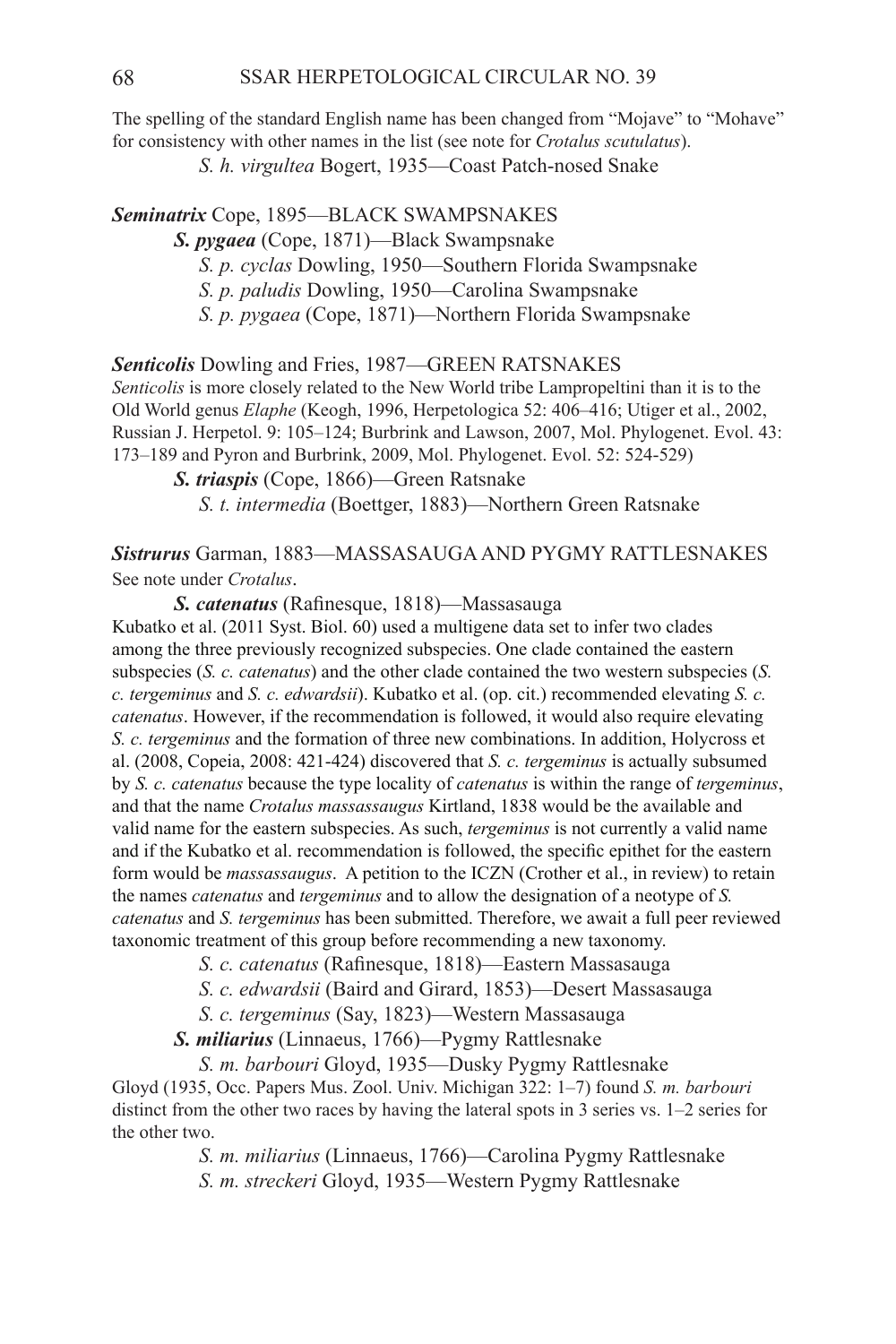# **Sonora** Baird and Girard, 1853-NORTH AMERICAN GROUNDSNAKES

 *S. semiannulata* Baird and Girard, 1853—Western Groundsnake

*S. s. semiannulata* Baird and Girard, 1853—Variable Groundsnake

*S. s. taylori* (Boulenger, 1894)—Southern Texas Groundsnake

*Storeria* Baird and Girard, 1853—NORTH AMERICAN Brownsnakes

*S. dekayi* (Holbrook, 1836)—Dekay's Brownsnake

*S. d. dekayi* (Holbrook, 1836)—Northern Brownsnake

*S. d. limnetes* Anderson, 1961—Marsh Brownsnake

*S. d. texana* Trapido, 1944—Texas Brownsnake

*S. d. wrightorum* Trapido, 1944—Midland Brownsnake

 *S. occipitomaculata* (Storer, 1839)—Red-bellied Snake

*S. o. obscura* Trapido, 1944—Florida Red-bellied Snake

*S. o. occipitomaculata* (Storer, 1839)—Northern Red-bellied Snake No evidence of separate lineages has been found between the sympatric brown and grey color morphs (Grudzien and Owens, 1991, J. Herpetol. 25: 90–92).

*S. o. pahasapae* Smith, 1963—Black Hills Red-bellied Snake

 *S. victa* Hay, 1892—Florida Brownsnake

Christman (1980, Bull. Florida St. Mus. 25: 157–256) presented evidence, allopatric with no morphological convergence in proximal populations, to suggest species status for *victa*.

*Tantilla* Baird and Girard, 1853—BLACK-HEADED, CROWNED, AND FLAT-HEADED SNAKES

> *T. atriceps* (Günther, 1895 *in* Salvin and Godman, 1885-1902)—Mexican Black-headed Snake

 *T. coronata* Baird and Girard, 1853—Southeastern Crowned Snake

 *T. cucullata* Minton, 1956—Trans-Pecos Black-headed Snake The taxonomic status of *T. cucullata* and *T. diabola* has been problematic. They have been alternately synonymized (Degenhardt et al., 1976, Texas J. Sci. 17: 225–234; Hillis and Campbell, 1982, Southwest. Nat. 27: 220–221; Irwin and Collins, 1995, Herpetol. Rev. 26: 47) or elevated to species (Collins, 1991, Herpetol. Rev. 22: 42–43). We follow the most recent proposals from Wilson (1999, Smithsonian Inform. Serv. 122: 1–34) and Dixon et al. (2000, Southwest Nat. 45) who both recognized *T. cucullata* as a species distinct from *T. rubra* (extralimital) and synonymized *T. diabola* with the former.

 *T. gracilis* Baird and Girard, 1853—Flat-headed Snake

 *T. hobartsmithi* Taylor, 1937—Smith's Black-headed Snake

 *T. nigriceps* Kennicott, 1860—Plains Black-headed Snake

 *T. oolitica* Telford, 1966—Rim Rock Crowned Snake

 *T. planiceps* (Blainville, 1835)—Western Black-headed Snake

Cole and Hardy (1981, Bull. Am. Mus. Nat. Hist. 17: 201–284) noted local geographic variation but did not recognize any available subspecies of the many disjunct populations.

 *T. relicta* Telford, 1966—Florida Crowned Snake

*T. r. neilli* Telford, 1966—Central Florida Crowned Snake

*T. r. pamlica* Telford, 1966—Coastal Dunes Crowned Snake

*T. r. relicta* Telford, 1966—Peninsula Crowned Snake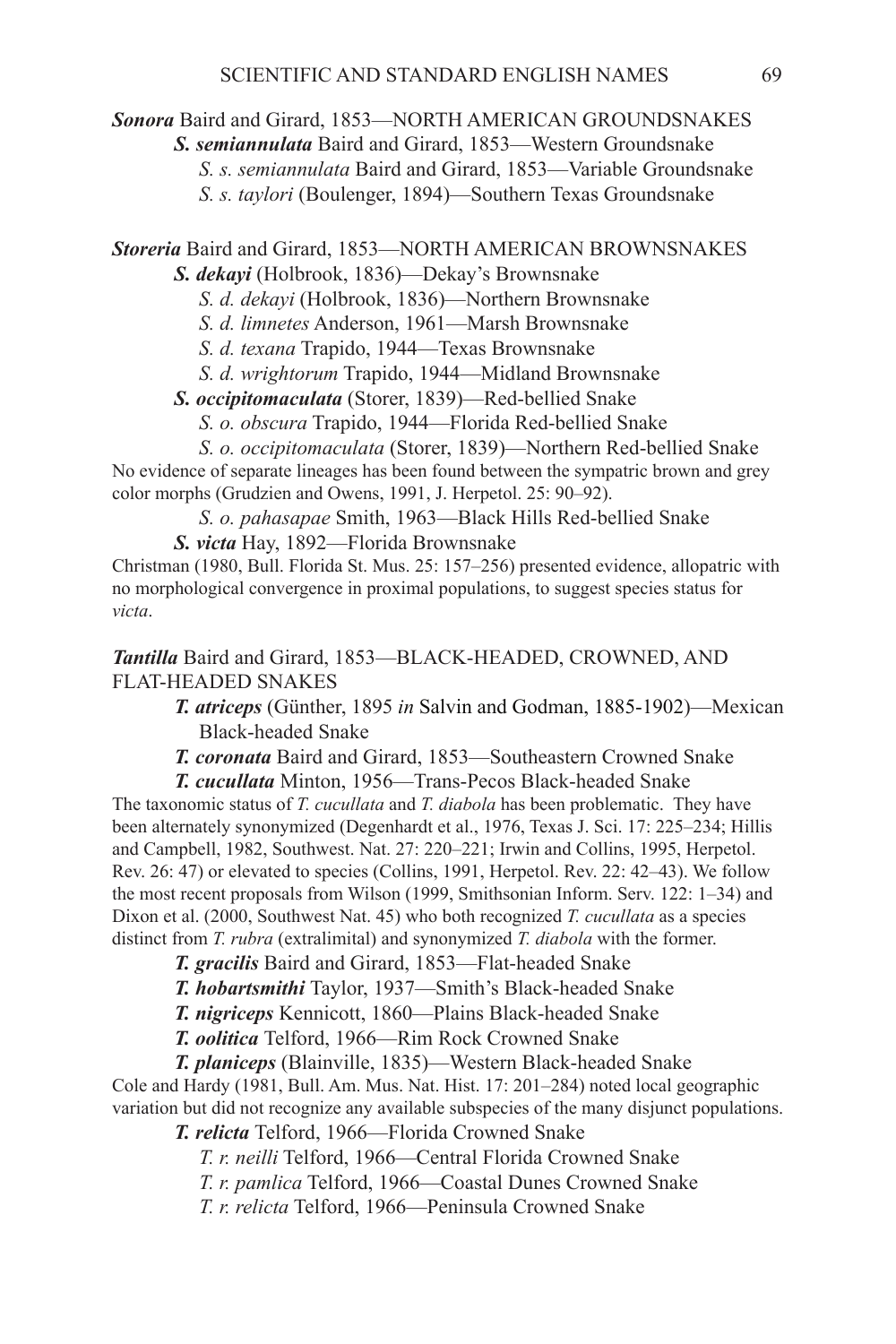*T. wilcoxi* Stejneger, 1903—Chihuahuan Black-headed Snake

 *T. yaquia* Smith, 1942—Yaqui Black-headed Snake

*Thamnophis* Fitzinger, 1843—NORTH AMERICAN GARTERSNAKES The specific and infraspecific status of the taxa listed below is based on Rossman et al. (1996, The Garter Snakes: Evolution and Ecology, Univ. Oklahoma Press).

 *T. atratus* (Kennicott, 1860)—Aquatic Gartersnake

Rossman and Stewart (1987, Occ. Pap. Mus. Zool. Louisiana St. Univ. 63: 1–25) recognized *atratus* as distinct from *T. couchii* and recommended against recognizing *T. a. aquaticus*.

- *T. a. atratus* (Kennicott, 1860)—Santa Cruz Gartersnake
- *T. a. hydrophilus* Fitch, 1936—Oregon Gartersnake
- *T. a. zaxanthus* Boundy, 1999—Diablo Range Gartersnake
- *T. brachystoma* (Cope, 1892)—Short-headed Gartersnake
- *T. butleri* (Cope, 1889)—Butler's Gartersnake
- *T. couchii* (Kennicott, 1859)—Sierra Gartersnake

 *T. cyrtopsis* (Kennicott, 1860)—Black-necked Gartersnake

- *T. c. cyrtopsis* (Kennicott, 1860)—Western Black-necked Gartersnake
- *T. c. ocellatus* (Cope, 1880)—Eastern Black-necked Gartersnake

 *T. elegans* (Baird and Girard, 1853)—Terrestrial Gartersnake Using mitochondrial data, Bronikowski and Arnold (2001, Copeia 2001: 508–513) identified several clades within *T. elegans* that did not, in some cases, follow phenotypic subspecies boundaries. Hammerson (1999, Amphibians and Reptiles of Colorado. 2nd ed. University of Colorado Press, Boulder) found phenotypes assignable to *T. e. arizonae*  and *T. e. vascotanneri* outside of their purported distributions within Colorado, and recommended that the two names be synonymized with *T. e. vagrans.* Hammerson's data supported similar action for Arizona and New Mexico populations as well (J. Boundy, pers. obs.). Thus, we tentatively retain three subspecies.

*T. e. elegans* (Baird and Girard, 1853)—Mountain Gartersnake

*T. e. terrestris* Fox, 1951—Coast Gartersnake

*T. e. vagrans* (Baird and Girard, 1853)—Wandering Gartersnake

 *T. eques* (Reuss, 1834)— Mexican Gartersnake

*T. e. megalops* (Kennicott, 1860)—Brown Gartersnake

 *T. gigas* Fitch, 1940—Giant Gartersnake

 *T. hammondii* (Kennicott, 1860 )—Two-striped Gartersnake The extralimital *T. digueti* was synonymized with *T. hammondi* by McGuire and Grismer (1993, Herpetologica 49: 354–365).

 *T. marcianus* (Baird and Girard, 1853)—Checkered Gartersnake *T. m. marcianus* (Baird and Girard, 1853)—Marcy's Checkered Gartersnake

 *T. ordinoides* (Baird and Girard, 1852)—Northwestern Gartersnake  *T. proximus* (Say, 1823)—Western Ribbonsnake

*T. p. diabolicus* Rossman, 1963—Arid Land Ribbonsnake

*T. p. orarius* Rossman, 1963—Gulf Coast Ribbonsnake

*T. p. proximus* (Say, 1823)—Orange-striped Ribbonsnake

*T. p. rubrilineatus* Rossman, 1963—Red-striped Ribbonsnake

 *T. radix* (Baird and Girard, 1853)—Plains Gartersnake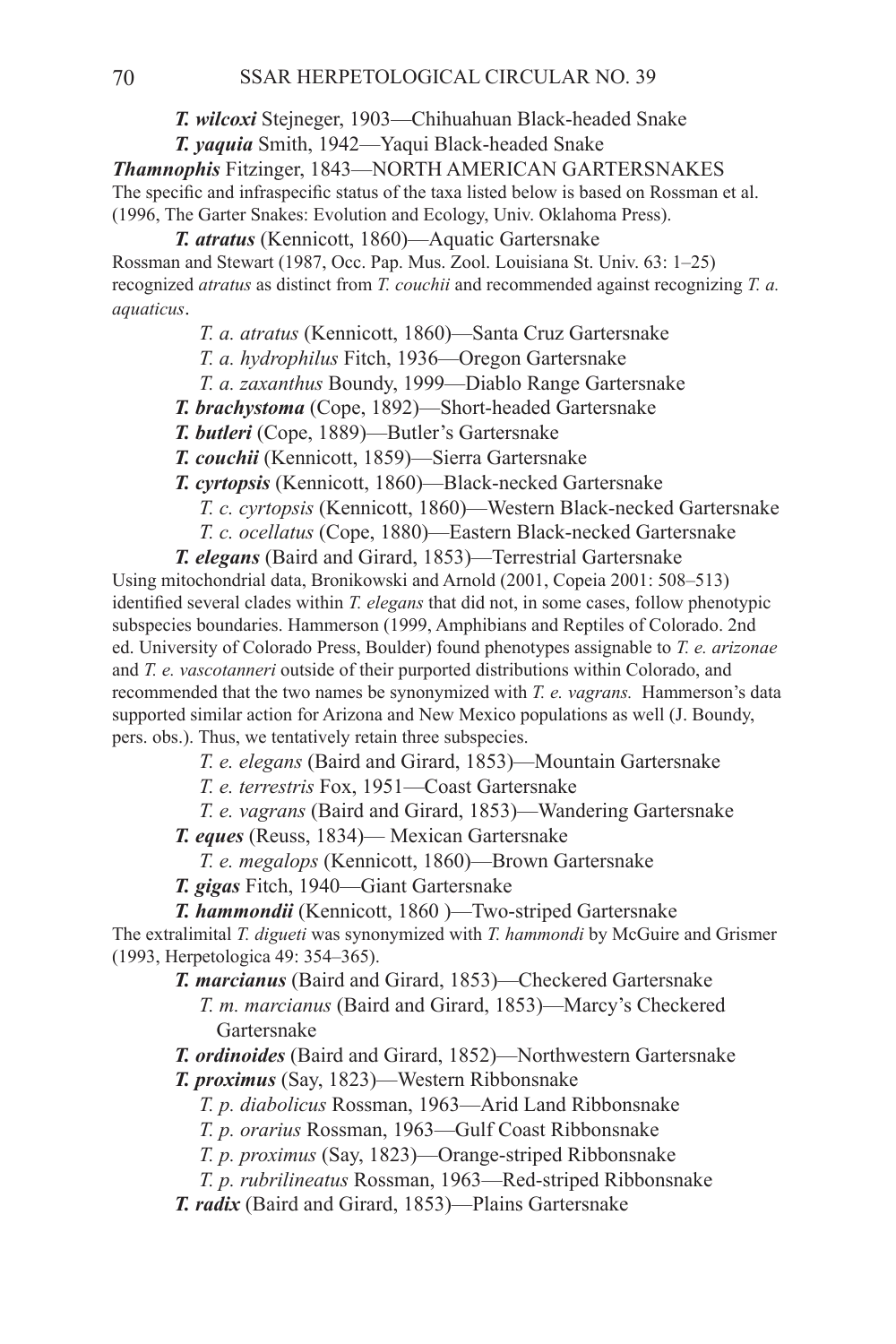*T. rufipunctatus* (Cope, 1875)—Narrow-headed Gartersnake Based on scale microstructure, Chiasson and Lowe (1989, J. Herpetol. 23: 109–118) suggested this taxon be moved from *Thamnophis* to *Nerodia*. De Queiroz and Lawson (1994, Biol. J. Linn. Soc. 53: 209–229) rejected the suggested reallocation, based on their finding that *rufipunctatus* is nested within *Thamnophis*.

 *T. sauritus* (Linnaeus, 1766)—Eastern Ribbonsnake

 *T. s. nitae* Rossman, 1963—Blue-striped Ribbonsnake

*T. s. sackenii* (Kennicott, 1859)—Peninsula Ribbonsnake

*T. s. sauritus* (Linnaeus, 1766)—Common Ribbonsnake

*T. s. septentrionalis* Rossman, 1963—Northern Ribbonsnake

 *T. sirtalis* (Linnaeus, 1758)—Common Gartersnake

Analyses of mitochondrial data suggest that this species may be composed of multiple independently evolving lineages often not concordant with the subspecific taxonomy (F. Burbrink, *pers. comm.*).

*T. s. annectens* Brown, 1950—Texas Gartersnake

*T. s. concinnus* (Hallowell, 1852)—Red-spotted Gartersnake

*T. s. dorsalis* (Baird and Girard, 1853)—New Mexico Gartersnake

*T. s. fitchi* Fox, 1951—Valley Gartersnake

*T. s. infernalis* (Blainville, 1835)—California Red-sided Gartersnake The International Commission on Zoological Nomenclature (2000, Bull. Zool. Nomencl. 57: 191–192, Opinion 1961) has ruled that the name *Coluber infernalis* be re-associated with Pacific Coast populations referred to as *T. s. concinnus* by Crother et al. (2000, Herpetol. Circular 29: 73), as suggested by Boundy and Rossman (1995, Copeia 1995: 236–240).

 *T. s. pallidulus* Allen, 1899—Maritime Gartersnake

 *T. s. parietalis* (Say, 1823)—Red-sided Gartersnake

 *T. s. pickeringii* (Baird and Girard, 1853)—Puget Sound Gartersnake

*T. s. semifasciatus* Cope, 1892—Chicago Gartersnake

Benton (1980, Zool. J. Linnaean Soc. 68: 307–323) synonymized *T. s. semifasciatus* with the nominate race, but Rossman et al. (1996, The Gartersnakes. Evolution and Ecology, Univ. Oklahoma Press) resurrected *T. s. semifasciatus*.

*T. s. similis* Rossman, 1965—Blue-striped Gartersnake

*T. s. sirtalis* (Linnaeus, 1758)—Eastern Gartersnake

*T. s. tetrataenia* (Cope, 1875)—San Francisco Gartersnake

Action by the International Commission on Zoological Nomenclature (2000, Bull. Zool. Nomencl. 57: 191–192. Opinion 1961) has retained the name *Eutaenia s. tetrataenia* for San Francisco Peninsula populations of *T. sirtalis.*

### *Trimorphodon* Cope, 1861—Lyresnakes

Devitt et al. (2008, Copeia 2008: 370-387) recognized six species (three extralimital), including *T. lambda* and *T. lyrophanes* based on morphological and mitochondrial data.

 *T. lambda* Cope, 1886—Sonoran Lyresnake

 *T. lyrophanes* (Cope, 1860)—California Lyresnake

 *T. vilkinsonii* Cope, 1886—Texas Lyresnake

LaDuc and Johnson (2003, Herpetologica 59: 364–374) re–elevated *T. vilkinsonii* to species status.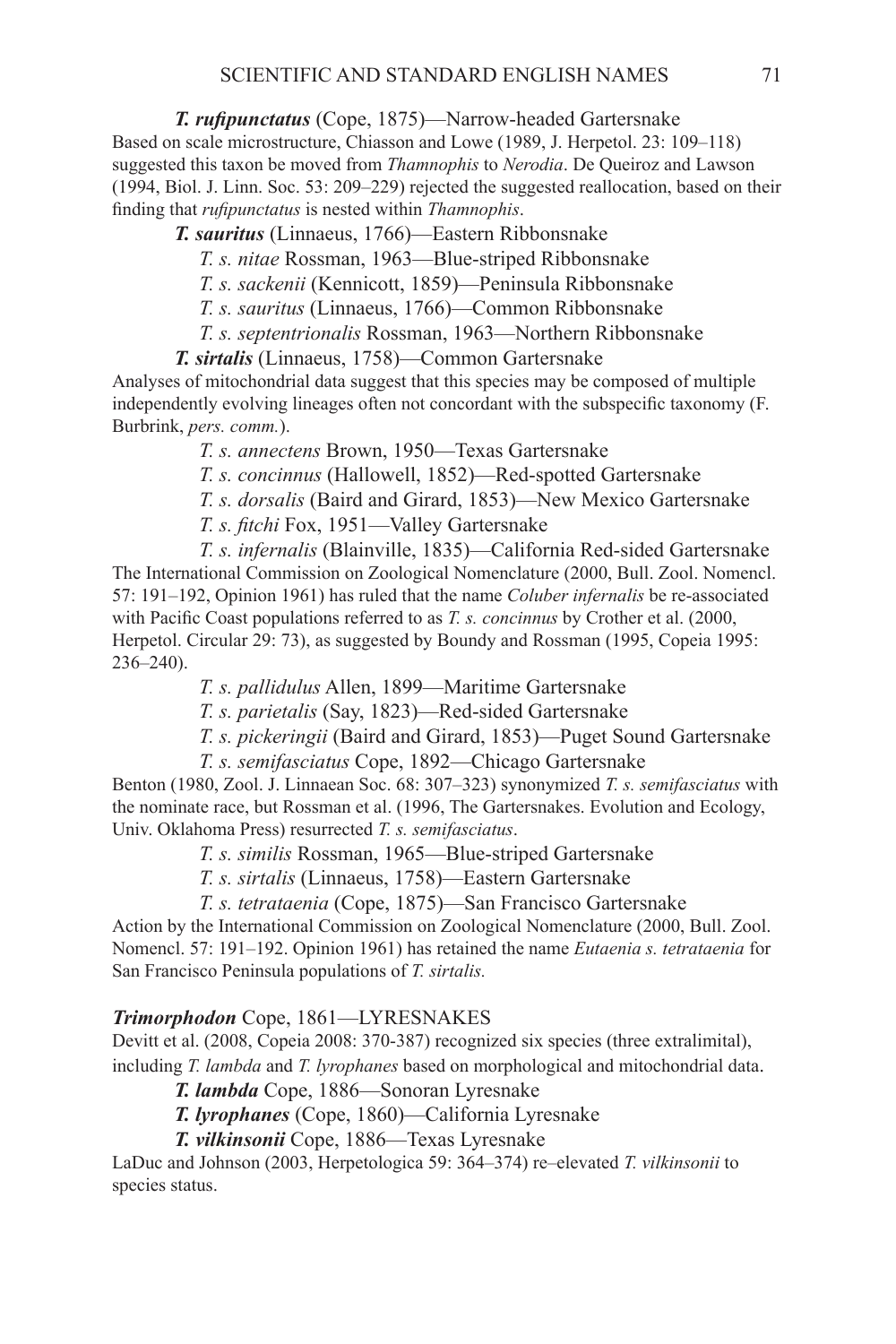*Tropidoclonion* Cope, 1860—LINED SNAKES *T. lineatum* (Hallowell, 1856)—Lined Snake See comments under *Virginia*. Virginia Baird and Girard, 1853—NORTH AMERICAN EARTHSNAKES *V. striatula* (Linnaeus, 1766)—Rough Earthsnake *V. valeriae* Baird and Girard, 1853—Smooth Earthsnake *V. v. elegans* Kennicott, 1859—Western Smooth Earthsnake *V. v. valeriae* Baird and Girard, 1853—Eastern Smooth Earthsnake *V. v. pulchra* (Richmond, 1954)—Mountain Earthsnake Lawson (1985, Ph.D. dissertation, Louisiana St. Univ.) argued for the possibility that

*Virginia* is paraphyletic with respect to *Tropidoclonion* and suggested expanding the genus *Virginia* to include *Tropidoclonion lineatum*. Collins (1991, Herpetol. Rev. 22: 42– 43) elevated *pulchra* to specific status. Because no supporting data, aside from allopatric distribution, were published in his list, we retain *V. valeriae pulchra.*

# *Crocodilia—CROCODILIANS*

# **Brian I. Crother**

*Department of Biology, Southeastern Louisiana University, Hammond, LA 70402*

*Alligator* Cuvier, 1807—ALLIGATORS  *A. mississippiensis* (Daudin, 1802 "1801")—American Alligator

*Crocodylus* Laurenti, 1768—CROCODILES *C. acutus* Cuvier, 1807—American Crocodile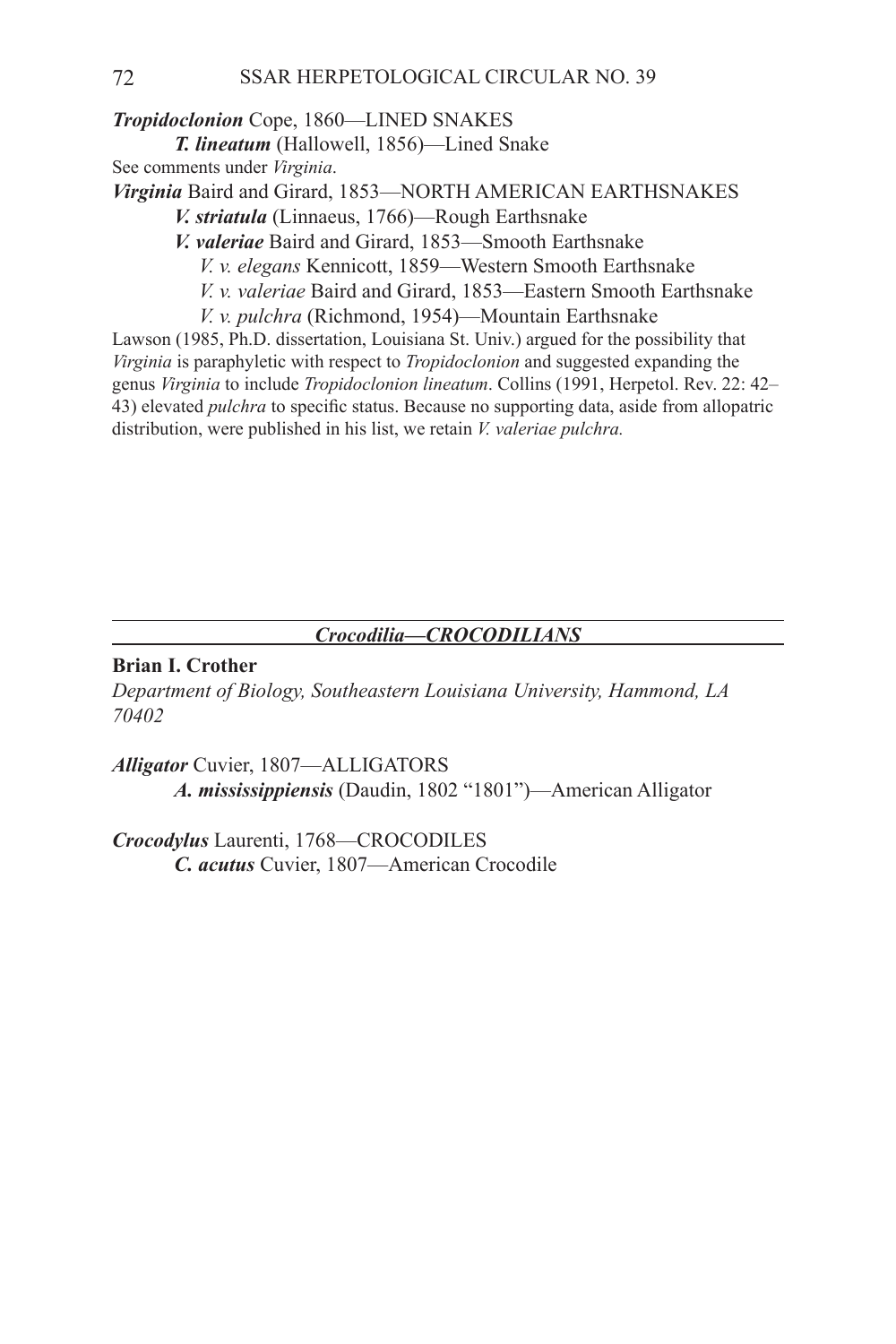#### *Testudines—Turtles*

### **John B. Iverson1 (Chair), Peter A. Meylan2 , Michael E. Seidel3**

 *Department of Biology, Earlham College, Richmond, IN 47374-4095 Department of Natural Sciences, Eckerd College, 4200 54th Ave. S, St. Petersburg, FL 33711 4430 Richmond Park Dr E., Jacksonville, FL 32224*

#### *Actinemys* Agassiz, 1857—WESTERN POND TURTLES

See note under Clemmys.

*A. marmorata* (Baird and Girard, 1852)—Western Pond Turtle Spinks and Shaffer (2005, Mol. Ecol. 14: 2047–2064) have argued that the previously recognized subspecies *A. m. pallida* is not supported on molecular grounds and hence should be abandoned. However, more recent work (Spinks et al., 2010, Mol. Ecol. 19: 542-556) demonstrated deep phylogeographic divergence within the species, potentially warranting species recognition.

### *Apalone* Rafinesque, 1832—NORTH AMERICAN SOFTSHELLS

The generic name *Apalone* Rafinesque was resurrected by Meylan (1987, Bull. Am. Mus. Nat. Hist. 186: 1–101) for the monophyletic group of softshell turtles consisting of *Apalone ferox*, *A. mutica* and *A. spinifera* that was identified by a phylogenetic analysis of living softshells. Meylan's revised taxonomy has been widely adopted (e.g., Iverson, 1992, A Revised Checklist with Distribution Maps of the Turtles of the World, Privately printed; Conant and Collins, 1992, A Field Guide to Reptiles and Amphibians: Eastern and Central North America, Houghton Mifflin Co.; Collins, 1997, SSAR Herpetol. Circ. 25; Ernst and Barbour, 1989, Turtles of the World, Smithsonian Instit. Press). Authors who continue to use *Trionyx* for species of *Apalone* (e.g., Ernst et al., 1994, Turtles of the United States and Canada, Smithsonian Instit. Press; Plummer, 1997, Chel. Conserv. Biol. 2: 514–520) cite Webb, (1990, Cat. Am. Amphib. Rept. 487: 1–7) who considered that "total acceptance of his [Meylan, 1987, op cit.] classification is premature." However, no alternative hypothesis of relationships for these species or alternative taxonomy has been offered. To our knowledge, there is no evidence that *Apalone* is not monophyletic (e.g., see Engstrom et al., 2004, Syst. Biol. 53: 693–711). In addition, as pointed out by Meylan (1996, Herpetol. Rev. 27: 41–42), the North American softshells are distinctive morphologically and biologically, and diverged from their closest relatives during the Cretaceous (Gardiner et al., 1995, Can. J. Earth Sci. 32: 631–643). The content of *Apalone* basically follows Webb (1962, Univ. Kansas Publ. Mus. Nat. Hist. 13: 429–611).

*A. ferox* (Schneider, 1783)*—*Florida Softshell

- *A. mutica* (LeSueur, 1827)—Smooth Softshell
	- *A. m. mutica* (LeSueur, 1827)—Midland Smooth Softshell
	- *A. m. calvata* (Webb, 1959)—Gulf Coast Smooth Softshell
- *A. spinifera* (LeSueur, 1827)—Spiny Softshell
	- *A. s. spinifera* (LeSueur, 1827)—Eastern Spiny Softshell
	- *A. s. aspera* (Agassiz, 1857)*—*Gulf Coast Spiny Softshell
	- *A. s. emoryi* (Agassiz, 1857)—Texas Spiny Softshell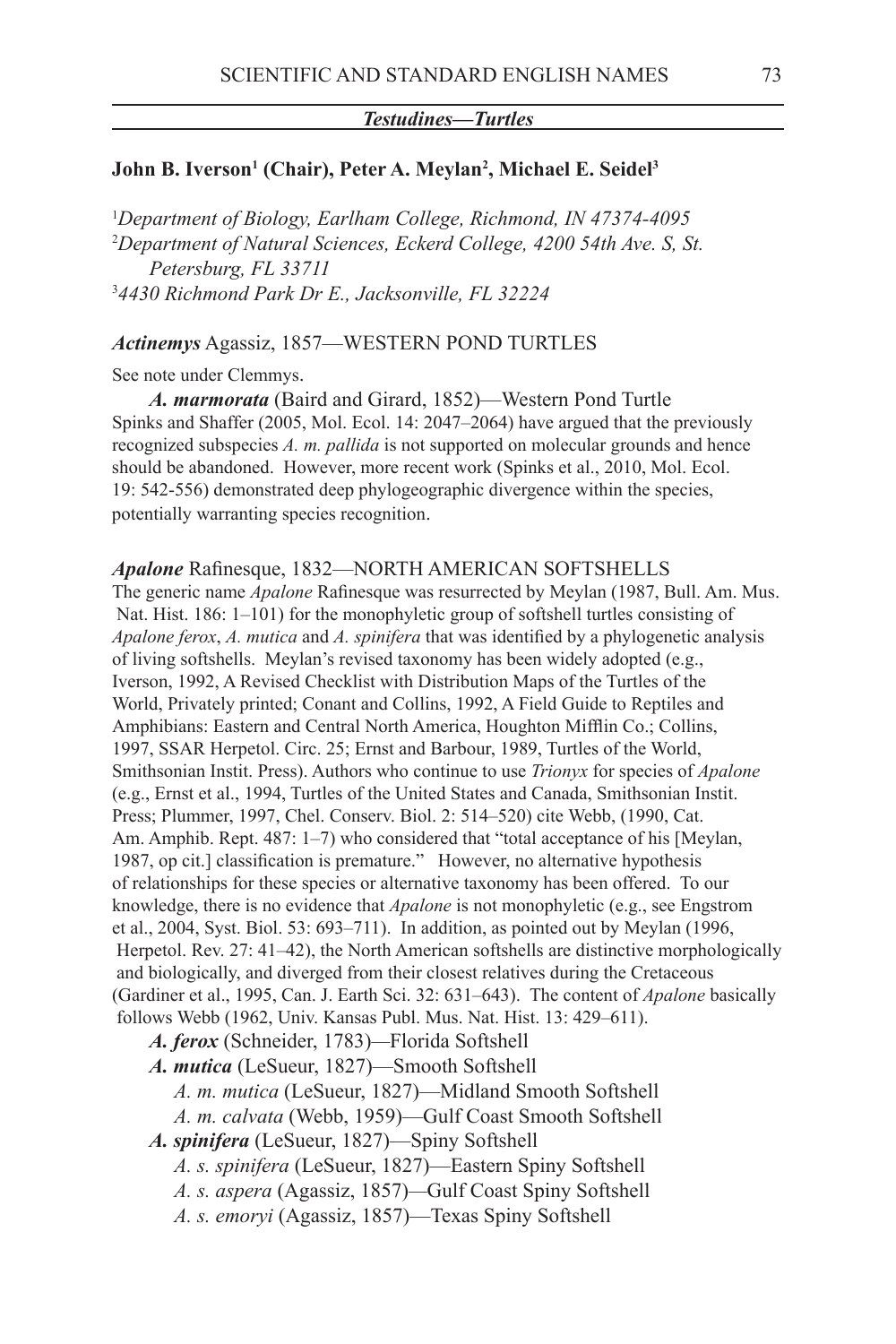*A. s. guadalupensis* (Webb, 1962)*—*Guadalupe Spiny Softshell  *A. s. pallida* (Webb, 1962)*—*Pallid Spiny Softshell

Content follows McGaugh et al. (2008, Zoologica Scripta 37: 289-304), who synonymized *A. s. hartwegi* with *A. s. spinifera*.

### **Caretta** Rafinesque, 1814—LOGGERHEAD SEA TURTLES

This comment applies to all the standard English names of the sea turtles listed herein. We have returned to the use of "sea turtles" (rather than "seaturtles") as part of the standard English name for marine turtles. The combined name has not been used recently in the literature.

*C. caretta* (Linnaeus, 1758)—Loggerhead Sea Turtle

### **Chelonia** Brongniart, 1800-GREEN SEA TURTLES

See note under *Caretta*.

*C. mydas* (Linnaeus, 1758)—Green Sea Turtle The Black Turtle of the Pacific Ocean has been considered a separate species (*Chelonia agassizii*) by some authors (e.g., Pritchard and Trebbau, 1984, SSAR Contrib. Herpetol. 2: 1–403), a subspecies of *Chelonia mydas* by others (Kamezaki and Matsui, 1995, J. Herpetol. 29: 51–60), and synonymous with *Chelonia mydas* by others (e.g., Bowen et al., 1992, Evolution 46: 865–881). We follow Parham and Zug (1996, Marine Turtle Newsl. 72: 2–5) and Karl and Bowen (1999, Cons. Biol. 13: 990–999) in not recognizing it taxonomically until more work is done.

### *Chelydra* Schweigger, 1812—SNAPPING TURTLES

*C. serpentina* (Linnaeus, 1758)—Snapping Turtle

This species has previously been called the Common Snapping Turtle (e.g., Collins, 1997, SSAR Herpetol. Circ. 25), but the adjective has been dropped because it might be misinterpreted as referring to the abundance of the species rather than to its being the typical, most widespread species of its family. Shaffer et al. (2008; Biology of the Snapping Turtle, John Hopkins Univ. Press.) provided convincing genetic evidence that *C. serpentina* is a "single, virtually invariant lineage" and hence abandoned the recognition of the subspecies *C. s. osceola* Stejneger, 1918.

### *Chrysemys* Gray, 1844—PAINTED TURTLES

We follow Vogt and McCoy (1980, Ann. Carnegie Mus. Nat. Hist. 49: 93–102) and Seidel and Smith (1986, Herpetologica 42: 242–248) in restricting this genus to the painted turtle complex. Starkey et al. (2003, Evolution 57: 119–128) have argued that the southern painted turtle is genetically divergent and hence should be elevated to the species level. They also questioned the recognition of the remaining subspecies on genetic grounds, but did not take a position on their abandonment. However, Ernst et al. (2006, Herpetol. Bull. 95: 6-15) reexamined color patterns and dorsal scute alignment in *Chrysemys* and identified intermediate specimens between *C. dorsalis* and *C. p. marginata* and *C. p. bellii*. Based on these findings Fritz and Havas (2007, Checklist of Chelonians of the World, Museum of Zoology, Dresden) returned *dorsalis* to subspecies rank under *C. picta*. Until this conflict between genetic and color pattern data can be resolved, we rely on the genetic data and continue to recognize *dorsalis* as a full species.

*C. picta* (Schneider, 1783)—Painted Turtle *C. p. bellii* (Gray, 1831)—Western Painted Turtle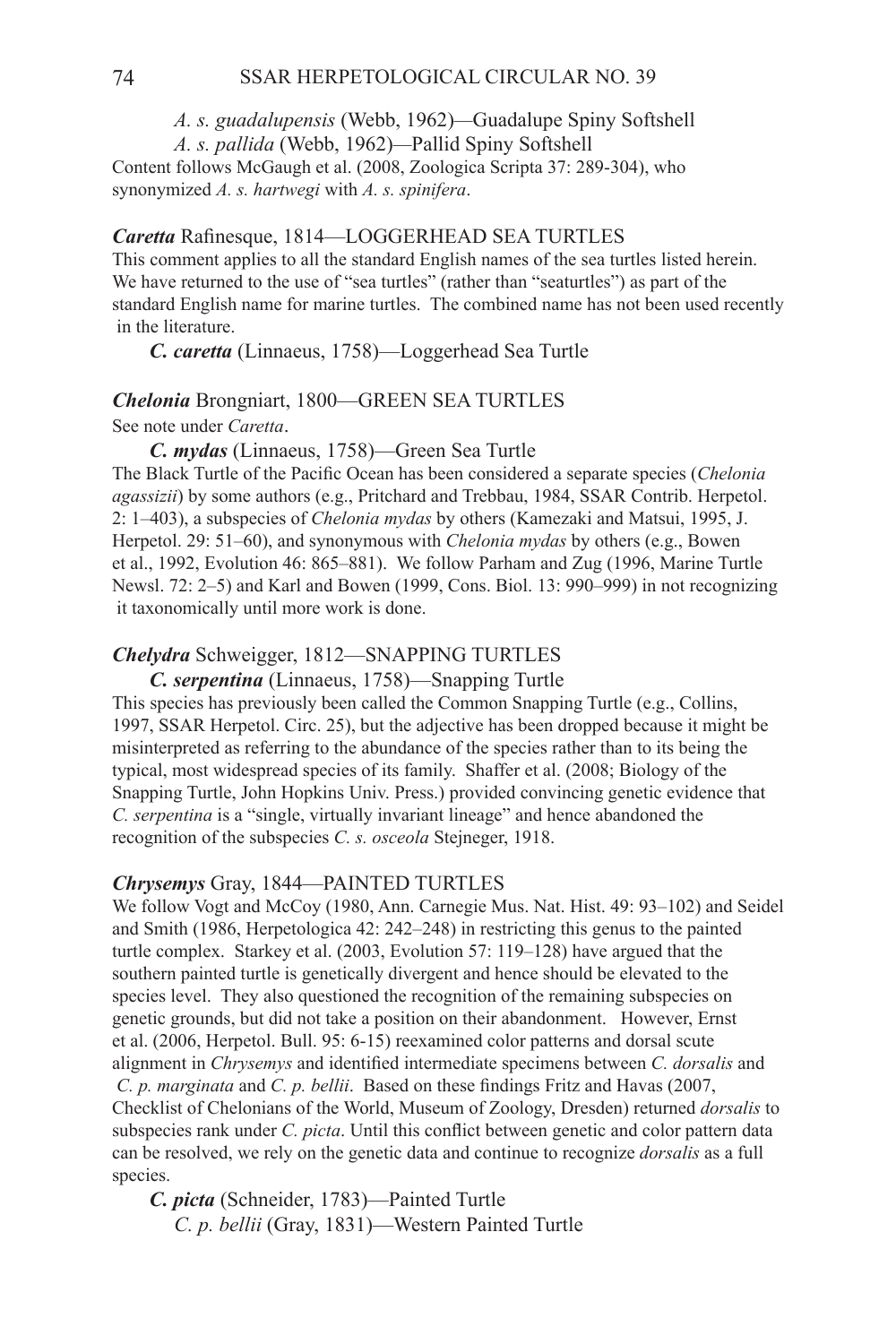*C. p. marginata* Agassiz, 1857—Midland Painted Turtle  *C. p. picta* (Schneider, 1783)—Eastern Painted Turtle *C. dorsalis* Agassiz, 1857*—*Southern Painted Turtle

### *Clemmys* Ritgen, 1828—SPOTTED TURTLES

Work by Bickham et al. (1996, Herpetologica 52: 89–97), Burke et al. (1996, Herpetologica 52: 572–584), Lenk et al. (1999, Mol. Ecol. 8: 1911–1922), Holman and Fritz (2001, Zoolog. Abhand. Staat. Mus. für Tierkunde Dresden 51: 331–354), Feldman and Parham (2002, Mol. Phylogenet. Evol. 22: 388–398), Seidel (2002, Copeia 2002: 1118–1121), Stephens and Wiens (2003, Biol J. Linn. Soc. 79: 577–610), Wiens et al. (2010, Biol. J. Linn Soc. 99: 445-461), and Fritz et al. (2011, Zootaxa 2791: 41-53) provided ample evidence that the genus *Clemmys* as previously recognized (e.g., McDowell, 1964, Proc. Zool. Soc. Lond. 143: 239–279) was paraphyletic with respect to the sister genera *Emys* and *Emydoidea*, and also possibly *Terrapene*. Two taxonomic schemes reflecting these relationships are currently in contention. Both would place sister taxa *insculpta* and *muhlenbergii* in the genus *Glyptemys* and leave *guttata* in the monotypic genus *Clemmys* (both changes are recognized in this list). However, one scheme (e.g., Feldman and Parham, 2002, op cit.; Spinks and Shaffer, 2005, Mol. Ecol. 14: 2047–2064) would expand the definition of *Emys* to include *marmorata*, *blandingii*, *orbicularis* (European) and *trinacris* (Sicilian). This would involve two taxonomic changes and eliminate the genus *Emydoidea*, which is monotypic as a living taxon, but polytypic if the fossil record is included (Holman, 2002, Michigan Academician 34: 393–394). The other scheme (Holman and Fritz, op cit.; Stephens and Wiens, 2003, op cit.; Wiens et al. 2010, op cit.; Frtiz et al. 2011, op cit.) involves only one taxonomic change, placing *marmorata* in the monotypic genus *Actinemys* (but see Spinks and Shaffer, 2005, op. cit., and Spinks et al., 2010, Mol. Ecol. 19: 542-556, who suggest polytypy in this genus), and retaining the polytypic genus *Emydoidea*, and the polytypic genus *Emys* (for the European forms). The contention hinges on the relative importance of eliminating monotypic genera versus maintaining taxonomic stability (fewer changes being preferable). The former is supported primarily by taxonomists who consider monotypic genera to be redundant names and hence of no value in providing phylogenetic information. Thus, although the former scheme requires more changes, it eliminates the genus *Emydoidea* (which is monotypic if the fossil record is ignored: Holman, 2002, op. cit), although it retains the monotypic genus *Clemmys*. Many proponents of the latter scheme believe that monotypic genera are not taxonomically redundant but rather reflect evolutionary distinctiveness (see Mayr and Bock, 2002, J. Zool. Syst. Evol. Research 40: 169–194 for a general discussion of the values of taxonomic stability and recording anagenesis in classification schemes). For the sake of current stability, and our position that monotypic genera do provide phylogenetic information, we here follow the second scheme, as recommended by Fritz et al. (2011, op cit.).

*C. guttata* (Schneider, 1792)—Spotted Turtle Reviewed by Ernst (1972, Cat. Am. Amph. Rept. 124).

### *Deirochelys* Agassiz, 1857*—*Chicken Turtles

*D. reticularia* (Latreille, *in* Sonnini and Latreille 1801)*—*Chicken Turtle Geographic variation in this species was reviewed by Schwartz (1956, Fieldiana Zool. 34  $: 461 - 503$ .

 *D. r. chrysea* Schwartz, 1956—Florida Chicken Turtle  *D. r. miaria* Schwartz, 1956*—*Western Chicken Turtle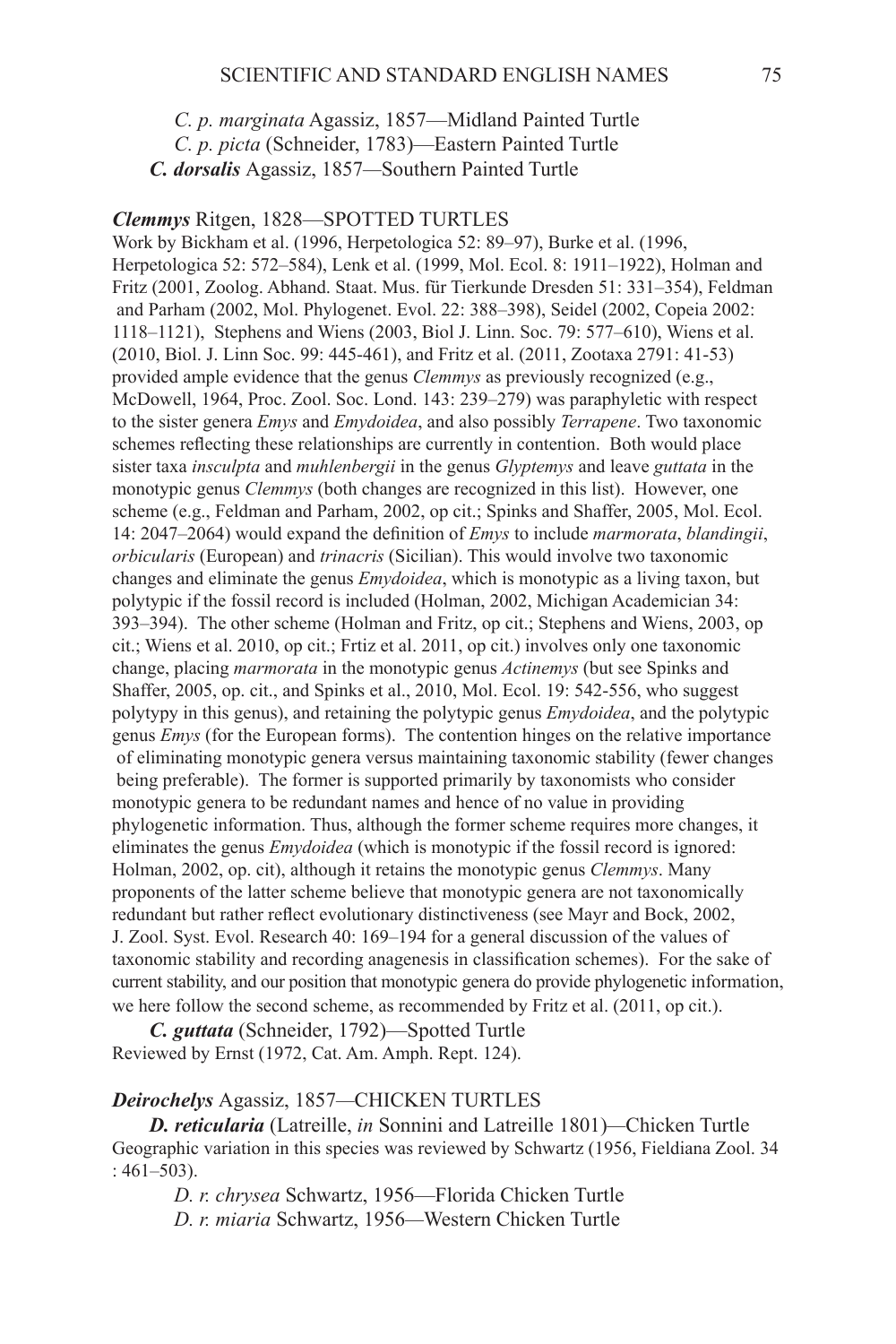*D. r. reticularia* (Latreille, *in* Sonnini and Latreille 1801)*—*Eastern Chicken Turtle

**Dermochelys** Blainville, 1816-LEATHERBACK SEA TURTLES See note under *Caretta*. *D. coriacea* (Vandelli, 1761)*—*Leatherback Sea Turtle

*Emydoidea* Gray, 1870—BLANDING'S TURTLES See note under *Clemmys*.

*E. blandingii* (Holbrook, 1838)—Blanding's Turtle

*Eretmochelys* Fitzinger 1843—HAWKSBILL SEA TURTLES See note under *Caretta*.

*E. imbricata* (Linnaeus, 1766)—Hawksbill Sea Turtle

 *E. i. bissa* (Rüppell, 1835)—Pacific Hawksbill Sea Turtle

 *E. i. imbricata* (Linnaeus, 1766)—Atlantic Hawksbill Sea Turtle Although many recent authors have abandoned use of Atlantic versus Indo-Pacific Ocean subspecies (Meylan, 2006, Chelon. Res. Monogr. 3: 105–127), the names have not been formally synonymized. Because mitochondrial genome comparisons by Okayama et al. (1999, Chelon. Conserv. Biol. 3: 362–367) suggested genetic divergence between the Caribbean and Indo-Pacific populations, we retain the subspecies names pending further study.

**Glyptemys** Agassiz 1857—SCULPTED TURTLES See note under *Clemmys*.

*G. insculpta* (LeConte 1830) —Wood Turtle *G. muhlenbergii* (Schoepff 1801)—Bog Turtle

Gopherus Rafinesque, 1832-GOPHER TORTOISES

We follow Crumly (1994, Fish Wildlife Res. 13: 7–37) in applying the name *Gopherus* to all of the living North American testudinids (one of which is extralimital).

*G. agassizii* (Cooper, 1861)—Mohave Desert Tortoise See note under *G. morafkai.* The spelling of the standard English name has been changed from "Mojave" to "Mohave" for consistency with other names in the list (see note for *Crotalus scutulatus*).

*G. berlandieri (*Agassiz, 1857)—Texas Tortoise

*G. morafkai* Murphy, Berry, Edwards, Leviton, Lathrop, and Riedle,

2011—Sonoran Desert Tortoise

This cryptic species was formerly included in *G. agassizii* (Murphy et al., 2011, ZooKeys 113: 39-71). The original description noted that *G. morafkai* occurs in the Sonoran desert as well as part of the Mohave Desert and part of the Sinaloan thornscrub, and that the restricted *G. agassizii* occurs in the Mohave Desert as well as part of the Sonoran Desert. Hence, the authors recommended the patronyms Morafka's Desert Tortoise and Agassiz's Desert Tortoise, respectively, rather than the geographic names Sonoran Desert Tortoise (often abbreviated SDT) and Mohave Desert Tortoise (MDT), reflecting their primary distributions. However, because the latter names have long been used as standard names for these two populations (including legislation by the US Fish and Wildlife Service), and because of the potential for confusion of the abbreviation for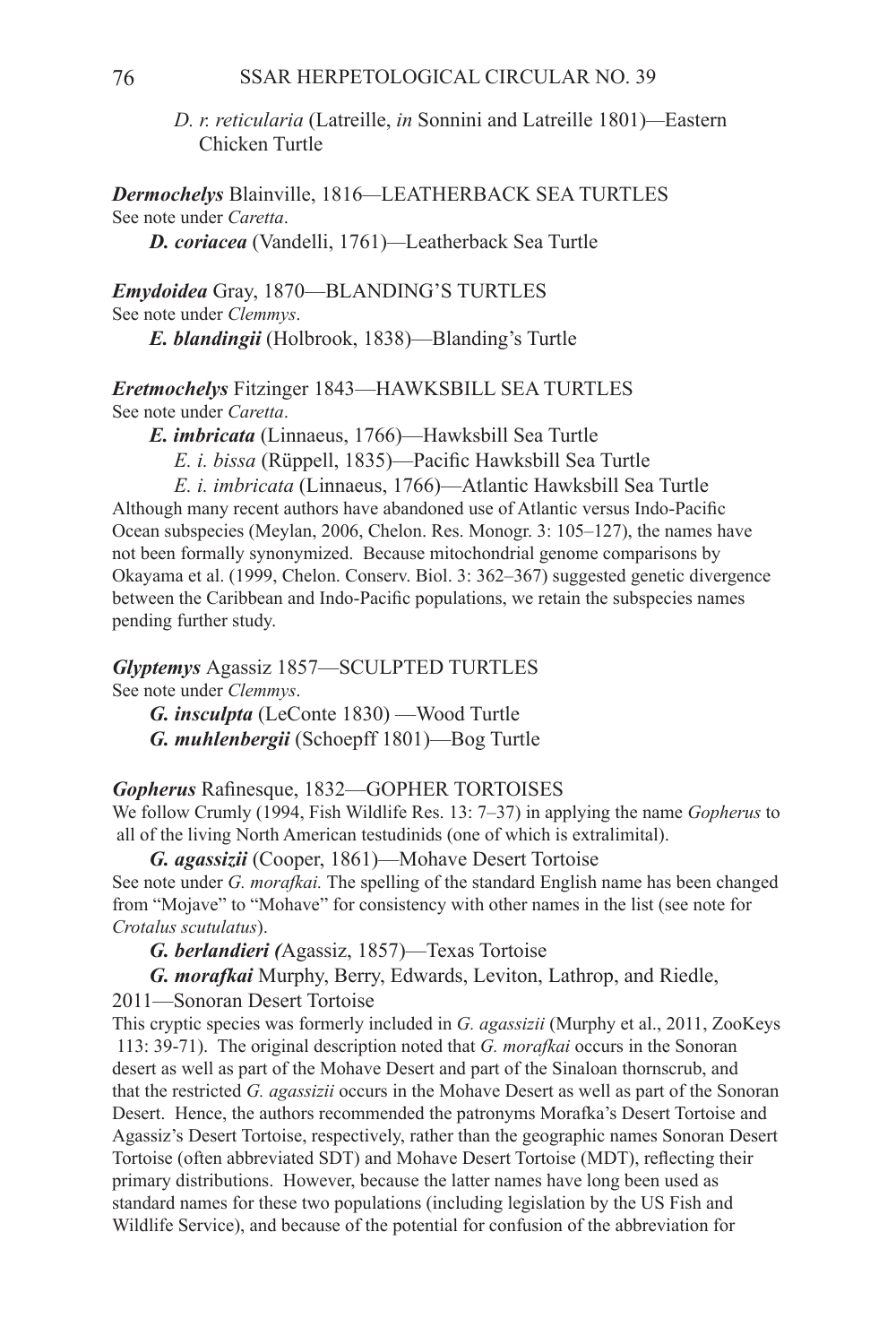Morafka's Desert Tortoise (also MDT) with that for the Mohave Desert Tortoise, we support the use of the traditional geographic standard names.

*G. polyphemus* (Daudin, 1802)—Gopher Tortoise

### *Graptemys Agassiz, 1857—MAP TURTLES*

Evidence for monophyly and content of this genus was reviewed by Dobie (1981, Tulane Stud. Zool. Bot. 23: 85), Lamb and Osentoski (1997, J. Herpetol. 31: 258–265), and Stephens and Wiens (2003, Biol. J. Linn. Soc. 79: 577–610).

*G. barbouri* Carr and Marchand, 1942—Barbour's Map Turtle

*G. caglei* Haynes and McKown, 1974—Cagle's Map Turtle

*G. ernsti* Lovich and McCoy, 1992—Escambia Map Turtle

*G. flavimaculata* Cagle, 1954*—*Yellow-blotched Map Turtle

Ennen et al. (2010, J. Herpetol. 44: 544-554) argued for the continued recognition of this species and the closely related *G. oculifera,* despite their limited genetic divergence.

*G. geographica* (LeSueur, 1817)*—*Northern Map Turtle We have changed the name from Common Map Turtle because of the possibility that the word 'common' might be misinterpreted to imply abundance rather than to the fact that it has a broad geographic distribution.

*G. gibbonsi* Lovich and McCoy, 1992—Pascagoula Map Turtle

*G. nigrinoda* Cagle, 1954*—*Black-knobbed Map Turtle

 *G. n. delticola* Folkerts and Mount, 1969—Southern Black-knobbed Map Turtle

 *G. n. nigrinoda* Cagle, 1954—Northern Black-knobbed Map Turtle

- *G. oculifera* (Baur, 1890)*—*Ringed Map Turtle
- *G. ouachitensis* Cagle, 1953*—*Southern Map Turtle

 *G. o. ouachitensis* Cagle, 1953*—*Ouachita Map Turtle

 *G. o. sabinensis* Cagle, 1953*—*Sabine Map Turtle

It has been suggested (Ward, 1980, Ph.D. dissertation, North Carolina State Univ.) that this subspecies should be recognized as a species. Recent molecular work (Stephens and Wiens, 2003, Biol. J. Linn. Soc. 79: 577–610) provided some support for that position, but further study is necessary.

*G. pearlensis* Ennen, Lovich, Kreiser, Selman, and Qualls, 2010—Pearl River Map Turtle

This cryptic species was formerly included in *G. gibbonsi* (Ennen et al., 2010, Chel. Conserv. Biol. 9: 98-113).

*G. pseudogeographica* (Gray, 1831)—False Map Turtle

*G. p. kohnii* (Baur, 1890)—Mississippi Map Turtle

 *G. p. pseudogeographica* (Gray, 1831)*—*Northern False Map Turtle

*G. pulchra* Baur, 1893*—*Alabama Map Turtle

*G. versa* Stejneger, 1925—Texas Map Turtle

### Kinosternon Spix, 1824—AMERICAN MUD TURTLES

Iverson (1991, Herpetol. Monog. 5: 1–27) is the most recent reviewer of this genus. See also comment under *Sternotherus*.

*K. arizonense* Gilmore, 1922—Arizona Mud Turtle

Formerly a subspecies of *K. flavescens*, Serb et al. (2001, Mol. Phylogenet. Evol. 18: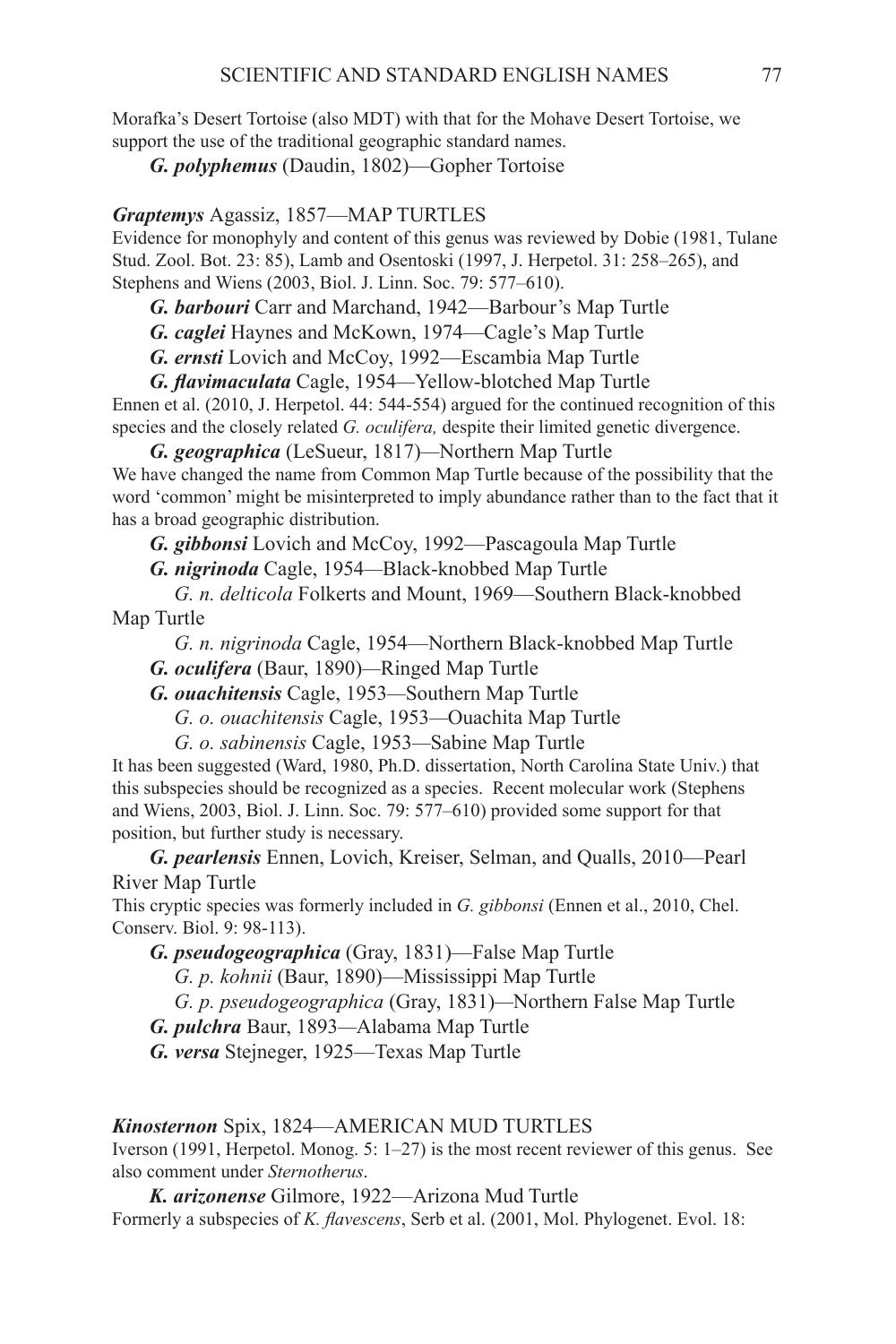149–162) demonstrated that including this taxon in *K. flavescens* made the latter paraphyletic with respect to *K. baurii* and *K. subrubrum*. They recommended recognition as a species. In addition, Iverson (1989, Southwest. Natur. 34: 356–368) demonstrated the distinctiveness of this form, confirmed its allopatry with *K. flavescens*, and suggested that its reproductive season is asynchronous with that of *K. flavescens*.

*K. baurii* (Garman, 1891)—Striped Mud Turtle

*K. flavescens* (Agassiz, 1857)*—*Yellow Mud Turtle

The validity of the subspecies *Kinosternon flavescens spooneri* Smith, 1951 (Illinois Mud Turtle) has been questioned on morphological and molecular grounds by Houseal et al. (1982, Copeia 1982: 567–580), Berry and Berry (1984, Ann. Carnegie Mus. Nat. Hist. 53: 185–206), and Serb et al. (2001, Mol. Phylogenet. Evol. 18: 149–162).

*K. hirtipes* (Wagler, 1830)—Rough-footed Mud Turtle Collins (1997, SSAR Herpetol. Circ. 25) suggested the name Mexican Mud Turtle for this turtle, but that name is generally applied to *Kinosternon integrum* (Iverson et al., 1998, Cat. Am. Amph. Rept. 652).

 *K. h. murrayi* Glass and Hartweg, 1951—Mexican Plateau Mud Turtle *K. sonoriense* LeConte, 1854*—*Sonora Mud Turtle

*K. s. longifemorale* Iverson, 1981*—*Sonoyta Mud Turtle

There is speculation that this taxon might deserve species status; molecular studies are currently in progress to resolve that question (P. Rosen, pers. comm.).

 *K. s. sonoriense* LeConte, 1854—Desert Mud Turtle

*K. subrubrum* (Lacépède, 1788)—Eastern Mud Turtle

 *K. s. hippocrepis* Gray, 1855—Mississippi Mud Turtle

 *K. s. steindachneri* (Siebenrock, 1906)*—*Florida Mud Turtle

 *K. s. subrubrum* (Lacépède, 1788)—Southeastern Mud Turtle

*Lepidochelys* Fitzinger, 1843—RIDLEY SEA TURTLES

See note under *Caretta*. Bowen et al. (1991, Nature 352: 709) reviewed variation within this genus.

*L. kempii* (Garman, 1880)—Kemp's Ridley Sea Turtle

*L. olivacea* (Eschscholtz, 1829)—Olive Ridley Sea Turtle

# *Macrochelys* Gray, 1855*—*Alligator Snapping Turtles

*M. temminckii* (Troost *in* Harlan, 1835)*—*Alligator Snapping Turtle Webb (1995, Chelonian Conserv. Biol. 1: 322–323) demonstrated that the name *Macrochelys* Gray has precedence over the name *Macroclemys* Gray (contra Smith, 1955, Herpetologica 11: 16). Both mtDNA and microsatellite data (Roman et al., 1999, Conserv. Biol. 13: 135-142; Echelle et al., 2010, Conserv. Genetics 11: 1375-1387) confirm that the Suwannee River basin population of Alligator Snapping Turtles is genetically distinct from other populations, and likely to be recognized taxonomically.

*Malaclemys* Gray, 1844—Diamond-backed Terrapins

Dobie (1981, Tulane Stud. Zool. Bot. 23: 85) and Lamb and Osentoski (1997, J. Herpetol. 31: 258–265) reviewed evidence for monophyly and content of this genus.

*M. terrapin* (Schoepff, 1793)—Diamond-backed Terrapin A detailed study of the geographic variation of these turtles would prove highly informative.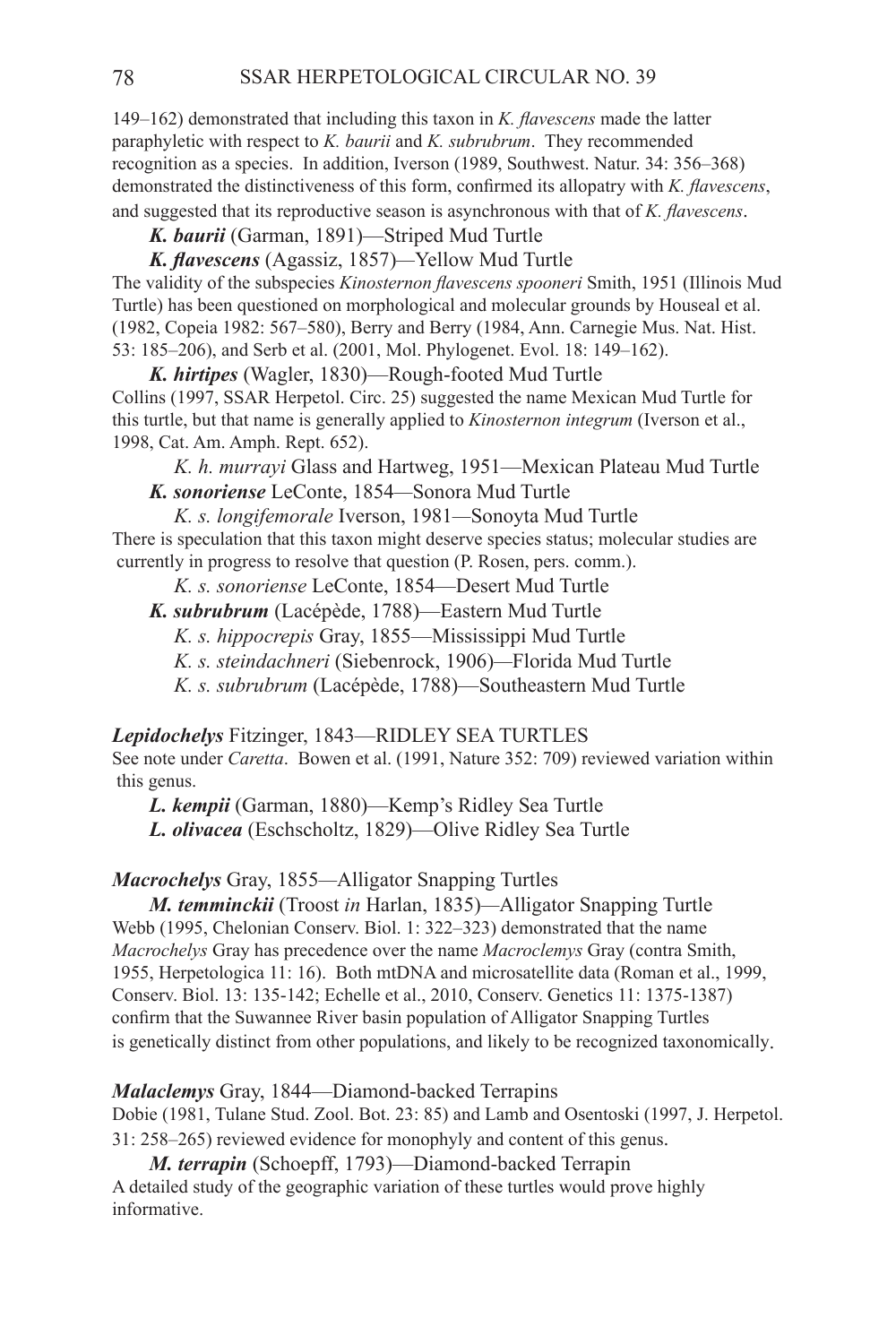- *M. t. centrata* (Latreille, *in* Sonnini and Latreille 1801)—Carolina Diamond-backed Terrapin
- *M. t. littoralis* (Hay, 1904)*—*Texas Diamond-backed Terrapin
- *M. t. macrospilota* (Hay, 1904)—Ornate Diamond-backed Terrapin
- *M. t. pileata* (Wied-Neuwied, 1865)*—*Mississippi Diamond-backed Terrapin
- *M. t. rhizophorarum* Fowler, 1906*—*Mangrove Diamond-backed Terrapin
- *M. t. tequesta* Schwartz, 1955*—*Eastern Florida Diamond-backed Terrapin
- *M. t. terrapin* (Schoepff, 1793)—Northern Diamond-backed Terrapin

### Pseudemys Gray, 1856—COOTERS

Content of this genus follows Seidel and Smith (1996, Herpetologica 42: 242–248). *P. alabamensis* Baur, 1893—Alabama Red-bellied Cooter

*P. concinna* (LeConte, 1830)—River Cooter

Only two subspecies are recognized here: *Pseudemys concinna concinna*, and *P. c. floridana*. Seidel (1994, Chelon. Conserv. Biol. 1: 117–130) demonstrated that *P. c. hieroglyphica* and *P. c. metteri* are not distinct and represent only clinal variation; he elevated *P. c. suwanniensis* to species status (see separate entry); and he relegated *P. floridana* to a subspecies of *P. concinna* (but see comments below). The taxonomy adopted here has recently been followed by Ernst and Lovich (2009, Turtles of the United States and Canada. Second Edition. John Hopkins Univ. Press, Baltimore).

 *P. c. concinna* (LeConte, 1830)—Eastern River Cooter

*P. c. floridana* (LeConte, 1830)—Coastal Plain Cooter

This subspecies was formerly recognized as *Pseudemys floridana floridana,* but Seidel (1994, Chelon. Conserv. Biol. 1: 117–130) transferred it to *Pseudemys concinna.* Jackson (1995, Chelon. Conserv. Biol. 1: 329–333) objected to this based on observations that *concinna* and *floridana* are sympatric in northern Florida and South Carolina. Seidel (1995, Chelon. Conserv. Biol. 1: 333-336) countered that the two forms may be macrosympatric at some locations, but that they intergrade in other areas. Based on morphometric, osteological, biochemical, and pigmentation studies, Seidel (1994, Chelon. Conserv. Biol. 1: 117–130) found no character which reliably separates the two forms in many transition areas (intergrade zones) between the coastal plain and piedmont of the Atlantic slope. However, the two forms are microsympatic throughout the panhandle of Florida (Meylan, 2006, Chelon. Res. Monogr. 3: 28–36). Jackson (2006, Chelon. Res. Monogr. 3: 325–337), Thomas and Jansen (2006, Chelon. Res. Monogr. 3: 338–347), and Jensen et al. (2008, Amphibians and Reptiles of Georgia. Univ. Georgia Press, Athens) do not follow this taxonomy, and recognize *floridana* and *concinna* as separate species. A thorough, range-wide phylogeographic study of the ecology, morphology, and genetics (mitochondrial and nuclear DNA) is needed to settle the controversies in the taxonomy of this species complex.

*P. gorzugi* Ward, 1984*—*Rio Grande Cooter This form was originally described by Ward (1984, Spec. Pub. Mus. Texas Tech. Univ. 21: 1–50) as a subpecies of *P. concinna*, but it was elevated to species status by Ernst (1990, Cat. Am. Amphib. Rept. 461: 1–2). That change is appropriate given its clear allopatry with *Pseudemys concinna* (Ward, 1984, Cat. Am. Amph. Rept. 487: 1–7), its morphological distinctiveness (Seidel, 1994, Chelon. Conserv. Biol. 1: 117–130), and its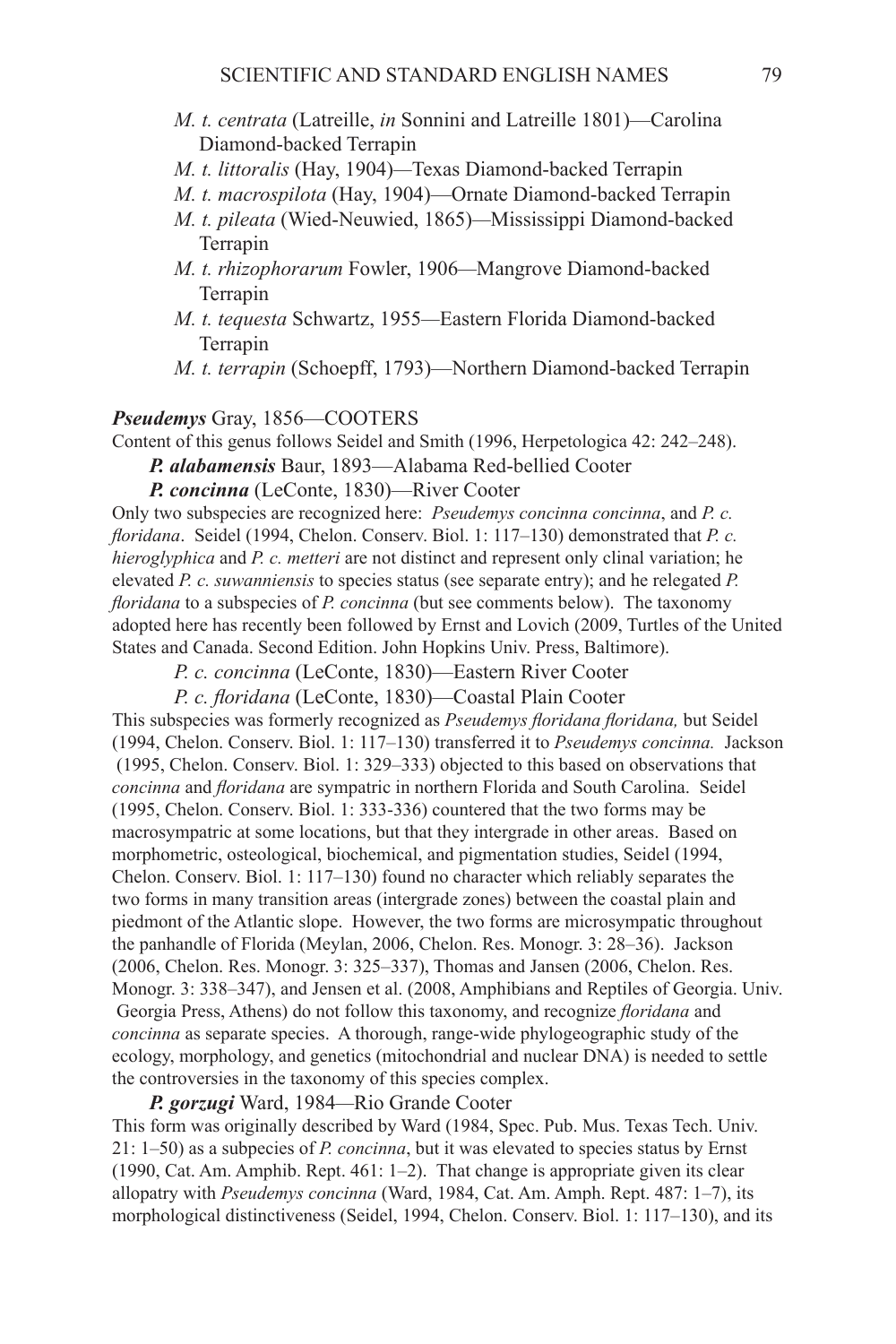divergent DNA (Starkey, 1997, Ph.D. dissertation, Texas A&M Univ.; Stephens and Wiens, 2003, Biol. J. Linn. Soc. 79: 577–610).

*P. nelsoni* Carr, 1938—Florida Red-bellied Cooter

*P. peninsularis* Carr, 1938—Peninsula Cooter

Formerly considered a subspecies of *P. floridana* (Conant and Collins, 1992, A Field Guide to Reptiles and Amphibians: Eastern and Central North America. Houghton Mifflin Co., Boston), Seidel (1994, Chelon. Conserv. Biol. 1: 117–130) elevated this form to a species. He demonstrated that *peninsularis* does not intergrade with *P. c. floridana*  in northern Florida, that it is sympatric with *P. suwanniensis*, and that there are morphometric and osteological characters (as well as markings) which consistently distinguish it from *P. concinna*. However, Thomas and Jansen (2006, Chelon. Res. Monogr. 3: 338–347) recommended the recognition of this form as a subspecies of *P. floridana*.

*P. rubriventris* (LeConte, 1830)—Northern Red-bellied Cooter *P. suwanniensis* Carr, 1937—Suwannee Cooter

Seidel (1994, Chelon. Conserv. Biol. 1: 117–130) elevated this form from a subspecies of *P. concinna* to a species based on his belief that it is allopatric or parapatric with other members of the *concinna* group. However, Jackson (1995, Chelon. Conserv. Biol. 1: 329–333) believed that it may intergrade with *P. c. concinna* in northern Florida and thus does not deserve species status. Recent availability of material from the Gulf Hammock region of northwest Florida is reviewed by Jackson (2006, Chelon. Res Monogr. 3: 325–337), who recommended recognition of this form as a subspecies of *P. concinna*.

*P. texana* Baur, 1893—Texas Cooter

### *Sternotherus* Gray, 1825—MUSK TURTLES

The monophyly of the genus *Sternotherus* was questioned by Seidel et al. (1986, Copeia 1986: 285–294) and Iverson (1991, Herpetol. Monogr. 5: 1–27); however, Iverson (1998, Chelon. Conserv. Biol. 3: 113–117) provided support for its monophyly.

- *S. carinatus* (Gray, 1855)—Razor-backed Musk Turtle
- *S. depressus* Tinkle and Webb, 1955*—*Flattened Musk Turtle
- *S. minor* (Agassiz, 1857)—Loggerhead Musk Turtle
	- *S. m. minor* (Agassiz, 1857)*—*Eastern Loggerhead Musk Turtle  *S. m. peltifer* Smith and Glass, 1947*—*Stripe-necked Musk Turtle
		-

*S. odoratus* (Latreille, *in* Sonnini and Latreille, 1801)—Eastern Musk Turtle We have changed the name from Common Musk Turtle because of the possibility that the word 'common' might be misinterpreted to imply abundance rather than to the fact that it has a broad range.

### **Terrapene** Merrem, 1820—AMERICAN BOX TURTLES

A review of the variation in this genus appeared in Dodd (2001, North American Box Turtles, Univ. Oklahoma Press, Norman). Based on molecular and morphological evidence, Butler et al. (2011, Biol. J. Linn. Soc. 102: 889–901) concluded that the Florida Box Turtle (formerly *T. carolina bauri*) should be elevated to full species status, and that the Gulf Coast Box Turtle (formerly *T. c. major*) represents an intergrade population between the Eastern Box Turtle *T. c. carolina* and the Pleistocene Box Turtle (formerly *T. c. putnami*). They recommend that the name *T. c. major* only be applied to the Pleistocene form, and that additional study of the Gulf Coast populations is warranted.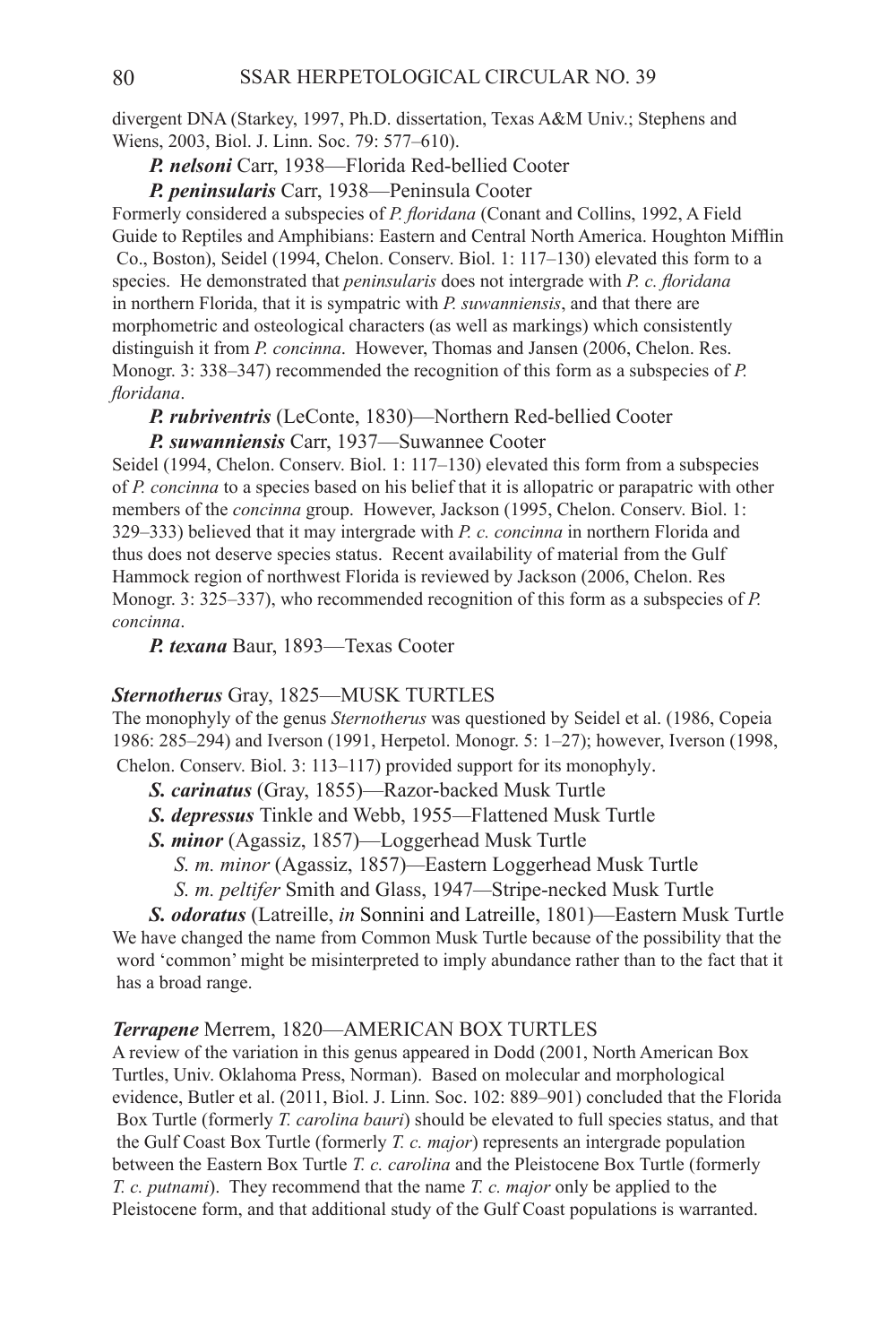*T. baurii* Taylor, 1894)—Florida Box Turtle

*T. carolina* (Linnaeus, 1758)—Eastern Box Turtle

 *T. c. carolina* (Linnaeus, 1758)—Woodland Box Turtle

 *T. c. triunguis* (Agassiz, 1857)—Three-toed Box Turtle

*T. ornata* (Agassiz, 1857)—Ornate Box Turtle  *T. o. luteola* Smith and Ramsey, 1952—Desert Box Turtle

 *T. o. ornata* (Agassiz, 1857)—Plains Box Turtle

*Trachemys* Agassiz, 1857—SLIDERS

Content of this genus follows Seidel and Smith (1996, Herpetologica 42: 242–248) and Seidel (2002, J. Herpetol. 36: 285–292).

*T. gaigeae* (Hartweg, 1939)—Mexican Plateau Slider Price and Hillis (1989, First World Congr. Herpetol. Abstract), Seidel et al. (1999, Herpetologica 55: 470–487), and Seidel (2002, J. Herpetol. 36: 285–292) provided evidence for the specific recognition of this form. Reviewed by Stuart and Ernst (2004, Cat. Amer. Amphib. Rept. 787).

 *T. g. gaigeae* (Hartweg, 1939)—Big Bend Slider

*T. scripta* (Schoepff, 1792)—Pond Slider

 *T. s. elegans* (Wied-Neuwied, 1838)—Red-eared Slider

 *T. s. scripta* (Schoepff, 1792)—Yellow-bellied Slider

 *T. s. troostii* (Holbrook, 1836)—Cumberland Slider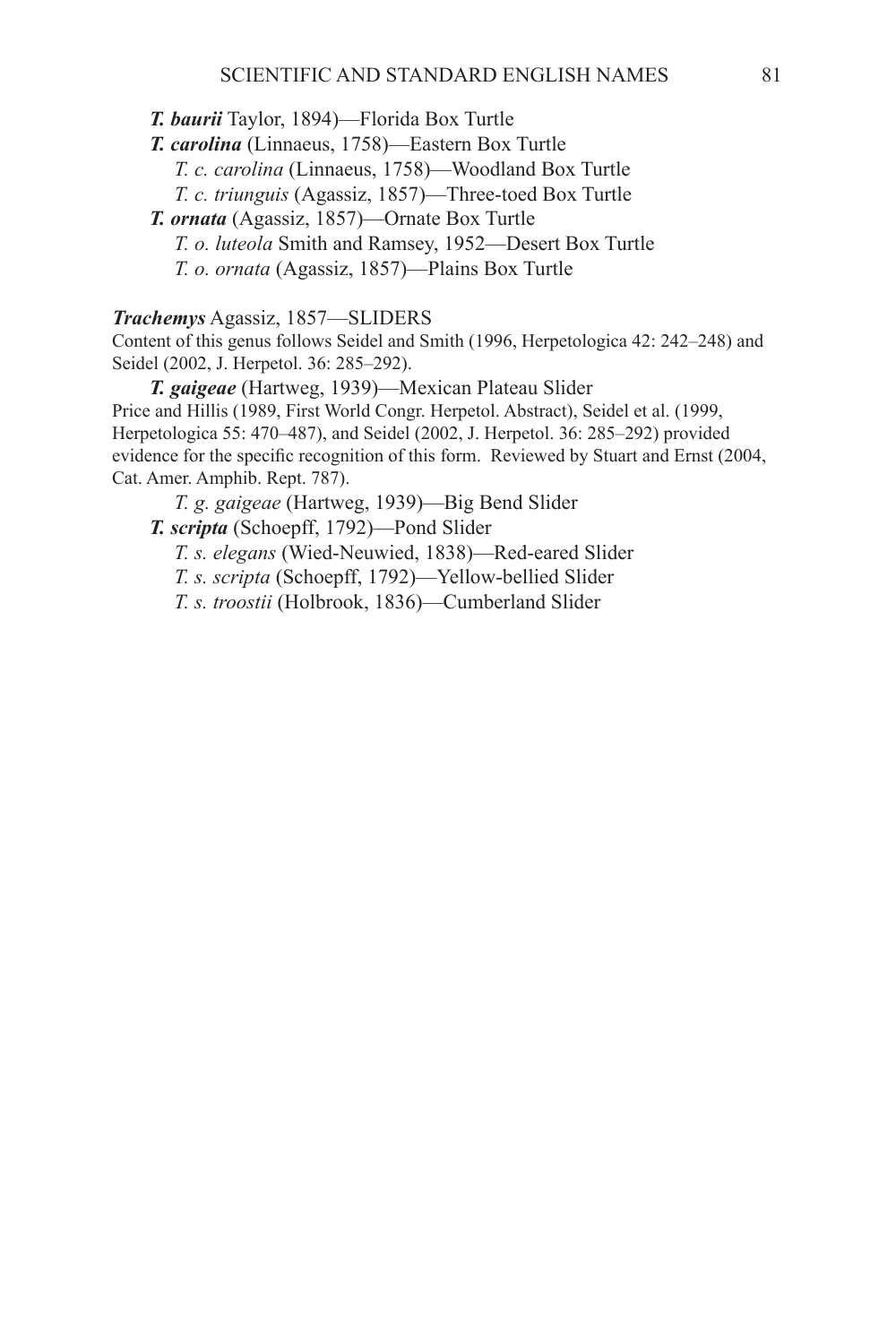#### *Alien Species*

# **Fred Kraus**

*Department of Natural Sciences, Bishop Museum, 1525 Bernice St. Honolulu, HI 96817*

Alien species are those species established outside their native ranges by the activities of humans, whether done intentionally or not. Prior versions of this check-list referred to these species as "introduced". I have changed that usage here because an introduction need not imply successful establishment; many additional species have been introduced to the United States that have not become established and are not included here. Species covered in this treatment are those known to be extra-territorial to the United States (e.g., Green Iguana,  *Iguana iguana*) and those whose native status within the United States may be open to question (e.g., Bark Anole, *Anolis distichus* in South Florida).

 Inclusion in this list is based on evidence or claims of establishment within the United States that have been presented in the literature and which seem to meet the criteria given by Meshaka et al. (2004, The Exotic Amphibians and Reptiles of Florida. Krieger Publishing Co., Malabar, Florida). But scientific standards for reporting newly established alien species are minimal, evidence adduced in favor of these claims varies, correction of published errors is often delayed, and, consequently, some published claims may not be factually accurate. Because of these problems, I note instances known to me for which published claims suggesting establishment are nonetheless disputed or uncertain. Some of the countervailing evidence calling these reports into question is not yet presented in the literature but mention of such instances is included here to highlight where doubt is reasonable. The presence of these several cases argues for the need to have tighter editorial accountability when publishing such claims.

Excluded from this list are those species native within the boundaries of the United States that have been translocated by humans elsewhere in the country. Many such instances are known and include, for example, the Cane Toad (*Rhinella marina*) and Bullfrog (*Lithobates catesbeianus*). Also excluded are those alien species introduced to the United States but never established (innumerable examples) and those populations previously established but now extinct, such as an earlier Italian Wall lizard (*Podarcis sicula*) colony that persisted for decades in Pennsylvania (Kauffeld, 1931, Copeia 1931: 163–164; Conant, 1959, Copeia 1959: 335–336). Finally, the literature includes mention of additional species that may be established in the United States but for which evidence of self-sustaining populations is less compelling or is not discussed in the original publications. Many of these reports are mentioned in Meshaka et al. (2004, The Exotic Amphibians and Reptiles of Florida, Krieger Publishing Co., Malabar, Florida).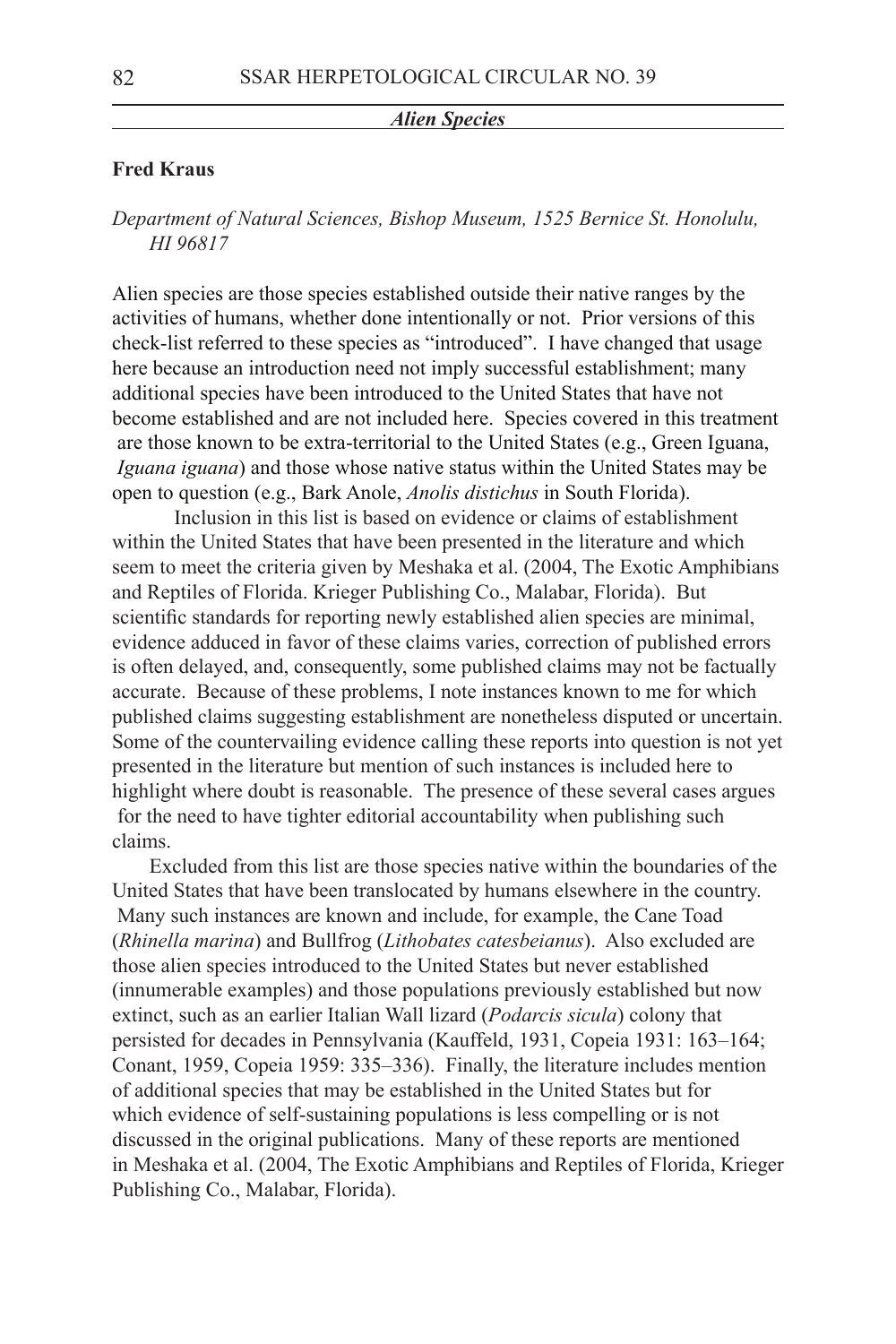A literature search through July 2011 was used to provide a list of states for which alien species are known to occur. Supporting literature for most of these introductions is available in Kraus (2009, Alien reptiles and amphibians: a scientific compendium and analysis. Springer Science and Business Media B.V., Dordrecht, Netherlands). Sixty-nine to seventy-two alien species of amphibians and reptiles are reported to be established in the United States. Taxonomically, most of these are lizards ( $n = 60-61$ ), followed by anurans (n  $= 6$ ), snakes (n = 5), turtles (n = 2), and crocodilians (n = 1). Forty-four of these species are from the Old World and thirty-one from the New World.

| Alien Species - ANURANS |
|-------------------------|
|                         |

#### *Dendrobates* Wagler, 1830—POISON DART FROGS

The most recent review of this genus and its relatives is Grant et al. (2006, Bull. Amer. Mus. Nat. Hist. 299: 1–262).

*D. auratus* Girard, 1855—Green-and-black Poison Dart Frog The Green-and-black Poison Dart Frog is native to Central America and Colombia and is established in Hawaii.

# *Eleutherodactylus* Duméril and Bibron, 1841—Rain Frogs

*E. coqui* Thomas, 1966—Coquí

The Coquí is native to Puerto Rico, has been reported from four states, and is reported as established in California, Florida and Hawaii. It is widely established on Hawaii Island but is more restricted and the target of eradication efforts on the other Hawaiian Islands. Populations in California and Florida appear to be limited to nurseries (Dalrymple, 1994, Non-indigenous Amphibians and Reptiles in Florida in Schmitz, D.C. and T.C. Brown [eds.], An Assessment of Invasive Non-indigenous Species in Florida's Public Lands, Technical Rpt. TSS-94-100. Florida Department of Env. Protection, Tallahassee, FL., Pp. 67–78; K. Krysko, pers. comm.; D. Schnabel, pers. comm.), it is uncertain to what extent they are maintained by constant reintroduction, and they perhaps should not truly be considered established.

*E. planirostris* (Cope, 1862)—Greenhouse Frog The Greenhouse Frog is native to Cuba, the Bahamas, and Cayman Islands and is established in Alabama, Florida, Georgia, Hawaii, Louisiana, and Mississippi.

*Glandirana* Fei, Ye, and Huang, 1991—WRINKLED FROGS This genus of Asian frogs was recently removed from a polyphyletic "*Rana*" by Frost et al. (2006, Bull. Am. Mus. Nat. Hist., 297).

*G. rugosa* (Temminck and Schlegel, 1838)—Japanese Wrinkled Frog The Japanese Wrinkled Frog is native to Japan and is established in Hawaii.

### **Osteopilus** Fitzinger, 1843—WEST INDIAN TREEFROGS

*O. septentrionalis* (Duméril and Bibron, 1841)—Cuban Treefrog The Cuban Treefrog is native to Cuba, the Bahamas, and Cayman Islands, has been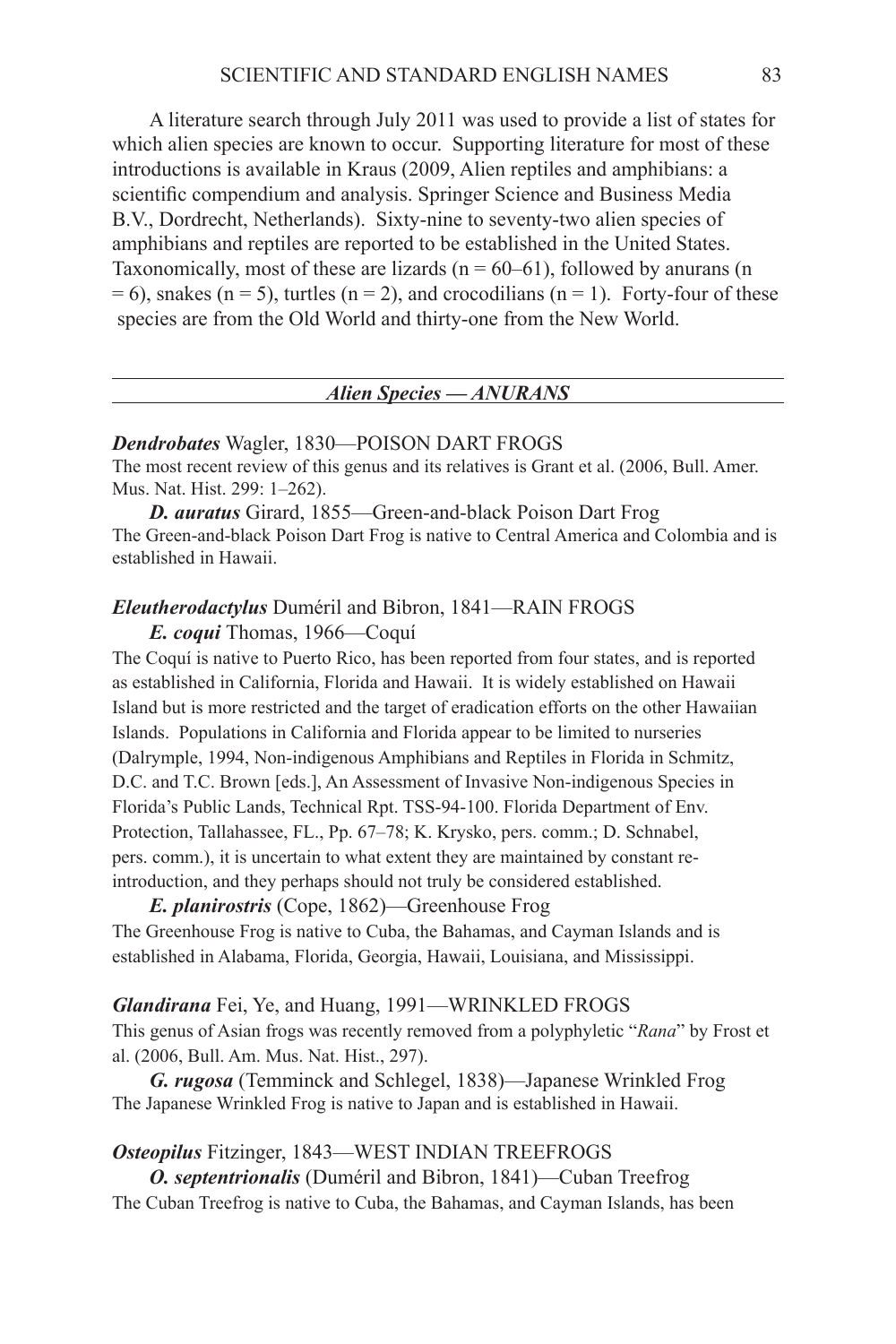introduced into six states, and is established in Florida. It has been claimed to be established in Hawaii (McKeown, 1996, A Field Guide to Reptiles and Amphibians in the Hawaiian Islands, Diamond Head Publishing, Inc., Los Osos, California) but there is no supporting evidence.

### *Xenopus* Wagler, 1827—Clawed Frogs

*X. laevis* (Daudin, 1802)—African Clawed Frog

The African Clawed Frog is native to southern Africa, has been reported from nine states, and is established in Arizona and California.

| $\overline{ }$ a uen Snecies — LIZADDC<br>Alien S |
|---------------------------------------------------|
|                                                   |

### *Agama* Daudin, 1802—AGAMAS

*A. agama* (Linnaeus, 1758)—African Rainbow Lizard

*A. a. africana* Hallowell, 1844—West African Rainbow Lizard The African Rainbow Lizard is native to Africa and is established in Florida. Subspecific identification was provided for five populations by Enge et al. (2004, Florida Scientist 67: 303–310).

### *Ameiva* Meyer, 1795—AMEIVAS

*A. ameiva* (Linnaeus, 1758)—Giant Ameiva

The Giant Ameiva is native to South America and is established in Florida. Both *Ameiva ameiva ameiva* and *A. a. petersi* have been claimed to be released in Florida (King and Krakauer, 1966, Quart. J. Fla. Acad. Sci. 29: 144–154). The taxonomic status of these populations vis á vis the next species has recently been clarified (Ugueto and Harvey., 2011, Herpetol. Monogr. 25: 113–170).

*A. praesignis* (Baird and Girard, 1852)—Borriguerro Ameiva The Borriguerro Ameiva is native to northern South America and southern Central America. It has has been established in Florida since at least the early 1980s, but its taxonomic identity has only recently been clarified (Ugueto and Harvey., 2011, Herpetol. Monogr. 25: 113–170).

### *Anolis* Daudin, 1802—ANOLES

Taxonomy for *Anolis* follows Williams (1976, Breviora 440: 1–21) with addition of subspecies from Schwartz and Henderson (1991, Amphibians and Reptiles of the West Indies: Descriptions, Distributions, and Natural History, University of Florida Press) and modifications by Vance (1991, Bull. Maryland Herpetol. Soc. 27: 43–89; description of *A. carolinensis seminolus*). Some authors (e.g., Guyer and Savage, 1986, Syst. Zool. 35: 509–531; 1992, Syst. Biol. 41: 89–110; Savage and Guyer, 1989, Amphibia-Reptilia 10: 105–116) divide *Anolis* into the following five genera (assignments of species covered in this checklist in parentheses): *Anolis (carolinensis, chlorocyanus, equestris)*, *Ctenonotus (cristatellus, cybotes, distichus)*, *Dactyloa*, *Norops (garmani, sagrei)*, and *Xiphosurus* =*Semiurus*.

*A. chlorocyanus* Duméril and Bibron, 1837—Hispaniolan Green Anole The Hispaniolan Green Anole is native to Hispaniola and is established in Florida.

*A. (Ctenonotus) cristatellus* Duméril and Bibron, 1837—Crested Anole

 *A. c. cristatellus* Duméril and Bibron, 1837—Puerto Rican Crested Anole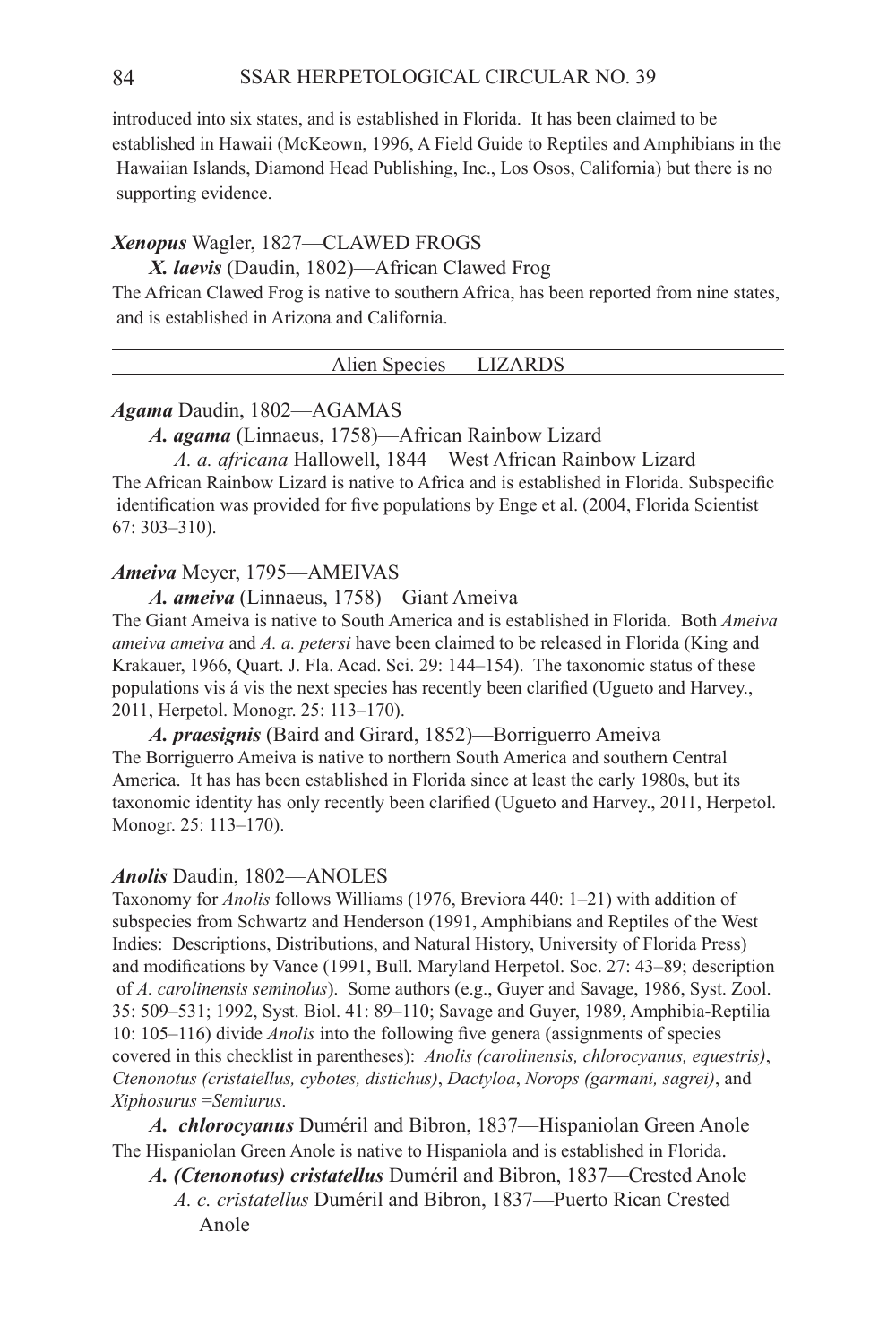### SCIENTIFIC AND STANDARD ENGLISH NAMES

The Puerto Rican Crested Anole is native to Puerto Rico and the Virgin Islands and is established in Florida. Subspecific identifications have been given for the Dade County specimens by Schwartz and Henderson (1988, Contrib. Biol. Geol. Milwaukee Publ. Mus. 74: 1–264; 1991, Amphibians and Reptiles of the West Indies: Descriptions, Distributions, and Natural History, University of Florida Press).

*A. cybotes* Cope, 1862—Large-headed Anole The Large-headed Anole is native to Hispaniola and the Bahamas and is established in Florida.

 *A. c. cybotes* Cope, 1862—Common Large-headed Anole The Dade County population has been identified as *A. c. cybotes* (Schwartz and Henderson, 1988, Contrib. Biol. Geol. Milwaukee Pub. Mus. 74: 1–264). No subspecific identification for the Broward County population has been provided.

*A. (Ctenonotus) distichus* Cope, 1861—Bark Anole The Bark Anole is native to Hispaniola, has been reported from two states, and is established in Florida.

 *A. d. dominicensis* Reinhardt and Lütken, 1863—Green Bark Anole *Anolis distichus dominicensis* is established in Miami, Florida (King and Krakauer, 1966, Quart. J. Florida Acad. Sci. 29: 144–154; Wilson and Porras, 1983, Univ. Kansas Mus. Nat. Hist. Spec. Publ. 9: 1–89). Another subspecies, *Anolis distichus ignigularis*, was introduced to Dade County, Florida (King and Krakauer, 1966, Quart. J. Florida Acad. Sci. 29: 144–154) and was listed as occurring there by Schwartz and Henderson (1988, Contrib. Biol. Geol. Milwaukee Pub. Mus. 74: 1–264; 1991, Amphibians and Reptiles of the West Indies: Descriptions, Distributions, and Natural History, University of Florida Press); however, according to Wilson and Porras (1983, Univ. Kansas Mus. Nat. Hist. Spec. Publ. 9: 1–89), this population is no longer extant. Hybridization appears to have occurred between *A. d. dominicensis* and *A. d. floridanus* (Miyamoto et al., 1986, Copeia 1986: 76–86; see next note).

*A. d. floridanus* Smith and McCauley, 1948—Florida Bark Anole Schwartz (1968, Bull. Mus. Comp. Zool. 137: 255–310) reviewed the evidence and discussed alternative hypotheses concerning the occurrence of *Anolis distichus floridanus* in Florida and concluded that this taxon was most likely introduced from Andros Island in the Bahamas; nevertheless, Wilson and Porras (1983, Univ. Kansas Mus. Nat. Hist. Spec. Publ. 9: 1–89) considered it a native component of the Florida herpetofauna. Although the specimens of *A. d. floridanus* examined by Schwartz (1968, Bull. Mus. Comp. Zool. 137: 255–310) are distinguishable from those of *A. d. dominicensis,* more recent samples of Bark Anoles from Florida form a continuum, suggesting intergradation between the two subspecies (Miyamoto et al., 1986, Copeia 1986: 76–86).

*A. equestris* Merrem, 1820—Knight Anole The Knight Anole is native to Cuba and is established in Florida and Hawaii.

 *A. e. equestris* Merrem, 1820—Western Knight Anole The subspecific identification for the Florida population was given by Schwartz and Henderson (1988, Contrib. Biol. Geol. Milwaukee Pub. Mus. 74: 1–264; 1991, Amphibians and Reptiles of the West Indies: Descriptions, Distributions, and Natural History, University of Florida Press); that for the Hawaiian population was given by Lazell and McKeown (1998, Bull. Chicago Herpetol. Soc. 33: 181).

*A. (Ctenonotus) ferreus* Cope, 1864—Comb Anole The Comb Anole is native to Marie-Galante. Bartlett (1994, Reptile and Amphibian Magazine Mar/Apr.: 56–73, 103–109) and Bartlett and Bartlett (1999, A Field Guide to Florida Reptiles and Amphibians. Gulf Publishing Co., Houston, Texas) presented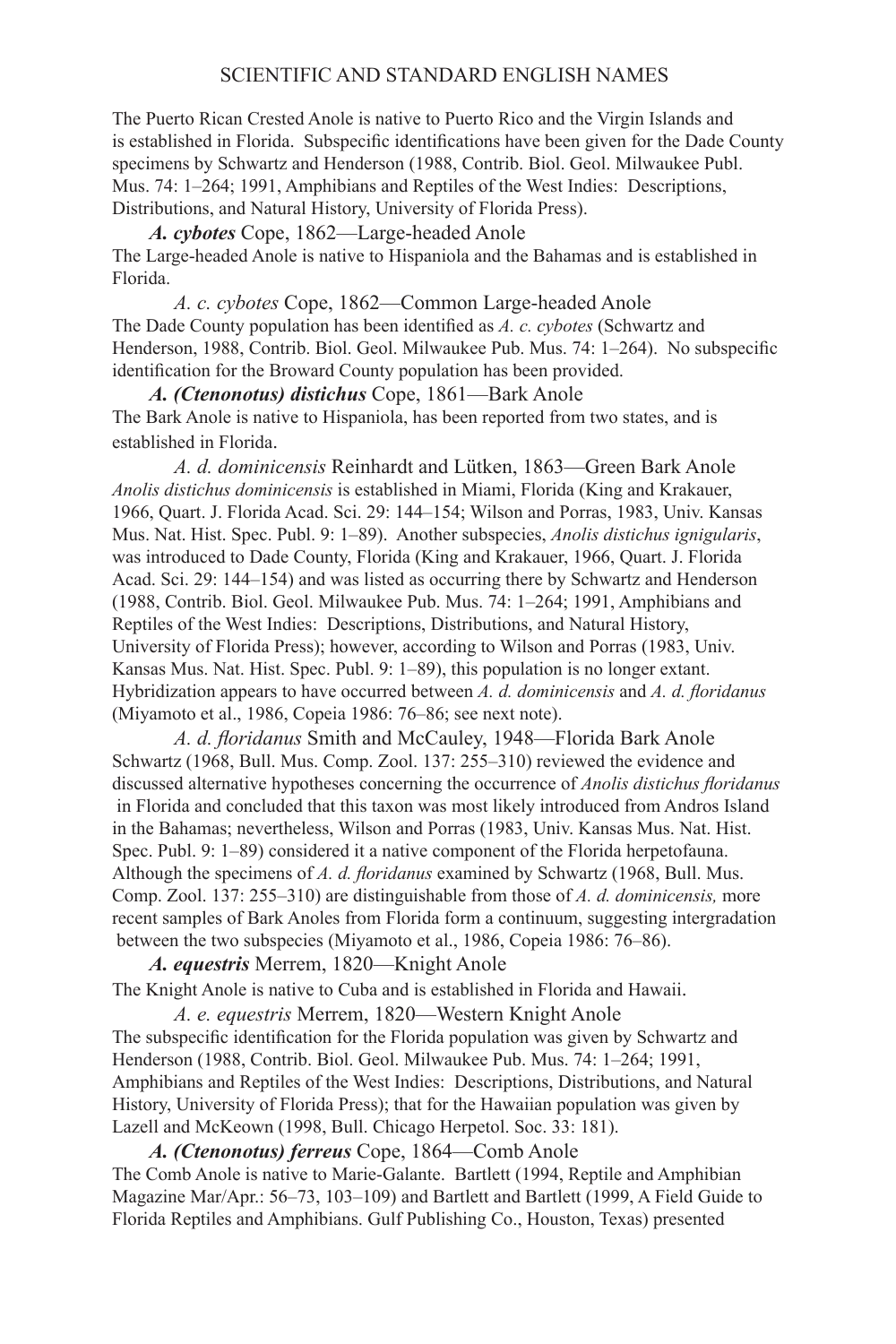### 86 SSAR HERPETOLOGICAL CIRCULAR NO. 39

 evidence of reproduction over several years in Florida in the early 1990s but population persistence has been disputed by Meshaka et al. (2004, The Exotic Amphibians and Reptiles of Florida. Krieger Publishing Co., Malabar, Florida), K. Enge (pers. comm.), and K. Krysko (pers. comm.), and voucher specimens are lacking.

*A. (Norops) garmani* Stejneger, 1899—Jamaican Giant Anole The Jamaican Giant Anole is native to Jamaica and is established in Florida.

*A. porcatus* Gray, 1840—Cuban Green Anole

The Cuban Green Anole is native to Cuba and is established in Florida.

*A. (Norops) sagrei* Duméril and Bibron, 1837—Brown Anole The Brown Anole is native to Cuba and the Bahamas, has been reported from 13 states, and is established in Alabama, Florida, Georgia, Hawaii, Louisiana, North Carolina, South Carolina, and Texas.

 *A. s. sagrei* Duméril and Bibron, 1837—Cuban Brown Anole According to Conant and Collins (1991, Reptiles and Amphibians of Eastern and Central North America, Houghton Mifflin Co.), two subspecies, *A. s. sagrei* and *A. s. ordinatus* were introduced to southern Florida, but they can no longer be distinguished from one another and differ from both original races. Lee (1992, Copeia 1992: 942–954) presented evidence that the Florida populations bear a much stronger phenotypic resemblance to populations from Cuba (*A. s. sagrei*) than to those from the Bahamas (*A. s. ordinatus*). Kolbe et al. (2004, Nature 431: 177–181) present evidence for multiple introductions of this species from Cuba to Florida, which suggests that *A. s. greyi* may also have been involved.

*A. trinitatis* Reinhardt and Lütken 1862—St. Vincent Bush Anole The St. Vincent Bush Anole is native to St. Vincent, Lesser Antilles, and is established in Florida.

### *Aspidoscelis* Fitzinger, 1843—WHIPTAILS

*A. motaguae* Sackett, 1941—Giant Whiptail The Giant Whiptail is native to Central America and is established in Florida.

### *Basiliscus* Laurenti, 1768—Basilisks

*B. vittatus* Wiegmann, 1828—Brown Basilisk The Brown Basilisk is native to Central and northern South America and is established in Florida.

#### *Calotes* Cuvier, 1817—BLOODSUCKERS

The English name is derived from the brilliant orange or crimson colors that breeding males develop around the head and shoulders.

*C. mystaceus* Duméril and Bibron, 1837—Indochinese Bloodsucker The Indochinese Bloodsucker is native to Southeast Asia and is reported as established in two Florida counties by several authors (Butterfield et al., 1997, Nonindigenous amphibians and reptiles, Pp. 123–138 *in* Simberloff, D., D.C. Schmitz, and T.C. Brown [eds.], Strangers in Paradise: Impact and Management of Nonindigenous Species in Florida. Island Press, Washington, DC; Bartlett and Bartlett, 1999, A Field Guide to Florida Reptiles and Amphibians, Gulf Publishing Co., Houston, Texas; Meshaka et al., 2004, The Exotic Amphibians and Reptiles of Florida, Krieger Publishing Co., Malabar, Florida). But K. Krysko (pers. comm.) cautions that voucher specimens or photos of wild animals are entirely lacking, so these reports require scientific confirmation.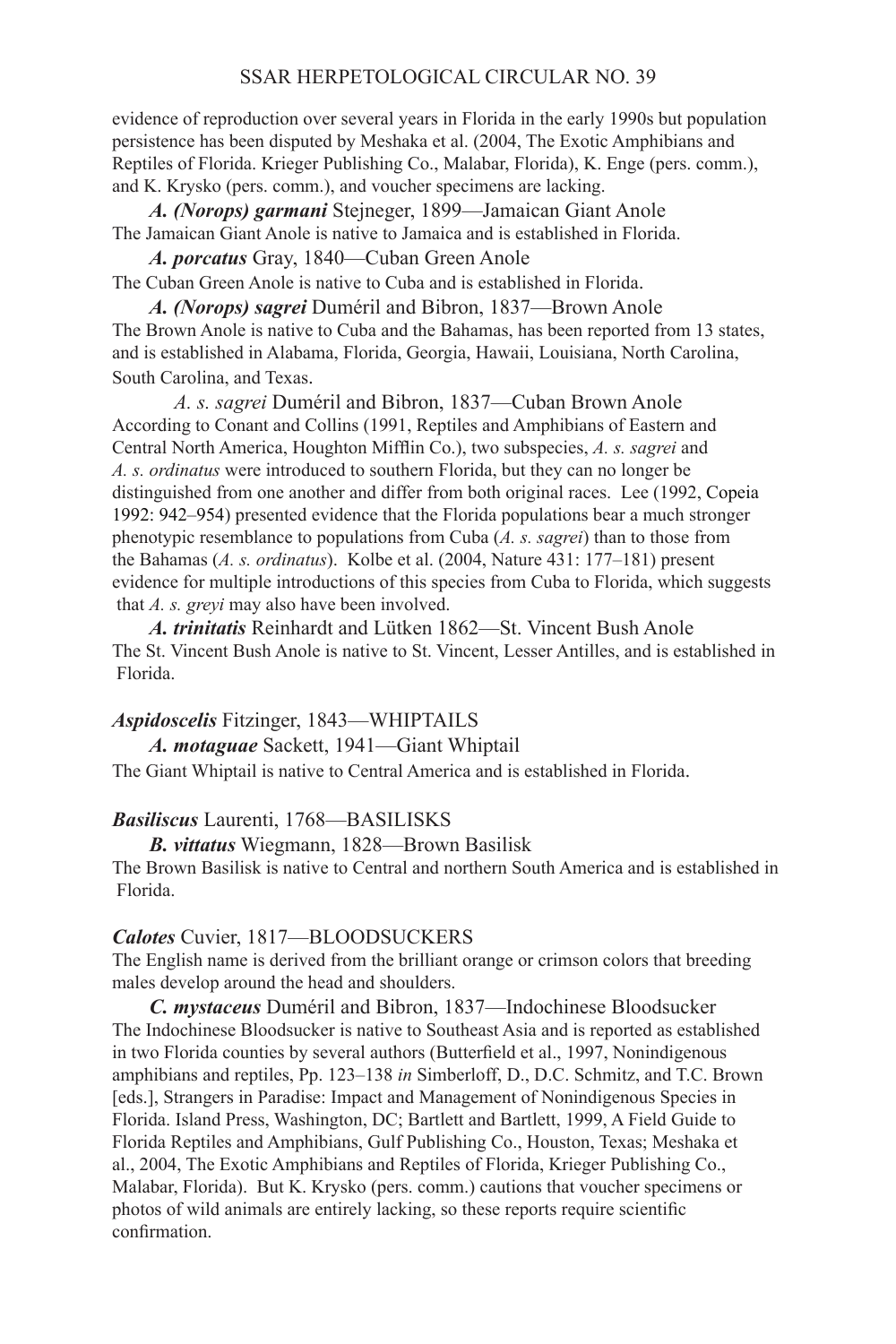### SCIENTIFIC AND STANDARD ENGLISH NAMES 87

### *C. "versicolor"* (Daudin 1802)—Variable Bloodsucker

The Variable Bloodsucker is native to southern and southeastern Asia and is established in Florida. The specific epithet is in quotation marks because Zug et al. (2006, Proc. Cal. Acad. Sci. 57: 35–68) demonstrated that *C*. "*versicolor*" is a complex of several species. The introduced population has yet to be identified in light of this new information.

### *Chalcides* Laurenti, 1768—Skinks

*C. ocellatus* (Forskål 1775)—Ocellated Skink

The Ocellated Skink is native to the Mediterranean region, Middle East, and northern Africa and is established in Florida.

### **Chamaeleo** Laurenti, 1768-CHAMELEONS

*C. calyptratus* Duméril and Bibron, 1851—Veiled Chameleon The Veiled Chameleon is native to the southwestern Arabian Peninsula and is established in Florida and Hawaii.

*C. jacksonii* Boulenger, 1896—Jackson's Chameleon Jackson's Chameleon is native to eastern Africa and is established in California and Hawaii.

### *Chondrodactylus* Peters, 1870—SAND GECKOS

Bauer and Lamb (2005, African J. Herpetol. 54: 105–129) revised *Pachydactylus* and placed the *bibronii* group in *Chondrodactylus*.

### *C. bibronii* (Smith, 1846)—Bibron's Sand Gecko

Bibron's Sand Gecko is native to southern Africa and is claimed to be established in Florida (Bartlett and Bartlett, 1999, A Field Guide to Florida Reptiles and Amphibians, Gulf Publishing Co., Houston, Texas; Meshaka et al., 2004, The Exotic Amphibians and Reptiles of Florida, Krieger Publishing Co., Malabar, Florida), but the claim is disputed by others (K. Krysko, pers. comm.).

### *"Cnemidophorus"* Wagler, 1830—South American Whiptails

Taxonomy for "*Cnemidophorus*" follows Peters and Donoso-Barros (1970, Bull. United States Natl. Mus. 297(Part II): 1–293). Reeder et al. (2002, Am. Mus. Novit. 3365: 1–61) presented evidence that *Cnemidophorus,* even after the removal of *Aspidoscelis*, is not monophyletic, although they did not propose a taxonomic change to rectify this situation. I have placed the name "*Cnemidophorus*" in quotation marks to indicate the apparently non-monophyletic status of the taxon.

#### *"C." lemniscatus* (Linnaeus, 1758)—Rainbow Whiptail

The Rainbow Whiptail is native to South America and is established in Florida. Several species, both uni- and bisexual, have been described for different parts of the taxon that was formerly known as "*C." lemniscatus* (Cole and Dessauer, 1993, Am. Mus. Novit. 3081: 1–30; Markezich et al., 1997, Am. Mus. Novit. 3207: 1–60), and the introduced population has not yet been associated with one or more of those species.

### *Cryptoblepharus* Wiegmann, 1834—SNAKE-EYED Skinks

*C. poecilopleurus* (Wiegmann, 1834)—Pacific Snake-eyed Skink The Pacific Snake-eyed Skink is native to many Pacific islands and is established in Hawaii.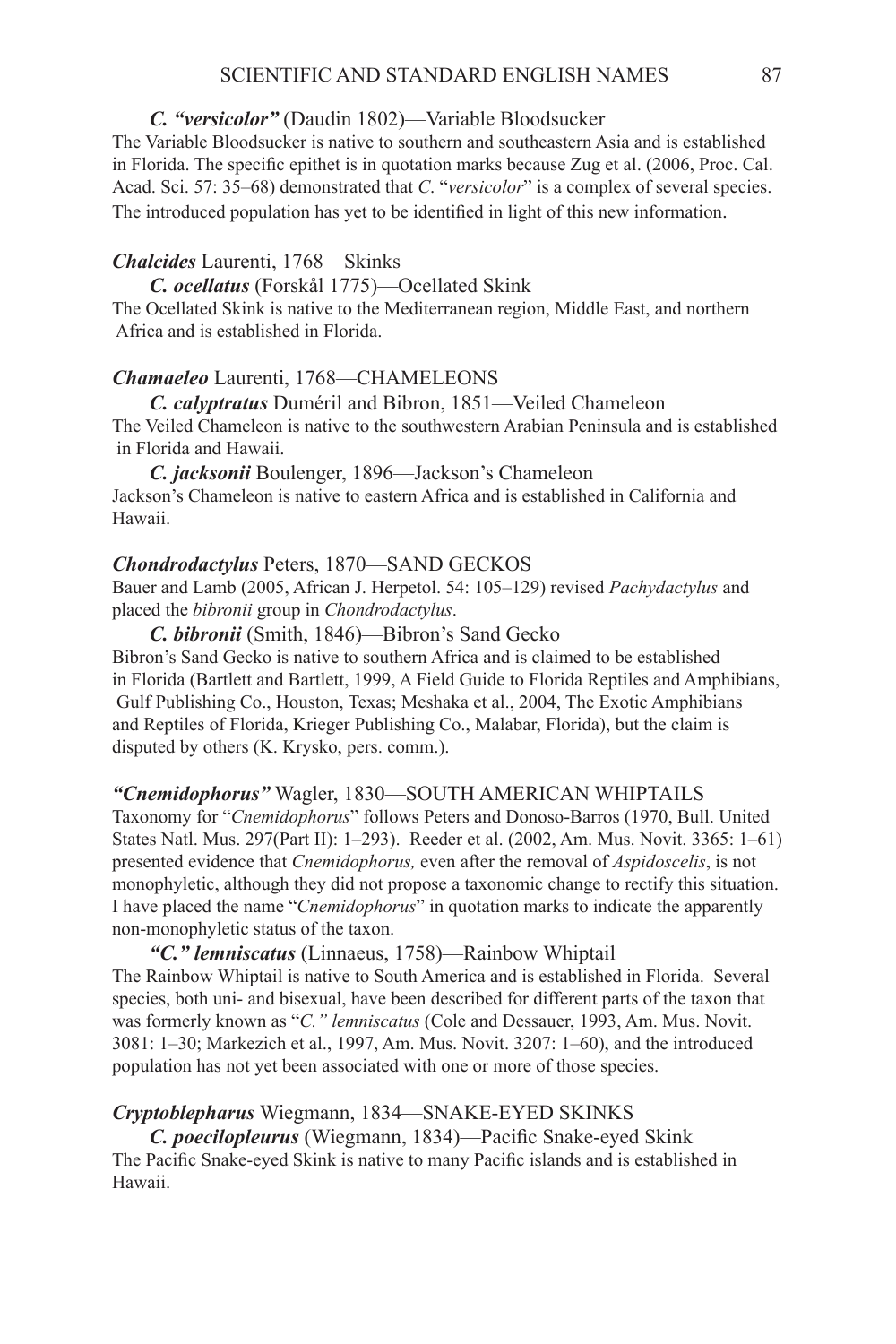# **Ctenosaura** Wiegmann, 1828-SPINY-TAILED IG

*C. conspicuosa* Dickerson, 1919—Isla San Esteban Spiny-tailed Iguana A population of *Ctenosaura* established at the Arizona-Sonora Desert Museum in Arizona contains mitochondrial DNA from the Isla San Esteban Spiny-tailed Iguana, but it remains uncertain whether this represents a pure population of this species or a hybrid swarm with the next (Edwards et al., 2005, Sonoran Herpetologist 18: 122–125). Both are often considered subspecies of *C. hemilopha*.

*C. macrolopha* Smith, 1972—Sonoran Spiny-tailed Iguana A population of *Ctenosaura* established at the Arizona-Sonora Desert Museum in Arizona contains mitochondrial DNA from the Sonoran Spiny-tailed Iguana, but it remains uncertain whether this represents a pure population of this species or a hybrid swarm with the preceding (Edwards et al., 2005, Sonoran Herpetologist 18: 122–125). Both are often considered subspecies of *C. hemilopha*.

*C. pectinata* (Wiegmann, 1834)—Mexican Spiny-tailed Iguana The Mexican Spiny-tailed Iguana is native to Central America and is established in Florida and Texas.

*C. similis* (Gray, 1831)—Gray's Spiny-tailed Iguana Gray's Spiny-tailed Iguana is native to Central America and is established in Florida.

### *Cyrtopodion* Fitzinger, 1843—BOW-FINGERED GECKOS

*C. scabrum* (Heyden, 1827)—Rough-tailed Gecko

The Rough-tailed Gecko is native to the Middle East and northeastern Africa and is established in Texas.

### **Emoia** Gray, 1845—EMOIAS

Taxonomy for *Emoia cyanura* and *E. impar* follows Ineich and Zug (1991, Copeia 1991: 1132–1136).

*E. cyanura* (Lesson, 1830)—Copper-tailed Skink The Copper-tailed Skink is native to the Pacific islands and is established in Hawaii.

*E. impar* (Werner, 1898)—Azure-tailed Skink

The Azure-tailed Skink is native to the Pacific islands and is established in Hawaii.

### **Furcifer** Fitzinger, 1843-CHAMELEONS

*F. oustaleti* (Mocquard, 1894)—Oustalet's Chameleon

Oustalet's Chameleon is native to Madagascar and is established in Florida.

### Gehyra Gray, 1834—DTELLAS

*G. mutilata* (Wiegmann, 1834)—Mutilating Gecko

The Mutilating Gecko is native from South Asia through the Pacific islands, has been reported from three states, and is established in Hawaii. The date of publication of the name *Hemidactylus mutilatus* (=*Gehyra mutilata*) is sometimes given as 1835 (e.g., Kluge, 1991, Smithsonian Herpetol. Info. Serv. 85: 1–35) presumably based on the idea that the species was first described in a publication by Wiegmann in Nova Acta Acad. Caes. Leop. Carol. Nat. Cur. the date of which is either 1834 or 1835; however the first valid use of the name is in Wiegmann (1834, Herpetologica Mexicana; see Bauer and Adler, 2001, Arch. Nat. Hist., 28: 313–326 for a discussion of the dates of the relevant publications).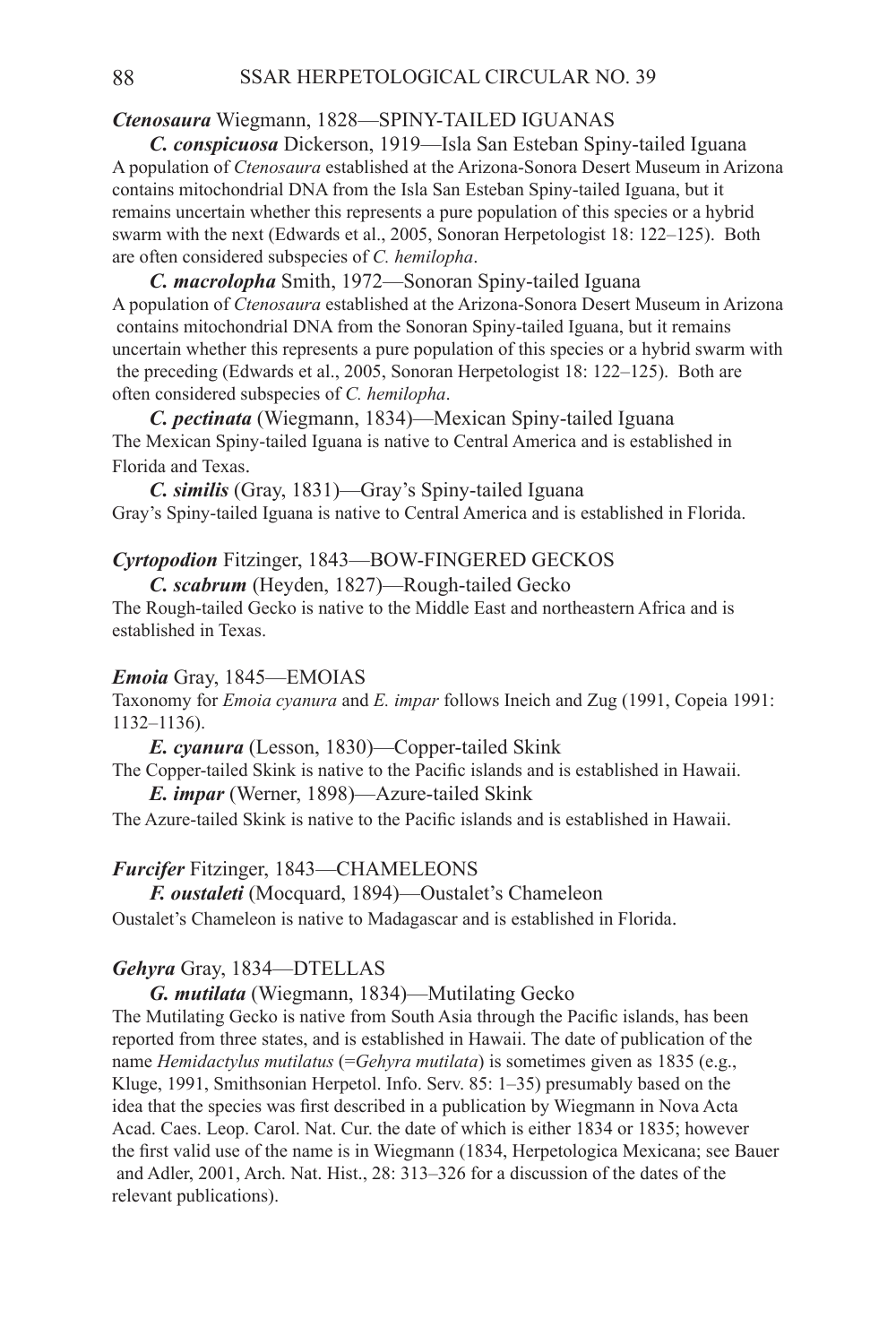### *Gekko* Laurenti, 1768—TYPICAL GECKOS

*G. badenii* Szczerbak and Nekrasova 1994—Golden Gecko

The Golden Gecko is native to Vietnam and is recently established in Florida.

*G. gecko* (Linnaeus, 1758)—Tokay Gecko

The Tokay Gecko is native to Southeast Asia and has been introduced to Florida and Hawaii. It is established in Florida but the single known incipient population in Hawaii is apparently now eradicated.

#### *Gonatodes* Fitzinger, 1843—AMERICAN BENT-TOED GECKOS

*G. albogularis* (Duméril and Bibron, 1836)—Yellow-headed Gecko The Yellow-headed Gecko is native to Central and South America and the Caribbean and is established in Florida.

### *Hemidactylus* Gray, 1825—HOUSE Geckos

*H. frenatus* Duméril and Bibron, 1836—Common House Gecko The Common House Gecko is native to South and Southeast Asia and is established in Florida, Hawaii, and Texas.

*H. garnotii* Duméril and Bibron, 1836—Indo-Pacific House Gecko (unisexual)

The Indo-Pacific Gecko is native to South and Southeast Asia, has been reported from five states, and is established in Florida, Georgia, Hawaii, and Texas.

*H. mabouia* (Moreau de Jonnès, 1818)—Wood Slave The Wood Slave is native to Africa (and perhaps parts of South America and the Caribbean, cf. Kluge, 1969, Misc. Publ. Univ. Michigan Mus. Zool. 138: 1–78) and is established in Florida.

*H. platyurus* (Schneider, 1792)—Asian Flat-tailed House Gecko The Asian Flat-tailed House Gecko is native to Southeast Asia and is established in Florida. This species was recently removed from *Cosymbotus* by Carranza and Arnold (2006, Mol. Phylogenet. Evol. 38: 531–545).

*H. turcicus* (Linnaeus, 1758)—Mediterranean Gecko The Mediterranean Gecko is native to the Mediterranean region, has been reported from 22 states, and is established in Alabama, Arizona, Arkansas, California, Florida, Georgia, Illinois, Kansas, Louisiana, Maryland, Mississippi, Missouri, Nevada, New Mexico, North Carolina, Oklahoma, South Carolina, Texas, Utah, and Virginia.

### *Hemiphyllodactylus* Bleeker, 1860—TREE GECKOS

*H. typus* Bleeker, 1860—Indo-Pacific Tree Gecko (unisexual) The Indo-Pacific Tree Gecko is native to Southeast Asia and the Pacific, has been reported from two states, and is established in Hawaii.

### Iguana Laurenti, 1768-IGUANAS

*I. iguana* (Linnaeus, 1758)—Green Iguana The Green Iguana is native to Central and South America, has been reported from six states, and is established in Florida and Hawaii.

*Lacerta* Linnaeus, 1758—LACERTAS *L. bilineata* Daudin 1802—Western Green Lacerta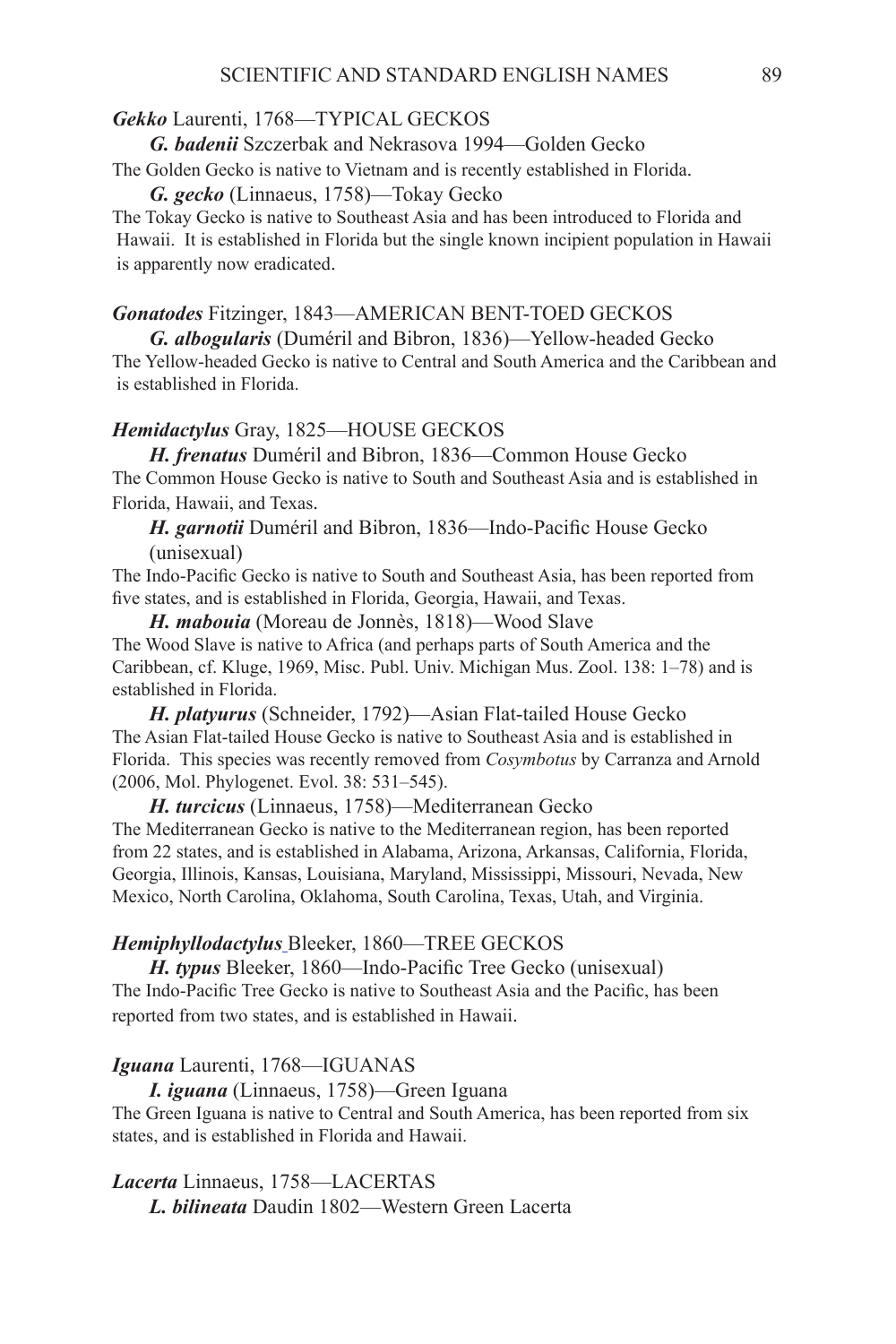The Western Green Lacerta is native to Western Europe, has been reported from two states, and is established in Kansas.

# *Lampropholis* Fitzinger, 1843—SUNSkinks

*L. delicata* (De Vis, 1888)— Plague Skink The Plague Skink is native to eastern Australia and is established in Hawaii.

### Leiocephalus Gray, 1827—CURLY-TAILED LIZARDS

*L. carinatus* Gray, 1827—Northern Curly-tailed Lizard The Northern Curly-tailed Lizard is native to Cuba, Bahamas, and the Cayman Islands and is established in Florida.

*L. schreibersii* (Gravenhorst, 1837)—Red-sided Curly-tailed Lizard The Red-sided Curly-tailed Lizard is native to Hispaniola and is established in Florida.

*Leiolepis* Cuvier, 1829—BUTTERFLY LIZARDS *L. belliana* (Gray, 1827)—Butterfly Lizard The Butterfly Lizard is native to Southeast Asia and is established in Florida.

#### *Lepidodactylus* Fitzinger, 1843—INDO-PACIFIC GECKOS

*L. lugubris* (Duméril and Bibron, 1836)—Mourning Gecko (unisexual) The Mourning Gecko is native from South Asia through much of the Pacific, has been reported from four states, and is established in Florida and Hawaii. This taxon is a unisexual complex of diploid and triploid populations of apparently independent origins (Moritz et al., 1993, Biol. J. Linn. Soc. 48: 113–133; Volobouev, 1994, Biogeographica 70: 14).

### *Lipinia* Gray, 1845—LIPINIAS

*L. noctua* (Lesson, 1830)—Moth Skink The Moth Skink is native to some of the Pacific Islands and is established in Hawaii.

### *Mabuya* Fitzinger, 1826—Mabuyas

*M. multifasciata* (Kuhl, 1820)—Brown Mabuya The Brown Mabuya is native to South and Southeast Asia and is established in Florida.

# *Phelsuma* Gray, 1825—Day Geckos

*P. grandis* Gray, 1870—Madagascan Day Gecko The Madagascar Day Gecko is native to Madagascar and is established in Florida and Hawaii. Formerly referred to *P. madagascariensis* Gray, 1831 prior to recent partitioning

of that species (Raxworthy et al., 2007, Syst. Biol. 56: 907–923).

*P. guimbeaui* Mertens, 1963—Orange-spotted Day Gecko The Orange-spotted Day Gecko is native to Mauritius and is established in Hawaii.

*P. laticauda* (Boettger, 1880)—Gold Dust Day Gecko The Gold Dust Day Gecko is native to Madagascar and the Seychelles, is established in Hawaii, and may be established in Florida.

Podarcis Wagler, 1830—WALL LIZARDS *P. muralis* (Laurenti, 1768)—Common Wall Lizard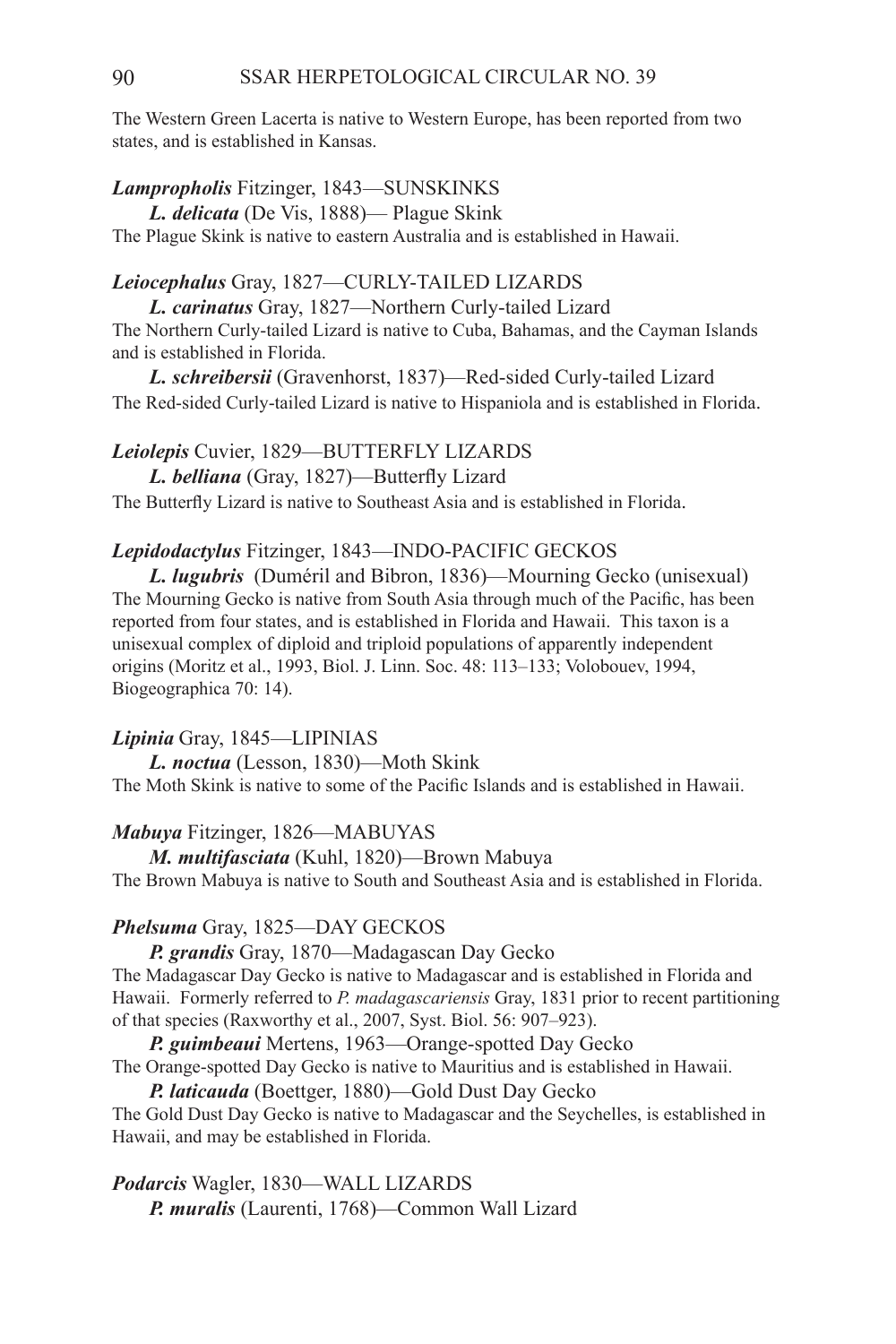The Common Wall Lizard is native to Europe, has been reported from four states, and is established in Indiana, Kentucky, Ohio, and British Columbia.

*P. sicula* (Rafinesque, 1810)—Italian Wall Lizard The Italian Wall Lizard is native to Europe, has been reported from five states, and is established in California, Kansas, New Jersey, and New York. It was formerly established in Pennsylvania but is now extirpated there.

### Sphaerodactylus Wagler, 1830-DWARF GECKOS

*S. argus* Gosse, 1850—Ocellated Gecko

The Ocellated Gecko is native to Cuba, Jamaica, and the Bahamas and is established in Florida.

*S. elegans* MacLeay, 1834—Ashy Gecko

The Ashy Gecko is native to Cuba and Hispaniola and is established in Florida.

### *Tarentola* Gray, 1825—WALL GECKOS

*T. annularis* (Geoffroy Saint-Hilaire, 1827)—Ringed Wall Gecko The Ringed Wall Gecko is native to northern Africa and is established in Florida.

*T. mauritanica* (Linnaeus, 1758)—Moorish Gecko

The Moorish Gecko is native to the Mediterranean region, has been reported from four states, is established in Florida, and is claimed to be established in California (Mahrdt, 1998, Herpetol. Rev. 29: 52).

#### *Trachylepis* Fitzinger, 1843—SKINKS

*T. quinquetaeniata* (Lichtenstein, 1823)—African Five-lined Skink The African Five-lined Skink is native to a wide band of sub-Saharan Africa and is established in Florida.

#### *Tupinambis* Daudin, 1803—TEGUS

*T. merianae* Duméril and Bibron 1839—Argentine Giant Tegu The Argentine Giant Tegu is native to South America and is established in Florida.

### *Varanus* Merrem, 1820—MONITOR LIZARDS

*V. niloticus* (Linnaeus *in* Hasselquist, 1762)—Nile Monitor The Nile Monitor is native to Africa, has been reported from two states, and is established in Florida.

*Alien Species — SNAKES*

#### *Acrochordus* Hornstedt, 1787—FILE SNAKES

*A. javanicus* Hornstedt, 1787—Javanese File Snake The Javanese File Snake is native to Southeast Asia and is established in Florida.

#### *Boa* Linnaeus, 1758—BOAS

*B. constrictor* Linnaeus, 1758—Boa Constrictor

The Boa Constrictor is native to Central and South America, has been reported from 11 states, and is established in Florida.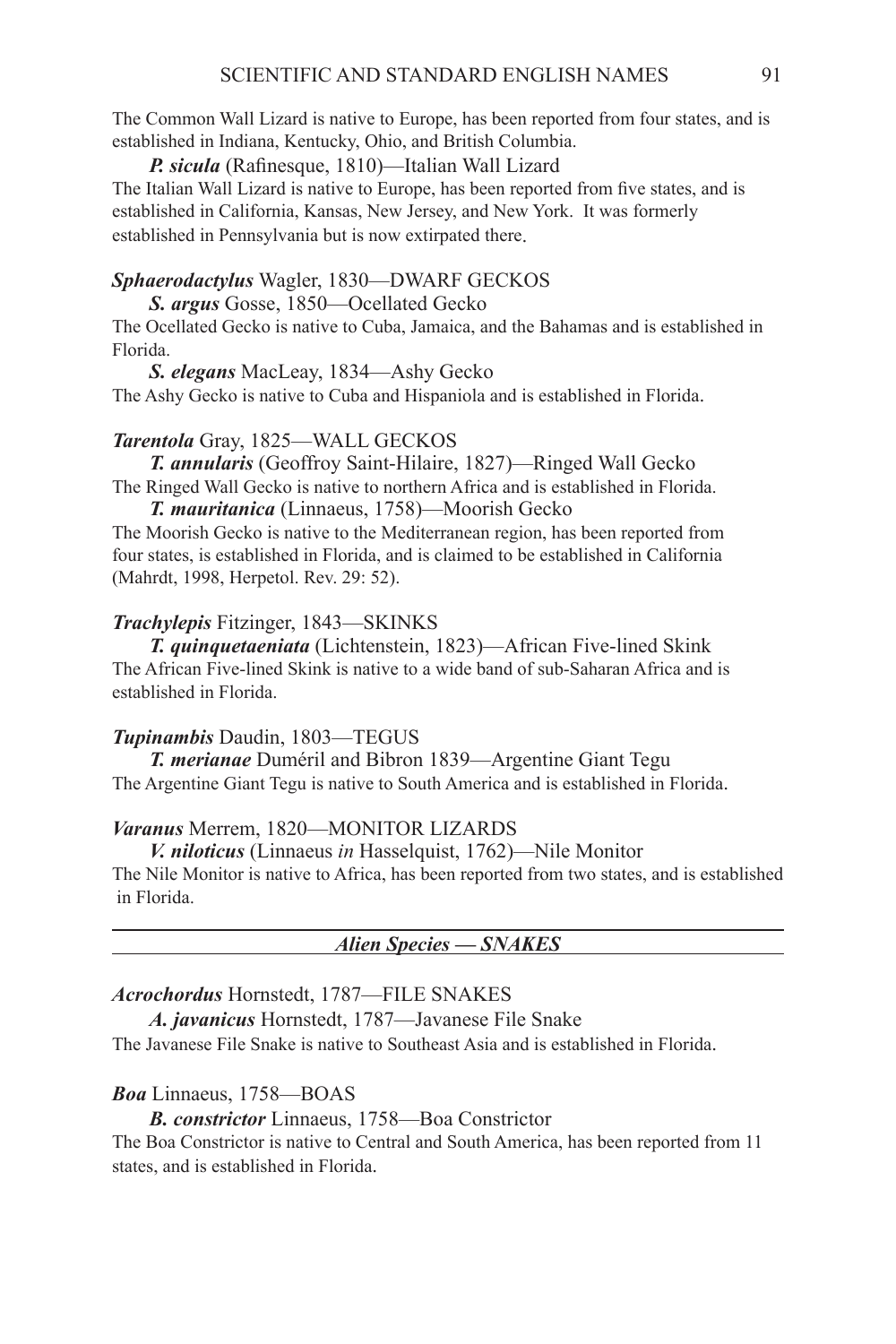### 92 SSAR HERPETOLOGICAL CIRCULAR NO. 39

# *Python* Daudin, 1803—PYTHONS

*P. molurus* (Linnaeus, 1758)—Indian Python

*P. m. bivittatus* Kuhl, 1820—Burmese Python

The Burmese Python is native to South and Southeast Asia, has been reported from six states, and is established in Florida.

*P. sebae* (Gmelin, 1788)—Northern African Rock Python The Northern African Rock Python is native to sub-Saharan Africa and is established in Florida.

# *Ramphotyphlops* Fitzinger, 1843—AUSTRALASIAN Blindsnakes

*R. braminus* (Daudin, 1803)—Brahminy Blindsnake (Unisexual) The Brahminy Blindsnake is likely native to South Asia, has been reported from ten states, and is established in Alabama, California, Florida, Georgia, Hawaii, Louisiana, Massachusetts, Texas, and Virginia.

### *Alien Species — CROCODILIANS*

# *Caiman* Spix, 1825—Caimans

*C. crocodilus* (Linnaeus, 1758)*—*Spectacled Caiman The Spectacled Caiman is native to South America, has been reported from seven states, and is established in Florida.

### *Alien Species — TURTLES*

# *Palea* Meylan, 1987—WATTLE–NECKED SOFTSHELLS

*P. steindachneri* (Siebenrock, 1906)—Wattle-necked Softshell The Wattle-necked Softshell is native to southeastern China and northern Vietnam, has been reported from two states, and is established in Hawaii.

### *Pelodiscus* Gray, 1844—CHINESE SOFTSHELLS

*P. sinensis* (Weigmann, 1835)—Chinese Softshell

The Chinese Softshell is native to eastern Asia, has been reported from three states, and is established in Hawaii.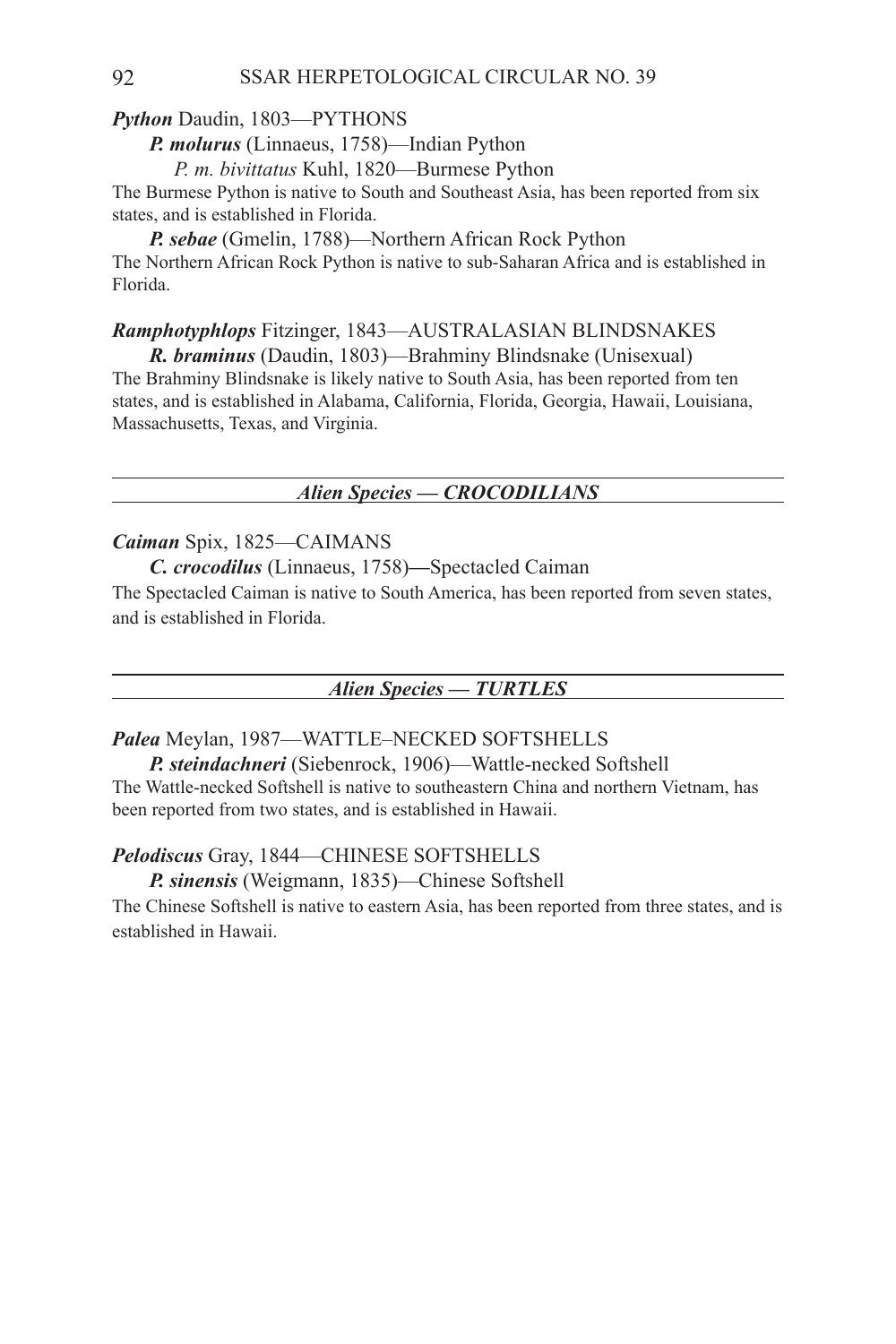

 Breck Bartholomew, Publications Secretary P.O. Box 58517 Salt Lake City, Utah 84158-0517, USA Telephone and fax: area code (801)562-2660 E-mail: ssar@herplit.com Web: http://www.ssarherps.org

Make checks payable to "SSAR" Overseas customers must make payment in USA funds using a draft drawn on American banks or by International Money Order. All persons may charge to MasterCard or VISA (please provide account number and expiration date).

### Shipping and Handling Costs

Shipments inside the USA: Shipping costs are in addition to the price of publications. Add an amount for shipping of the first item (\$4.00 for a book costing \$15.00 or more or \$3.00 if the item costs less than \$15.00) plus an amount for any additional items (\$3.00 each for books costing over \$15.00 and \$2.00 for each item costing less than \$15.00).

Shipments outside the USA: Determine the cost for shipments inside USA (above) and then add 6% of the total cost of the order.

# **CONTRIBUTIONS TO HERPETOLOGY**

Book-length monographs, comprising taxonomic revisions, results of symposia, and other major works. Pre-publication discount to Society members.

- Vol. 16. *Slithy Toves: Illustrated Classic Herpetological Books at the University of Kansas in Pictures and Conversations*, by Sally Haines. 2000. A trea sure trove of some of the finest illustrations of amphibians and reptiles ever produced, dating from the 16th to early 20th centuries. 190 p., 84 color photographs. Stiff paper cover \$60.00.
- Vol. 17. *The Herpetofauna of New Caledonia,* by Aaron M. Bauer and Ross A. Sadlier. French translations by Ivan Ineich. 2000. 322 p., 47 maps, 63 figures, 189 color photographs of animals and habitats. Clothbound \$60.00.
- Vol. 18. *The Hylid Frogs of Middle America,* expanded edition, by William E. Duellman. 2001. Review of the 165 hylid species from Mexico through Pan ama, with paintings by David M. Dennis. Foreword by David B. Wake. 1180 p., 443 figures and maps, 94 plates (46 in color). Clothbound in 2 volumes \$125.00. (Also: separate set of the 46 color plates, in protective wrapper \$45.00.)
- Vol. 19. *The Amphibians of Honduras,* by James R. McCranie and Larry David Wilson. 2002. Comprehensive summary of 116 species, including systemat ics, natural history, and distribution. Foreword by Jay M. Savage. About 635 p., 126 figures, 33 tables, 154 color photographs of animals and habitats. Clothbound \$60.00.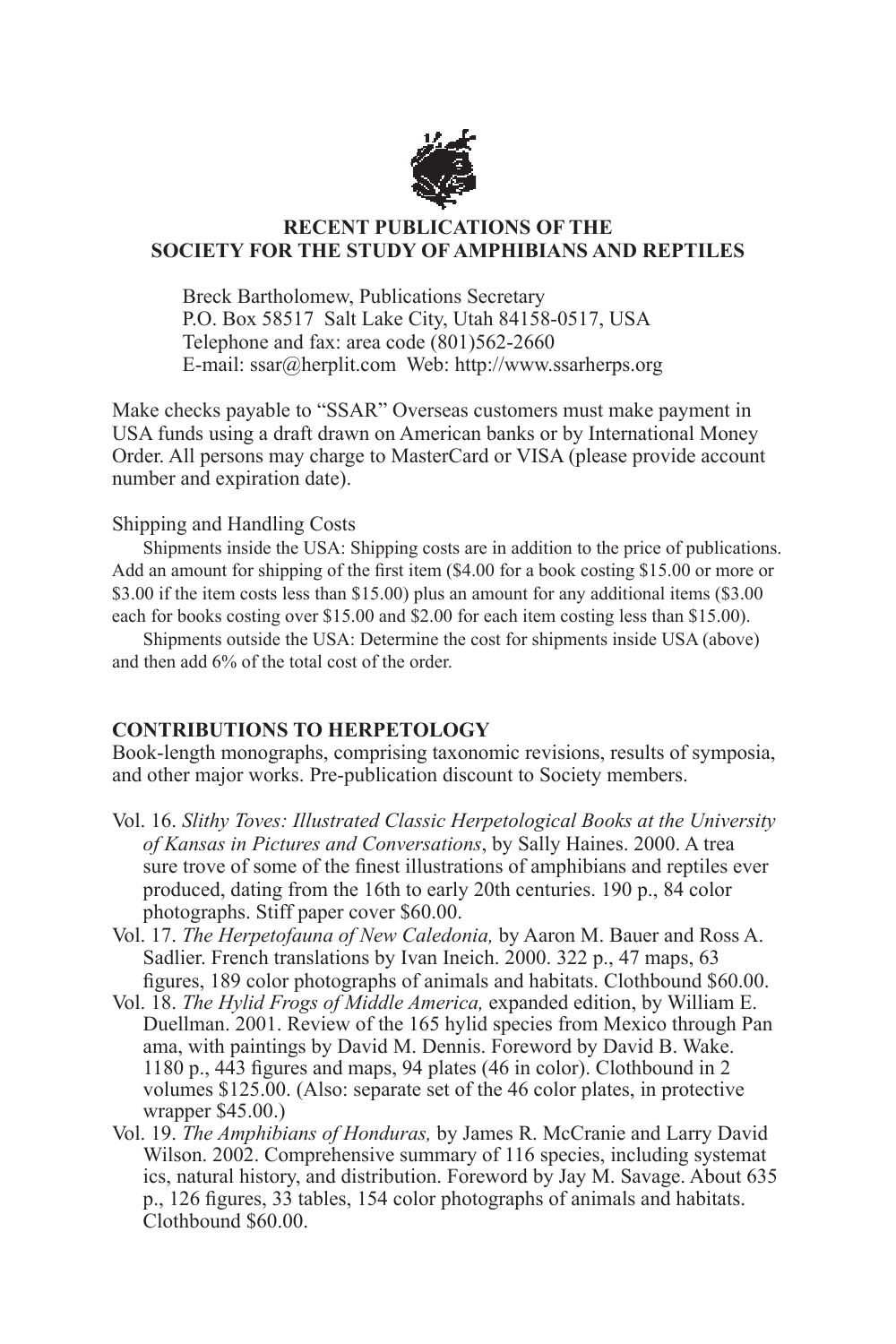- Vol. 20. *Islands and the Sea: Essays on the Herptological Exploration in the West Indies*, by Robert W. Henderson and Robert Powell (eds.). 2003. A col lection of essays from 30 herpetologists on their experiences in the West Indies. 312 p,, 316 photos, 14 maps. Clothbound \$48.00
- Vol. 21. *Contributions to the history of Herpetology, Volume 2*. by K. Adler, J.S. Applegarth, and R. Altig. 2007. Biographies of 284 leading herpetologists, index to 3512 authors in taxonomic herpetology, and academic lineages of 3810 herpetologists. 465 pp, 270 photographs, Clothbound. \$ 65.00
- Vol. 22. *The Lives of Captive Reptiles*, by Hans-Günter Petzold. 2008. A synthesis of information on captive and wild reptiles (and selected amphib ians) covering physiology, behavior, and reproductive biology. 300 p., 63 photographs (57 in color), index. Clothbound \$55.00.
- Vol. 23. *Biology of the Reptilia, vol. 20 (Morphology H),* by Carl Gans, Abbot S. Gaunt, and Kraig Adler (eds.). 2008. Chapters by three authors cover the skull of the Lepidosauria (lizards, snakes, and tuatara). 769 p., 214 figures, indices. Clothbound \$70.00.
- Vol. 24. *Biology of the Reptilia, vol. 21 (Morphology I)*, by Carl Gans, Abbot S. Gaunt, and Kraig Adler (eds.). 2008. Chapters by five authors cover the skull and appendicular locomotor apparatus of the Lepidosauria (lizards, snakes, tuatara, and amphisbaenians). 791 p., 151 figures, indices. Cloth bound \$70.00.
- Vol. 25. *Biology of the Reptilia, vol. 22 (Comprehensive Literature of the Reptilia)*, by Carl Gans and Kraig Adler (eds.), and Ernest A. Liner (comp.). 2010. Bibliography of 22,652 references with cross-referenced subject index. Foreword by Harry W. Greene. 1386 p. Clothbound \$130.00.
- Vol. 26. *The Snakes of Honduras*: Systematics, Distribution, and Conservation, by James R. McCranie. 2011. Comprehensive summary of 136 species, including systematics, natural history, distribution, and conservation. Fore word by Jay M. Savage. 724 p., 65 figures, 23 tables, 180 color photographs of animals and habitats. Clothbound \$95.00.
- Vol. 27. *Herpetofauna of Armenia and Nagorno-Karabakh,* by Marine S. Arakelyan, Felix D. Danielyan, Claudia Corti, Roberto Sindaco, and Alan E. Leviton. 2011. Summary of systematics, natural history,distribution, and conservation of 59 species in 17 families. 186 p., 72 figures, 4 tables, 60 color maps, 151 color photographs of animals and habitats, index. Clothbound \$40.00.
- Vol. 28. *A Contribution to the Herpetology of Northern Pakistan,* by Rafaqat Masroor. 2012. Handbook to the amphibians and reptiles of Margalla Hills National Park and surrounding region. Including color-illustrated keys, 109 color photographs of animals and habitats, color distribution maps for each species, bibliography, checklist of amphibians and reptiles of Pakistan, index. 217 p. Clothbound \$45.00.
- Vol. 29. *Contributions to the History of Herpetology, volume 3,* by Kraig Adler, John S. Applegarth, and Ronald Altig. 2012. Biographies of leading herpe tologists (with portraits and signatures), index to  $5,290$  authors in taxonomic herpetology, and academic lineages of 5,562 herpetologists. Worldwide coverage. color frontispiece. Clothbound \$75.00.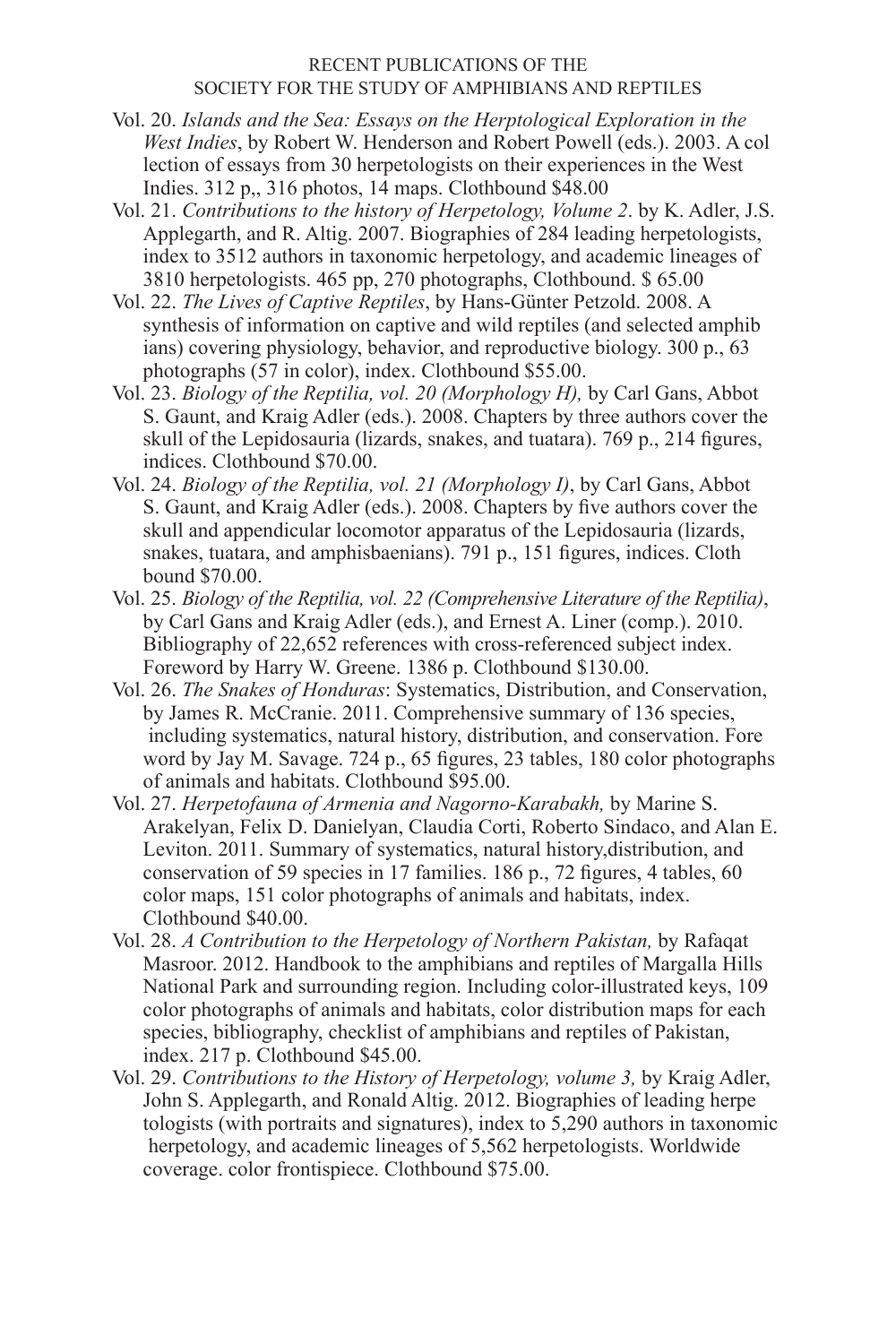# **FACSIMILE REPRINTS IN HERPETOLOGY**

Exact reprints of classic and important books and papers. Most titles have extensive new introductions by leading authorities. Prepublication discount to Society members.

- BARBOUR, T. and C.T. RAMSDEN. 1919. *The Herpetology of Cuba.* Intro duction by Rodolfo Ruidal. 200p., 15 plates. Clothbound. \$55.00.
- BOURRET, R. 1941. Les Tortues de l'Indochine. Introduction by Indranel Das. 250 p. 48 uncolored and 6 colored plates. Clothbound. \$65.00.
- FERGUSON, W. 1877. *Reptile Fauna of Ceylon*. First comprehensive summary of the herpetofuana of Sri Lanka. Introduction by Kraig Adler. 48 p. \$8.00
- FRANCIS, E.T.B. 1934. *Anatomy of the Salamander.* Forward by James Hanken and historical introduction by F.J. Cole. 465 p., 25 highly detailed plates, color plate. couthbound \$60.00.
- PERACCA, M.G. 1882-1917. *The Life and Herpetological Contributions of Mario Giacinto Peracca (1861-1923)*. Introduction, annotated bibliogra phy, and synopsis of taxa by F. Andreone and E. Gavetti. 550 pp., clothbound. \$55.00.
- SCHWEIGGER, A.F. 1783 1821. *The Life and Herpetological Contributions of August Friedrich Schweigger* Edited by Aaron Bauer, Introduction by Roger Bour. The first scientific review of the world's turtles, covering 78 species (24 of them new plus the new genus Chelydra). 390 p. Clothbound. \$30.00.
- SHAW, G. 1802. *General Zoology, vol. 3: Amphibia.* Herpetological section from the first world summary of amphibians and reptiles in English. Intro duction by Hobart M. Smith and Patrick David. 1014 p., 140 plates. Cloth bound \$75.00.
- SMITH, A. 1826-1838. *The Herpetological Contributions of Sir Andrew Smith.* A collection of 10 shorter papers including may descriptions of South African amphibians and repitles. Introduction by William R. Branch and Aaron M. Bauer. 83 p. Paper cover. \$10.00.

# **HERPETOLOGICAL CONSERVATION**

A series of book-length monographs, including symposia, devoted to all aspects of the conservation of amphibian and reptiles. Prepublication discount to Society members.

- Vol 2. *Ecology, Conservation, and Status of Reptiles in Canada*. by C.N.L. Seburn and C.A. Bishop (eds.). 2007. Chapter by 42 authors dealing with the ecology and conservation. Appendices on the conservation strategy and the current status of repitles in Canada. 256 pp., Clothbound w/ dust jacket. \$ 40.00
- Vol. 3. *Urban Herpetology,* by Joseph C. Mitchell, Robin E. Jung Brown, and Breck Bartholomew (eds.). 2008. 40 chapters and 13 case studies covering all aspects of the topic, world-wide in scope. 586 p., numerous photographs, figures, and tables; index. Clothbound \$75.00.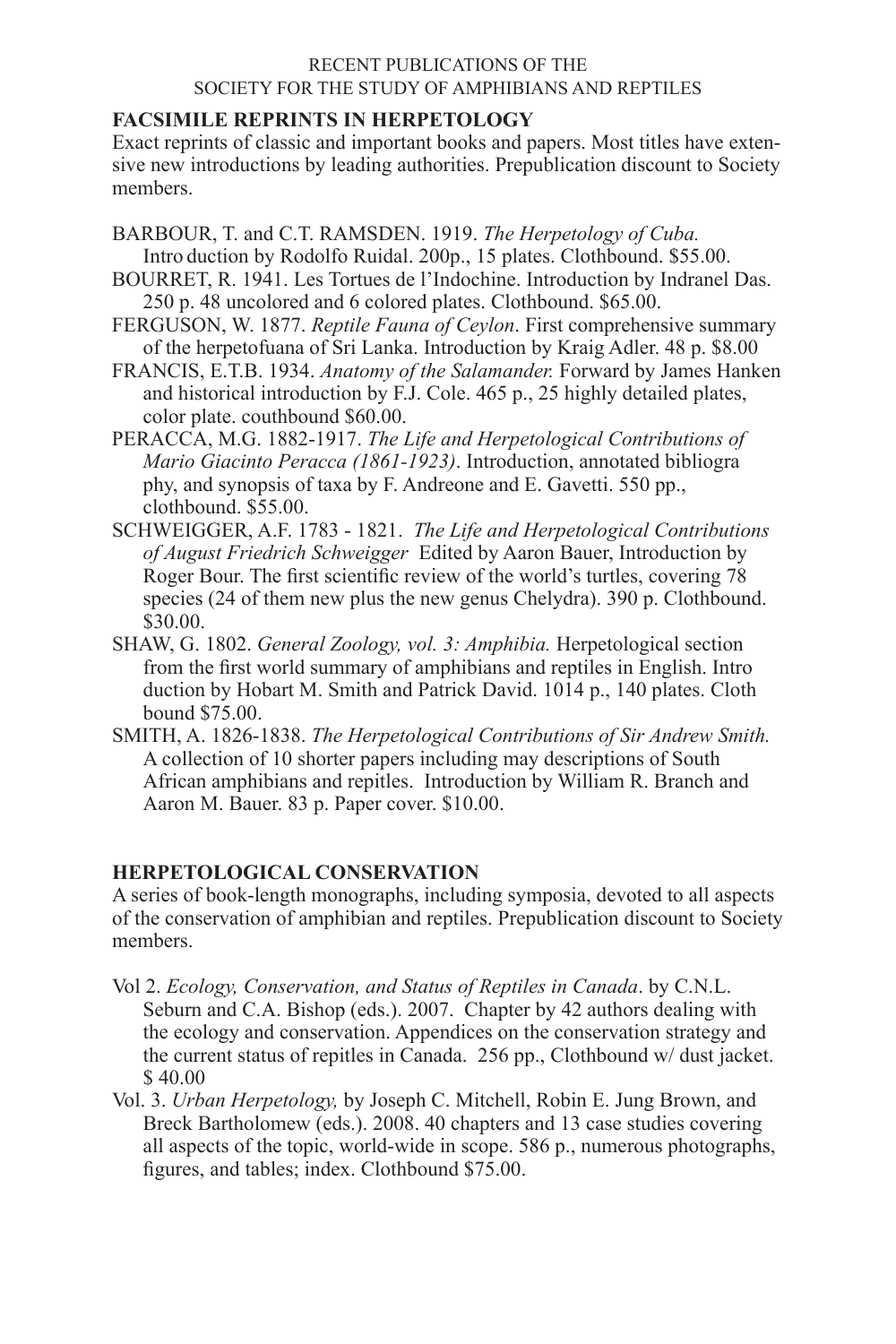# **HERPETOLOGICAL CIRCULARS**

Miscellaneous publications of general interest to the herpetological community. All numbers are paperbound, as issued. Prepublication discount to Society members.

- No. 27. *Lineages and Histories of Zoo Herpetologists in the United States*, by Winston Card and James B. Murphy. 2000. 49 p., 53 photographs. \$8.00.
- No. 28. *State and Provincial Amphibian and Reptile Publications for the United States and Canada,* by John J. Moriarty and Aaron M. Bauer. 2000. 56 p. \$9.00.
- No. 29. *Scientific and Standard English Names of Amphibians and Reptiles of North America North of Mexico, with Comments Regarding Confidence in Our Understanding,* by the Committee on Standard English and Scientific Names (Brian I. Crother, chair). 2000 [2001]. 86 p. \$11.00.
- No. 30. *Amphibian Monitoring in Latin America: a Protocol Manual/Monitoreo de Anfibios en America Latina:Manual de Protocolos,* by Karen Lips, Jamie K. Reaser, Bruce E. Young, and Roberto Ibáñez. 2001 121 p. \$13.00
- No. 31. *Herpetological Collecting and Collections Management.* (Revised ed.) by John E. Simmons. 2002. 159 p. \$16.00
- No. 32. *Conservation Guide to the Eastern Diamondback Rattlesnake Crotalus adamanteus*. by Walter Timmerman and W. H. Martin. 2003. 64 p. \$13.00
- No. 33. *Chameleons: Johann von Fischer and Other Perspectives*. by James B. Murphy. 2005. 123 p. \$13.00
- No. 34. *Synopsis of Helminths Endoparasitic in Snakes of the United States and Canada.* by Carl h. and Evelyn M. Ernst. 2006. 86 p. \$9.00.
- No. 35. *A Review of Marking and Individual Recognition Techniques for Amphibians and Reptiles.* by John W. Ferner. 2007. 72 pp. \$11.00
- No. 36. *Society for the Study of Amphibians and Reptiles: A Fifty Year History 1958 to 2007*. by John J. Moriarty and Breck Bartholomew. 2007. 60 p. \$10.00
- No. 37. *Scientific and Standard English Names of Amphibians and Reptiles of North America North of Mexico, with Comments Regarding Confidence in Our Understanding, Sixth edition*. Brian I. Crother (ed). 2008 84 p. \$12.00
- No. 38. *Nombres Estandar en Espanol en Ingles y Nombres Cientificos de los Anfibios y Reptiles de Mexico / Standard Spanish, English, and Scientific Names of the Amphibians and Reptiles of Mexico, second edition.* E. A. Liner and G. Casas-Andreu. 2008. 162 p. \$16.00
- No. 39. *Scientific and Standard English Names of Amphibians and Reptiles of North America North of Mexico, with Comments Regarding Confidence in Our Understanding, Seventh edition*. Brian I. Crother (ed). 2012 92 p. \$14.00
- No. 40. *Noms Français Standardisés des Amphibiens et des Reptiles D'Amérique du Nord au Nord du Mexique / Standard French Names of Amphibians and Reptiles of North America North of Mexico*. David Green (ed). 2012. 63 p. \$10.00